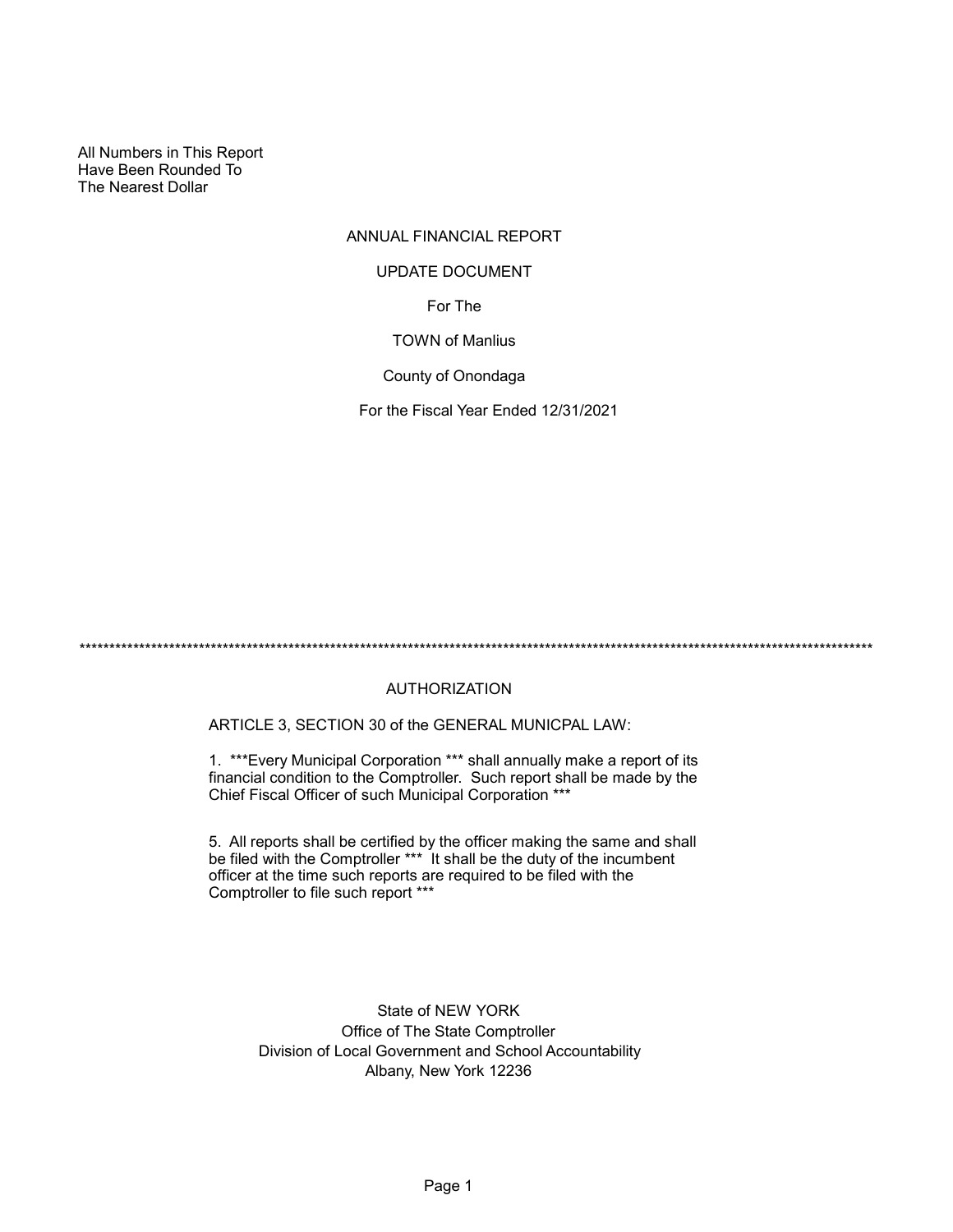### TOWN OF Manlius

## \*\*\* FINANCIAL SECTION \*\*\*

Financial Information for the following funds and account groups are included in the Annual Financial Report filed by your government for the fiscal year ended 2020 and has been used by the OSC as the basis for preparing this update document for the fiscal year ended 2021:

> (A) GENERAL (B) GENERAL TOWN-OUTSIDE VG (CM) MISCELLANEOUS SPECIAL REV CM1-POLICE CM2-FLOOD WATER STUDY CM4-COURT CM5-PARKLAND TRUST CM3-SUSTAINABLE MANLIUS (DA) HIGHWAY-TOWN-WIDE (DB) HIGHWAY-PART-TOWN (H) CAPITAL PROJECTS (K) GENERAL FIXED ASSETS (SD) DRAINAGE (SF) FIRE PROTECTION (SL) LIGHTING (SR) REFUSE AND GARBAGE (SS) SEWER (SW) WATER (TA) AGENCY (TC) CUSTODIAL (W) GENERAL LONG-TERM DEBT

All amounts included in this update document for 2020 represent data filed by your government with OSC as reviewed and adjusted where necessary.

#### \*\*\* SUPPLEMENTAL SECTION \*\*\*

The Supplemental Section includes the following sections:

- 1) Statement of Indebtedness
- 2) Schedule of Time Deposits and Investments
- 3) Bank Reconciliation
- 4) Local Government Questionnaire
- 5) Schedule of Employee and Retiree Benefits
- 6) Schedule of Energy Costs and Consumption

All numbers in this report will be rounded to the nearest dollar.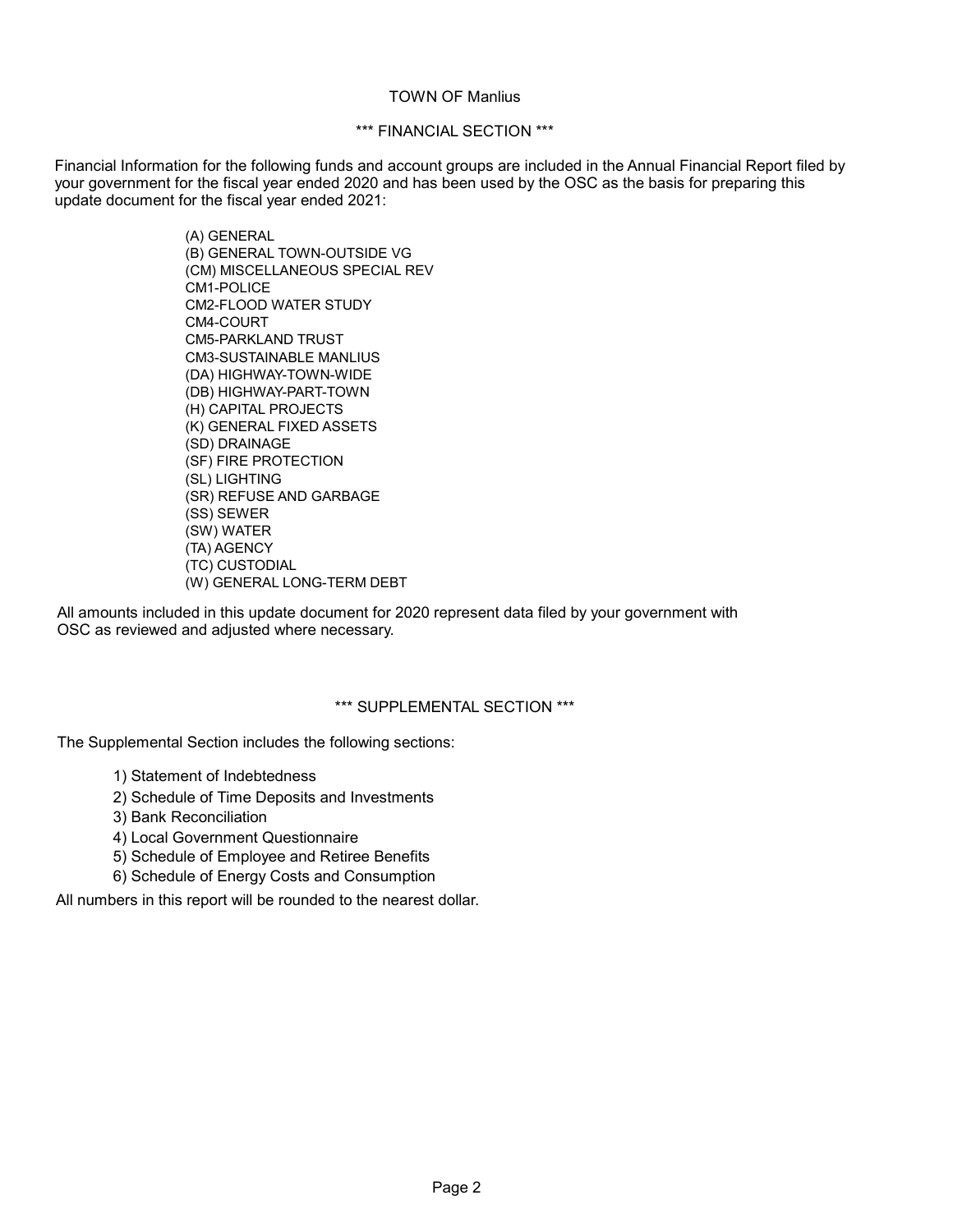(A) GENERAL

Balance Sheet

| <b>Code Description</b>                                | 2020      | EdpCode | 2021      |
|--------------------------------------------------------|-----------|---------|-----------|
| <b>Assets</b>                                          |           |         |           |
| Cash                                                   | 1,971,809 | A200    | 3,208,391 |
| Petty Cash                                             | 550       | A210    | 550       |
| <b>TOTAL Cash</b>                                      | 1,972,359 |         | 3,208,941 |
| <b>Accounts Receivable</b>                             | 4.694     | A380    | 78,917    |
| <b>TOTAL Other Receivables (net)</b>                   | 4,694     |         | 78,917    |
| Due From Other Governments                             | 467,409   | A440    | 529,936   |
| <b>TOTAL Due From Other Governments</b>                | 467,409   |         | 529,936   |
| <b>Prepaid Expenses</b>                                | 931.124   | A480    | 1,016,425 |
| <b>TOTAL Prepaid Expenses</b>                          | 931,124   |         | 1,016,425 |
| <b>TOTAL Assets and Deferred Outflows of Resources</b> | 3,375,586 |         | 4,834,219 |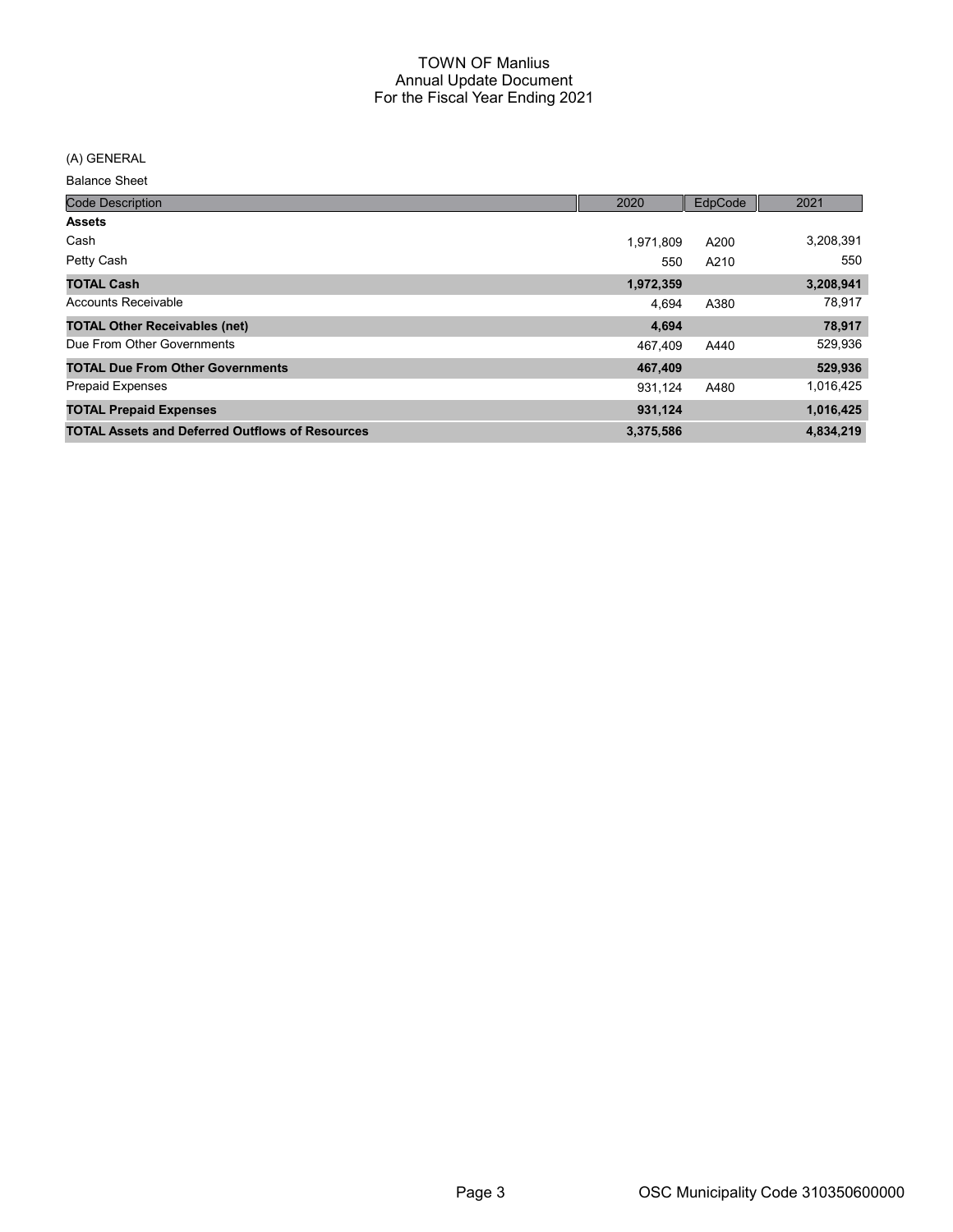# (A) GENERAL

Balance Sheet

| <b>Code Description</b>                                     | 2020      | EdpCode | 2021      |
|-------------------------------------------------------------|-----------|---------|-----------|
| <b>Accounts Payable</b>                                     | 61,992    | A600    | 33,427    |
| <b>TOTAL Accounts Payable</b>                               | 61,992    |         | 33,427    |
| <b>Accrued Liabilities</b>                                  | 188.740   | A601    | 152,517   |
| Accrued Interest Payable                                    | 3,457     | A651    | 3,457     |
| <b>TOTAL Accrued Liabilities</b>                            | 192,197   |         | 155,974   |
| Guaranty & Bid Deposits                                     | 210.062   | A730    | 457,878   |
| <b>TOTAL Other Deposits</b>                                 | 210,062   |         | 457,878   |
| Judgments And Claims Payable                                | 49,758    | A686    | 55,340    |
| <b>Other Liabilities</b>                                    |           | A688    | 1,009,210 |
| Deferred Compensation                                       | $-178$    | A717    | $-178$    |
| <b>Disability Insurance</b>                                 | 14,257    | A719    | 17,701    |
| Group Insurance                                             | 56,638    | A720    | 63,955    |
| <b>TOTAL Other Liabilities</b>                              | 120,475   |         | 1,146,028 |
| <b>State Retirement</b>                                     | 20,309    | A718    | 25,514    |
| <b>TOTAL Due To Other Governments</b>                       | 20,309    |         | 25,514    |
| <b>Consolidated Payroll</b>                                 | 2,034     | A710    | 2,206     |
| <b>TOTAL Payroll Liabilities</b>                            | 2,034     |         | 2,206     |
| <b>TOTAL Liabilities</b>                                    | 607,069   |         | 1,821,027 |
| <b>Fund Balance</b>                                         |           |         |           |
| Not in Spendable Form                                       | 931,124   | A806    | 1,016,425 |
| <b>TOTAL Nonspendable Fund Balance</b>                      | 931,124   |         | 1,016,425 |
| Assigned Appropriated Fund Balance                          | 795.000   | A914    | 770,000   |
| <b>TOTAL Assigned Fund Balance</b>                          | 795,000   |         | 770,000   |
| <b>Unassigned Fund Balance</b>                              | 1,042,393 | A917    | 1,226,767 |
| <b>TOTAL Unassigned Fund Balance</b>                        | 1,042,393 |         | 1,226,767 |
| <b>TOTAL Fund Balance</b>                                   | 2,768,517 |         | 3,013,192 |
| <b>TOTAL Liabilities, Deferred Inflows And Fund Balance</b> | 3,375,586 |         | 4.834.219 |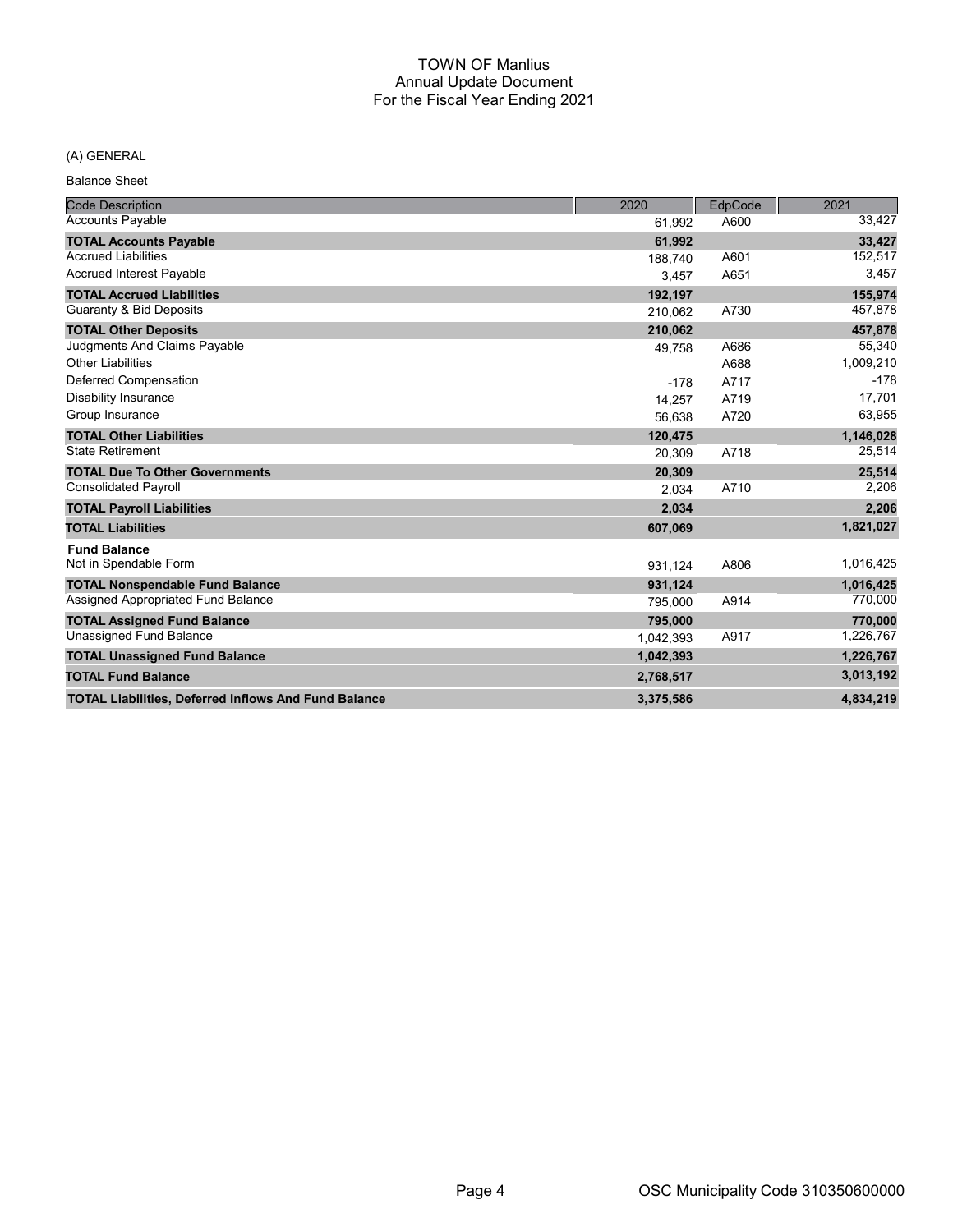(A) GENERAL

| <b>Code Description</b>                                 | 2020      | EdpCode | 2021       |
|---------------------------------------------------------|-----------|---------|------------|
| <b>Revenues</b>                                         |           |         |            |
| <b>Real Property Taxes</b>                              | 7,451,627 | A1001   | 7,839,795  |
| <b>TOTAL Real Property Taxes</b>                        | 7,451,627 |         | 7,839,795  |
| Other Payments In Lieu of Taxes                         | 20,838    | A1081   | 4,905      |
| Interest & Penalties On Real Prop Taxes                 | 59,717    | A1090   | 77,509     |
| <b>TOTAL Real Property Tax Items</b>                    | 80,555    |         | 82,414     |
| Franchises                                              | 323,228   | A1170   | 327,158    |
| <b>TOTAL Non Property Tax Items</b>                     | 323,228   |         | 327,158    |
| <b>Clerk Fees</b>                                       | 4,552     | A1255   | 4,667      |
| Public Pound Charges, Dog Control Fees                  |           | A1550   |            |
| Park And Recreational Charges                           | 5,624     | A2001   | 32,636     |
| <b>TOTAL Departmental Income</b>                        | 10,176    |         | 37,303     |
| Public Safety Services For Other Govts                  | 414,692   | A2260   | 701,173    |
| Youth Recreation Services, Other Govts                  |           | A2350   | 2,634      |
| <b>TOTAL Intergovernmental Charges</b>                  | 414,692   |         | 703,807    |
| Interest And Earnings                                   | 18,942    | A2401   | 3,701      |
| <b>TOTAL Use of Money And Property</b>                  | 18,942    |         | 3,701      |
| Games of Chance                                         | 1,999     | A2530   | 20         |
| Dog Licenses                                            | 21,840    | A2544   | 22,014     |
| <b>TOTAL Licenses And Permits</b>                       | 23,839    |         | 22,034     |
| <b>Fines And Forfeited Bail</b>                         | 46,953    | A2610   | 55,404     |
| <b>TOTAL Fines And Forfeitures</b>                      | 46,953    |         | 55,404     |
| Sales, Other                                            | 165       | A2655   | 564        |
| Sales of Equipment                                      |           | A2665   | 57,746     |
| <b>Insurance Recoveries</b>                             |           | A2680   | 10,649     |
| <b>TOTAL Sale of Property And Compensation For Loss</b> | 165       |         | 68,959     |
| Reimbursement of Medicare Part D Exp                    | 24,536    | A2700   | 22,944     |
| Refunds of Prior Year's Expenditures                    |           | A2701   | 17,040     |
| <b>AIM Related Payments</b>                             | 111,763   | A2750   | 111,763    |
| Unclassified (specify)                                  | 10,710    | A2770   | 26,417     |
| <b>TOTAL Miscellaneous Local Sources</b>                | 147,009   |         | 178,164    |
| St Aid, Revenue Sharing                                 |           | A3001   |            |
| St Aid, Mortgage Tax                                    | 768,015   | A3005   | 1,055,288  |
| St Aid - Other (specify)                                |           | A3089   | 7,403      |
| St Aid, Other Public Safety                             | 26,857    | A3389   | 45,273     |
| <b>TOTAL State Aid</b>                                  | 794,872   |         | 1,107,964  |
| <b>TOTAL Revenues</b>                                   | 9,312,058 |         | 10,426,703 |
| <b>TOTAL Detail Revenues And Other Sources</b>          | 9,312,058 |         | 10,426,703 |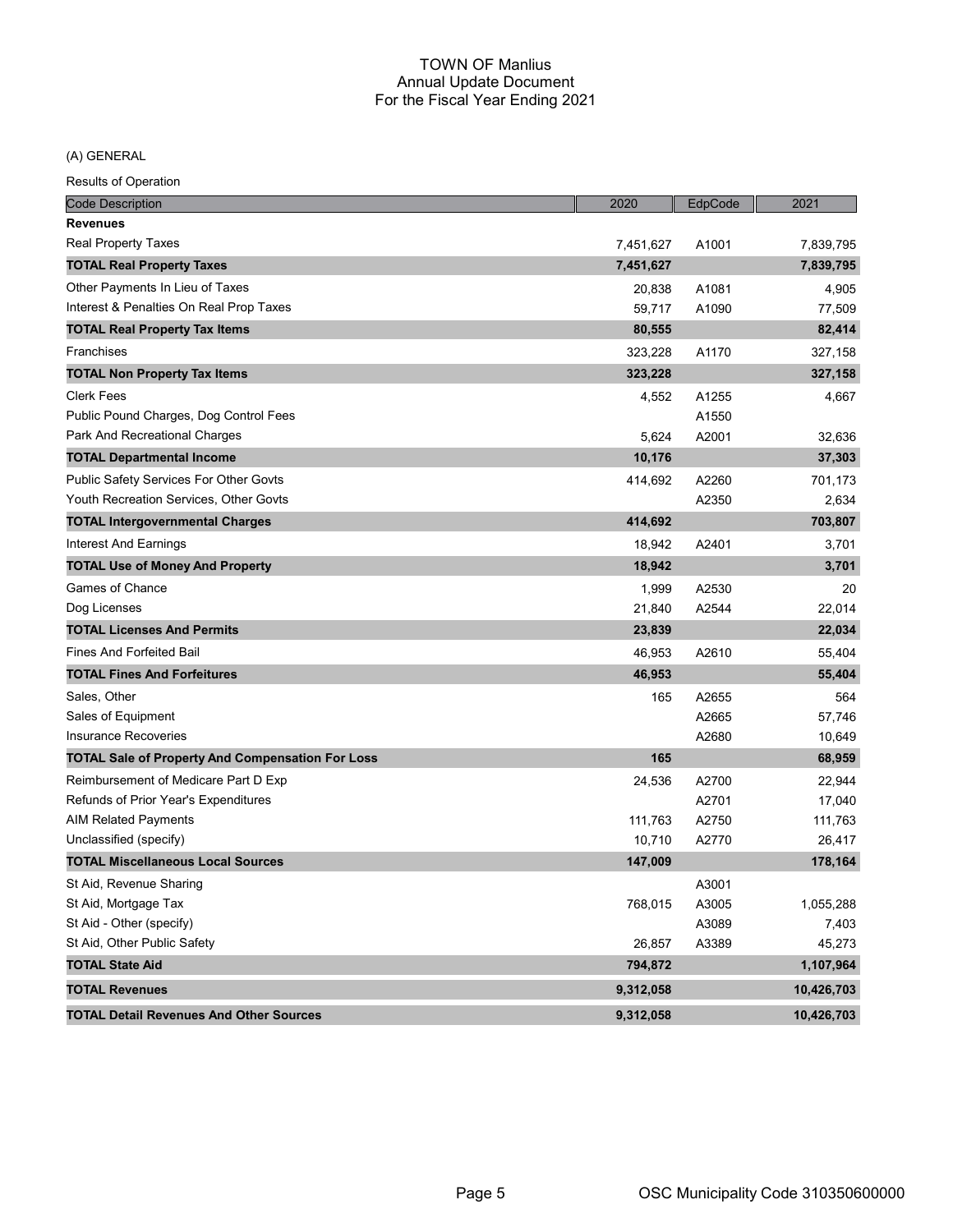#### (A) GENERAL

| <b>Code Description</b>                            | 2020      | EdpCode | 2021      |
|----------------------------------------------------|-----------|---------|-----------|
| <b>Expenditures</b>                                |           |         |           |
| Legislative Board, Pers Serv                       | 76,949    | A10101  | 76,949    |
| Legislative Board, Contr Expend                    | 27,473    | A10104  | 27,418    |
| <b>TOTAL Legislative Board</b>                     | 104,422   |         | 104,367   |
| Municipal Court, Pers Serv                         | 188,234   | A11101  | 185,596   |
| Municipal Court, Contr Expend                      | 8,679     | A11104  | 2,427     |
| <b>TOTAL Municipal Court</b>                       | 196,913   |         | 188,023   |
| Supervisor, pers Serv                              | 149,076   | A12201  | 152,020   |
| Supervisor, equip & Cap Outlay                     | 92        | A12202  |           |
| Supervisor, contr Expend                           | 76,695    | A12204  | 81,752    |
| <b>TOTAL Supervisor</b>                            | 225,863   |         | 233,772   |
| Tax Collection, pers Serv                          | 70,588    | A13301  | 86,027    |
| Tax Collection, equip & Cap Outlay                 | 118       | A13302  |           |
| Tax Collection, contr Expend                       | 5,458     | A13304  | 4,729     |
| <b>TOTAL Tax Collection</b>                        | 76,164    |         | 90,756    |
| Assessment, Pers Serv                              | 237,924   | A13551  | 218,984   |
| Assessment, Equip & Cap Outlay                     |           | A13552  | 9,898     |
| Assessment, Contr Expend                           | 35,324    | A13554  | 34,894    |
| <b>TOTAL Assessment</b>                            | 273,248   |         | 263,776   |
| Clerk, pers Serv                                   | 95,053    | A14101  | 135,015   |
| <b>Clerk,contr Expend</b>                          | 8,552     | A14104  | 10,135    |
| <b>TOTAL Clerk</b>                                 | 103,605   |         | 145,150   |
| Law, Contr Expend                                  | 108,693   | A14204  | 115,329   |
| <b>TOTAL Law</b>                                   | 108,693   |         | 115,329   |
| Personnel, Pers Serv                               | 1,038     | A14301  | 1,000     |
| <b>TOTAL Personnel</b>                             | 1,038     |         | 1,000     |
| Engineer, Contr Expend                             | 55,172    | A14404  | 36,452    |
| <b>TOTAL Engineer</b>                              | 55,172    |         | 36,452    |
| Records Mgmt, Contr Expend                         | 4,004     | A14604  | 4,955     |
| <b>TOTAL Records Mgmt</b>                          | 4,004     |         | 4,955     |
| Operation of Plant, Pers Serv                      | 15,686    | A16201  | 15,836    |
| Operation of Plant, Equip & Cap Outlay             | 2,508     | A16202  | 1,468     |
| Operation of Plant, Contr Expend                   | 302,408   | A16204  | 305,674   |
| <b>TOTAL Operation of Plant</b>                    | 320,602   |         | 322,978   |
| Central Garage Contr Expend                        | 62,417    | A16404  | 96,031    |
| <b>TOTAL Central Garage Contr Expend</b>           | 62,417    |         | 96,031    |
| Central Print & Mail Contr Expend                  | 44,032    | A16704  | 45,142    |
| <b>TOTAL Central Print &amp; Mail Contr Expend</b> | 44,032    |         | 45,142    |
| Unallocated Insurance, Contr Expend                | 189,902   | A19104  | 220,519   |
| <b>TOTAL Unallocated Insurance</b>                 | 189,902   |         | 220,519   |
| Judgements And Claims, Contr Expend                | 20,420    | A19304  | 876       |
| <b>TOTAL Judgements And Claims</b>                 | 20,420    |         | 876       |
| Taxes & Assess On Munic Prop, Contr Expend         | 974       | A19504  | 1,001     |
| <b>TOTAL Taxes &amp; Assess On Munic Prop</b>      | 974       |         | 1,001     |
| <b>TOTAL General Government Support</b>            | 1,787,469 |         | 1,870,127 |
| Police, Pers Serv                                  | 3,604,805 | A31201  | 3,813,835 |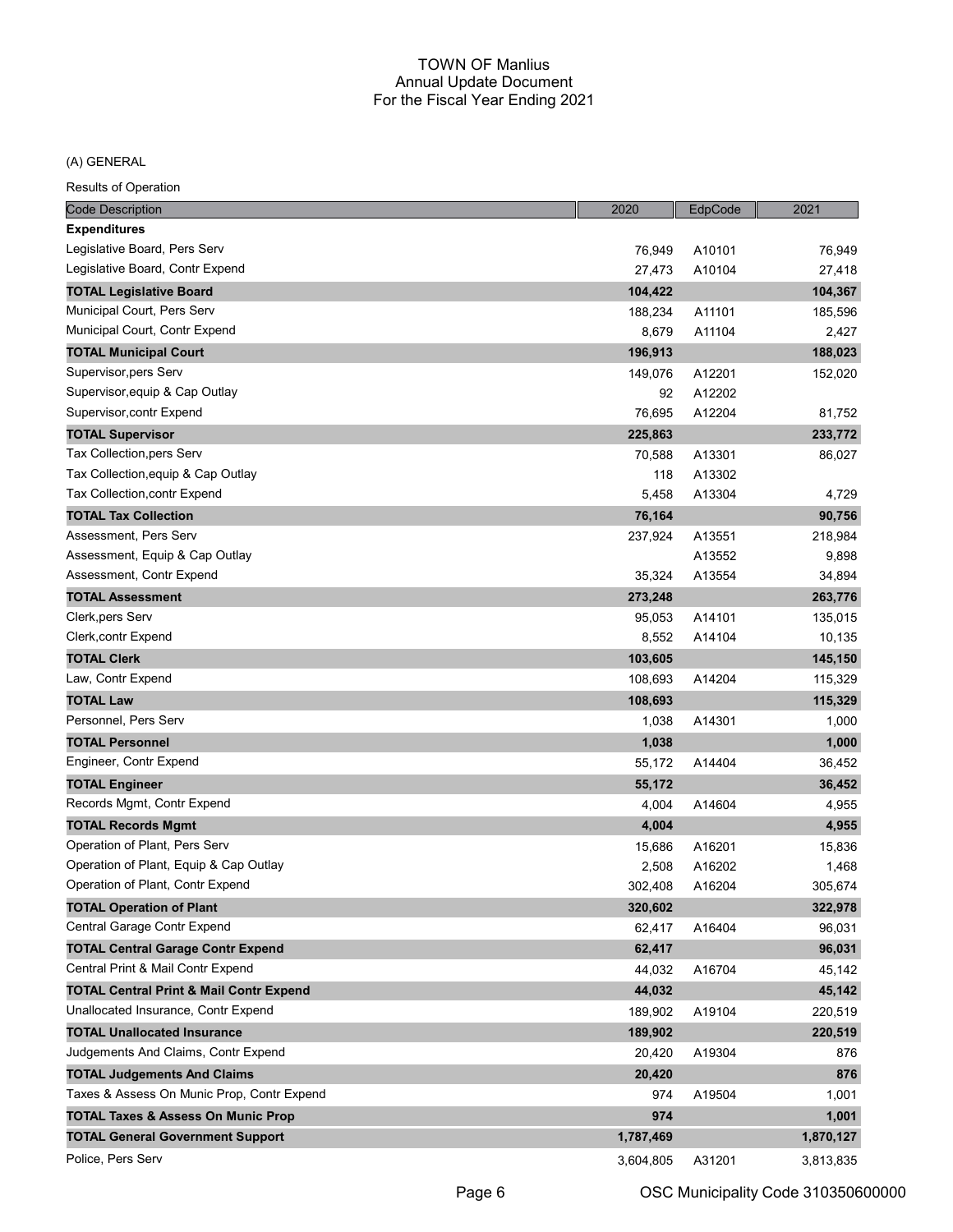(A) GENERAL

| <b>Code Description</b>                    | 2020      | EdpCode | 2021      |
|--------------------------------------------|-----------|---------|-----------|
| <b>Expenditures</b>                        |           |         |           |
| Police, Equip & Cap Outlay                 | 140,800   | A31202  | 145,458   |
| Police, Contr Expend                       | 495,649   | A31204  | 529,865   |
| <b>TOTAL Police</b>                        | 4,241,254 |         | 4,489,158 |
| Traffic Control, Pers Serv                 | 6,545     | A33101  | 9,140     |
| Traffic Control, Contr Expen               | 1,938     | A33104  | 2,998     |
| <b>TOTAL Traffic Control</b>               | 8,483     |         | 12,138    |
| Control of Animals, Contr Expend           | 40,290    | A35104  | 33,714    |
| <b>TOTAL Control of Animals</b>            | 40,290    |         | 33,714    |
| <b>TOTAL Public Safety</b>                 | 4,290,027 |         | 4,535,010 |
| Street Admin, Pers Serv                    | 124,388   | A50101  | 127,546   |
| Street Admin, Contr Expend                 | 149       | A50104  | 1,333     |
| <b>TOTAL Street Admin</b>                  | 124,537   |         | 128,879   |
| Garage, Equip & Cap Outlay                 |           | A51322  | 3,335     |
| Garage, Contr Expend                       | 51,364    | A51324  | 60,653    |
| <b>TOTAL Garage</b>                        | 51,364    |         | 63,988    |
| Street Lighting, Contr Expend              | 4,790     | A51824  | 4,218     |
| <b>TOTAL Street Lighting</b>               | 4,790     |         | 4,218     |
| <b>TOTAL Transportation</b>                | 180,691   |         | 197,085   |
| Youth Prog, Pers Serv                      | 170,384   | A73101  | 211,340   |
| Youth Prog, Contr Expend                   | 18,464    | A73104  | 40,338    |
| <b>TOTAL Youth Prog</b>                    | 188,848   |         | 251,678   |
| Museum - Art Gallery, Contr Expend         | 8,000     | A74504  | 8,000     |
| <b>TOTAL Museum - Art Gallery</b>          | 8,000     |         | 8,000     |
| Historian, Contr Expend                    | 2,964     | A75104  | 4,000     |
| <b>TOTAL Historian</b>                     | 2,964     |         | 4,000     |
| <b>TOTAL Culture And Recreation</b>        | 199,812   |         | 263,678   |
| Cemetery, Contr Expend                     | 3,595     | A88104  | 5,161     |
| <b>TOTAL Cemetery</b>                      | 3,595     |         | 5,161     |
| <b>TOTAL Home And Community Services</b>   | 3,595     |         | 5,161     |
| State Retirement System                    | 190,833   | A90108  | 192,102   |
| Police & Firemen Retirement, Empl Bnfts    | 673,025   | A90158  | 697,234   |
| Social Security, Employer Cont             | 341,334   | A90308  | 367,884   |
| Worker's Compensation, Empl Bnfts          | 95,761    | A90408  | 93,690    |
| Life Insurance, Empl Bnfts                 | 4,830     | A90458  | 5,575     |
| Unemployment Insurance, Empl Bnfts         | 4,066     | A90508  | 6,709     |
| Hospital & Medical (dental) Ins, Empl Bnft | 1,702,816 | A90608  | 1,892,903 |
| Other Employee Benefits (spec)             | 888       | A90898  | $-950$    |
|                                            |           |         |           |
| <b>TOTAL Employee Benefits</b>             | 3,013,553 |         | 3,255,147 |
| Debt Principal, Bond Anticipation Notes    | 42,943    | A97306  | 42,942    |
| <b>TOTAL Debt Principal</b>                | 42,943    |         | 42,942    |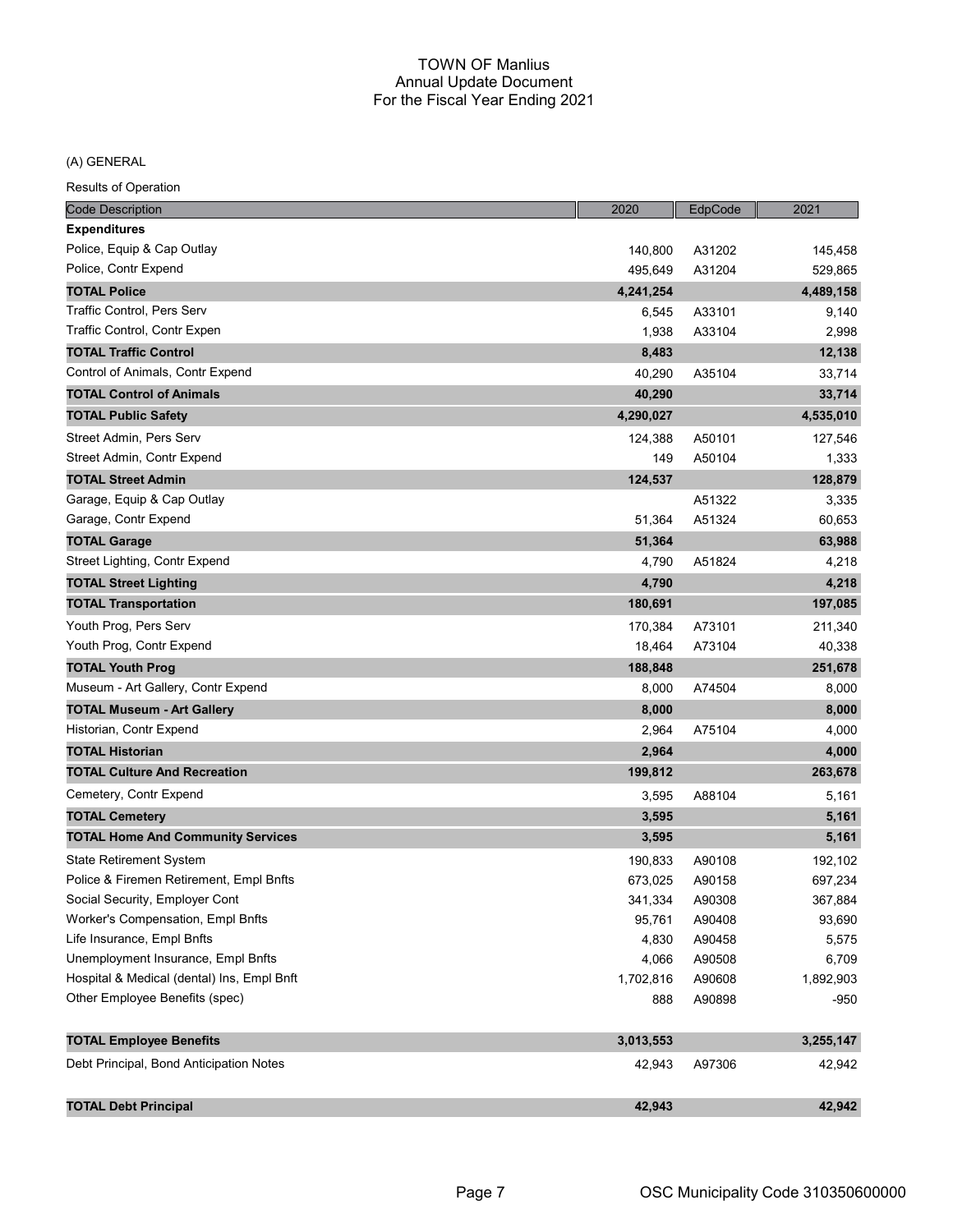(A) GENERAL

| <b>Code Description</b>                         | 2020      | EdpCode | 2021       |
|-------------------------------------------------|-----------|---------|------------|
| <b>Expenditures</b>                             |           |         |            |
| Debt Interest, Bond Anticipation Notes          | 4.642     | A97307  | 1.505      |
|                                                 |           |         |            |
| <b>TOTAL Debt Interest</b>                      | 4.642     |         | 1,505      |
| <b>TOTAL Expenditures</b>                       | 9,522,732 |         | 10,170,655 |
| <b>TOTAL Detail Expenditures And Other Uses</b> | 9,522,732 |         | 10,170,655 |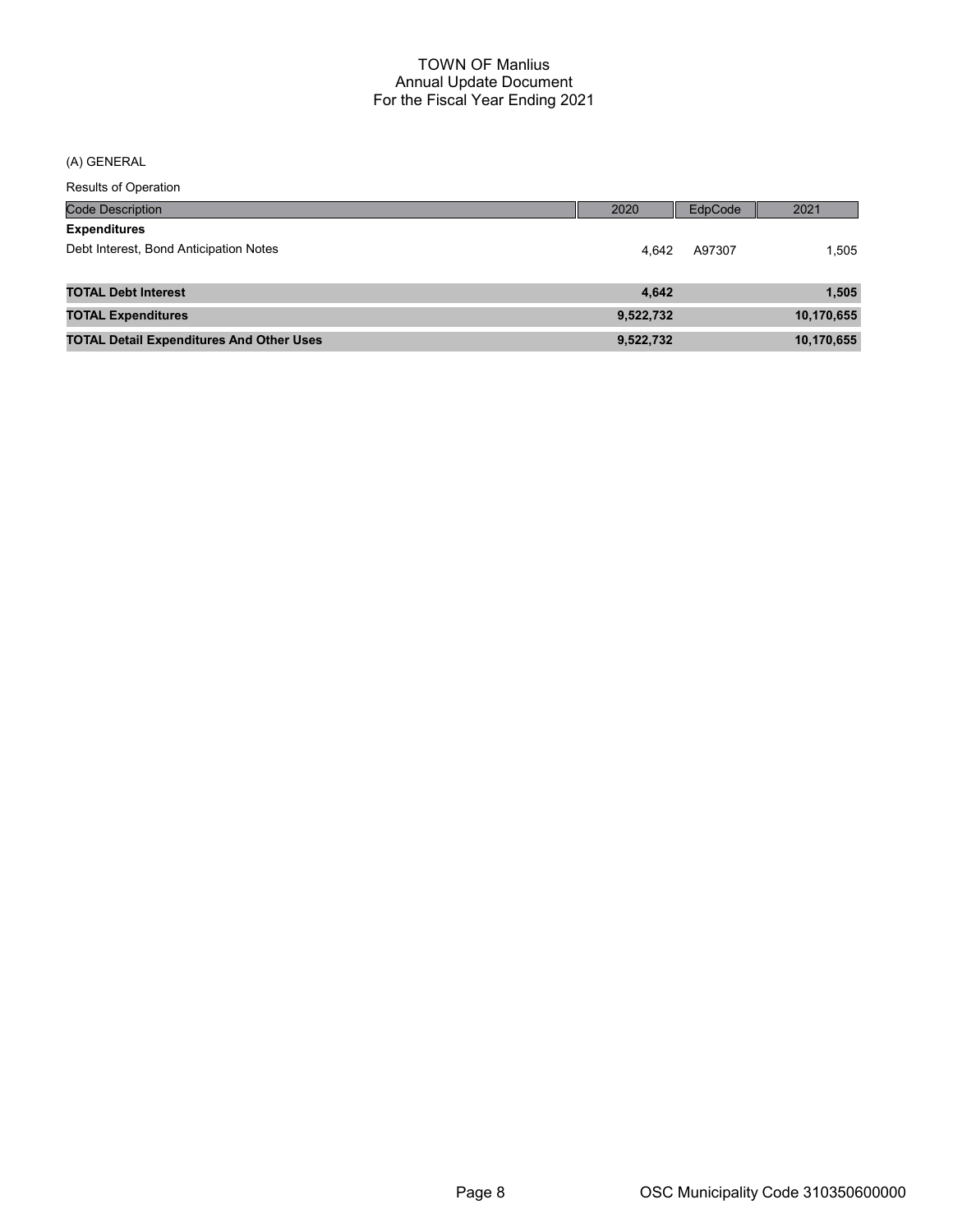(A) GENERAL

Analysis of Changes in Fund Balance

| <b>Code Description</b>                    | 2020      | EdpCode | 2021       |
|--------------------------------------------|-----------|---------|------------|
| Analysis of Changes in Fund Balance        |           |         |            |
| <b>Fund Balance - Beginning of Year</b>    | 2,979,190 | A8021   | 2,768,516  |
| Prior Period Adj -Decrease In Fund Balance |           | A8015   | 11.372     |
| <b>Restated Fund Balance - Beg of Year</b> | 2,979,190 | A8022   | 2,757,144  |
| ADD - REVENUES AND OTHER SOURCES           | 9,312,058 |         | 10,426,703 |
| DEDUCT - EXPENDITURES AND OTHER USES       | 9.522.732 |         | 10,170,655 |
| <b>Fund Balance - End of Year</b>          | 2.768.516 | A8029   | 3.013.192  |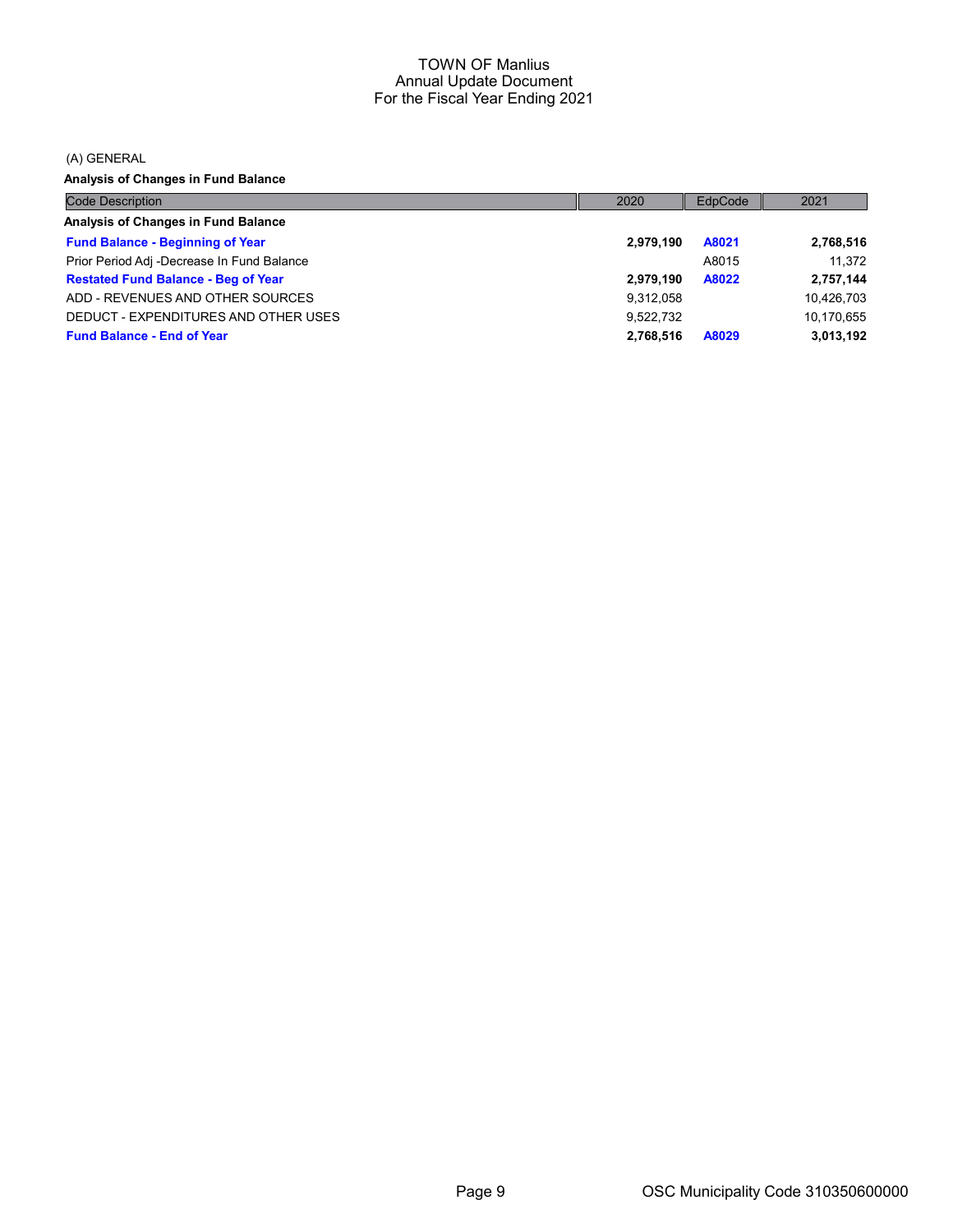# (A) GENERAL

Budget Summary

| Duuyut Ouriniur y                                 |            |         |            |
|---------------------------------------------------|------------|---------|------------|
| <b>Code Description</b>                           | 2021       | EdpCode | 2022       |
| <b>Estimated Revenues</b>                         |            |         |            |
| Est Rev - Real Property Taxes                     | 7,820,425  | A1049N  | 8,231,343  |
| Est Rev - Real Property Tax Items                 | 79,800     | A1099N  | 69,770     |
| Est Rev - Non Property Tax Items                  | 320,000    | A1199N  | 320,000    |
| Est Rev - Departmental Income                     | 878,168    | A1299N  | 981,844    |
| Est Rev - Intergovernmental Charges               | 2,634      | A2399N  | 2,634      |
| Est Rev - Use of Money And Property               | 20,000     | A2499N  | 5,000      |
| Est Rev - Licenses And Permits                    | 21,200     | A2599N  | 21,200     |
| Est Rev - Fines And Forfeitures                   | 100,000    | A2649N  | 60,000     |
| Est Rev - Miscellaneous Local Sources             | 22,500     | A2799N  | 264,855    |
| Est Rev - State Aid                               | 687,643    | A3099N  | 798,225    |
| <b>TOTAL Estimated Revenues</b>                   | 9,952,370  |         | 10,754,871 |
| Appropriated Fund Balance                         | 795,000    | A599N   | 770,000    |
| <b>TOTAL Estimated Other Sources</b>              | 795,000    |         | 770,000    |
| <b>TOTAL Estimated Revenues And Other Sources</b> | 10,747,370 |         | 11,524,871 |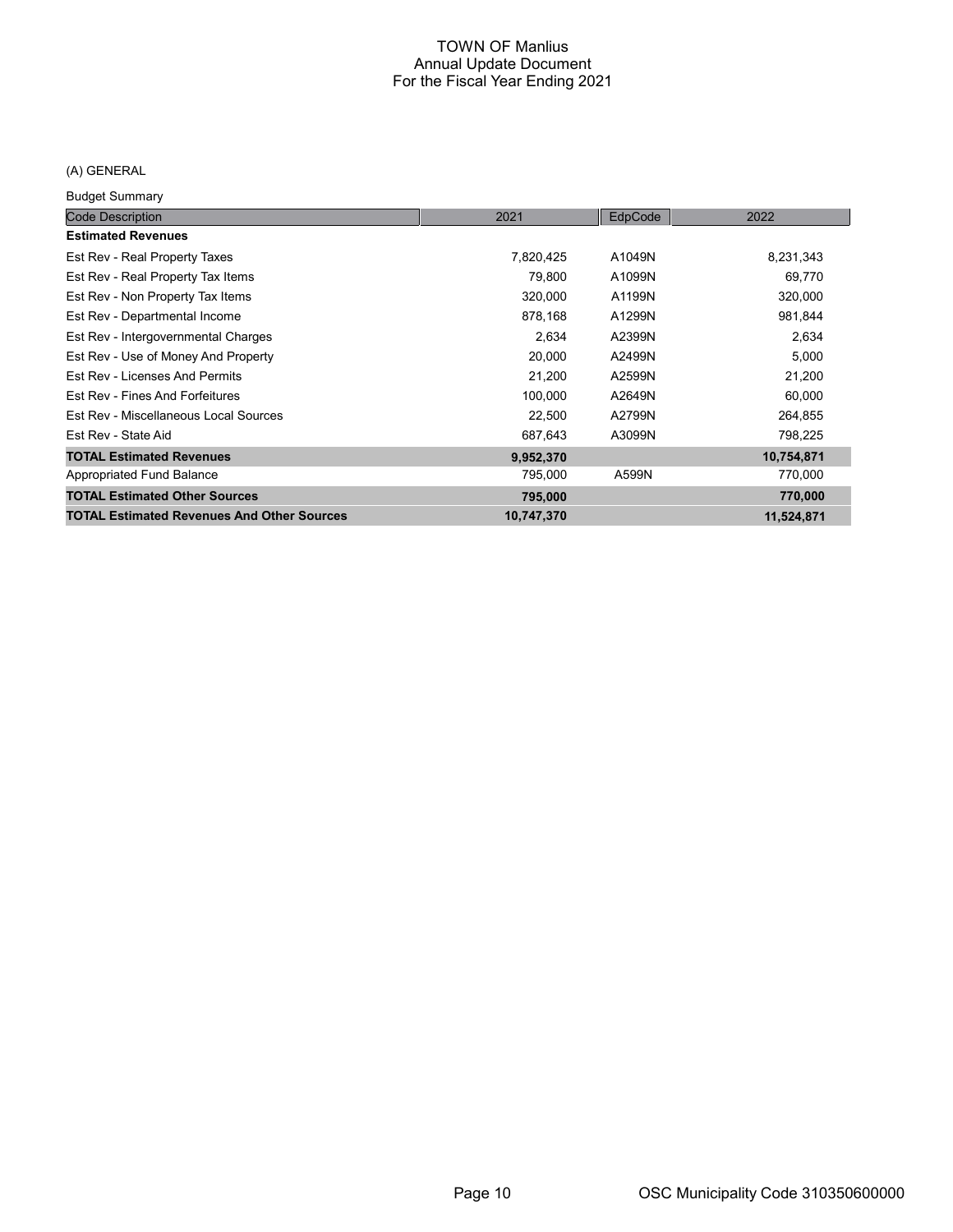# (A) GENERAL

Budget Summary

| <b>Code Description</b>                    | 2021       | EdpCode | 2022       |
|--------------------------------------------|------------|---------|------------|
| Appropriations                             |            |         |            |
| App - General Government Support           | 2,019,932  | A1999N  | 2,105,823  |
| App - Public Safety                        | 4,739,014  | A3999N  | 5,126,906  |
| App - Transportation                       | 219.135    | A5999N  | 249,892    |
| App - Economic Assistance And Opportunity  | 800        | A6999N  | 800        |
| App - Culture And Recreation               | 363.700    | A7999N  | 376,960    |
| App - Home And Community Services          | 3.500      | A8999N  | 4.000      |
| App - Employee Benefits                    | 3,356,842  | A9199N  | 3,660,490  |
| App - Debt Service                         | 44.447     | A9899N  | 0          |
| <b>TOTAL Appropriations</b>                | 10,747,370 |         | 11,524,871 |
| <b>TOTAL Appropriations And Other Uses</b> | 10,747,370 |         | 11,524,871 |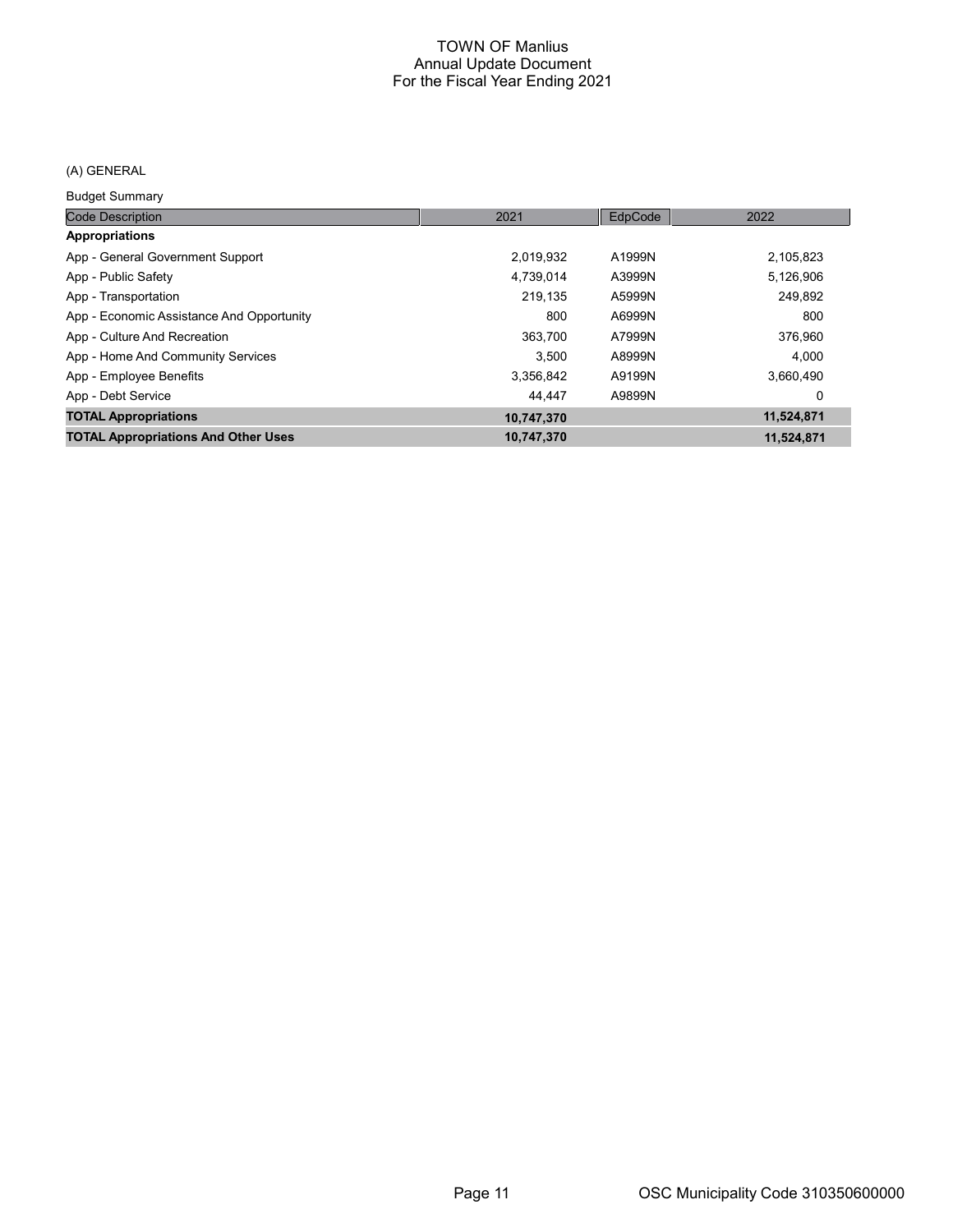# (B) GENERAL TOWN-OUTSIDE VG

Balance Sheet

| <b>Code Description</b>                                | 2020    | EdpCode     | 2021    |
|--------------------------------------------------------|---------|-------------|---------|
| <b>Assets</b>                                          |         |             |         |
| Cash                                                   | 350.706 | <b>B200</b> | 361,316 |
| <b>TOTAL Cash</b>                                      | 350,706 |             | 361,316 |
| <b>Prepaid Expenses</b>                                | 10.285  | <b>B480</b> | 9,559   |
| <b>TOTAL Prepaid Expenses</b>                          | 10.285  |             | 9,559   |
| <b>TOTAL Assets and Deferred Outflows of Resources</b> | 360,991 |             | 370,875 |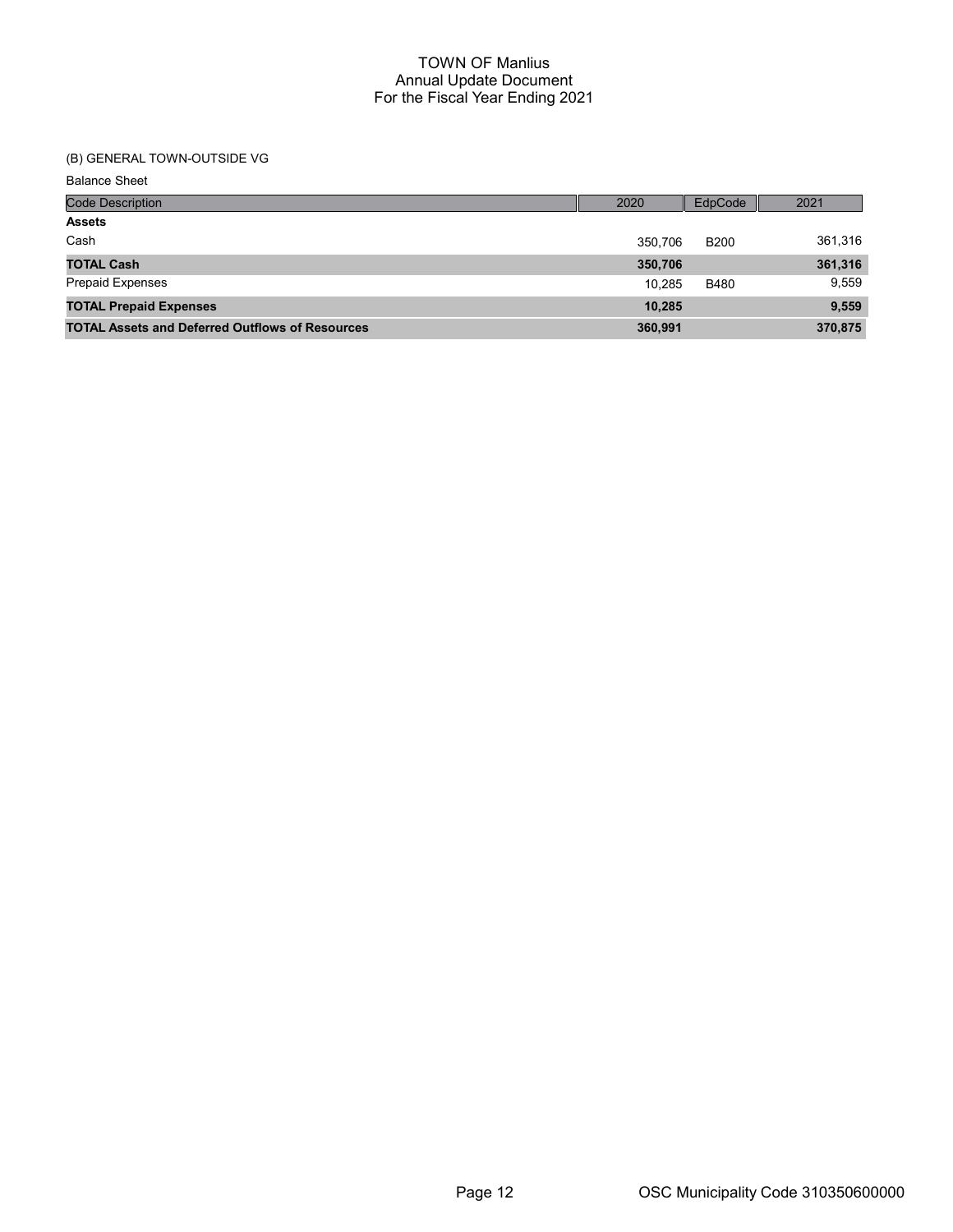# (B) GENERAL TOWN-OUTSIDE VG

Balance Sheet

| <b>Code Description</b>                                     | 2020     | EdpCode     | 2021     |
|-------------------------------------------------------------|----------|-------------|----------|
| <b>Accounts Payable</b>                                     | 339      | <b>B600</b> | 926      |
| <b>TOTAL Accounts Payable</b>                               | 339      |             | 926      |
| <b>Accrued Liabilities</b>                                  |          | B601        |          |
| <b>TOTAL Accrued Liabilities</b>                            | $\bf{0}$ |             | $\bf{0}$ |
| <b>TOTAL Liabilities</b>                                    | 339      |             | 926      |
| <b>Fund Balance</b>                                         |          |             |          |
| Not in Spendable Form                                       | 10.285   | <b>B806</b> | 9,558    |
| <b>TOTAL Nonspendable Fund Balance</b>                      | 10,285   |             | 9,558    |
| Assigned Appropriated Fund Balance                          | 160,000  | B914        | 150,000  |
| Assigned Unappropriated Fund Balance                        | 190.367  | <b>B915</b> | 210,391  |
| <b>TOTAL Assigned Fund Balance</b>                          | 350,367  |             | 360,391  |
| <b>TOTAL Fund Balance</b>                                   | 360,652  |             | 369,949  |
| <b>TOTAL Liabilities, Deferred Inflows And Fund Balance</b> | 360,991  |             | 370,875  |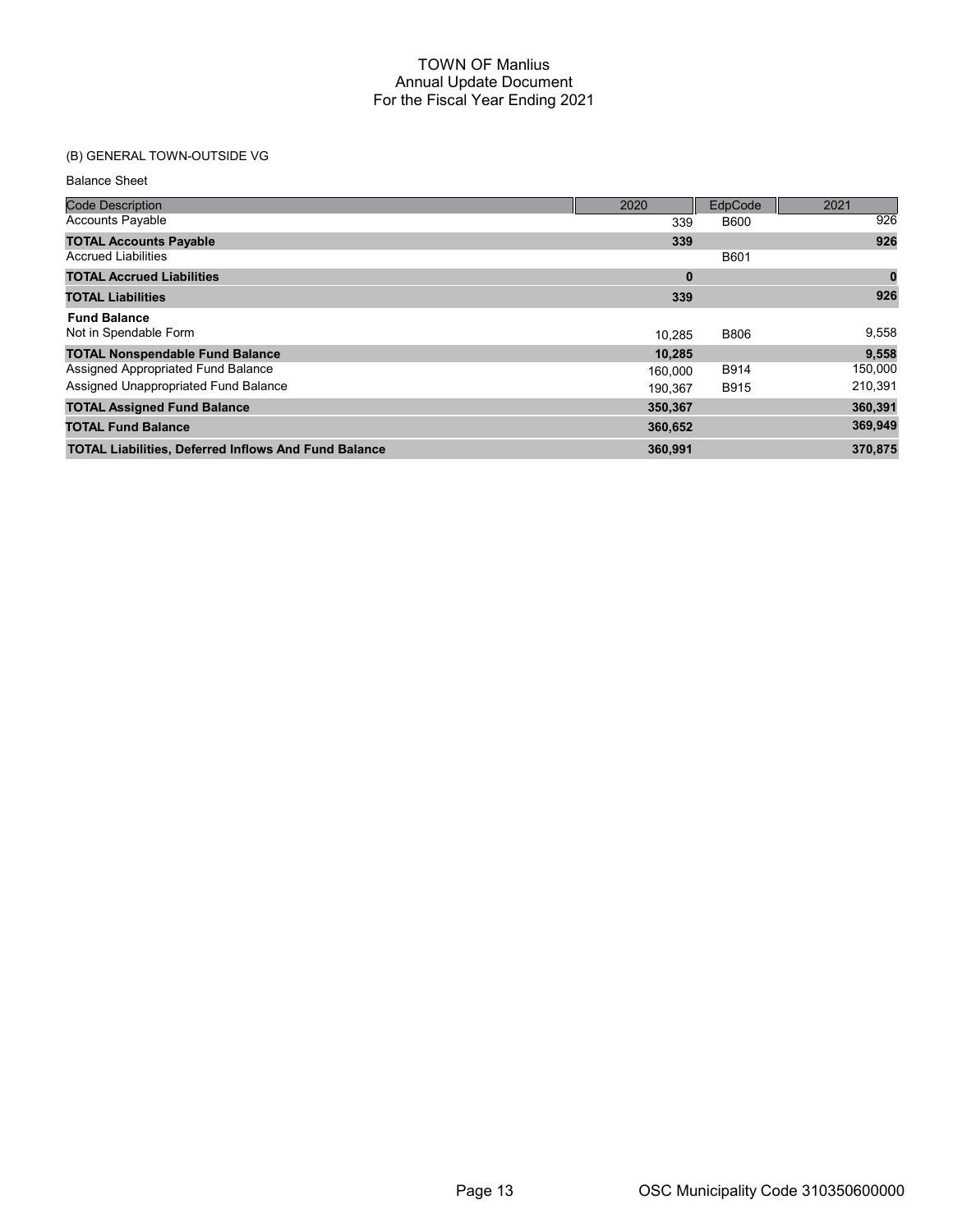# (B) GENERAL TOWN-OUTSIDE VG

| <b>Code Description</b>                                 | 2020    | EdpCode | 2021    |
|---------------------------------------------------------|---------|---------|---------|
| <b>Revenues</b>                                         |         |         |         |
| <b>Real Property Taxes</b>                              | 129,186 | B1001   | 194,899 |
| <b>TOTAL Real Property Taxes</b>                        | 129,186 |         | 194,899 |
| <b>Zoning Fees</b>                                      | 3,200   | B2110   | 3,500   |
| <b>Planning Board Fees</b>                              | 2,000   | B2115   | 1,700   |
| <b>TOTAL Departmental Income</b>                        | 5,200   |         | 5,200   |
| Interest And Earnings                                   | 1,606   | B2401   | 332     |
| <b>TOTAL Use of Money And Property</b>                  | 1,606   |         | 332     |
| <b>Building And Alteration Permits</b>                  | 68,257  | B2555   | 133,112 |
| Permits, Other                                          | 2,303   | B2590   | 1,850   |
| <b>TOTAL Licenses And Permits</b>                       | 70,560  |         | 134,962 |
| Sales, Other                                            | 1,080   | B2655   | 570     |
| <b>TOTAL Sale of Property And Compensation For Loss</b> | 1,080   |         | 570     |
| Unclassified (specify)                                  | 3,200   | B2770   | 3,000   |
| <b>TOTAL Miscellaneous Local Sources</b>                | 3,200   |         | 3,000   |
| <b>TOTAL Revenues</b>                                   | 210,832 |         | 338,963 |
| <b>TOTAL Detail Revenues And Other Sources</b>          | 210,832 |         | 338,963 |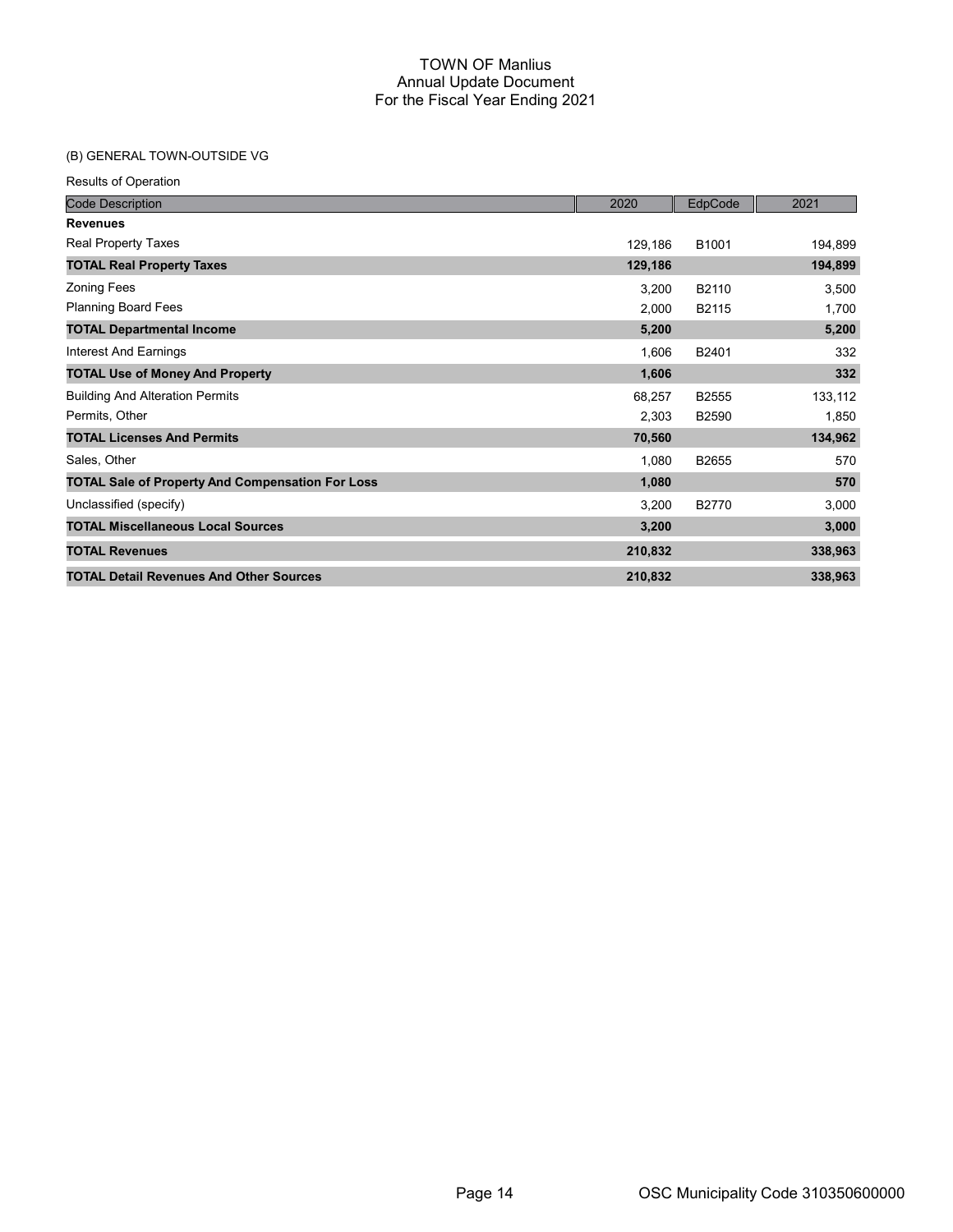## (B) GENERAL TOWN-OUTSIDE VG

| <b>Code Description</b>                         | 2020    | EdpCode | 2021    |
|-------------------------------------------------|---------|---------|---------|
| <b>Expenditures</b>                             |         |         |         |
| Safety Inspection, Pers Serv                    | 133,645 | B36201  | 105,974 |
| Safety Inspection, Contr Expend                 | 47,710  | B36204  | 95,937  |
| <b>TOTAL Safety Inspection</b>                  | 181,355 |         | 201,911 |
| <b>TOTAL Public Safety</b>                      | 181,355 |         | 201,911 |
| Zoning, Pers Serv                               | 3,236   | B80101  | 27,387  |
| Zoning, Contr Expend                            | 2,834   | B80104  | 21,696  |
| <b>TOTAL Zoning</b>                             | 6,070   |         | 49,083  |
| Planning, Pers Serv                             | 27,901  | B80201  | 3,962   |
| Planning, Contr Expend                          | 22,571  | B80204  | 2,183   |
| <b>TOTAL Planning</b>                           | 50,472  |         | 6,145   |
| <b>TOTAL Home And Community Services</b>        | 56,542  |         | 55,228  |
| State Retirement, Empl Bnfts                    | 8,068   | B90108  | 8,075   |
| Social Security, Empl Bnfts                     | 11,936  | B90308  | 9,877   |
| Worker's Compensation, Empl Bnfts               | 5,009   | B90408  | 5,305   |
| Disability Insurance, Empl Bnfts                | 243     | B90558  | 246     |
| Hospital & Medical (dental) Ins, Empl Bnft      | 22,589  | B90608  | 49,024  |
| <b>TOTAL Employee Benefits</b>                  | 47,845  |         | 72,527  |
| <b>TOTAL Expenditures</b>                       | 285,742 |         | 329,666 |
| <b>TOTAL Detail Expenditures And Other Uses</b> | 285,742 |         | 329,666 |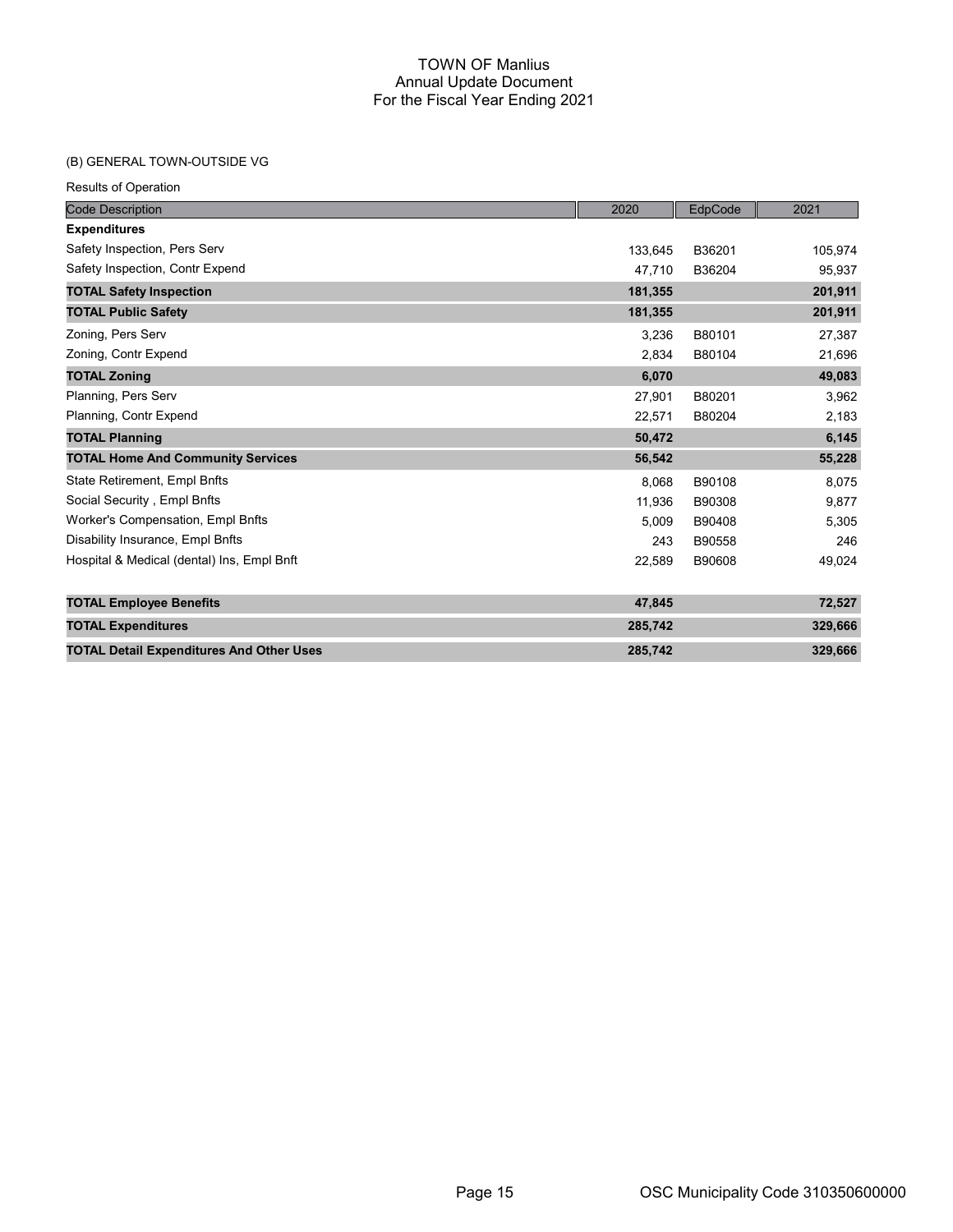## (B) GENERAL TOWN-OUTSIDE VG

# Analysis of Changes in Fund Balance

| <b>Code Description</b>                    | 2020    | EdpCode      | 2021    |
|--------------------------------------------|---------|--------------|---------|
| Analysis of Changes in Fund Balance        |         |              |         |
| <b>Fund Balance - Beginning of Year</b>    | 435.561 | <b>B8021</b> | 360.651 |
| <b>Restated Fund Balance - Beg of Year</b> | 435.561 | <b>B8022</b> | 360.651 |
| ADD - REVENUES AND OTHER SOURCES           | 210.832 |              | 338,963 |
| DEDUCT - EXPENDITURES AND OTHER USES       | 285.742 |              | 329.666 |
| <b>Fund Balance - End of Year</b>          | 360.651 | <b>B8029</b> | 369.948 |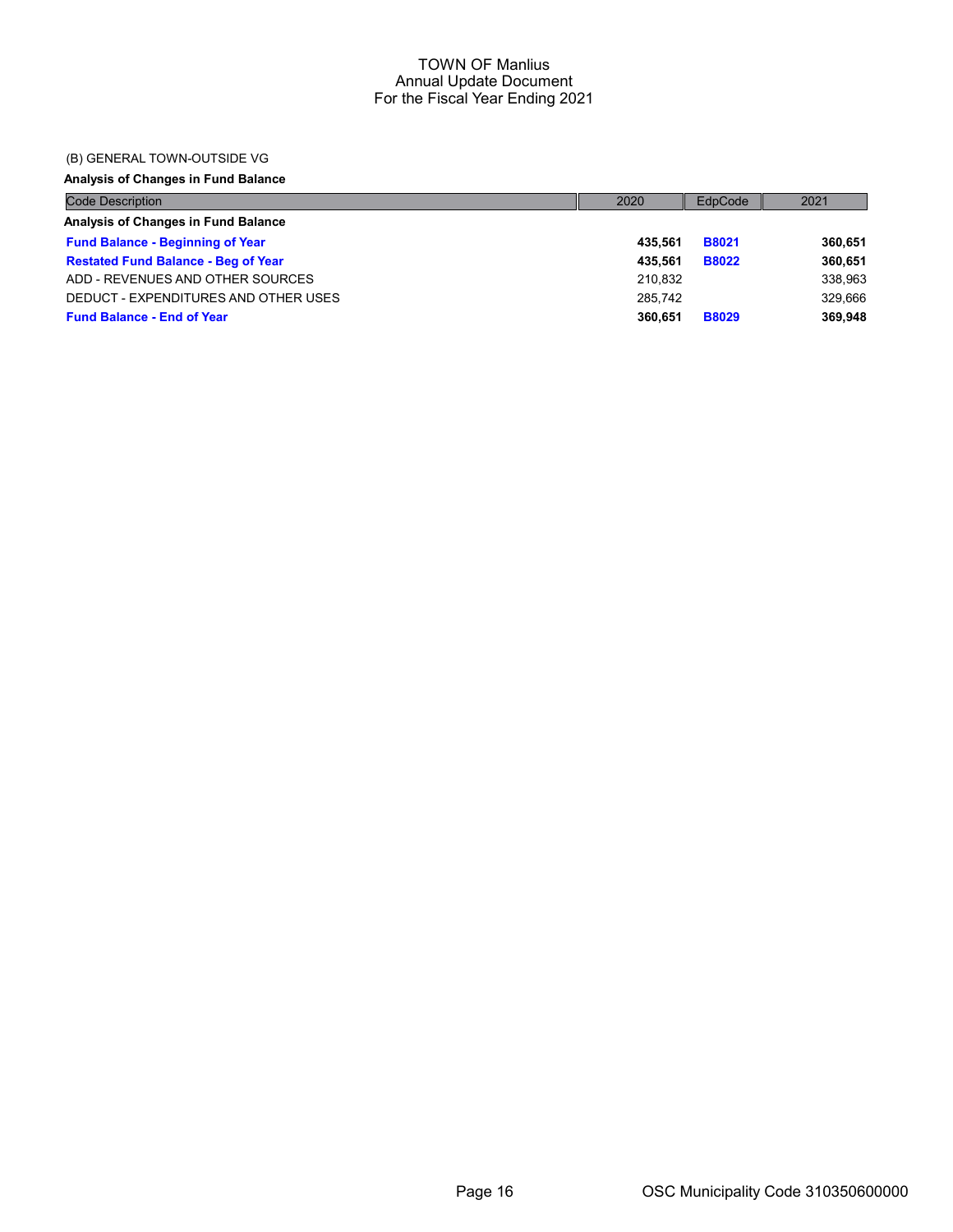# (B) GENERAL TOWN-OUTSIDE VG

#### Budget Summary

| <b>Code Description</b>                           | 2021    | EdpCode       | 2022    |
|---------------------------------------------------|---------|---------------|---------|
| <b>Estimated Revenues</b>                         |         |               |         |
| Est Rev - Real Property Taxes                     | 194.899 | B1049N        | 207,662 |
| Est Rev - Departmental Income                     | 4.000   | B1299N        | 4.000   |
| Est Rev - Use of Money And Property               | 2.000   | <b>B2499N</b> | 500     |
| Est Rev - Licenses And Permits                    | 65.000  | <b>B2599N</b> | 60.000  |
| Est Rev - State Aid                               |         | <b>B3099N</b> | 22.250  |
| <b>TOTAL Estimated Revenues</b>                   | 265.899 |               | 294,412 |
| Appropriated Fund Balance                         | 160.000 | <b>B599N</b>  | 150.000 |
| <b>TOTAL Estimated Other Sources</b>              | 160,000 |               | 150,000 |
| <b>TOTAL Estimated Revenues And Other Sources</b> | 425.899 |               | 444.412 |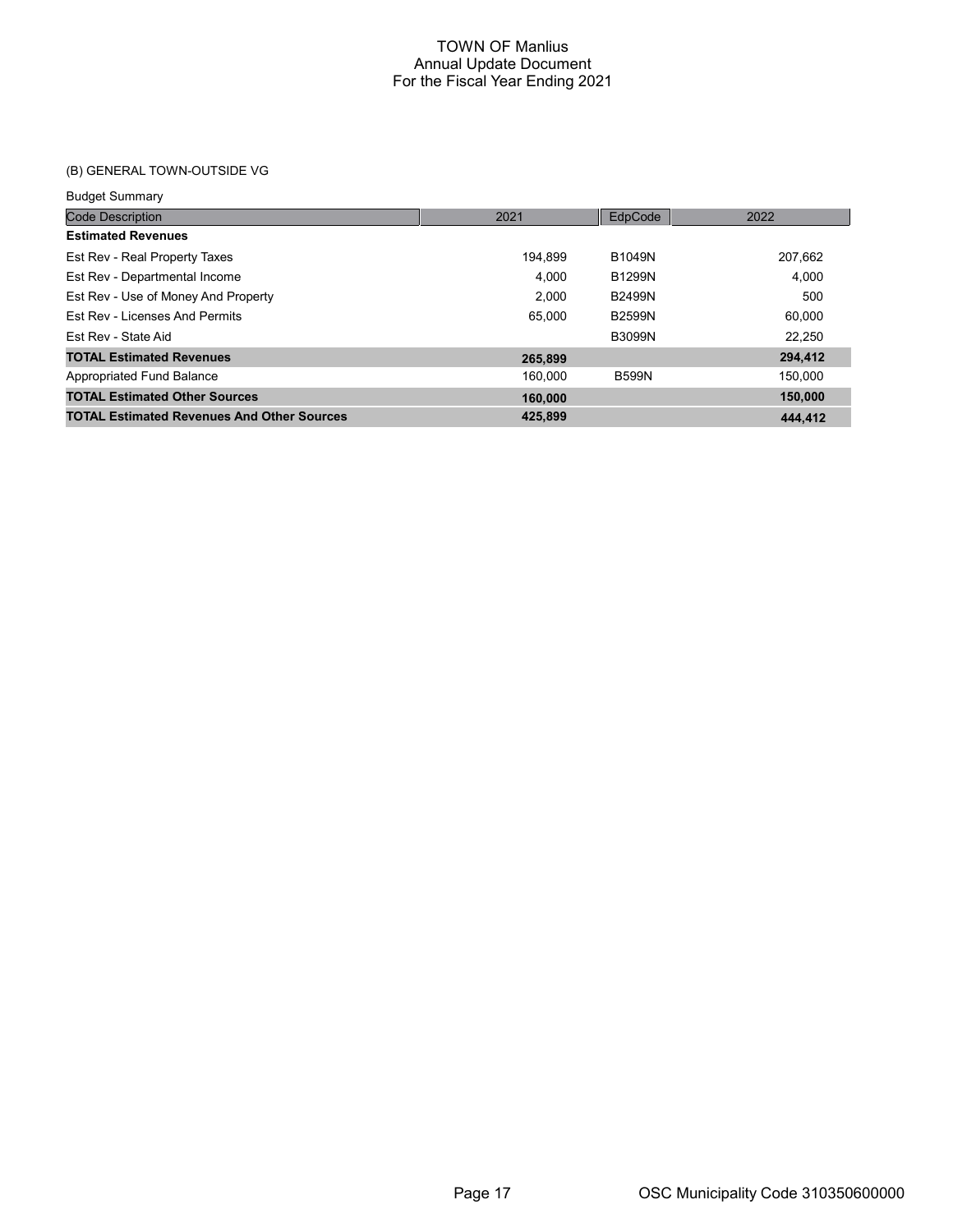# (B) GENERAL TOWN-OUTSIDE VG

Budget Summary

| <b>Code Description</b>                    | 2021    | EdpCode       | 2022    |
|--------------------------------------------|---------|---------------|---------|
| <b>Appropriations</b>                      |         |               |         |
| App - Public Safety                        | 268.864 | <b>B3999N</b> | 283,114 |
| App - Home And Community Services          | 75.628  | <b>B8999N</b> | 77.308  |
| App - Employee Benefits                    | 81.407  | <b>B9199N</b> | 83,990  |
| <b>TOTAL Appropriations</b>                | 425.899 |               | 444,412 |
| <b>TOTAL Appropriations And Other Uses</b> | 425.899 |               | 444.412 |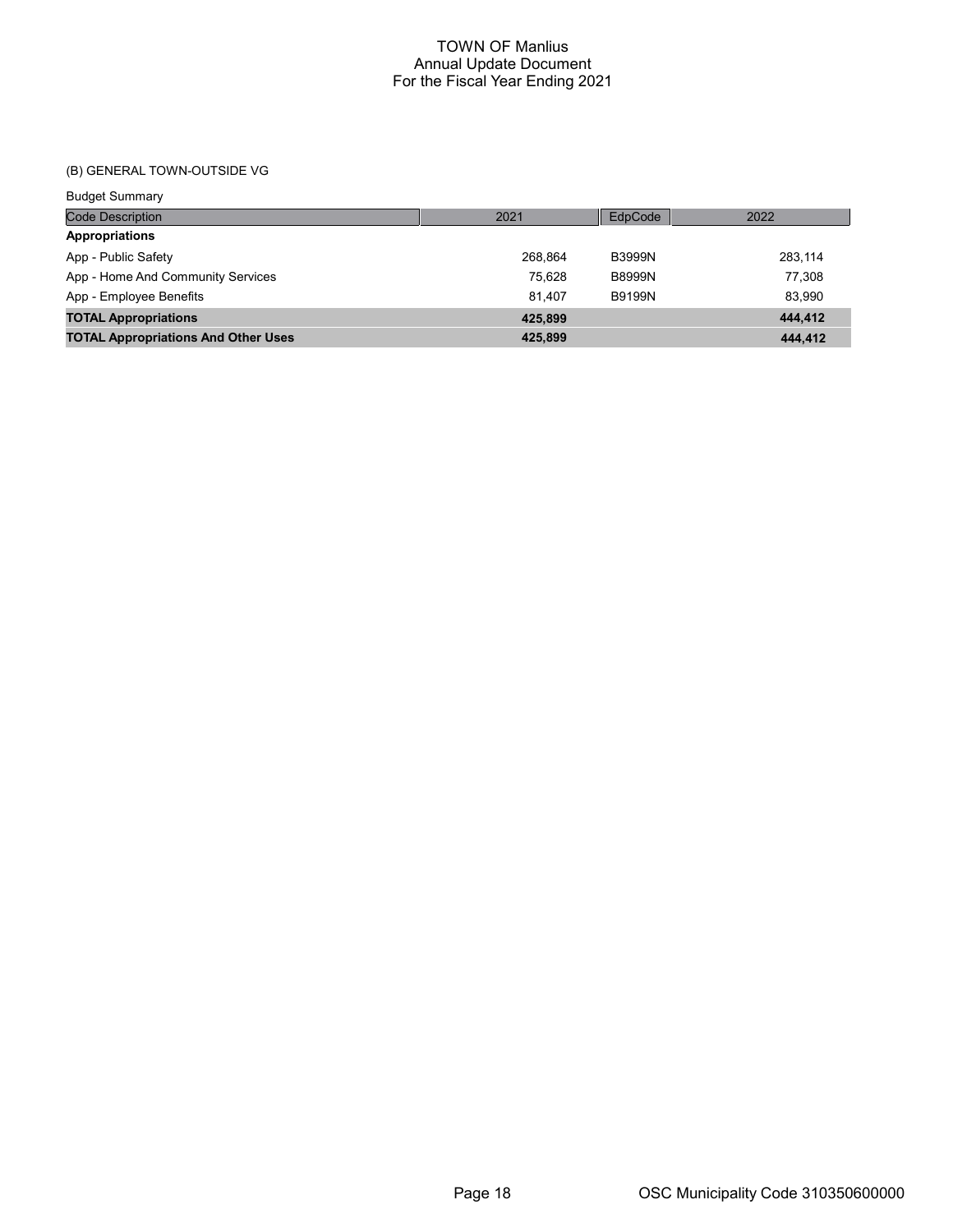(CM) MISCELLANEOUS SPECIAL REV

| <b>Balance Sheet</b>                                   |         |         |         |
|--------------------------------------------------------|---------|---------|---------|
| <b>Code Description</b>                                | 2020    | EdpCode | 2021    |
| <b>Assets</b>                                          |         |         |         |
| Cash                                                   | 115.515 | CM200   | 133,499 |
| <b>TOTAL Cash</b>                                      | 115.515 |         | 133,499 |
| <b>TOTAL Assets and Deferred Outflows of Resources</b> | 115,515 |         | 133,499 |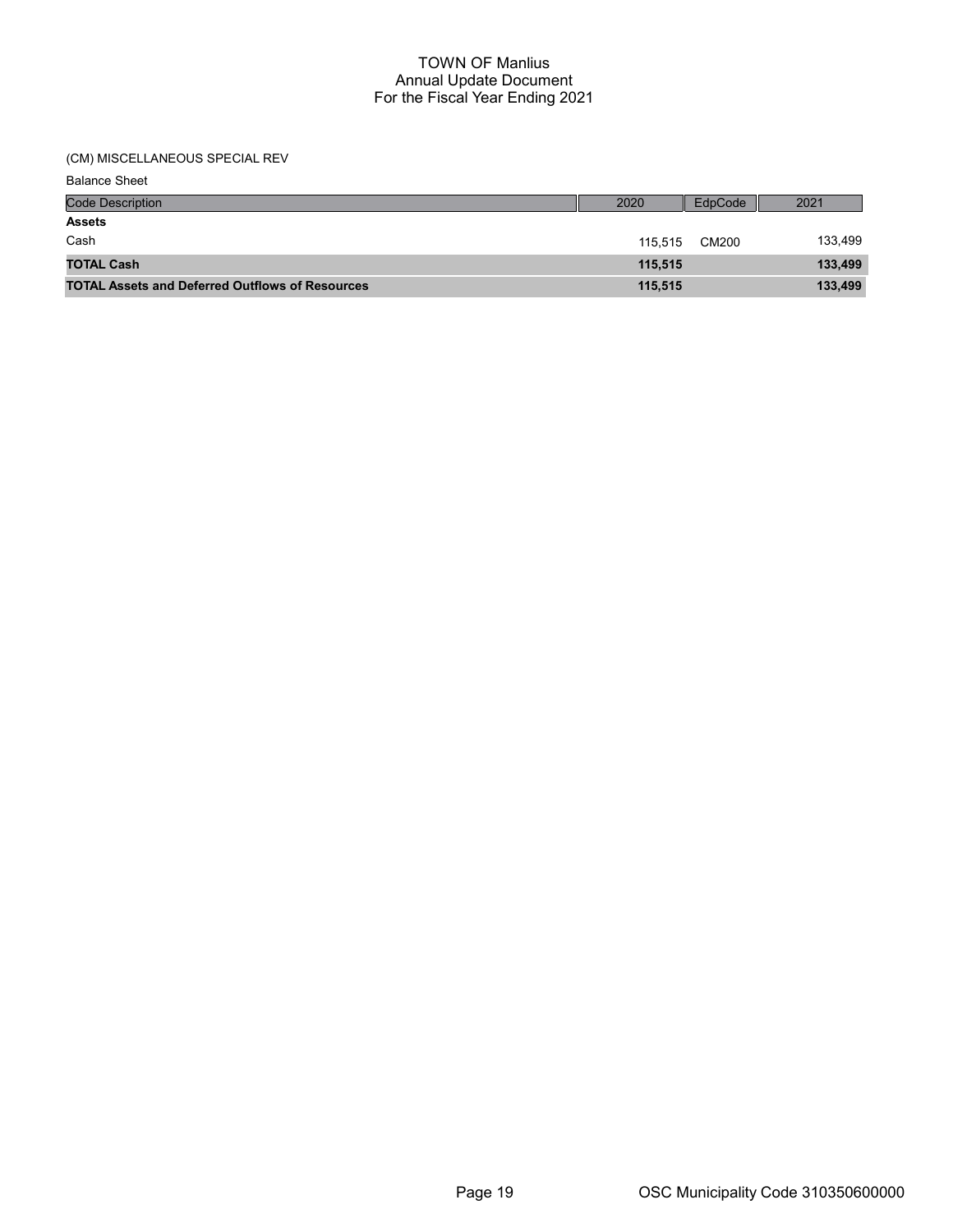# (CM) MISCELLANEOUS SPECIAL REV

Balance Sheet

| <b>Code Description</b>                                     | 2020     | EdpCode | 2021    |
|-------------------------------------------------------------|----------|---------|---------|
| Accounts Payable                                            | 48       | CM600   | 2,881   |
| <b>TOTAL Accounts Payable</b>                               | 48       |         | 2,881   |
| <b>TOTAL Liabilities</b>                                    | 48       |         | 2,881   |
| <b>Fund Balance</b><br>Assigned Unappropriated Fund Balance | 115.467  | CM915   | 130,618 |
| <b>TOTAL Assigned Fund Balance</b>                          | 115,467  |         | 130,618 |
| Unassigned Fund Balance                                     |          | CM917   |         |
| <b>TOTAL Unassigned Fund Balance</b>                        | $\bf{0}$ |         |         |
| <b>TOTAL Fund Balance</b>                                   | 115,467  |         | 130,618 |
| <b>TOTAL Liabilities, Deferred Inflows And Fund Balance</b> | 115,515  |         | 133,499 |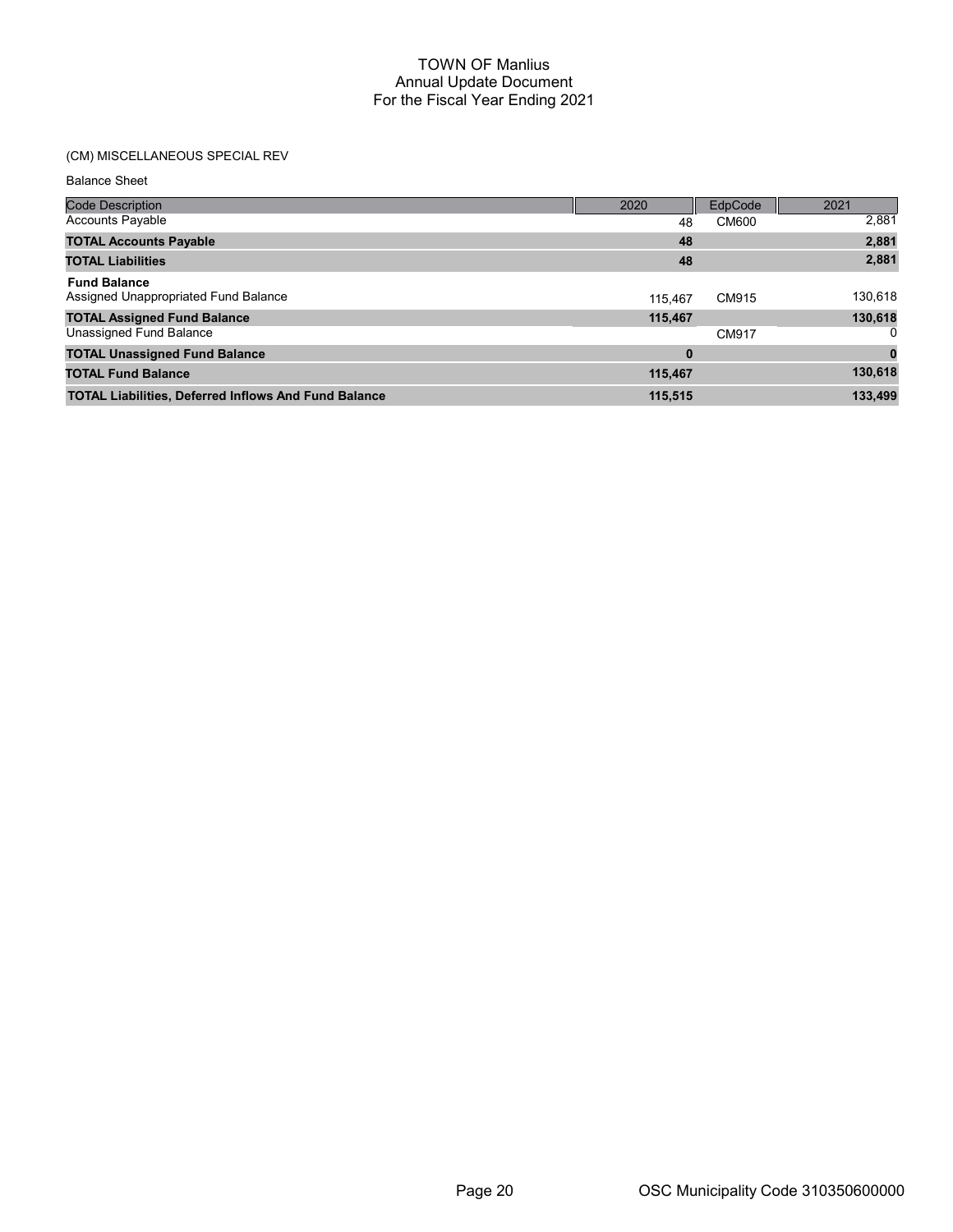# (CM) MISCELLANEOUS SPECIAL REV

| <b>Code Description</b>                        | 2020   | EdpCode | 2021   |
|------------------------------------------------|--------|---------|--------|
| <b>Revenues</b>                                |        |         |        |
| Other General Dept Income                      | 1.410  | CM1289  | 710    |
| Other Public Safety Income                     | 19,982 | CM1589  | 38,608 |
| Other Culture And Recreation Income            | 23     | CM2089  | 8      |
| <b>TOTAL Departmental Income</b>               | 21,415 |         | 39,326 |
| Interest And Earnings                          | 36     | CM2401  | 1,564  |
| <b>TOTAL Use of Money And Property</b>         | 36     |         | 1,564  |
| <b>Gifts And Donations</b>                     | 2.200  | CM2705  | 5,050  |
| <b>TOTAL Miscellaneous Local Sources</b>       | 2,200  |         | 5,050  |
| <b>TOTAL Revenues</b>                          | 23,651 |         | 45,940 |
| <b>TOTAL Detail Revenues And Other Sources</b> | 23,651 |         | 45,940 |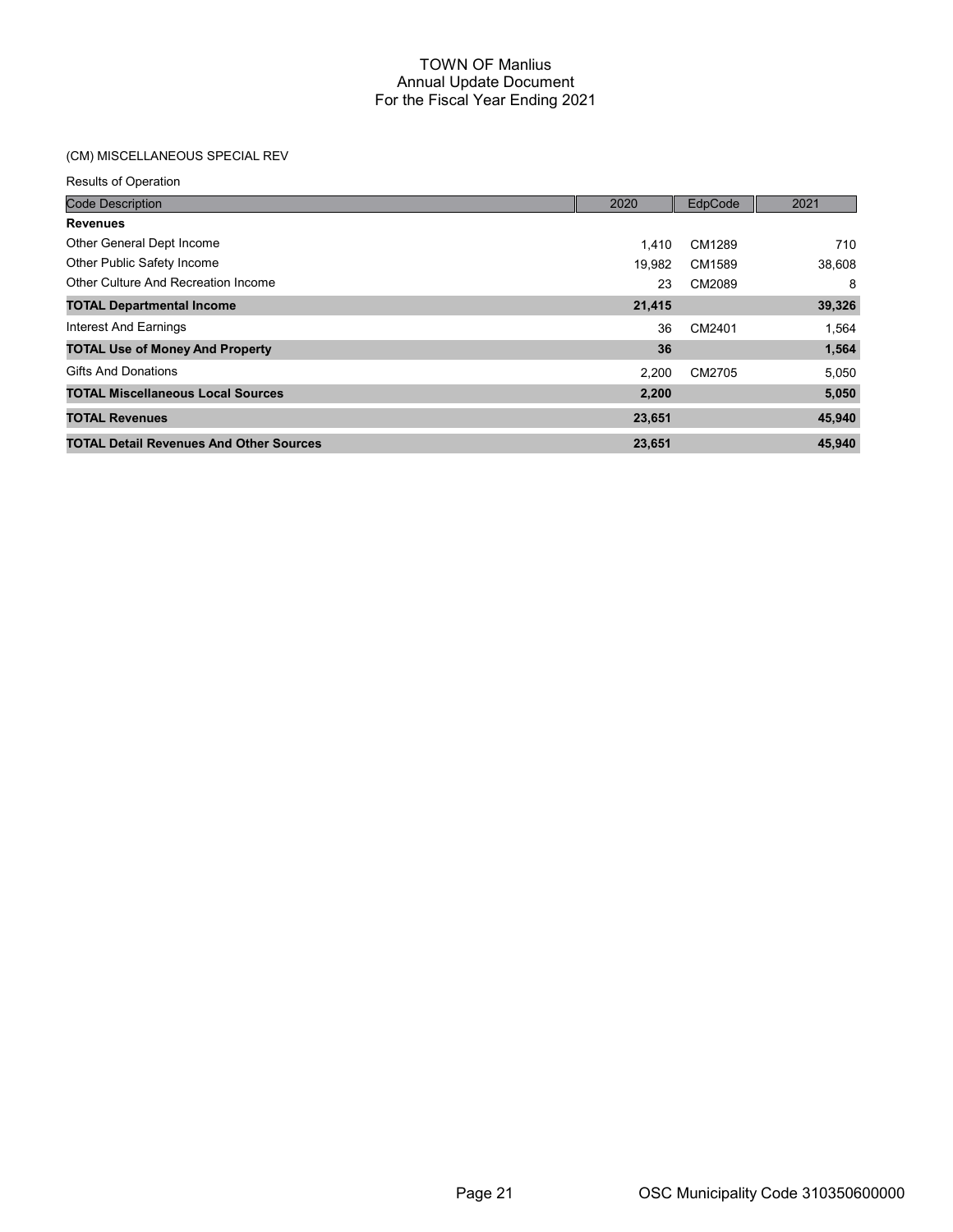## (CM) MISCELLANEOUS SPECIAL REV

| Results of Operation                                    |              |         |              |
|---------------------------------------------------------|--------------|---------|--------------|
| <b>Code Description</b>                                 | 2020         | EdpCode | 2021         |
| <b>Expenditures</b>                                     |              |         |              |
| Other General Govt Support, Contract Exp                | 0            | CM19894 | 0            |
| <b>TOTAL Other General Govt Support</b>                 | $\bf{0}$     |         | $\mathbf 0$  |
| <b>TOTAL General Government Support</b>                 | $\mathbf{0}$ |         | $\mathbf{0}$ |
| Police, Contr                                           | 23,546       | CM31204 | 30,790       |
| <b>TOTAL Police</b>                                     | 23,546       |         | 30,790       |
| <b>TOTAL Public Safety</b>                              | 23,546       |         | 30,790       |
| Other Econ & Development-Equip & Cap Outla              |              | CM69892 | 0            |
| Other Economic And Development-Contr Expen              |              | CM69894 | 0            |
| <b>TOTAL Other Economic And Development-Contr Expen</b> | $\bf{0}$     |         | $\mathbf{0}$ |
| <b>TOTAL Economic Assistance And Opportunity</b>        | $\bf{0}$     |         | $\mathbf{0}$ |
| <b>TOTAL Expenditures</b>                               | 23,546       |         | 30,790       |
| <b>TOTAL Detail Expenditures And Other Uses</b>         | 23,546       |         | 30,790       |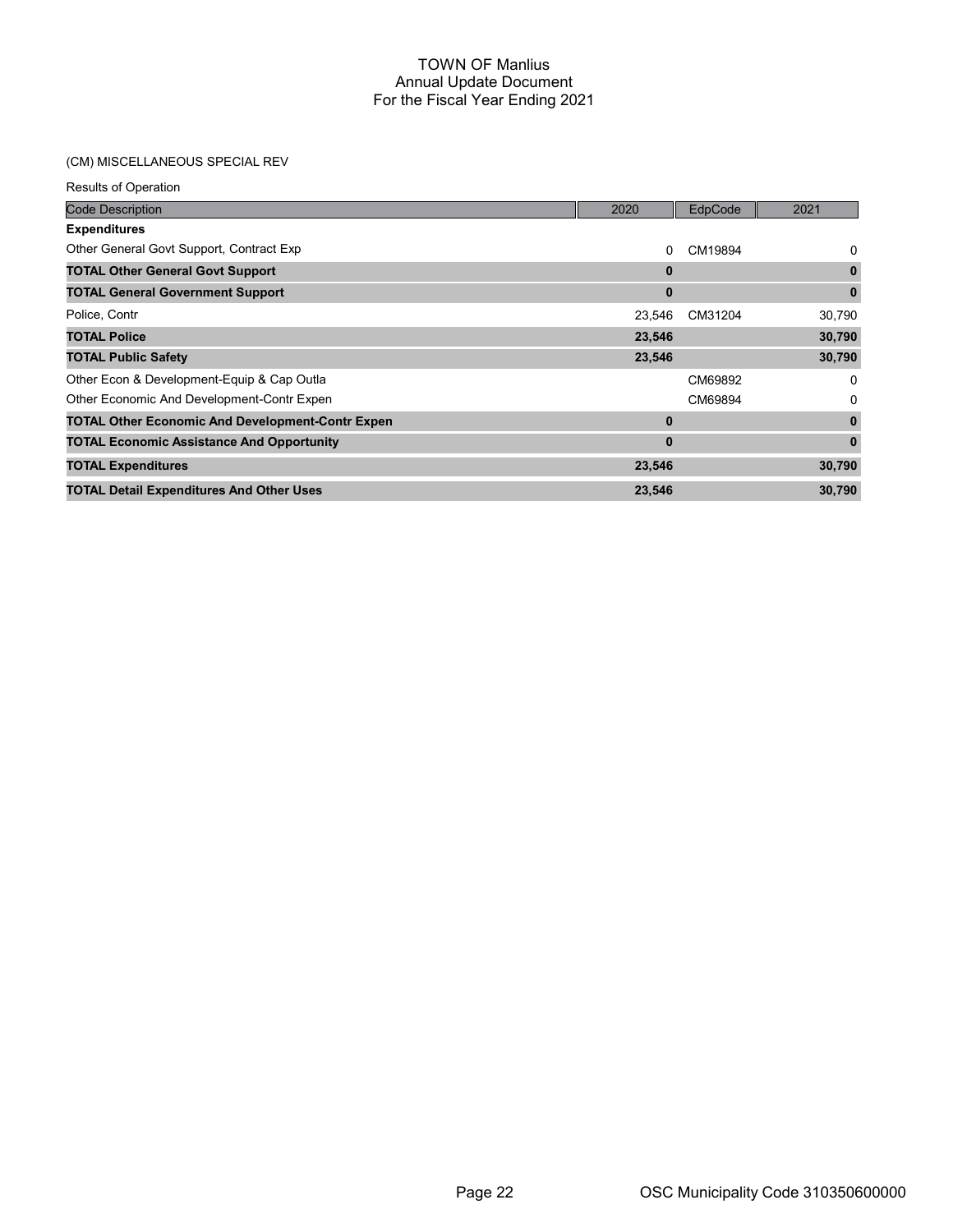### (CM) MISCELLANEOUS SPECIAL REV

# Analysis of Changes in Fund Balance

| <b>Code Description</b>                    | 2020    | EdpCode       | 2021    |
|--------------------------------------------|---------|---------------|---------|
| Analysis of Changes in Fund Balance        |         |               |         |
| <b>Fund Balance - Beginning of Year</b>    | 115.362 | <b>CM8021</b> | 115.467 |
| <b>Restated Fund Balance - Beg of Year</b> | 115.362 | <b>CM8022</b> | 115.467 |
| ADD - REVENUES AND OTHER SOURCES           | 23.651  |               | 45,940  |
| DEDUCT - EXPENDITURES AND OTHER USES       | 23.546  |               | 30.790  |
| <b>Fund Balance - End of Year</b>          | 115.467 | <b>CM8029</b> | 130.617 |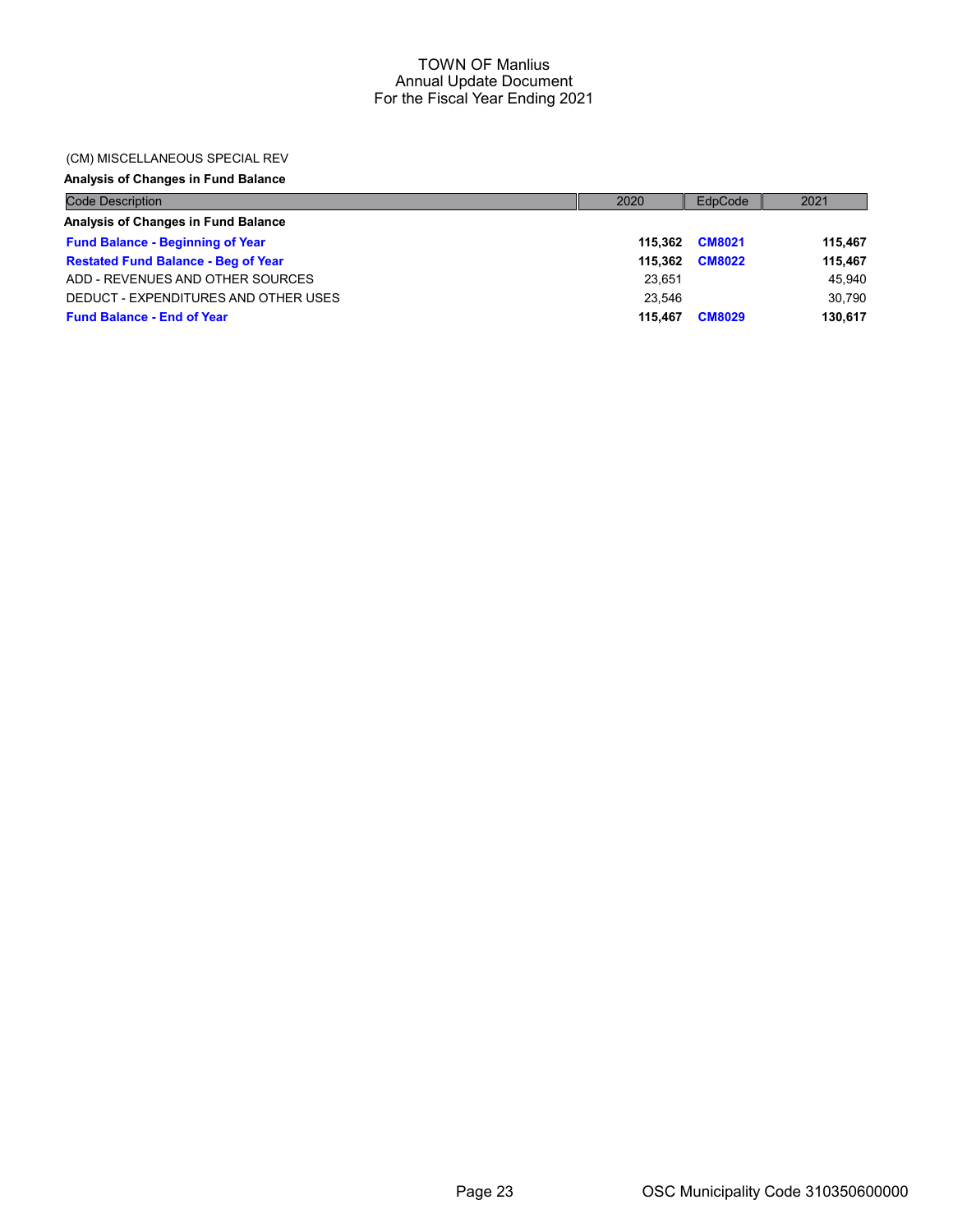CM1-POLICE

| <b>Balance Sheet</b>                                   |        |         |        |
|--------------------------------------------------------|--------|---------|--------|
| <b>Code Description</b>                                | 2020   | EdpCode | 2021   |
| <b>Assets</b>                                          |        |         |        |
| Cash                                                   | 61.239 | CM200   | 73,502 |
| <b>TOTAL Cash</b>                                      | 61,239 |         | 73,502 |
| <b>TOTAL Assets and Deferred Outflows of Resources</b> | 61,239 |         | 73,502 |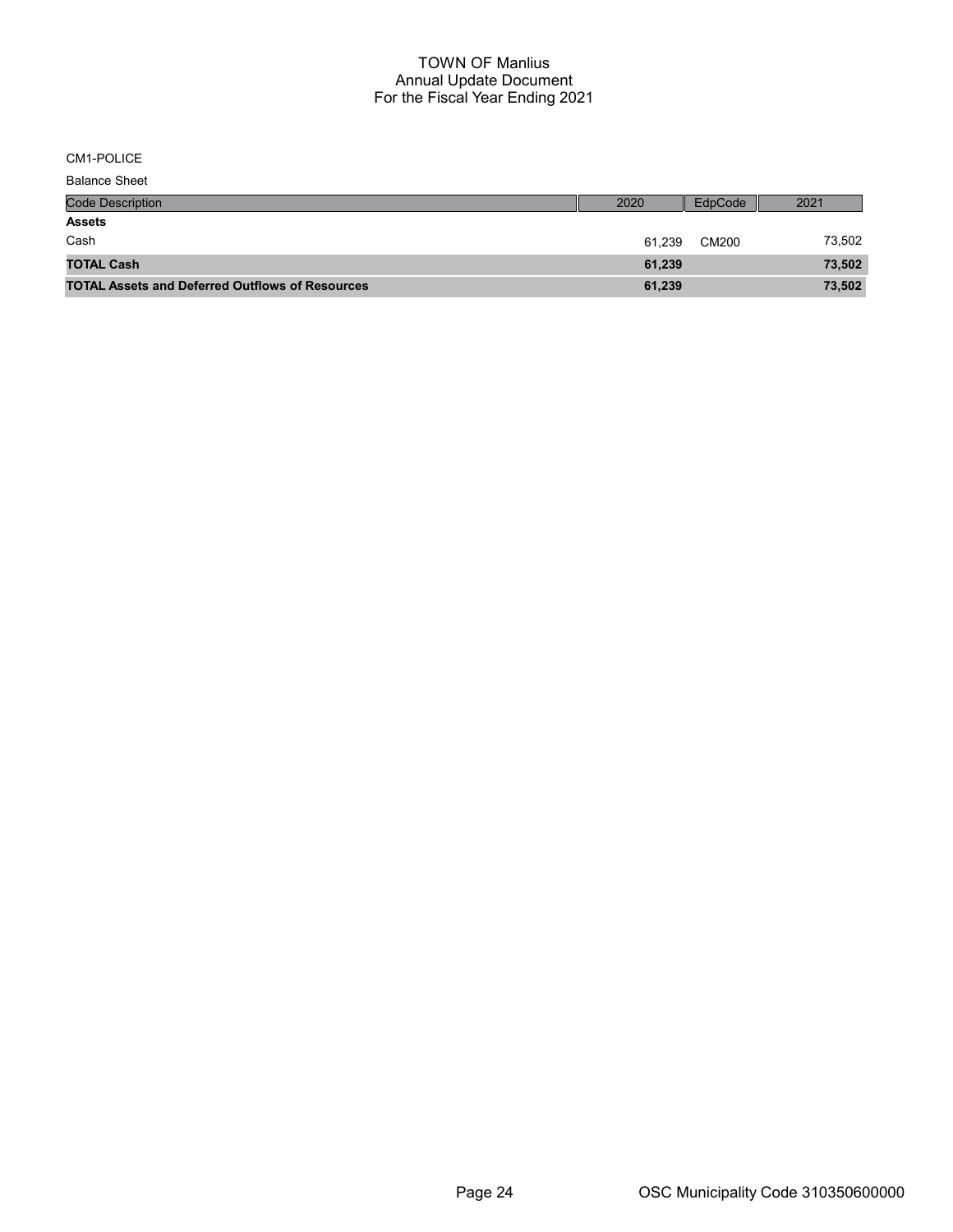## CM1-POLICE

Balance Sheet

| Code Description                                            | 2020   | EdpCode      | 2021   |
|-------------------------------------------------------------|--------|--------------|--------|
| <b>Accounts Payable</b>                                     | 48     | <b>CM600</b> | 2,881  |
| <b>TOTAL Accounts Payable</b>                               | 48     |              | 2,881  |
| <b>TOTAL Liabilities</b>                                    | 48     |              | 2,881  |
| <b>Fund Balance</b><br>Assigned Unappropriated Fund Balance | 61.191 | CM915        | 70,621 |
| <b>TOTAL Assigned Fund Balance</b>                          | 61,191 |              | 70,621 |
| <b>TOTAL Fund Balance</b>                                   | 61,191 |              | 70,621 |
| <b>TOTAL Liabilities, Deferred Inflows And Fund Balance</b> | 61,239 |              | 73,502 |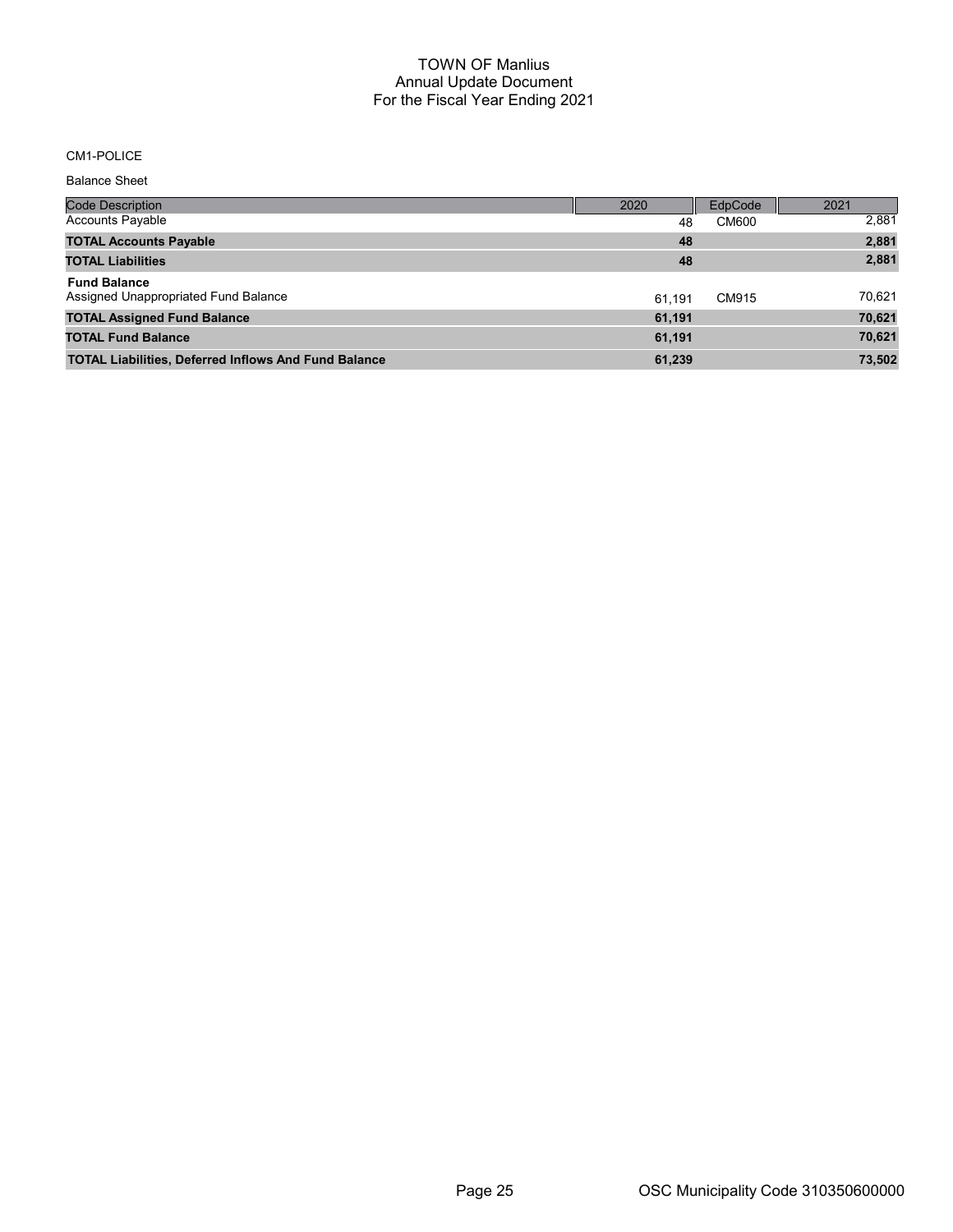## CM1-POLICE

| <b>Code Description</b>                        | 2020   | EdpCode | 2021   |
|------------------------------------------------|--------|---------|--------|
| <b>Revenues</b>                                |        |         |        |
| Other Public Safety Income                     | 19.982 | CM1589  | 38,608 |
| <b>TOTAL Departmental Income</b>               | 19,982 |         | 38,608 |
| Interest And Earnings                          | 33     | CM2401  | 1,562  |
| <b>TOTAL Use of Money And Property</b>         | 33     |         | 1,562  |
| <b>Gifts And Donations</b>                     | 2.200  | CM2705  | 50     |
| <b>TOTAL Miscellaneous Local Sources</b>       | 2.200  |         | 50     |
| <b>TOTAL Revenues</b>                          | 22,215 |         | 40,220 |
| <b>TOTAL Detail Revenues And Other Sources</b> | 22,215 |         | 40.220 |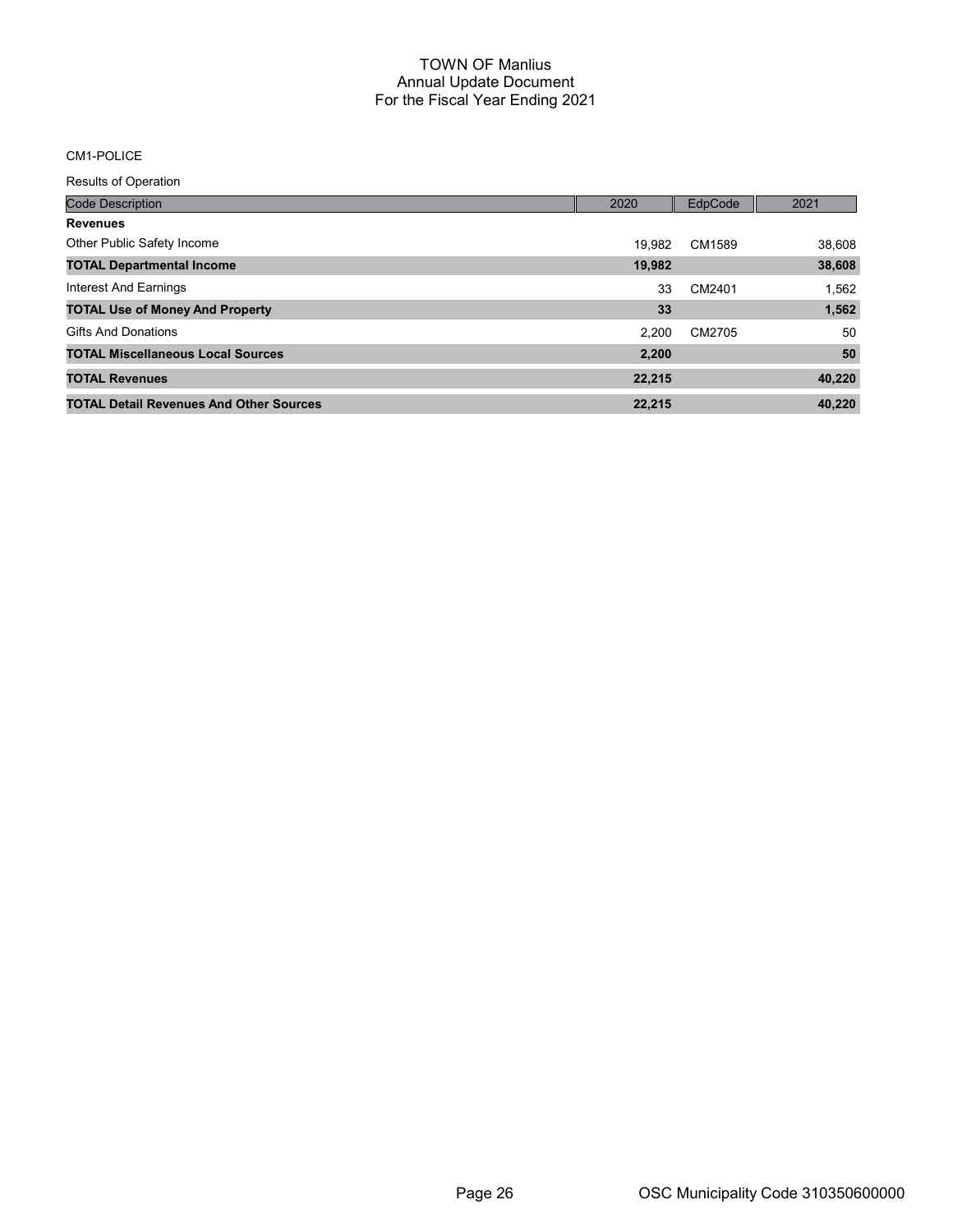#### CM1-POLICE

| <b>Code Description</b>                         | 2020   | EdpCode | 2021   |
|-------------------------------------------------|--------|---------|--------|
| <b>Expenditures</b>                             |        |         |        |
| Police, Contr                                   | 23.546 | CM31204 | 30,790 |
| <b>TOTAL Police</b>                             | 23,546 |         | 30,790 |
| <b>TOTAL Public Safety</b>                      | 23,546 |         | 30,790 |
| <b>TOTAL Expenditures</b>                       | 23,546 |         | 30,790 |
| <b>TOTAL Detail Expenditures And Other Uses</b> | 23,546 |         | 30,790 |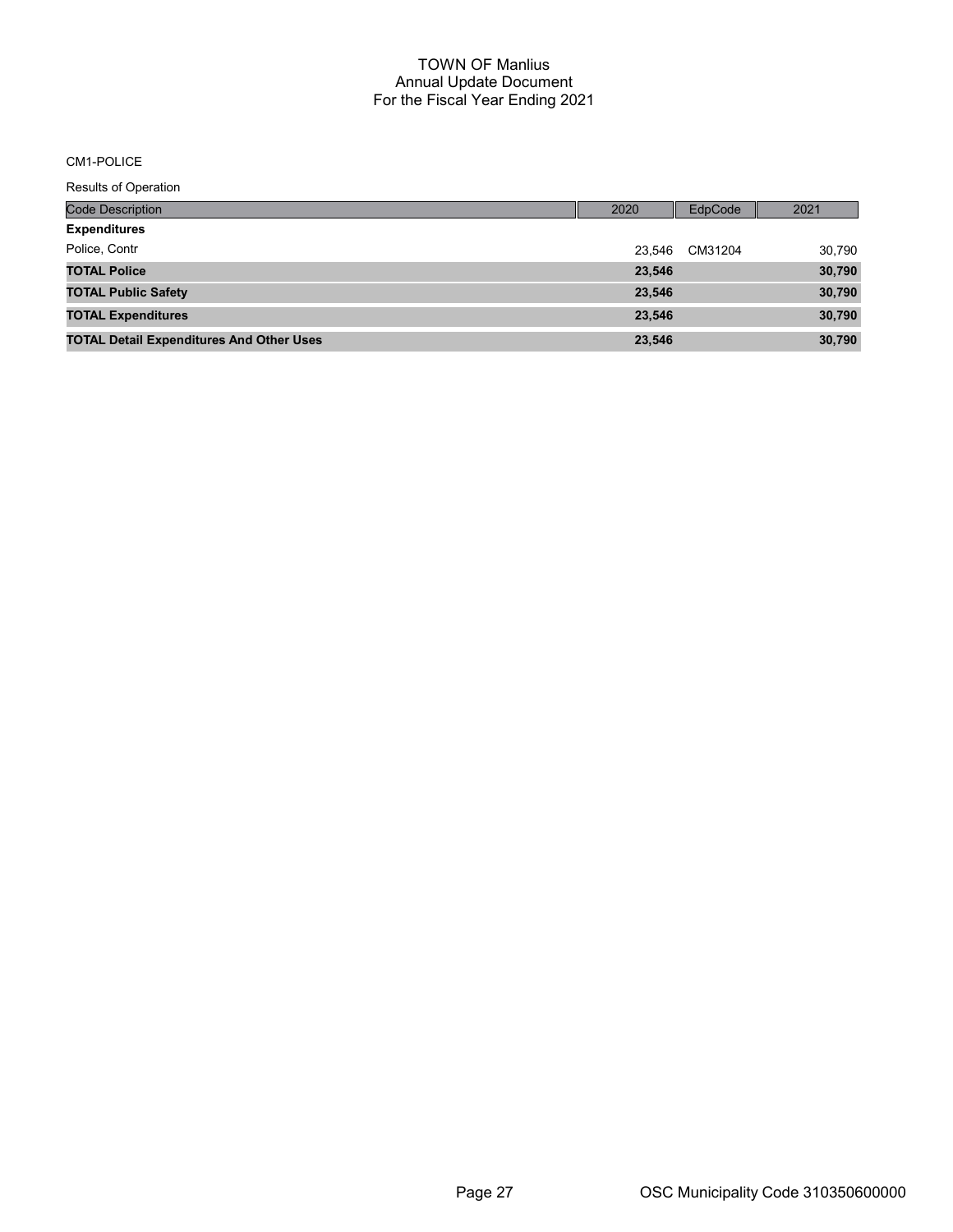CM1-POLICE

Analysis of Changes in Fund Balance

| <b>Code Description</b>                    | 2020   | EdpCode       | 2021   |
|--------------------------------------------|--------|---------------|--------|
| Analysis of Changes in Fund Balance        |        |               |        |
| <b>Fund Balance - Beginning of Year</b>    | 62.523 | <b>CM8021</b> | 61.192 |
| <b>Restated Fund Balance - Beg of Year</b> | 62.523 | <b>CM8022</b> | 61.192 |
| ADD - REVENUES AND OTHER SOURCES           | 22.215 |               | 40.220 |
| DEDUCT - EXPENDITURES AND OTHER USES       | 23.546 |               | 30.790 |
| <b>Fund Balance - End of Year</b>          | 61.192 | <b>CM8029</b> | 70,622 |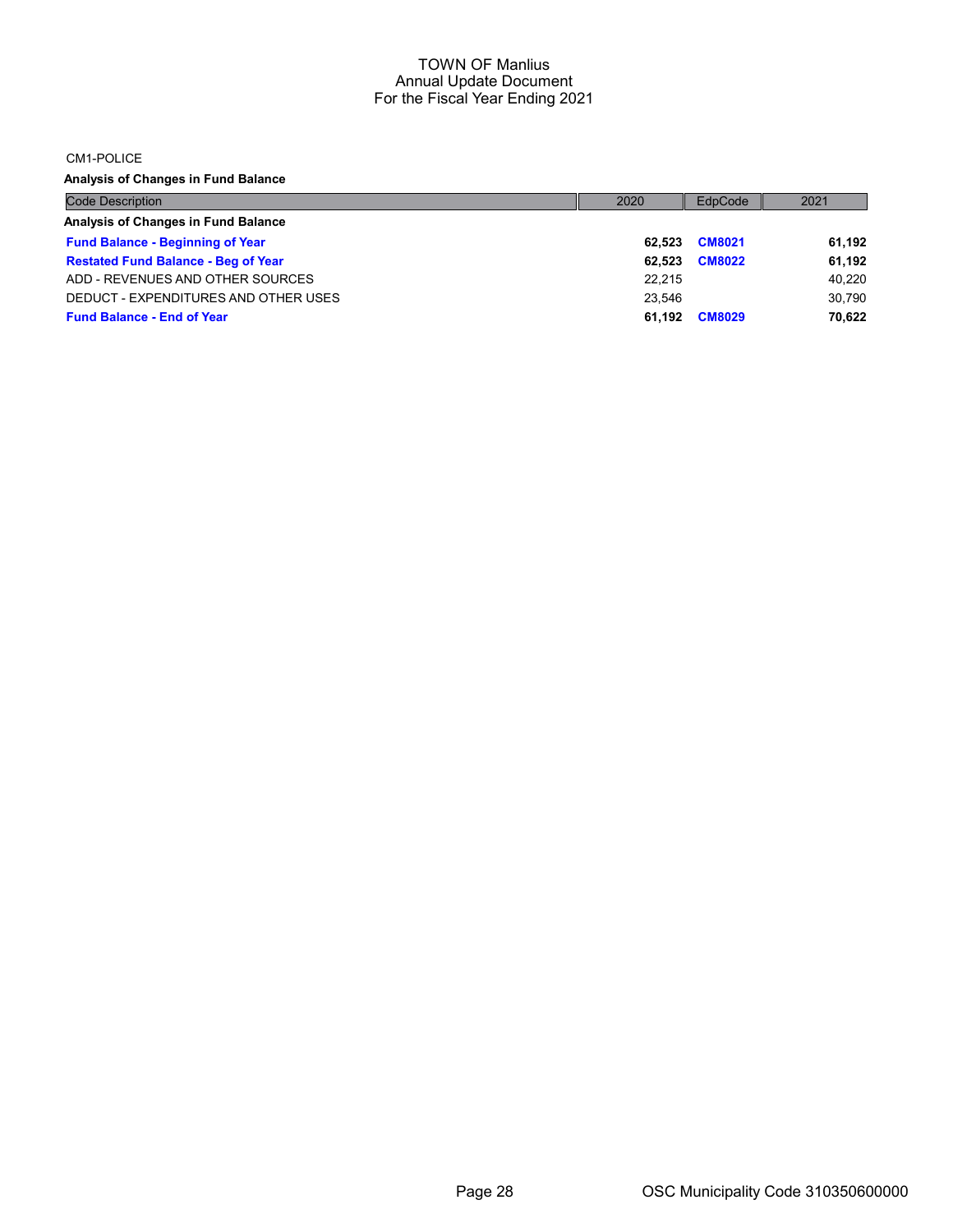# CM2-FLOOD WATER STUDY

| <b>Balance Sheet</b>                                   |       |         |       |
|--------------------------------------------------------|-------|---------|-------|
| <b>Code Description</b>                                | 2020  | EdpCode | 2021  |
| <b>Assets</b>                                          |       |         |       |
| Cash                                                   | 4.756 | CM200   | 4,757 |
| <b>TOTAL Cash</b>                                      | 4,756 |         | 4,757 |
| <b>TOTAL Assets and Deferred Outflows of Resources</b> | 4,756 |         | 4,757 |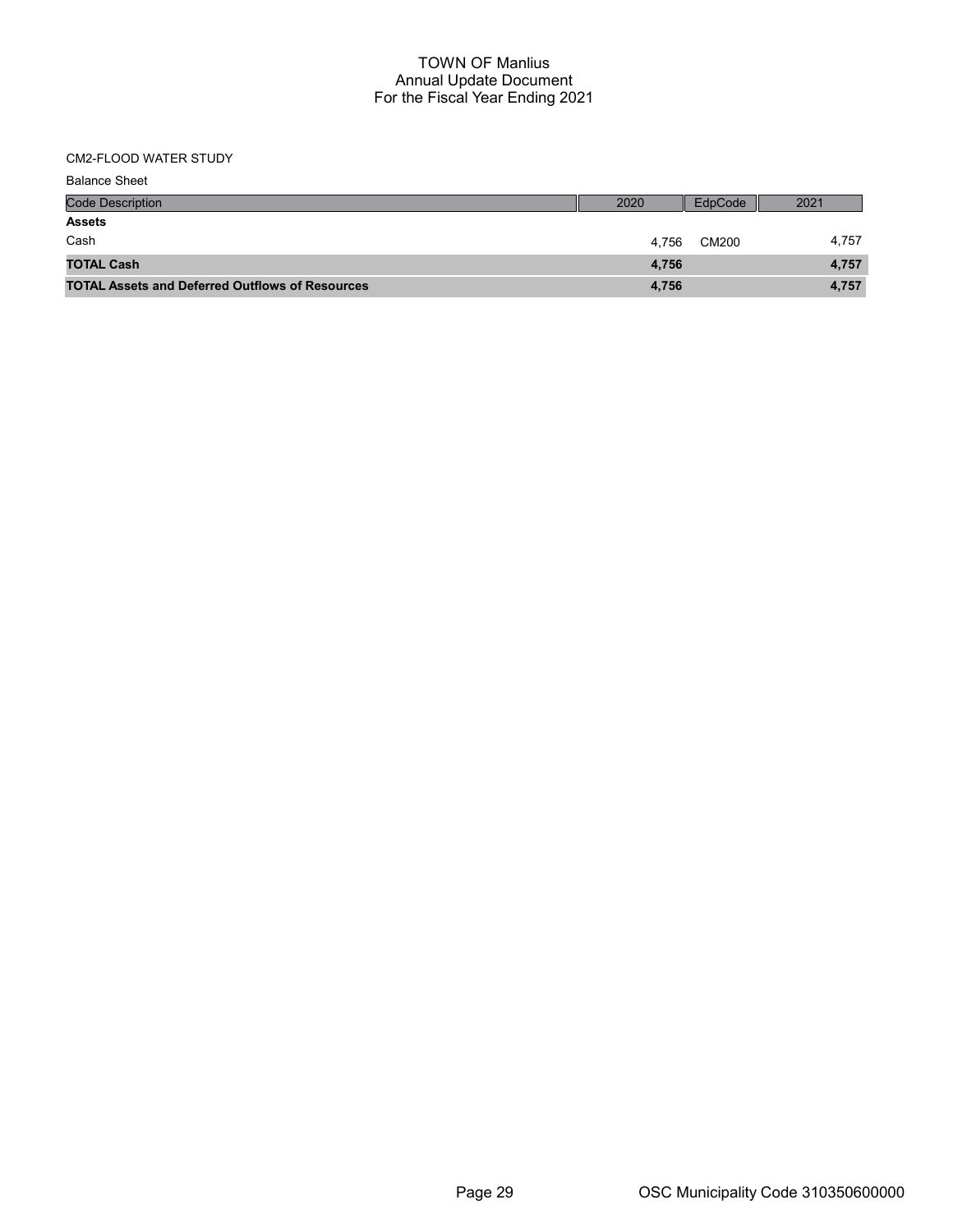# CM2-FLOOD WATER STUDY

| <b>Balance Sheet</b>                                        |       |         |       |
|-------------------------------------------------------------|-------|---------|-------|
| <b>Code Description</b>                                     | 2020  | EdpCode | 2021  |
| <b>Fund Balance</b><br>Assigned Unappropriated Fund Balance | 4.756 | CM915   | 4,757 |
| <b>TOTAL Assigned Fund Balance</b>                          | 4,756 |         | 4,757 |
| <b>TOTAL Fund Balance</b>                                   | 4.756 |         | 4,757 |
| <b>TOTAL Liabilities, Deferred Inflows And Fund Balance</b> | 4,756 |         | 4,757 |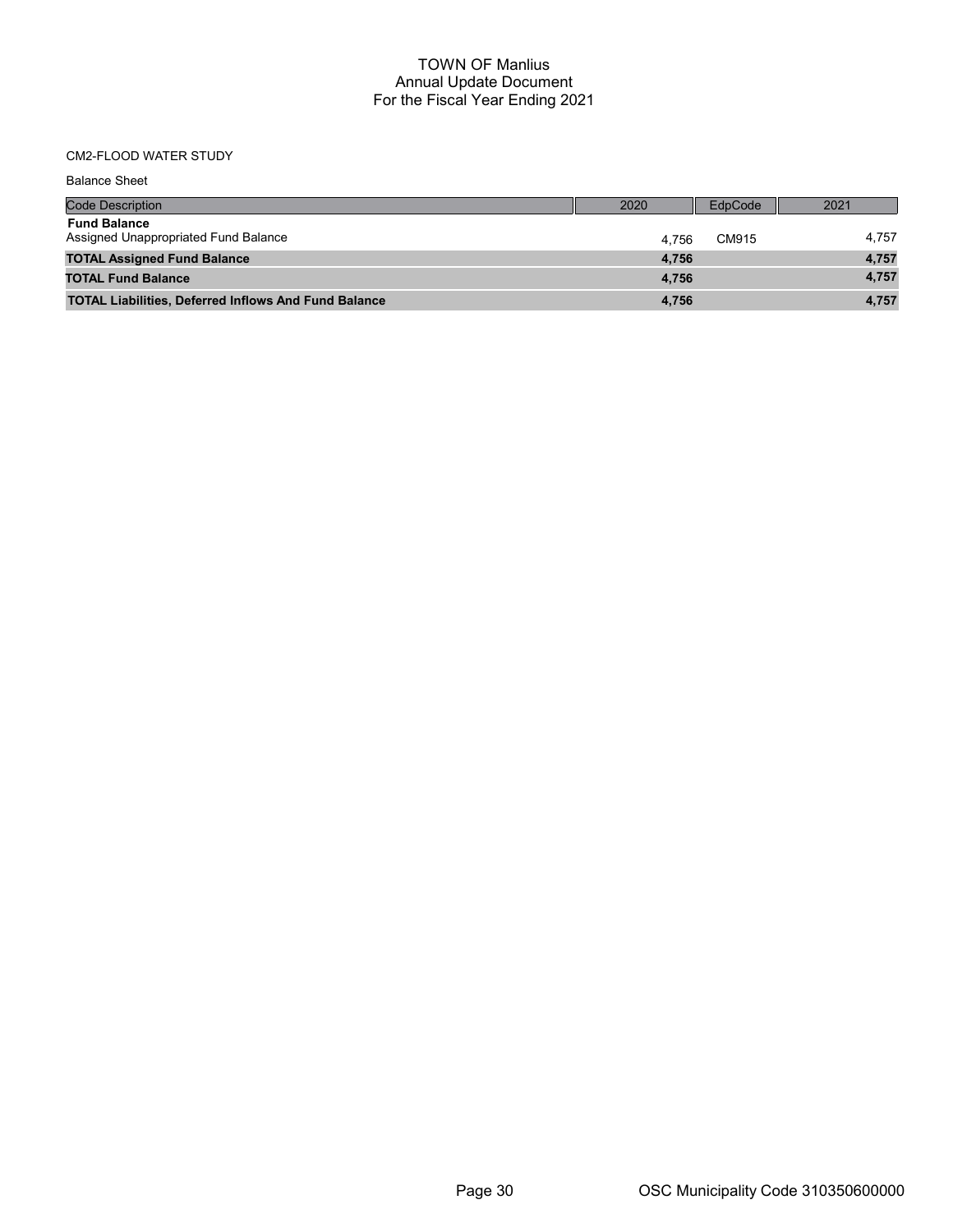## CM2-FLOOD WATER STUDY

| <b>Results of Operation</b>                    |                |         |      |
|------------------------------------------------|----------------|---------|------|
| <b>Code Description</b>                        | 2020           | EdpCode | 2021 |
| <b>Revenues</b>                                |                |         |      |
| Interest And Earnings                          |                | CM2401  |      |
| <b>TOTAL Use of Money And Property</b>         | $\overline{2}$ |         |      |
| <b>TOTAL Revenues</b>                          |                |         |      |
| <b>TOTAL Detail Revenues And Other Sources</b> |                |         |      |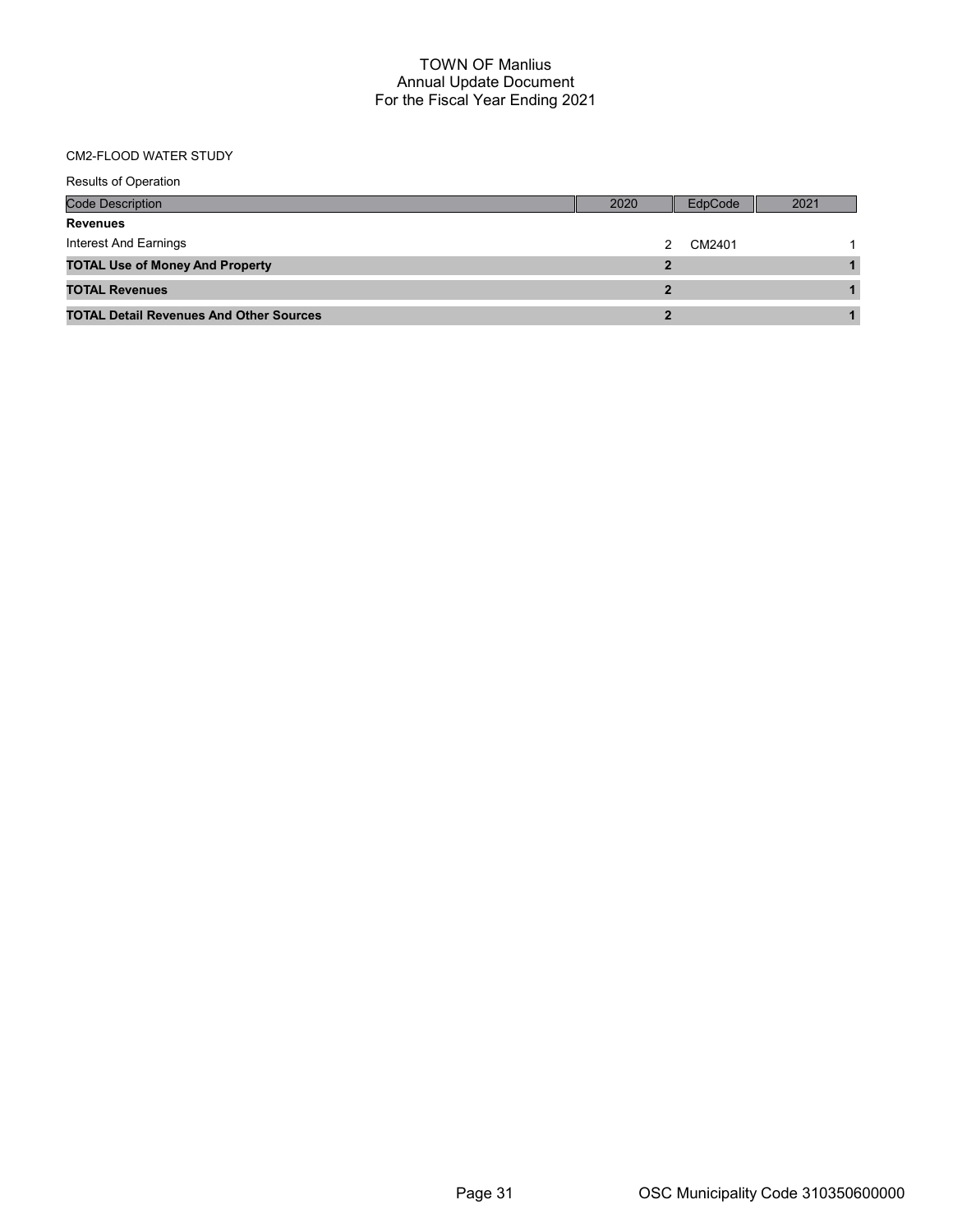| <b>Results of Operation</b> |      |         |                  |
|-----------------------------|------|---------|------------------|
| <b>Code Description</b>     | 2020 | EdpCode | 202 <sup>1</sup> |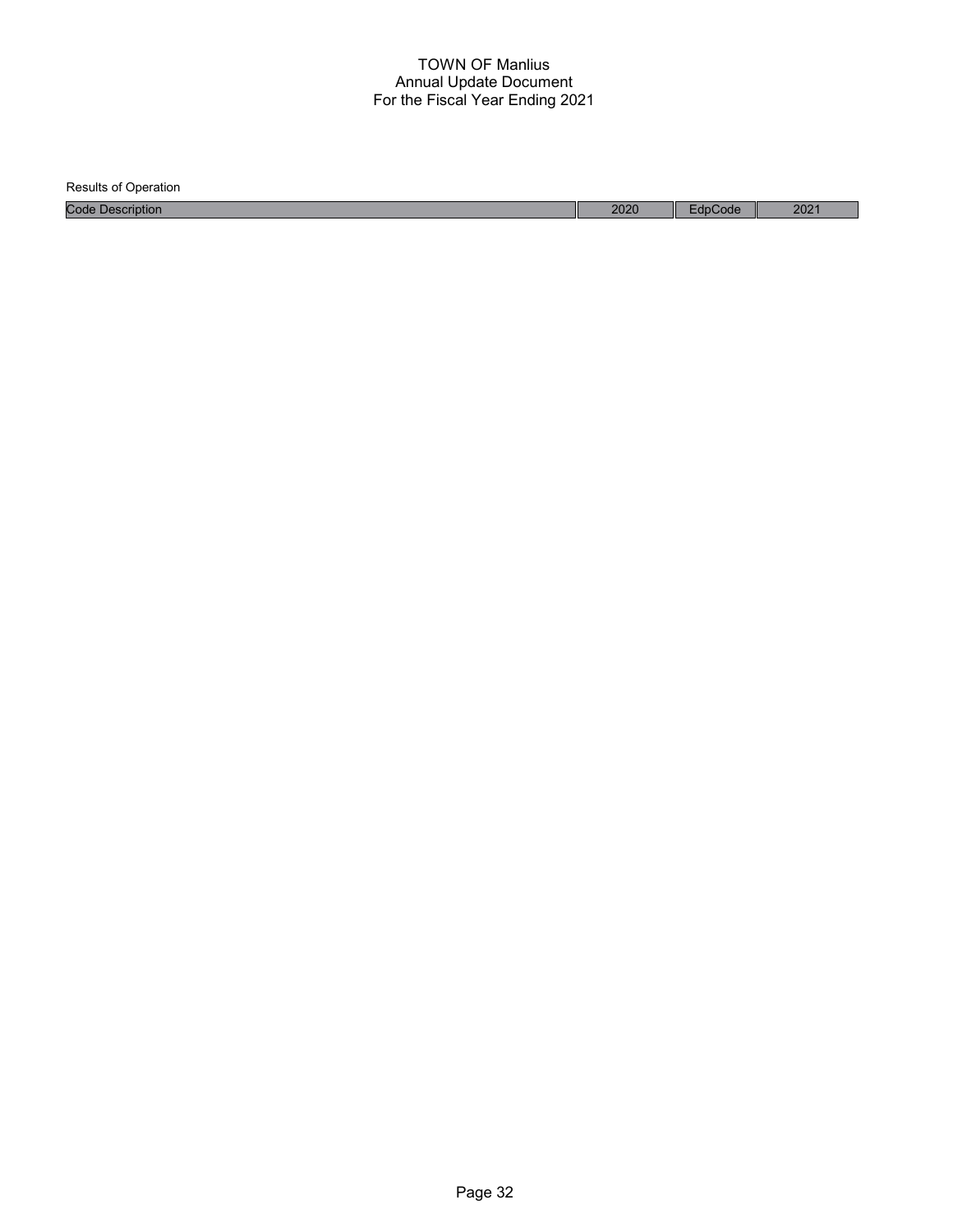## CM2-FLOOD WATER STUDY

## Analysis of Changes in Fund Balance

| <b>Code Description</b>                    | 2020  | EdpCode       | 2021  |
|--------------------------------------------|-------|---------------|-------|
| Analysis of Changes in Fund Balance        |       |               |       |
| <b>Fund Balance - Beginning of Year</b>    | 4.754 | <b>CM8021</b> | 4.756 |
| <b>Restated Fund Balance - Beg of Year</b> | 4.754 | <b>CM8022</b> | 4.756 |
| ADD - REVENUES AND OTHER SOURCES           |       |               |       |
| <b>Fund Balance - End of Year</b>          | 4.756 | <b>CM8029</b> | 4.757 |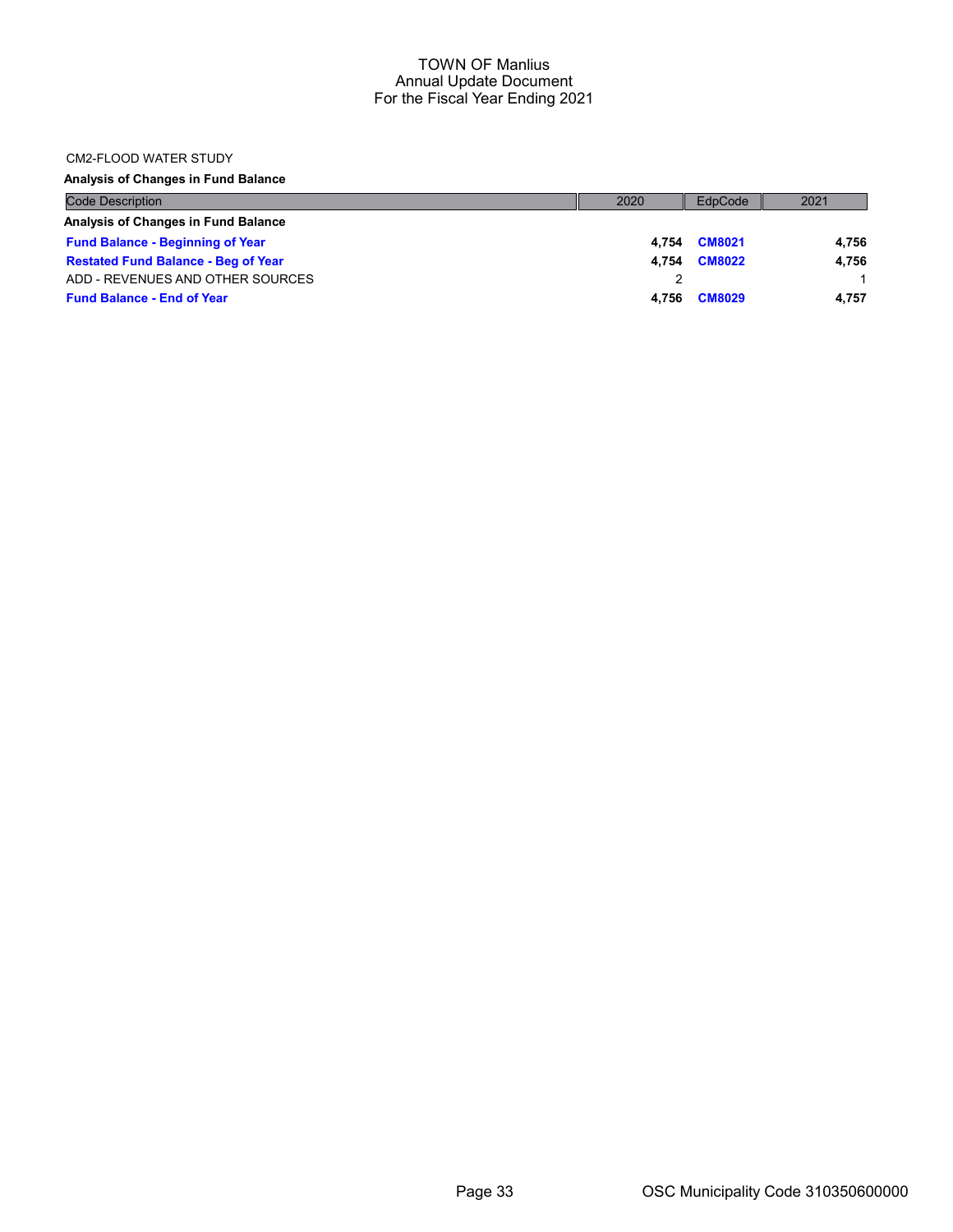## CM3-SUSTAINABLE MANLIUS

| <b>Balance Sheet</b>                                   |      |         |       |
|--------------------------------------------------------|------|---------|-------|
| <b>Code Description</b>                                | 2020 | EdpCode | 2021  |
| <b>Assets</b>                                          |      |         |       |
| Cash                                                   |      | CM200   | 5,000 |
| <b>TOTAL Cash</b>                                      |      |         | 5,000 |
| <b>TOTAL Assets and Deferred Outflows of Resources</b> |      |         | 5,000 |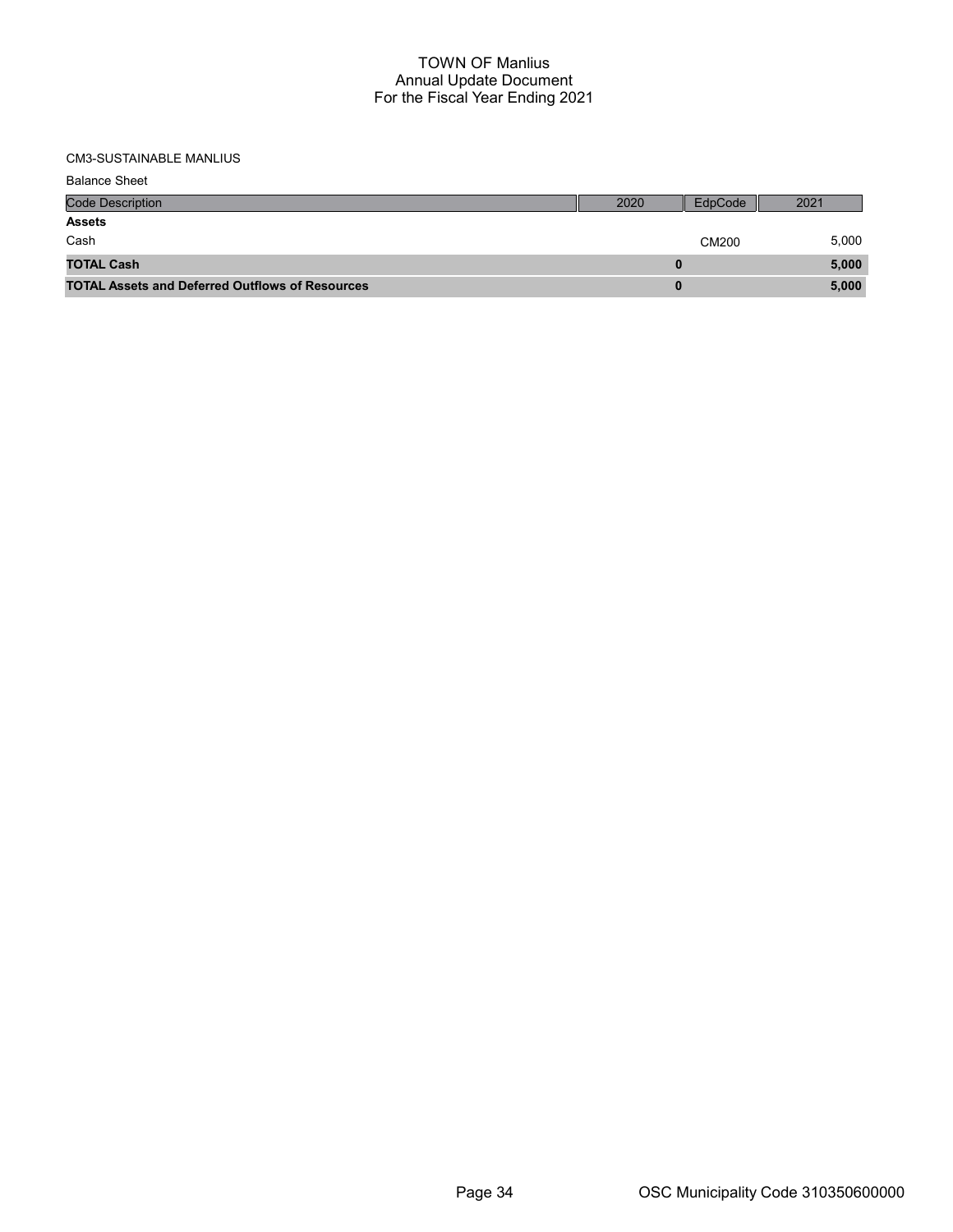# CM3-SUSTAINABLE MANLIUS

| <b>Balance Sheet</b> |  |
|----------------------|--|
|----------------------|--|

| <b>Code Description</b>                                     | 2020 | EdpCode      | 2021  |
|-------------------------------------------------------------|------|--------------|-------|
| <b>Accounts Payable</b>                                     |      | <b>CM600</b> |       |
| <b>TOTAL Accounts Payable</b>                               | 0    |              |       |
| <b>TOTAL Liabilities</b>                                    | 0    |              |       |
| <b>Fund Balance</b><br>Assigned Unappropriated Fund Balance |      | CM915        | 5,000 |
| <b>TOTAL Assigned Fund Balance</b>                          | 0    |              | 5,000 |
| Unassigned Fund Balance                                     |      | CM917        |       |
| <b>TOTAL Unassigned Fund Balance</b>                        | 0    |              |       |
| <b>TOTAL Fund Balance</b>                                   | 0    |              | 5,000 |
| <b>TOTAL Liabilities, Deferred Inflows And Fund Balance</b> | 0    |              | 5,000 |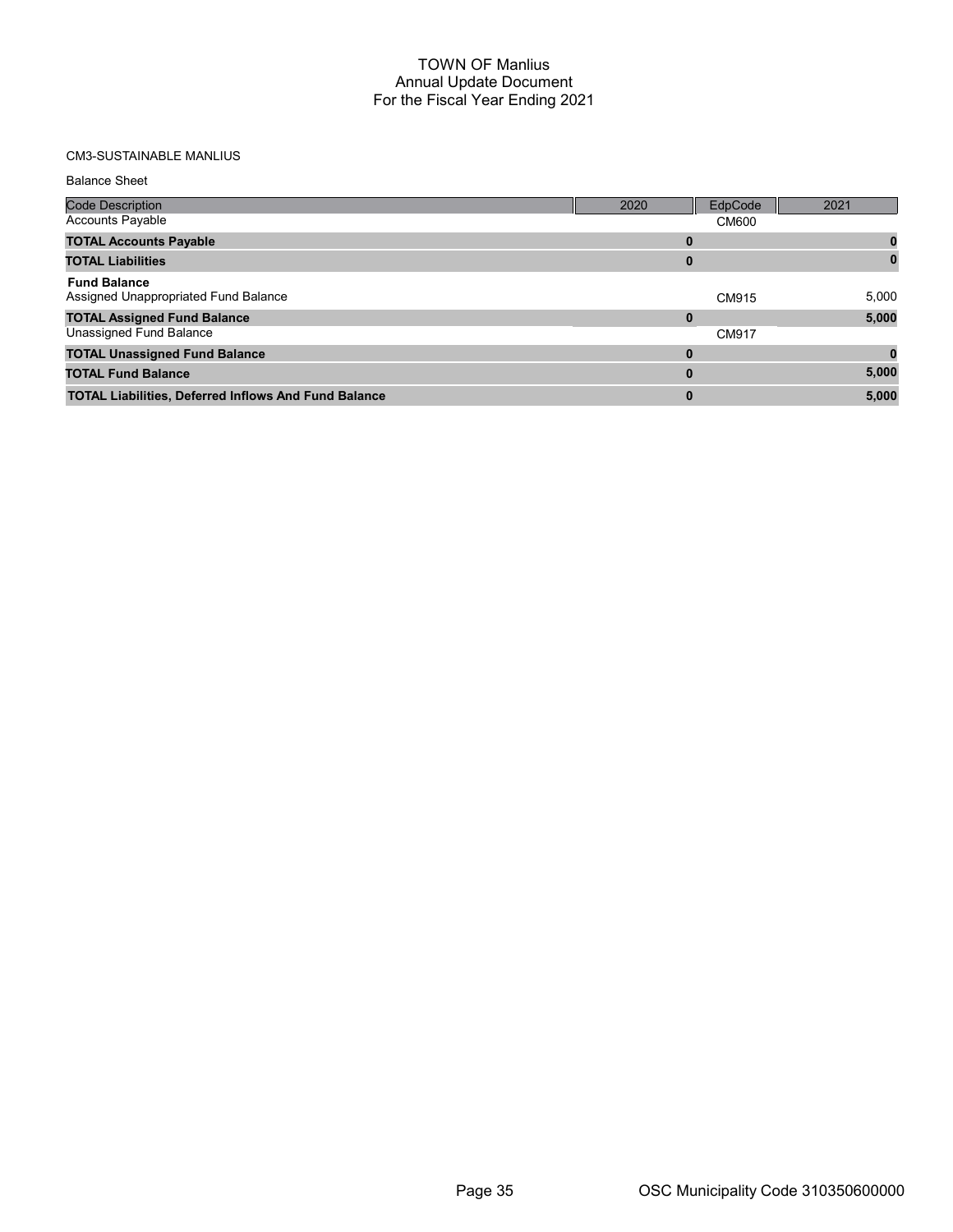# CM3-SUSTAINABLE MANLIUS

| <b>Results of Operation</b>                    |      |         |       |
|------------------------------------------------|------|---------|-------|
| <b>Code Description</b>                        | 2020 | EdpCode | 2021  |
| <b>Revenues</b>                                |      |         |       |
| Gifts And Donations                            |      | CM2705  | 5,000 |
| <b>TOTAL Miscellaneous Local Sources</b>       | 0    |         | 5,000 |
| <b>TOTAL Revenues</b>                          | 0    |         | 5,000 |
| <b>TOTAL Detail Revenues And Other Sources</b> | 0    |         | 5.000 |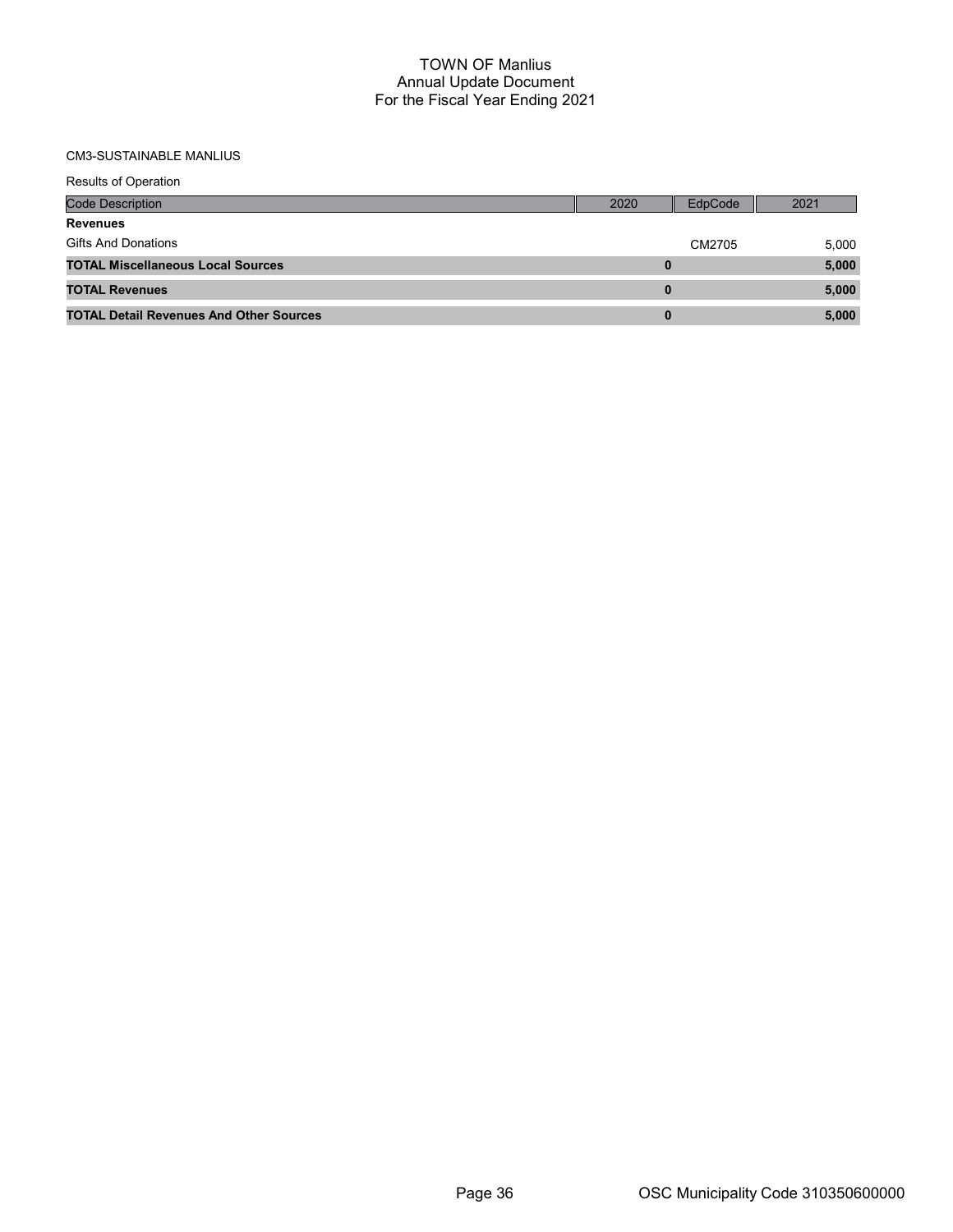# CM3-SUSTAINABLE MANLIUS

| <b>Code Description</b>                                 | 2020 | EdpCode | 2021 |
|---------------------------------------------------------|------|---------|------|
| <b>Expenditures</b>                                     |      |         |      |
| Other Econ & Development-Equip & Cap Outla              |      | CM69892 |      |
| Other Economic And Development-Contr Expen              |      | CM69894 |      |
| <b>TOTAL Other Economic And Development-Contr Expen</b> |      |         |      |
| <b>TOTAL Economic Assistance And Opportunity</b>        |      |         |      |
| <b>TOTAL Expenditures</b>                               | 0    |         |      |
| <b>TOTAL Detail Expenditures And Other Uses</b>         | 0    |         |      |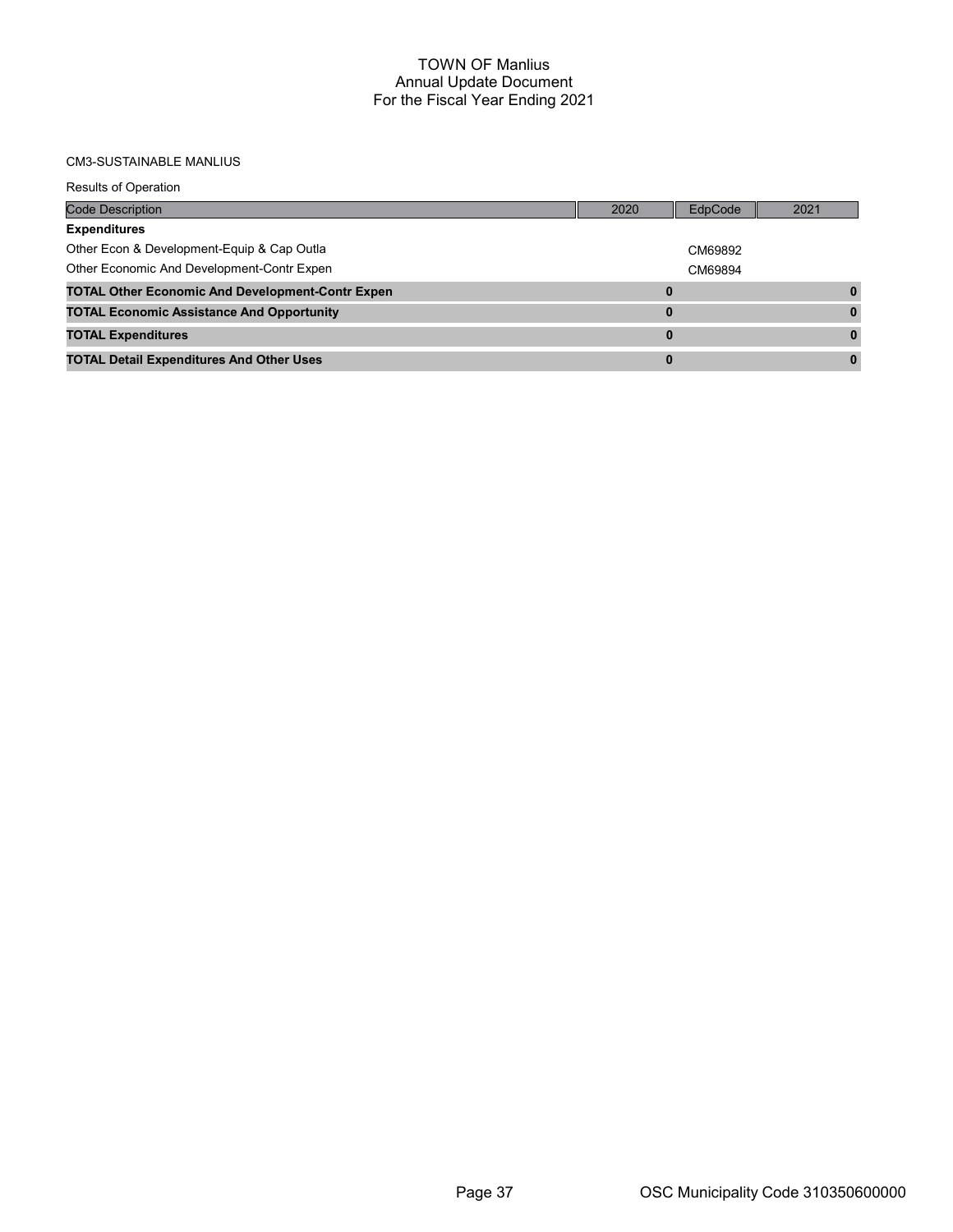#### CM3-SUSTAINABLE MANLIUS

## Analysis of Changes in Fund Balance

| <b>Code Description</b>                    | 2020 | EdpCode       | 2021  |
|--------------------------------------------|------|---------------|-------|
| Analysis of Changes in Fund Balance        |      |               |       |
| <b>Fund Balance - Beginning of Year</b>    |      | <b>CM8021</b> |       |
| <b>Restated Fund Balance - Beg of Year</b> |      | <b>CM8022</b> |       |
| ADD - REVENUES AND OTHER SOURCES           |      |               | 5.000 |
| DEDUCT - EXPENDITURES AND OTHER USES       |      |               |       |
| <b>Fund Balance - End of Year</b>          |      | <b>CM8029</b> | 5.000 |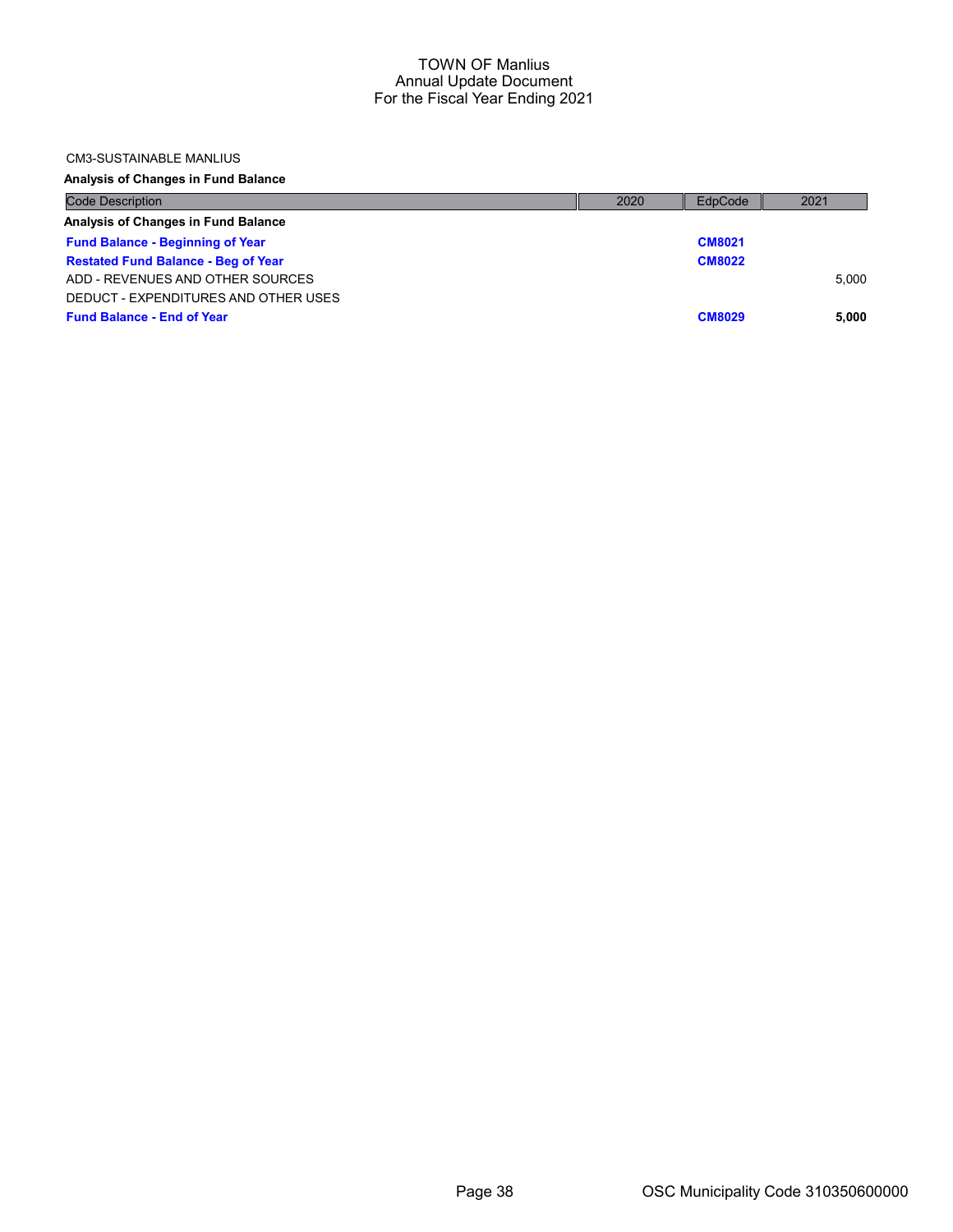CM4-COURT

| <b>Balance Sheet</b>                                   |       |         |       |
|--------------------------------------------------------|-------|---------|-------|
| <b>Code Description</b>                                | 2020  | EdpCode | 2021  |
| <b>Assets</b>                                          |       |         |       |
| Cash                                                   | 3.088 | CM200   | 3,799 |
| <b>TOTAL Cash</b>                                      | 3,088 |         | 3,799 |
| <b>TOTAL Assets and Deferred Outflows of Resources</b> | 3,088 |         | 3,799 |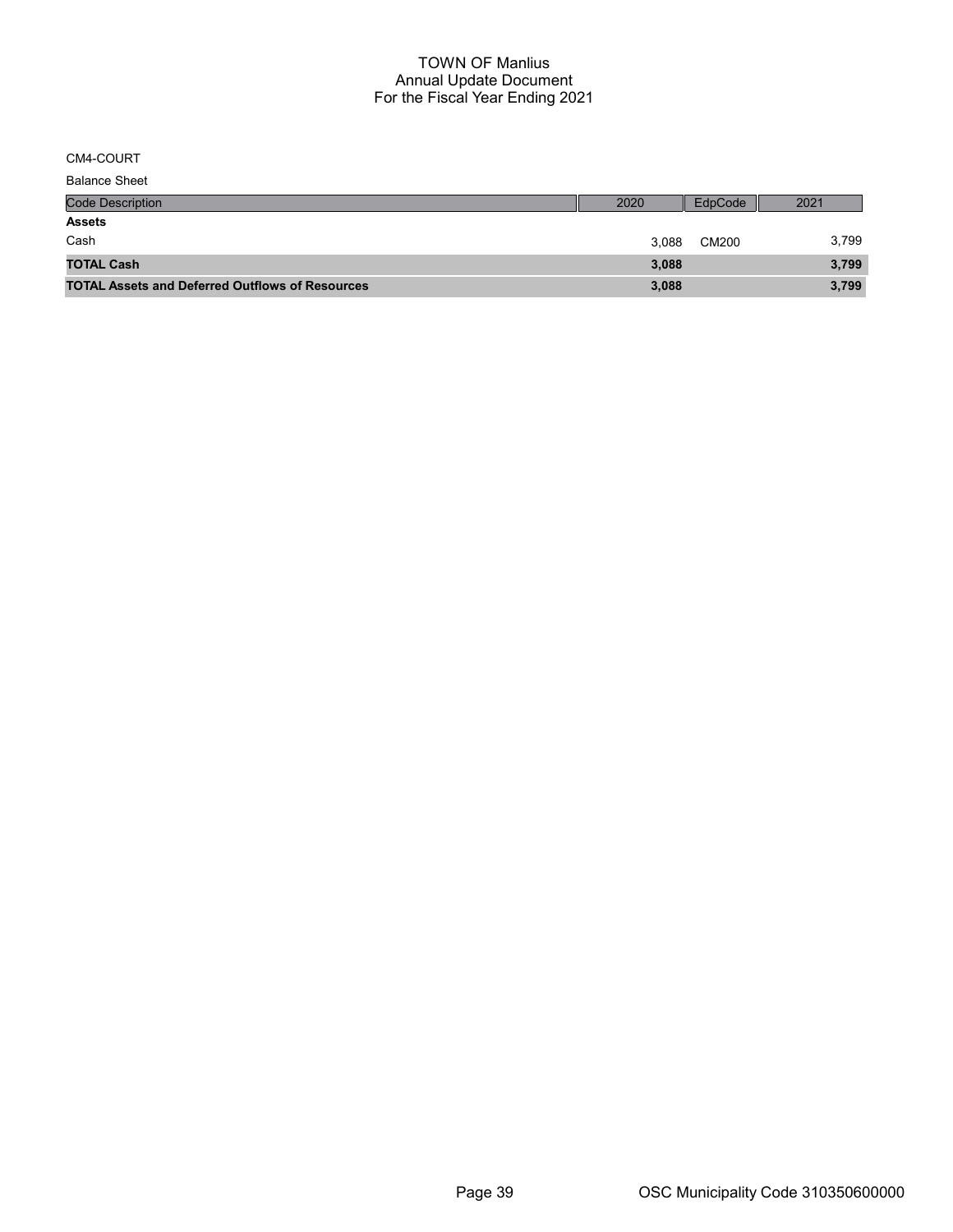#### CM4-COURT

Code Description 2020 EdpCode 2021 Balance Sheet Fund Balance Assigned Unappropriated Fund Balance 3,799 and 3,088 CM915 3,799 and 3,799 TOTAL Assigned Fund Balance 3,799 3,799 3,799 3,799 3,799 3,088 of the United States of the United States of the United States and the United States of the United States and the United States and the United States and the United States and the United States and the United States and th TOTAL Liabilities, Deferred Inflows And Fund Balance 3,088 3,088 3,799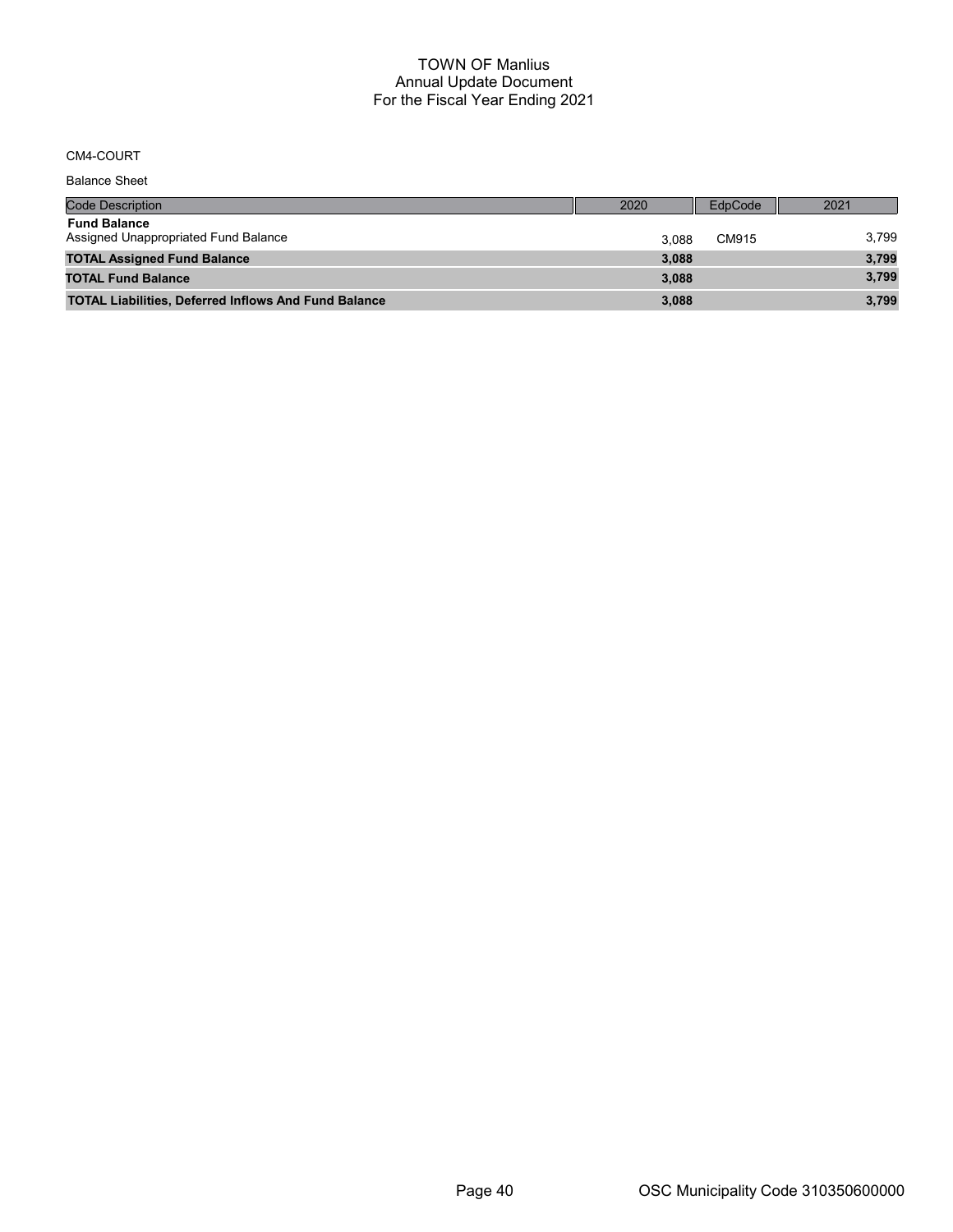# CM4-COURT

Results of Operation

| Code Description                               | 2020  | EdpCode | 2021 |
|------------------------------------------------|-------|---------|------|
| <b>Revenues</b>                                |       |         |      |
| Other General Dept Income                      | 1.410 | CM1289  | 710  |
| <b>TOTAL Departmental Income</b>               | 1,410 |         | 710  |
| Interest And Earnings                          |       | CM2401  |      |
| <b>TOTAL Use of Money And Property</b>         |       |         |      |
| <b>TOTAL Revenues</b>                          | 1,411 |         | 711  |
| <b>TOTAL Detail Revenues And Other Sources</b> | 1.411 |         | 711  |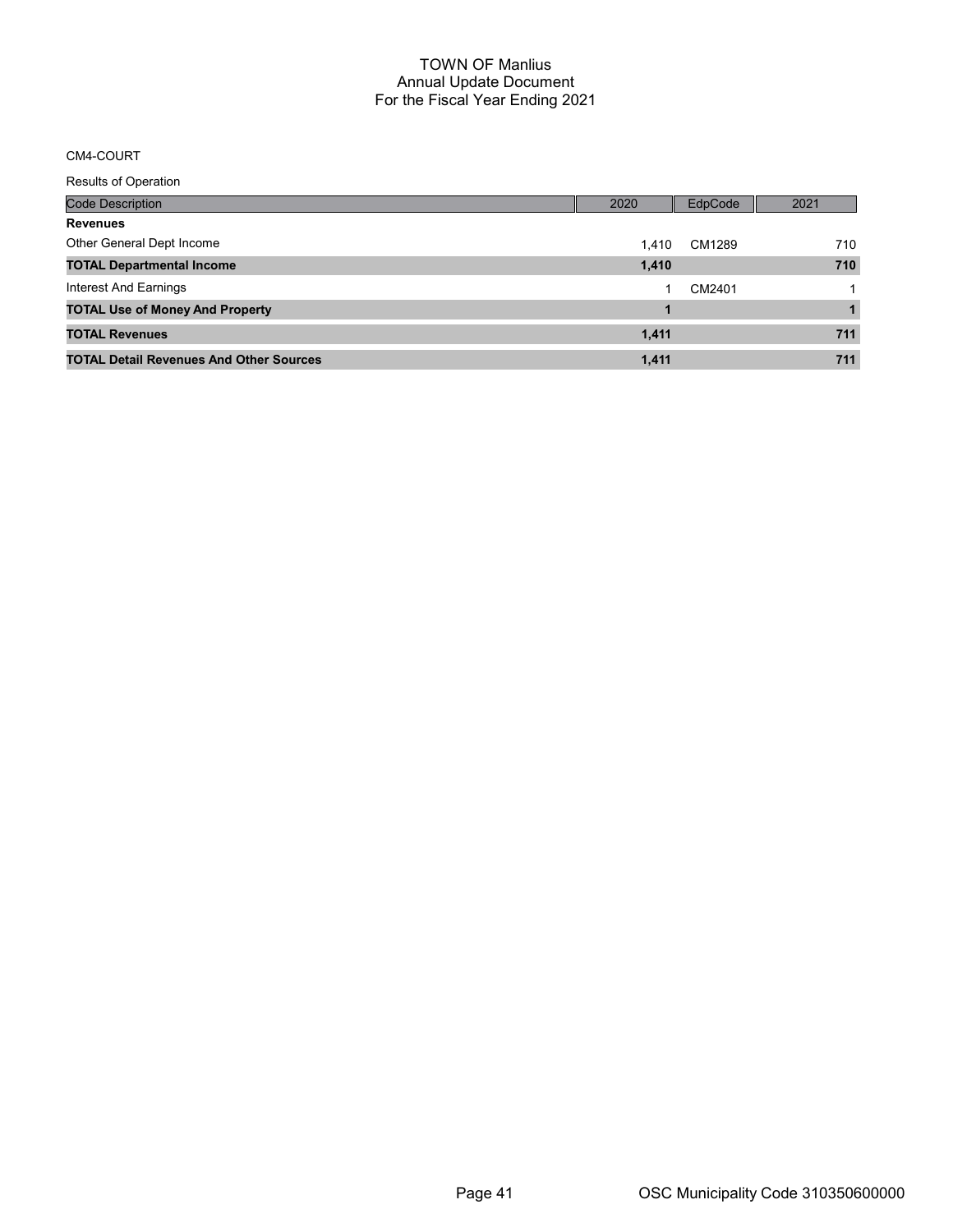#### CM4-COURT

Results of Operation Code Description 2020 EdpCode 2021 Expenditures Other General Govt Support, Contract Exp contract CX CM19894 TOTAL Other General Govt Support 0 0 TOTAL General Government Support 0 0 TOTAL Expenditures 0 0 TOTAL Detail Expenditures And Other Uses 0 0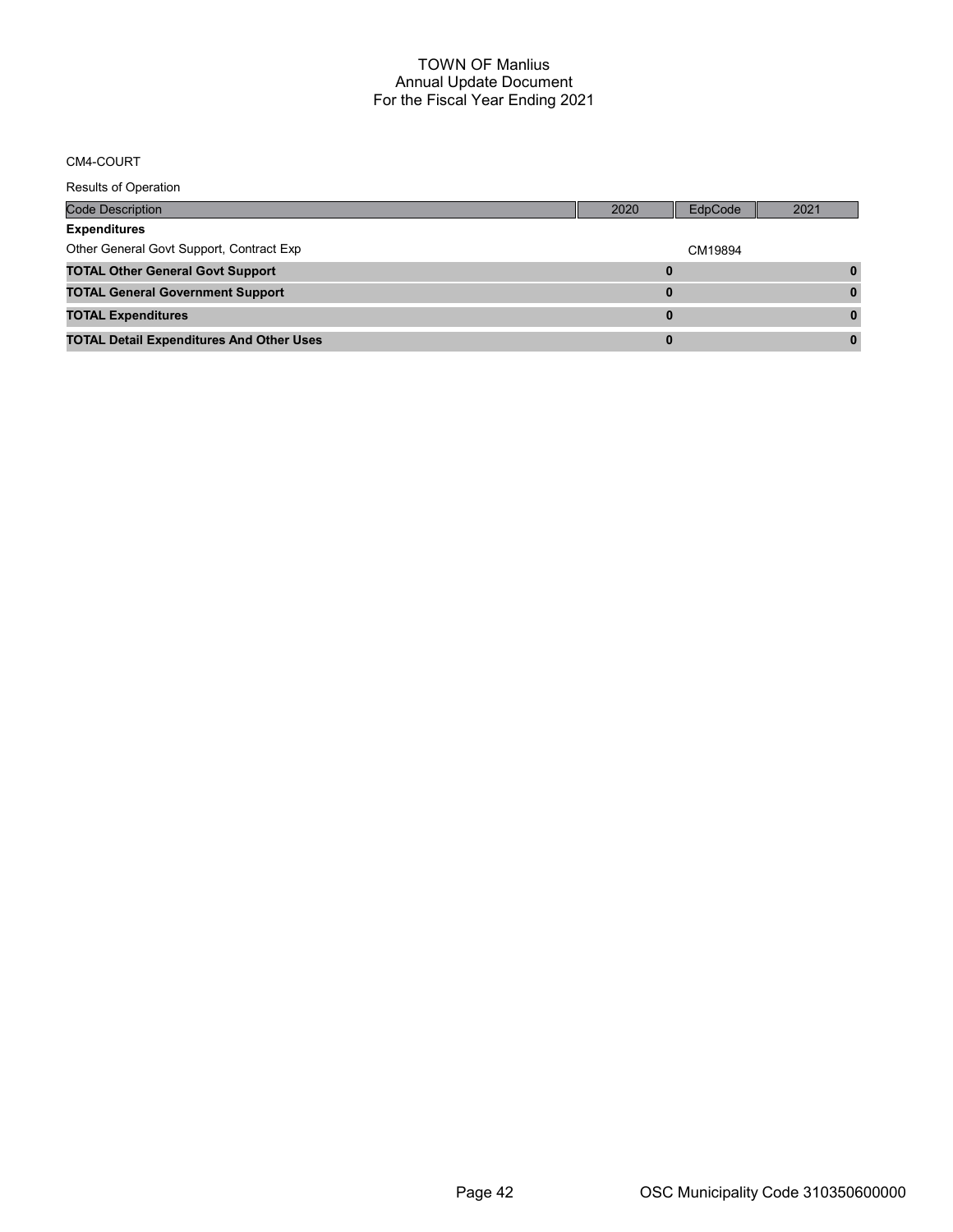CM4-COURT

Analysis of Changes in Fund Balance

| <b>Code Description</b>                    | 2020  | EdpCode       | 2021  |
|--------------------------------------------|-------|---------------|-------|
| Analysis of Changes in Fund Balance        |       |               |       |
| <b>Fund Balance - Beginning of Year</b>    | 1.677 | <b>CM8021</b> | 3,088 |
| <b>Restated Fund Balance - Beg of Year</b> | 1.677 | <b>CM8022</b> | 3,088 |
| ADD - REVENUES AND OTHER SOURCES           | 1.411 |               | 711   |
| DEDUCT - EXPENDITURES AND OTHER USES       |       |               |       |
| <b>Fund Balance - End of Year</b>          | 3.088 | <b>CM8029</b> | 3.799 |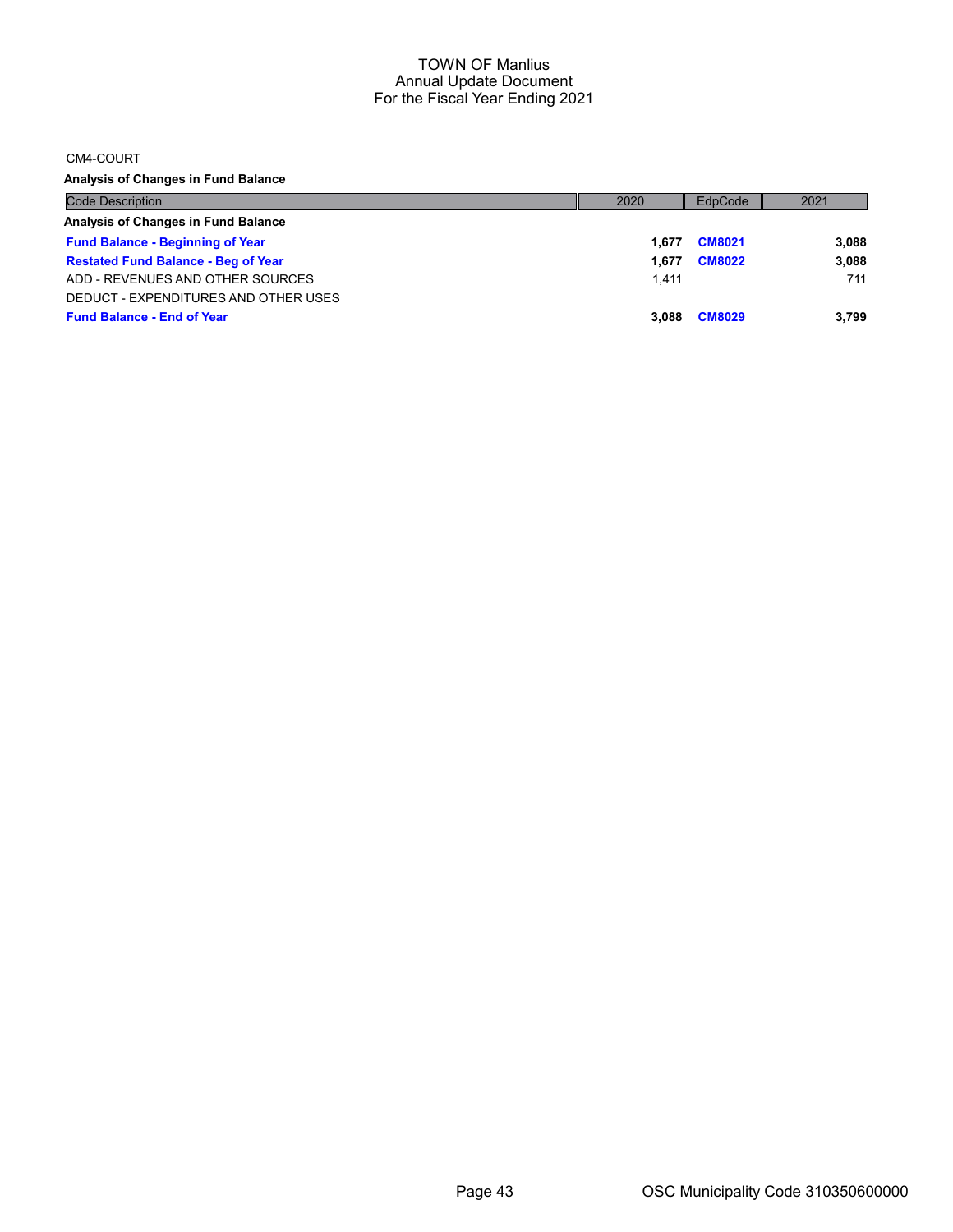CM5-PARKLAND TRUST

| <b>Balance Sheet</b>                                   |        |         |        |
|--------------------------------------------------------|--------|---------|--------|
| <b>Code Description</b>                                | 2020   | EdpCode | 2021   |
| <b>Assets</b>                                          |        |         |        |
| Cash                                                   | 46.432 | CM200   | 46,441 |
| <b>TOTAL Cash</b>                                      | 46,432 |         | 46,441 |
| <b>TOTAL Assets and Deferred Outflows of Resources</b> | 46,432 |         | 46,441 |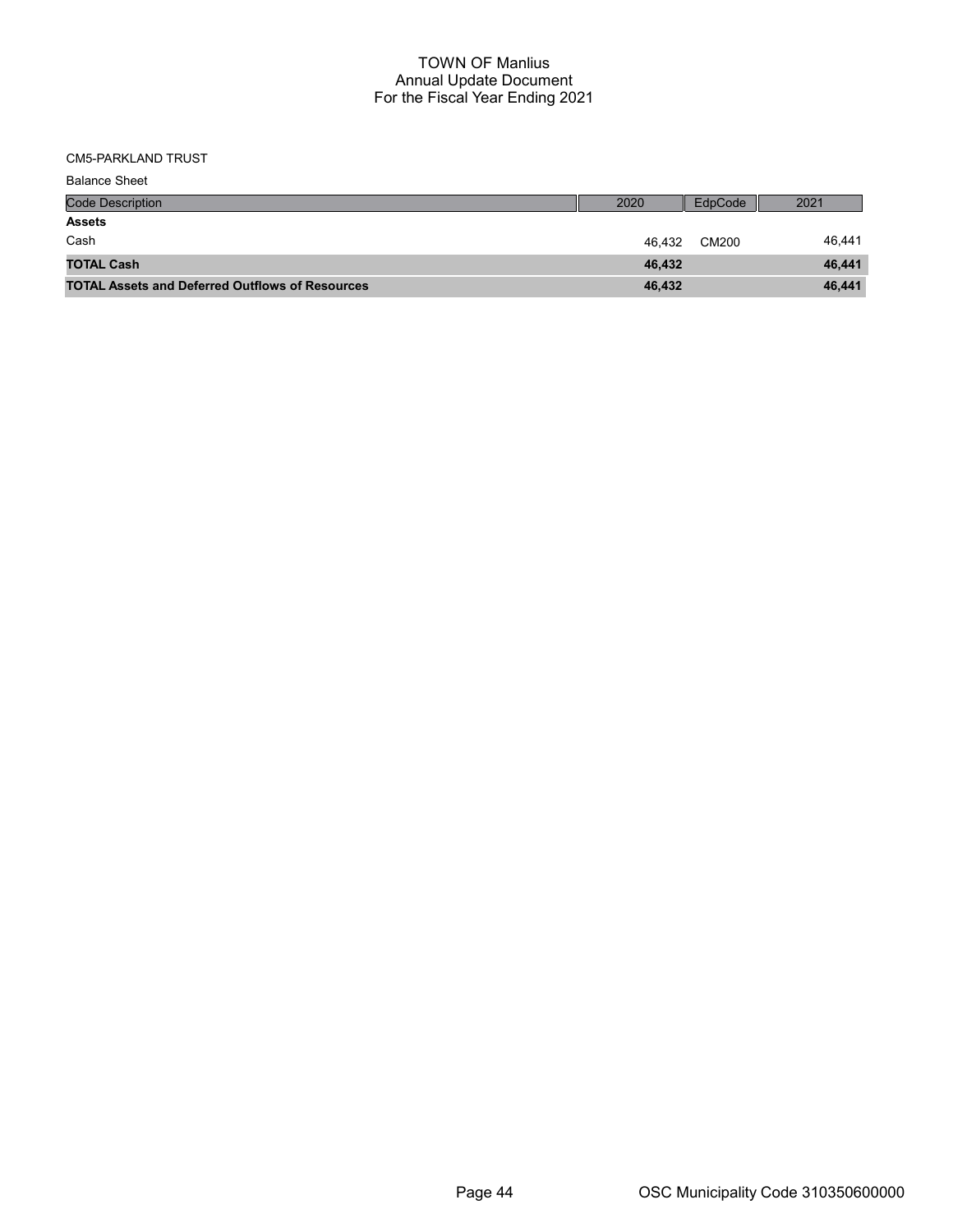# CM5-PARKLAND TRUST

| <b>Balance Sheet</b>                                        |        |         |        |
|-------------------------------------------------------------|--------|---------|--------|
| Code Description                                            | 2020   | EdpCode | 2021   |
| <b>Fund Balance</b><br>Assigned Unappropriated Fund Balance | 46.432 | CM915   | 46.441 |
| <b>TOTAL Assigned Fund Balance</b>                          | 46.432 |         | 46,441 |
| <b>TOTAL Fund Balance</b>                                   | 46.432 |         | 46,441 |
| <b>TOTAL Liabilities, Deferred Inflows And Fund Balance</b> | 46,432 |         | 46,441 |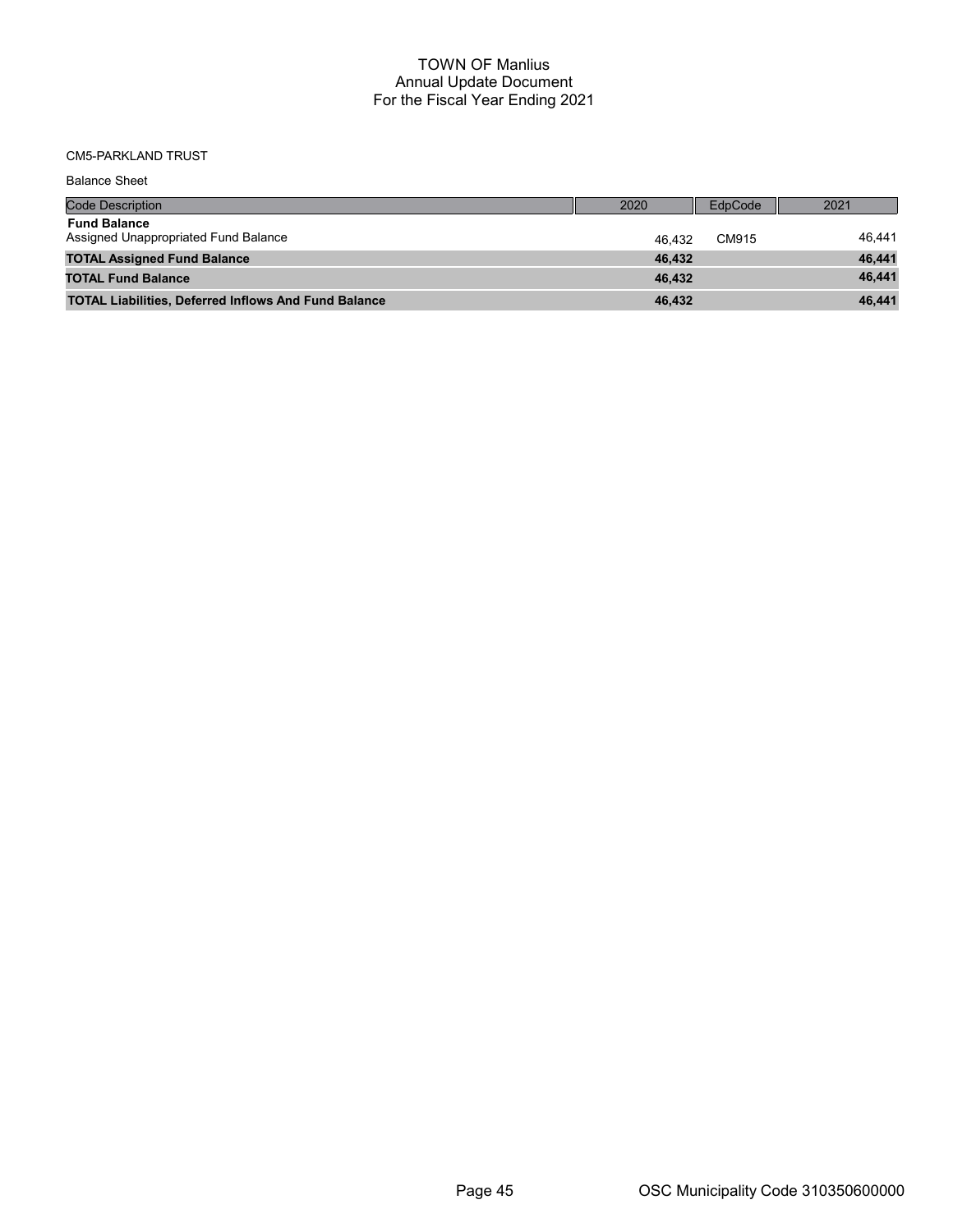#### CM5-PARKLAND TRUST

| <b>Results of Operation</b>                    |      |         |      |
|------------------------------------------------|------|---------|------|
| Code Description                               | 2020 | EdpCode | 2021 |
| <b>Revenues</b>                                |      |         |      |
| Other Culture And Recreation Income            | 23   | CM2089  | 8    |
| <b>TOTAL Departmental Income</b>               | 23   |         | 8    |
| <b>TOTAL Revenues</b>                          | 23   |         | 8    |
| <b>TOTAL Detail Revenues And Other Sources</b> | 23   |         | 8    |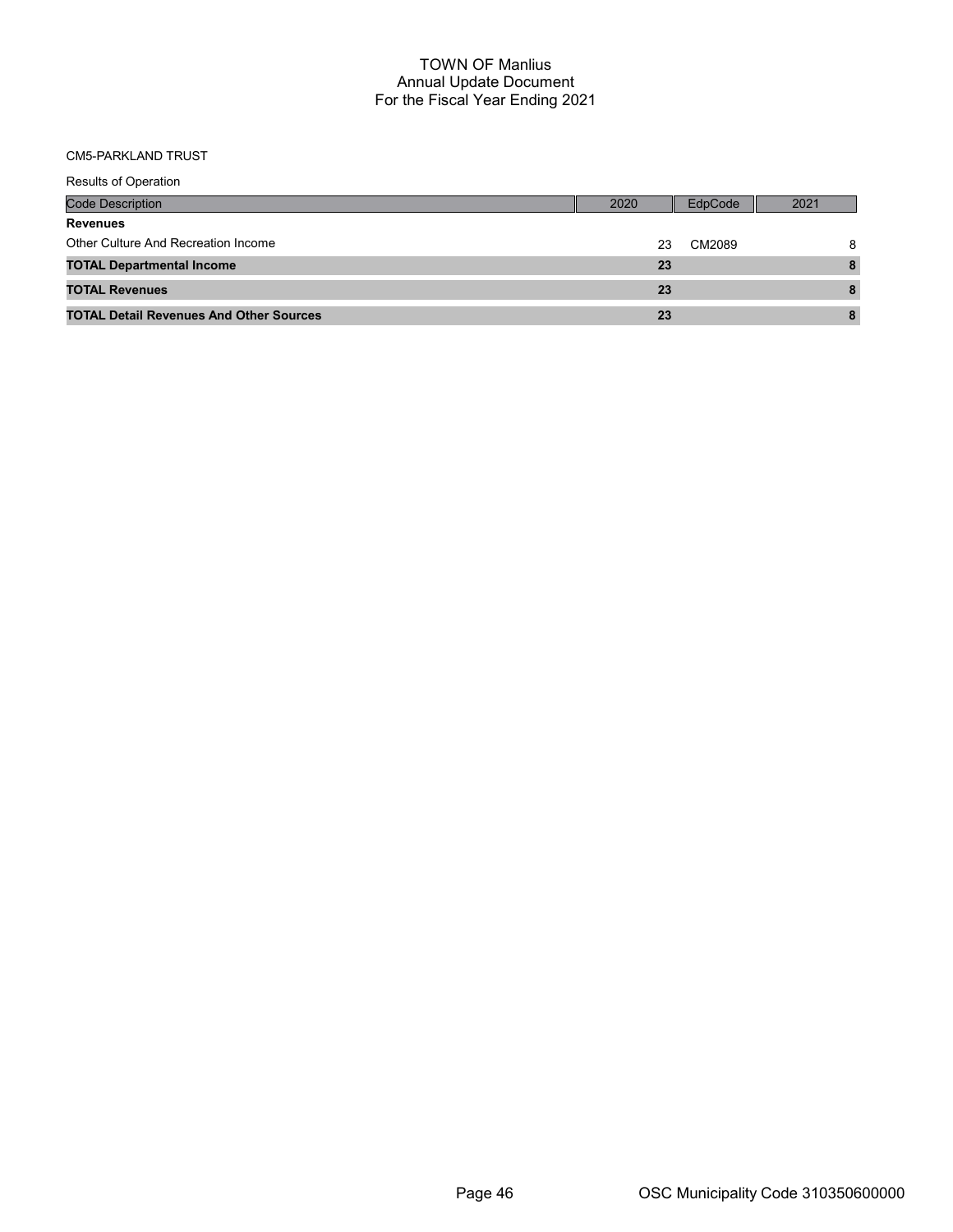| <b>Results of Operation</b> |      |         |                  |
|-----------------------------|------|---------|------------------|
| <b>Code Description</b>     | 2020 | EdpCode | 202 <sup>1</sup> |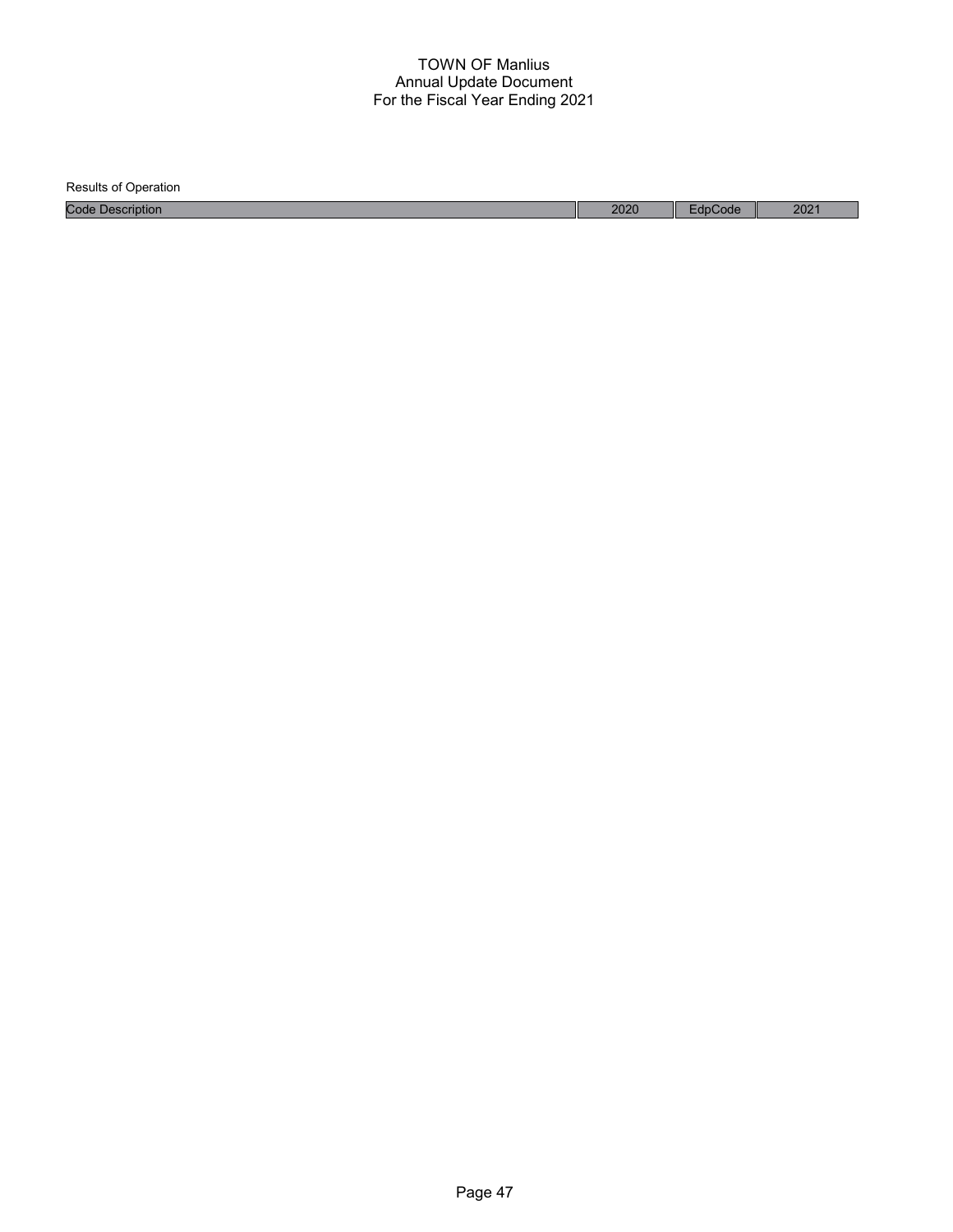#### CM5-PARKLAND TRUST

Analysis of Changes in Fund Balance

| <b>Code Description</b>                    | 2020   | EdpCode       | 2021   |
|--------------------------------------------|--------|---------------|--------|
| Analysis of Changes in Fund Balance        |        |               |        |
| <b>Fund Balance - Beginning of Year</b>    | 46.409 | <b>CM8021</b> | 46.432 |
| <b>Restated Fund Balance - Beg of Year</b> | 46.409 | <b>CM8022</b> | 46.432 |
| ADD - REVENUES AND OTHER SOURCES           | 23     |               | 8      |
| <b>Fund Balance - End of Year</b>          | 46.432 | <b>CM8029</b> | 46.440 |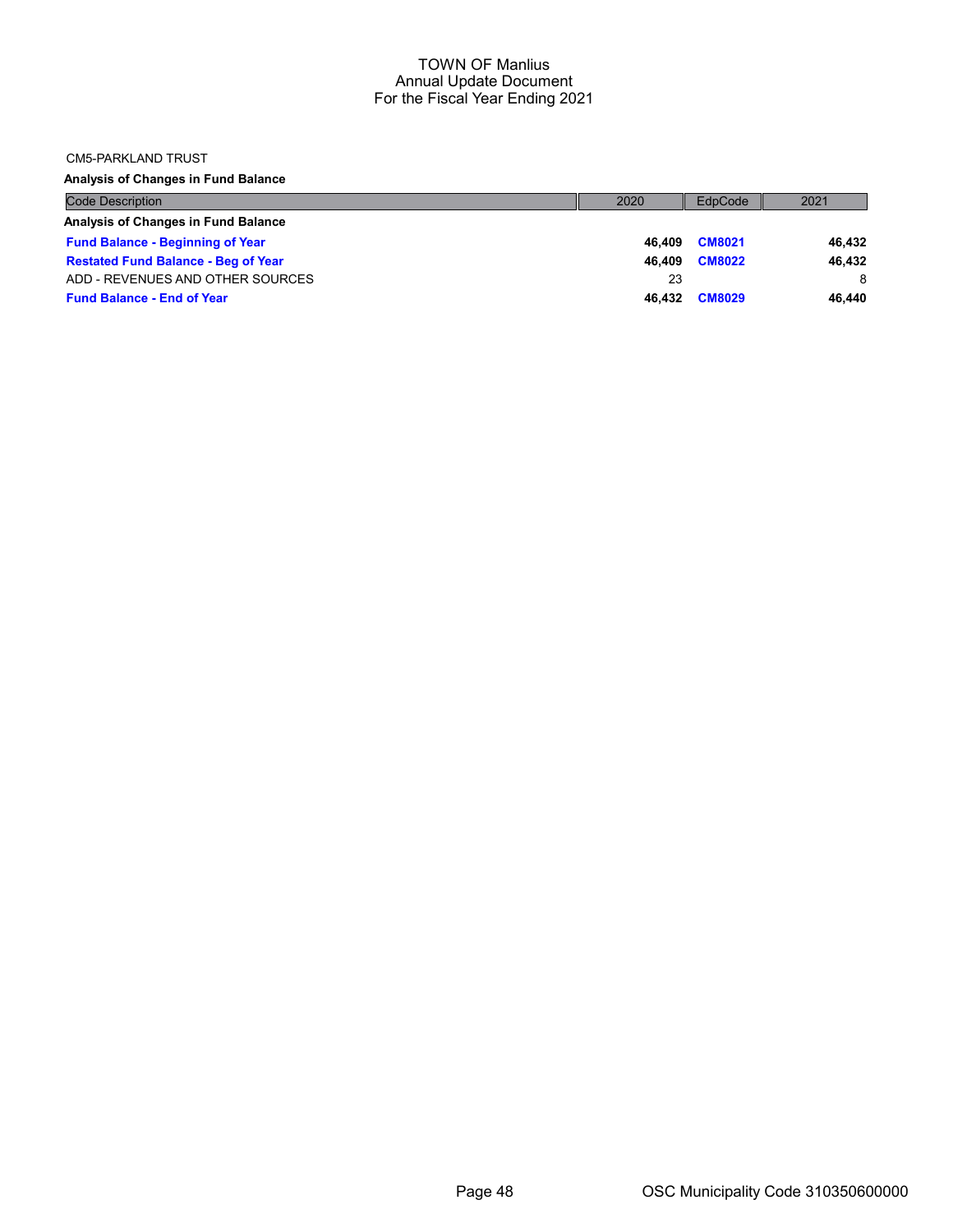# (DA) HIGHWAY-TOWN-WIDE

Balance Sheet

| <b>Code Description</b>                                | 2020      | EdpCode      | 2021      |
|--------------------------------------------------------|-----------|--------------|-----------|
| <b>Assets</b>                                          |           |              |           |
| Cash                                                   | 1.067.472 | <b>DA200</b> | 1,392,365 |
| <b>TOTAL Cash</b>                                      | 1,067,472 |              | 1,392,365 |
| Accounts Receivable                                    | 15        | <b>DA380</b> | 19,515    |
| <b>TOTAL Other Receivables (net)</b>                   | 15        |              | 19,515    |
| <b>Prepaid Expenses</b>                                | 119,156   | DA480        | 120,577   |
| <b>TOTAL Prepaid Expenses</b>                          | 119,156   |              | 120,577   |
| <b>Cash Special Reserves</b>                           | 75.000    | DA230        | 75,000    |
| <b>TOTAL Restricted Assets</b>                         | 75,000    |              | 75,000    |
| <b>TOTAL Assets and Deferred Outflows of Resources</b> | 1,261,643 |              | 1,607,457 |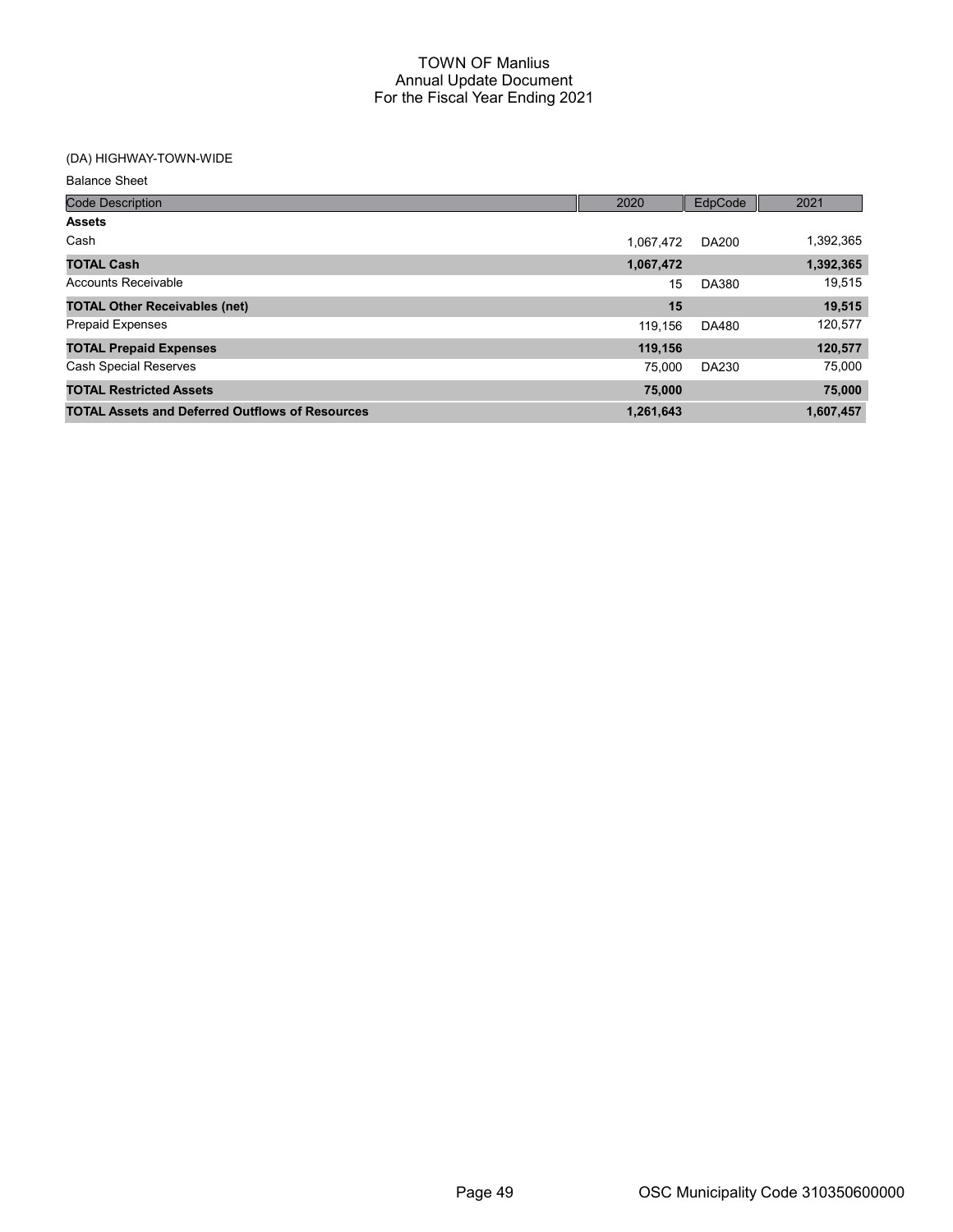| <b>Balance Sheet</b>                                        |           |              |           |
|-------------------------------------------------------------|-----------|--------------|-----------|
| <b>Code Description</b>                                     | 2020      | EdpCode      | 2021      |
| <b>Accounts Payable</b>                                     | 285.534   | DA600        | 133,909   |
| <b>TOTAL Accounts Payable</b>                               | 285,534   |              | 133,909   |
| <b>Accrued Liabilities</b>                                  |           | DA601        | 133,908   |
| <b>TOTAL Accrued Liabilities</b>                            | $\bf{0}$  |              | 133,908   |
| <b>TOTAL Liabilities</b>                                    | 285,534   |              | 267,817   |
| <b>Fund Balance</b><br>Not in Spendable Form                | 119,156   | DA806        | 120,577   |
| <b>TOTAL Nonspendable Fund Balance</b>                      | 119,156   |              | 120,577   |
| <b>Capital Reserve</b>                                      | 75,000    | <b>DA878</b> | 75,000    |
| <b>TOTAL Restricted Fund Balance</b>                        | 75,000    |              | 75,000    |
| Assigned Appropriated Fund Balance                          | 70,000    | <b>DA914</b> | 70,000    |
| Assigned Unappropriated Fund Balance                        | 711.953   | DA915        | 1,074,063 |
| <b>TOTAL Assigned Fund Balance</b>                          | 781,953   |              | 1,144,063 |
| <b>TOTAL Fund Balance</b>                                   | 976,109   |              | 1,339,640 |
| <b>TOTAL Liabilities, Deferred Inflows And Fund Balance</b> | 1,261,643 |              | 1,607,457 |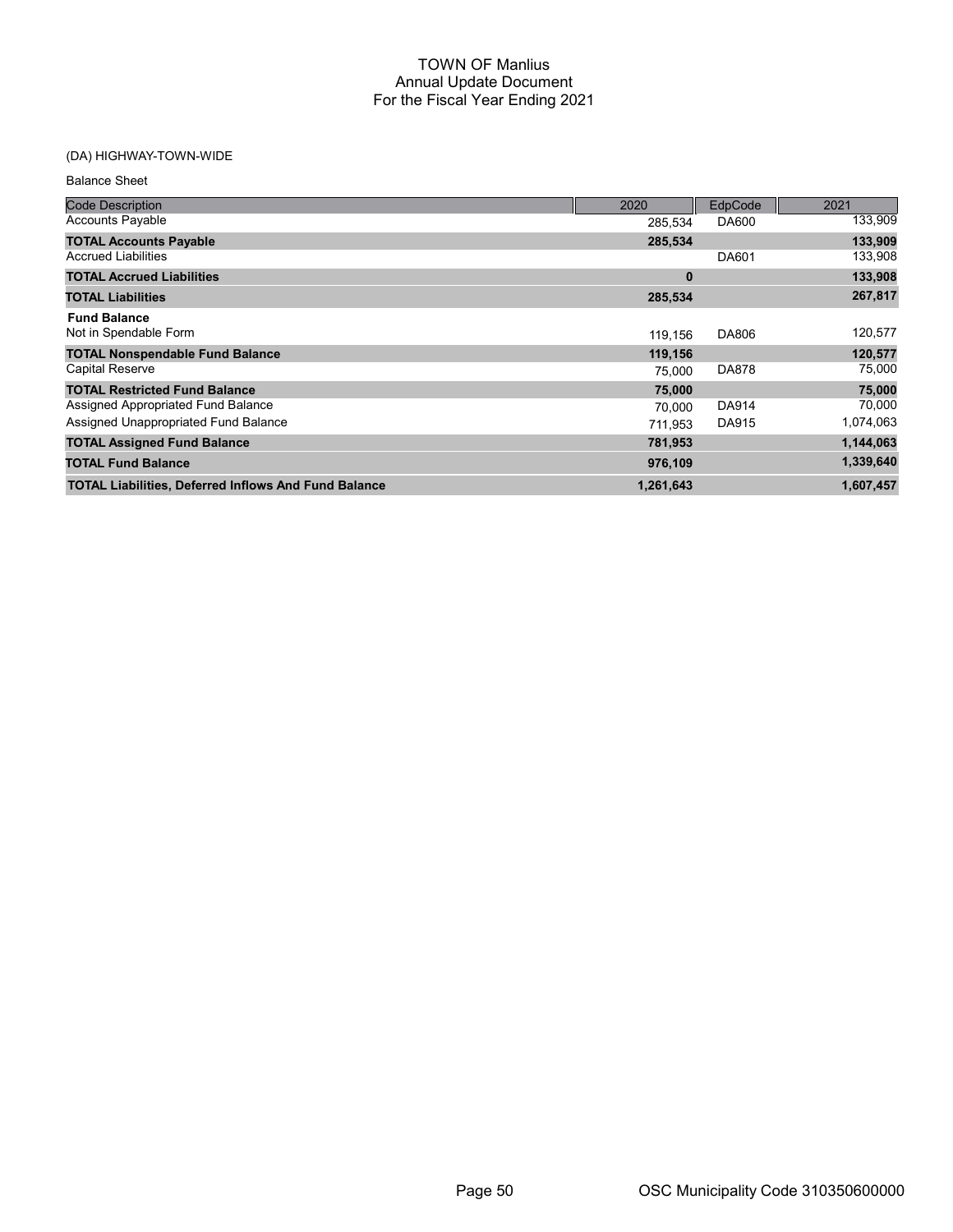| <b>Results of Operation</b>                             |           |         |           |
|---------------------------------------------------------|-----------|---------|-----------|
| <b>Code Description</b>                                 | 2020      | EdpCode | 2021      |
| <b>Revenues</b>                                         |           |         |           |
| <b>Real Property Taxes</b>                              | 2,290,049 | DA1001  | 2,334,194 |
| <b>TOTAL Real Property Taxes</b>                        | 2,290,049 |         | 2,334,194 |
| <b>Transportation Services, Other Govts</b>             | 90,832    | DA2300  | 92,653    |
| <b>TOTAL Intergovernmental Charges</b>                  | 90,832    |         | 92,653    |
| Interest And Earnings                                   | 3,343     | DA2401  | 691       |
| <b>TOTAL Use of Money And Property</b>                  | 3,343     |         | 691       |
| Sales of Scrap & Excess Materials                       | 983       | DA2650  | 1,971     |
| Sales of Equipment                                      |           | DA2665  | 82,090    |
| <b>TOTAL Sale of Property And Compensation For Loss</b> | 983       |         | 84,061    |
| Unclassified (specify)                                  |           | DA2770  | 584       |
| <b>TOTAL Miscellaneous Local Sources</b>                | $\bf{0}$  |         | 584       |
| St Aid, Consolidated Highway Aid                        | 25,877    | DA3501  | 56,233    |
| <b>TOTAL State Aid</b>                                  | 25,877    |         | 56,233    |
| <b>TOTAL Revenues</b>                                   | 2,411,084 |         | 2,568,416 |
| <b>TOTAL Detail Revenues And Other Sources</b>          | 2,411,084 |         | 2,568,416 |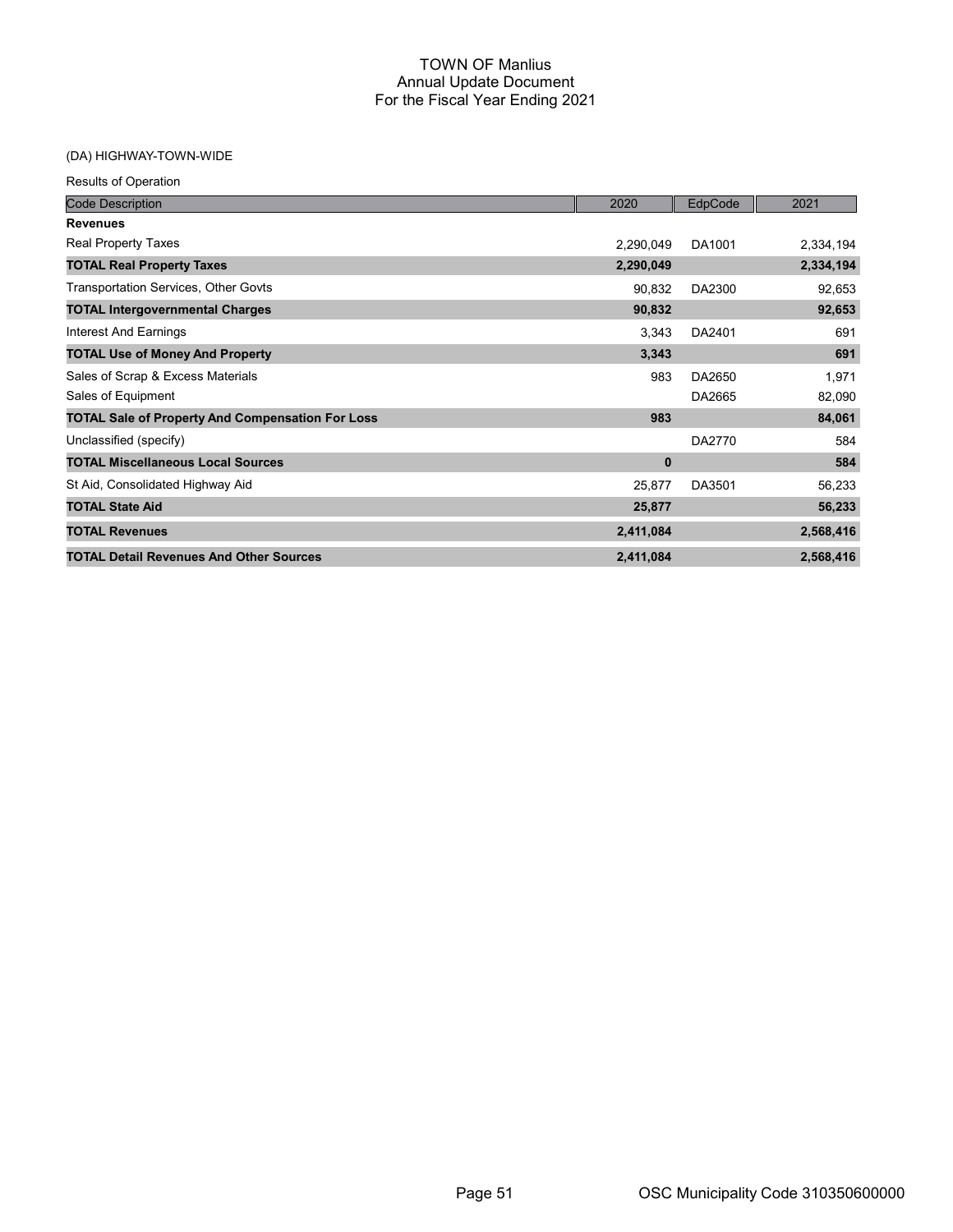| <b>Results of Operation</b> |  |
|-----------------------------|--|
|-----------------------------|--|

| <b>Code Description</b>                         | 2020      | EdpCode | 2021      |
|-------------------------------------------------|-----------|---------|-----------|
| <b>Expenditures</b>                             |           |         |           |
| Perm Improve Highway, Equip & Cap Outlay        | 25.877    | DA51122 | 56,233    |
| <b>TOTAL Perm Improve Highway</b>               | 25,877    |         | 56,233    |
| Machinery, Equip & Cap Outlay                   | 280.987   | DA51302 | 322,051   |
| Machinery, Contr Expend                         | 109,197   | DA51304 | 103,363   |
| <b>TOTAL Machinery</b>                          | 390,184   |         | 425,414   |
| Brush And Weeds, Pers Serv                      | 47,437    | DA51401 | 52,304    |
| Brush And Weeds, Contr Expend                   | 37,303    | DA51404 | 66,178    |
| <b>TOTAL Brush And Weeds</b>                    | 84,740    |         | 118,482   |
| Snow Removal, Pers Serv                         | 717,068   | DA51421 | 734,492   |
| Snow Removal, Contr Expend                      | 571,224   | DA51424 | 511,473   |
| <b>TOTAL Snow Removal</b>                       | 1,288,292 |         | 1,245,965 |
| <b>TOTAL Transportation</b>                     | 1,789,093 |         | 1,846,094 |
| State Retirement, Empl Bnfts                    | 102,442   | DA90108 | 100,741   |
| Social Security, Empl Bnfts                     | 55,769    | DA90308 | 56,923    |
| Worker's Compensation, Empl Bnfts               | 43.951    | DA90408 | 44,196    |
| Disability Insurance, Empl Bnfts                | 874       | DA90558 | 1,064     |
| Hospital & Medical (dental) Ins, Empl Bnft      | 140,317   | DA90608 | 155,867   |
| <b>TOTAL Employee Benefits</b>                  | 343,353   |         | 358,791   |
| <b>TOTAL Expenditures</b>                       | 2,132,446 |         | 2,204,885 |
| <b>TOTAL Detail Expenditures And Other Uses</b> | 2,132,446 |         | 2,204,885 |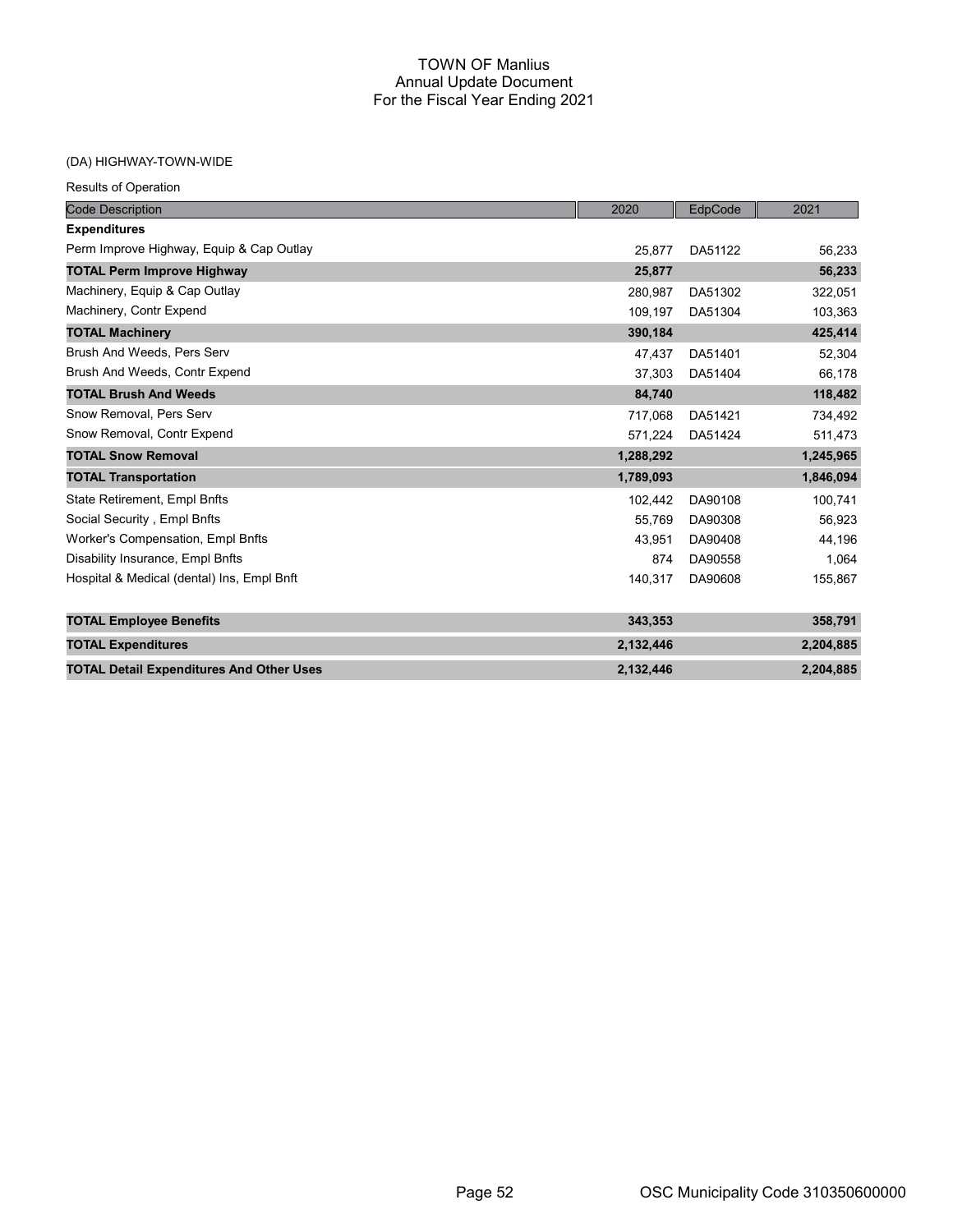#### (DA) HIGHWAY-TOWN-WIDE

# Analysis of Changes in Fund Balance

| <b>Code Description</b>                    | 2020      | EdpCode       | 2021      |
|--------------------------------------------|-----------|---------------|-----------|
| Analysis of Changes in Fund Balance        |           |               |           |
| <b>Fund Balance - Beginning of Year</b>    | 697.471   | <b>DA8021</b> | 976,109   |
| <b>Restated Fund Balance - Beg of Year</b> | 697.471   | <b>DA8022</b> | 976,109   |
| ADD - REVENUES AND OTHER SOURCES           | 2,411,084 |               | 2,568,416 |
| DEDUCT - EXPENDITURES AND OTHER USES       | 2.132.446 |               | 2,204,885 |
| <b>Fund Balance - End of Year</b>          | 976.109   | <b>DA8029</b> | 1,339,640 |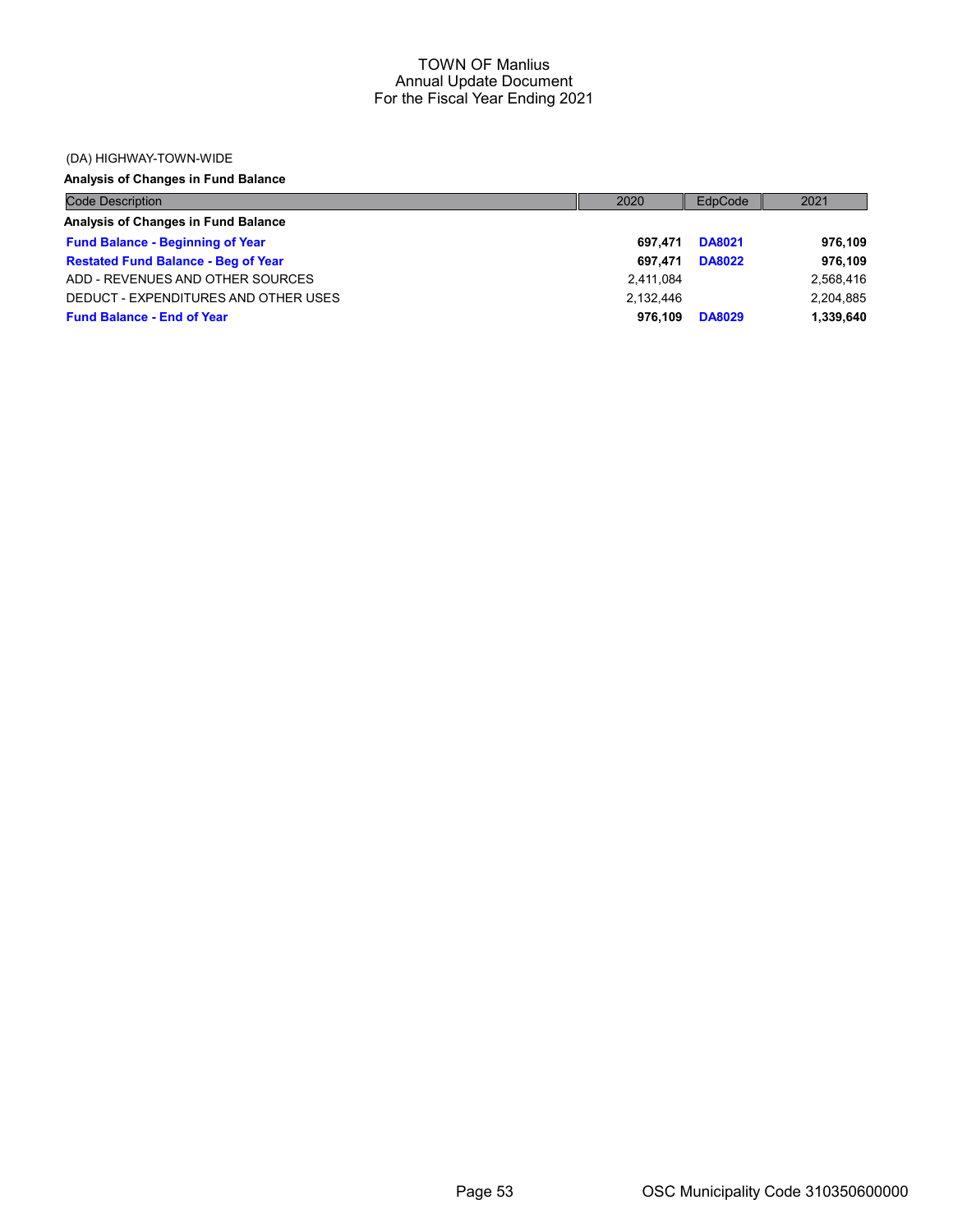| <b>Budget Summary</b>                             |           |               |           |
|---------------------------------------------------|-----------|---------------|-----------|
| <b>Code Description</b>                           | 2021      | EdpCode       | 2022      |
| <b>Estimated Revenues</b>                         |           |               |           |
| Est Rev - Real Property Taxes                     | 2,334,194 | DA1049N       | 2,342,514 |
| Est Rev - Intergovernmental Charges               | 92.653    | DA2399N       | 94.506    |
| Est Rev - Use of Money And Property               | 4.000     | DA2499N       | 1.000     |
| Est Rev - Sale of Prop And Comp For Loss          | 31.000    | DA2699N       | 41.000    |
| <b>TOTAL Estimated Revenues</b>                   | 2,461,847 |               | 2,479,020 |
| Appropriated Fund Balance                         | 70.000    | <b>DA599N</b> | 70.000    |
| <b>TOTAL Estimated Other Sources</b>              | 70,000    |               | 70,000    |
| <b>TOTAL Estimated Revenues And Other Sources</b> | 2,531,847 |               | 2.549.020 |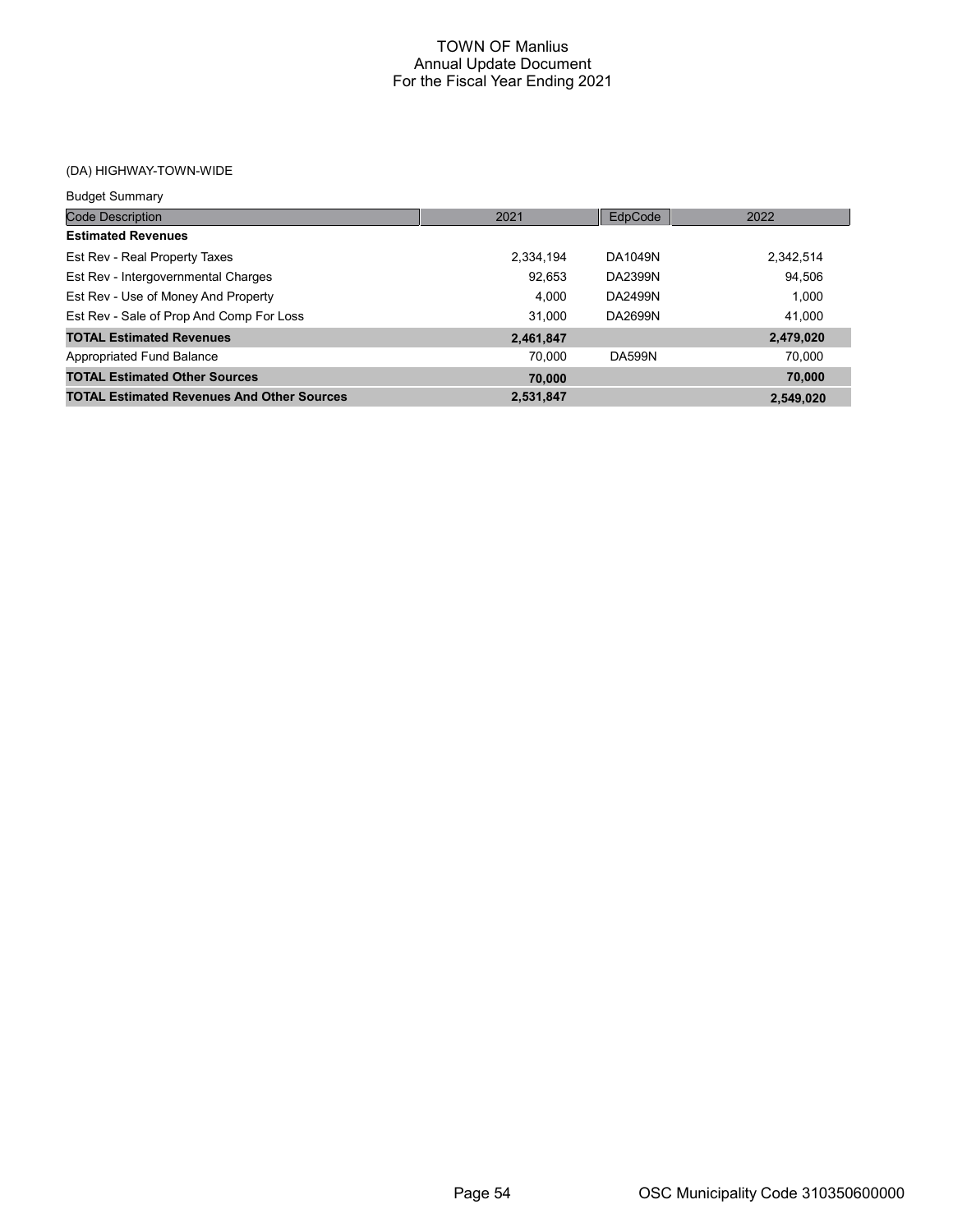| <b>Budget Summary</b>                      |           |         |           |
|--------------------------------------------|-----------|---------|-----------|
| <b>Code Description</b>                    | 2021      | EdpCode | 2022      |
| <b>Appropriations</b>                      |           |         |           |
| App - Transportation                       | 2,148,899 | DA5999N | 2,148,002 |
| App - Employee Benefits                    | 382.948   | DA9199N | 401.018   |
| <b>TOTAL Appropriations</b>                | 2,531,847 |         | 2,549,020 |
| <b>TOTAL Appropriations And Other Uses</b> | 2,531,847 |         | 2,549,020 |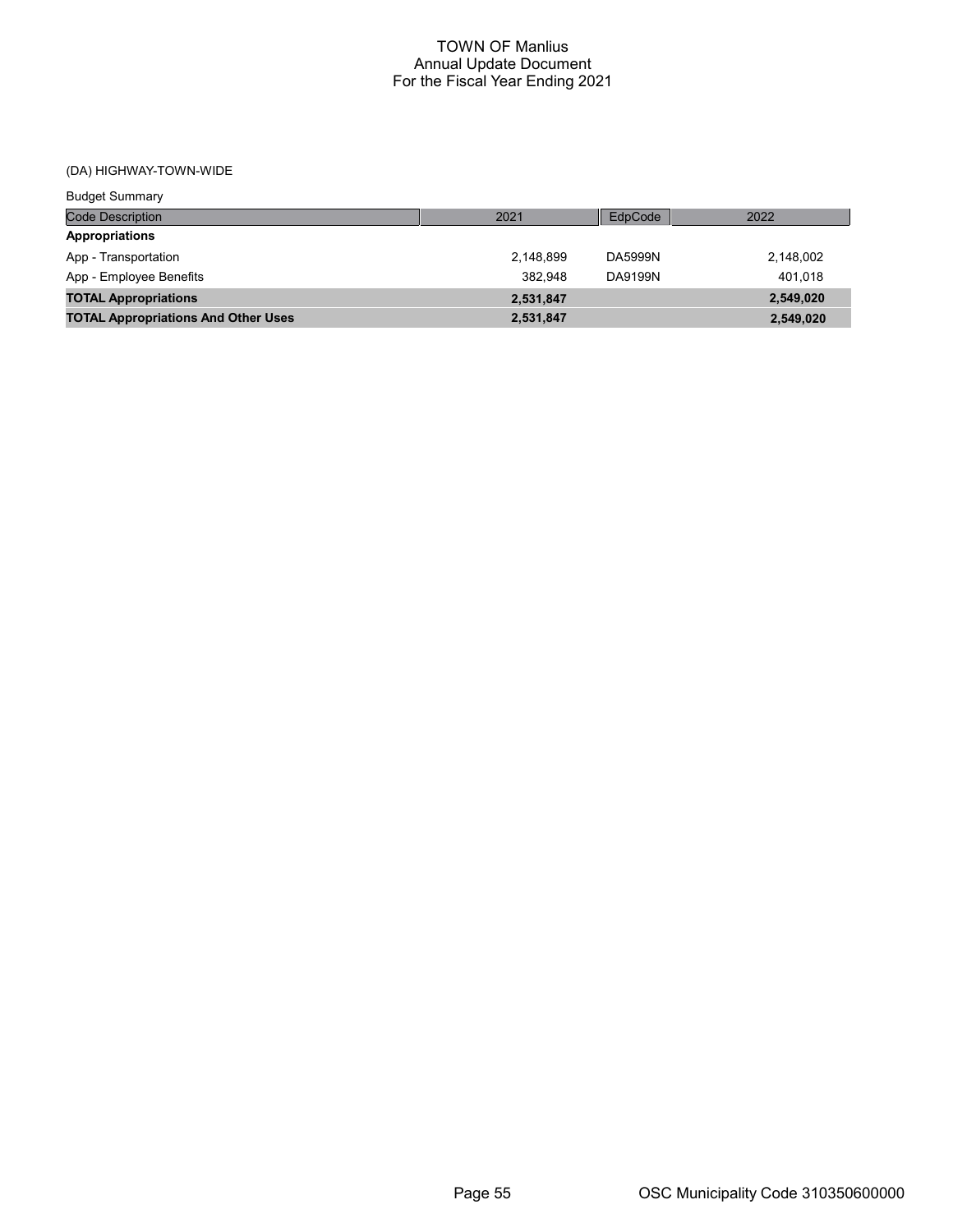# (DB) HIGHWAY-PART-TOWN

| <b>Balance Sheet</b>                                   |           |              |           |
|--------------------------------------------------------|-----------|--------------|-----------|
| <b>Code Description</b>                                | 2020      | EdpCode      | 2021      |
| <b>Assets</b>                                          |           |              |           |
| Cash                                                   | 1,176,374 | <b>DB200</b> | 1,271,898 |
| <b>TOTAL Cash</b>                                      | 1,176,374 |              | 1,271,898 |
| <b>Prepaid Expenses</b>                                | 119.156   | DB480        | 120,577   |
| <b>TOTAL Prepaid Expenses</b>                          | 119,156   |              | 120,577   |
| <b>TOTAL Assets and Deferred Outflows of Resources</b> | 1,295,530 |              | 1,392,475 |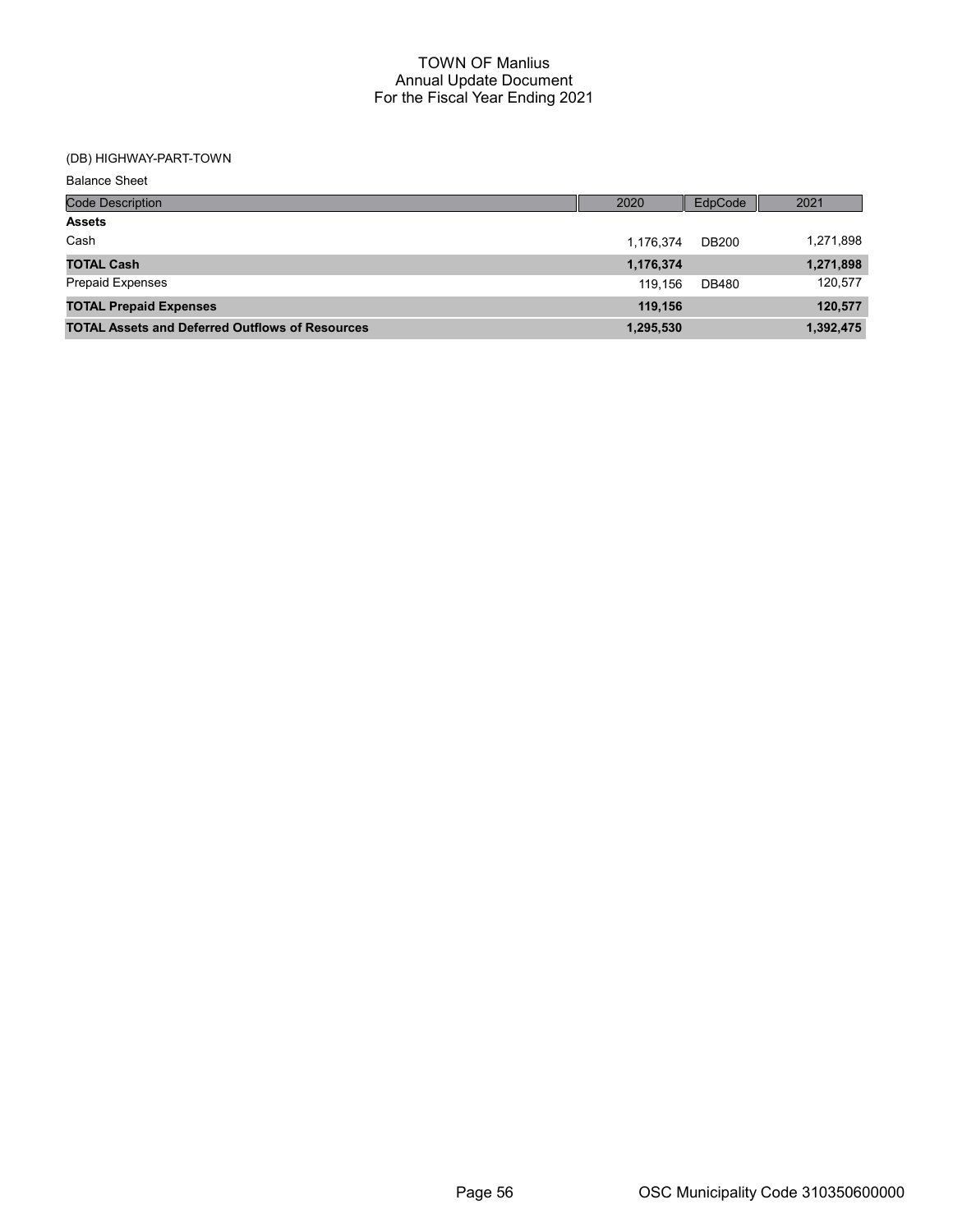# (DB) HIGHWAY-PART-TOWN

Balance Sheet

| <b>Code Description</b>                                     | 2020      | EdpCode      | 2021      |
|-------------------------------------------------------------|-----------|--------------|-----------|
| <b>Accounts Payable</b>                                     | 2.115     | <b>DB600</b> | 1,000     |
| <b>TOTAL Accounts Payable</b>                               | 2,115     |              | 1,000     |
| <b>Accrued Liabilities</b>                                  |           | <b>DB601</b> | 9,000     |
| <b>TOTAL Accrued Liabilities</b>                            | 0         |              | 9,000     |
| <b>TOTAL Liabilities</b>                                    | 2,115     |              | 10,000    |
| <b>Fund Balance</b>                                         |           |              |           |
| Not in Spendable Form                                       | 119.156   | <b>DB806</b> | 120,577   |
| <b>TOTAL Nonspendable Fund Balance</b>                      | 119,156   |              | 120,577   |
| Assigned Appropriated Fund Balance                          | 120,000   | <b>DB914</b> | 180,000   |
| Assigned Unappropriated Fund Balance                        | 1,054,259 | <b>DB915</b> | 1,081,898 |
| <b>TOTAL Assigned Fund Balance</b>                          | 1,174,259 |              | 1,261,898 |
| <b>TOTAL Fund Balance</b>                                   | 1,293,415 |              | 1,382,475 |
| <b>TOTAL Liabilities, Deferred Inflows And Fund Balance</b> | 1,295,530 |              | 1,392,475 |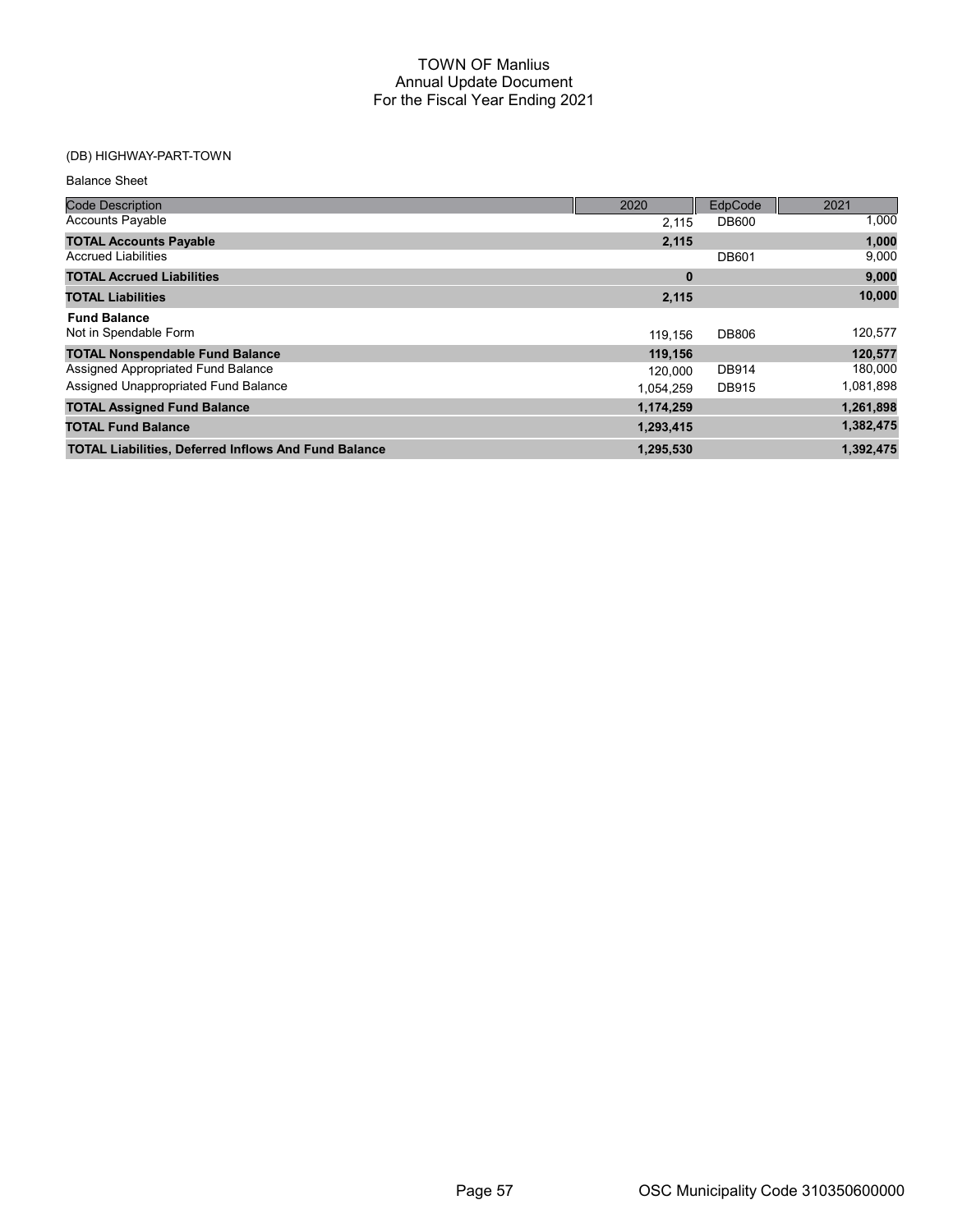# (DB) HIGHWAY-PART-TOWN

| <b>Results of Operation</b>                    |           |         |           |
|------------------------------------------------|-----------|---------|-----------|
| <b>Code Description</b>                        | 2020      | EdpCode | 2021      |
| <b>Revenues</b>                                |           |         |           |
| <b>Real Property Taxes</b>                     | 1.989.100 | DB1001  | 2,008,733 |
| <b>TOTAL Real Property Taxes</b>               | 1,989,100 |         | 2,008,733 |
| Interest And Earnings                          | 3.480     | DB2401  | 720       |
| <b>TOTAL Use of Money And Property</b>         | 3,480     |         | 720       |
| St Aid, Consolidated Highway Aid               | 175.010   | DB3501  | 332,592   |
| <b>TOTAL State Aid</b>                         | 175,010   |         | 332,592   |
| <b>TOTAL Revenues</b>                          | 2,167,590 |         | 2,342,045 |
| <b>TOTAL Detail Revenues And Other Sources</b> | 2,167,590 |         | 2,342,045 |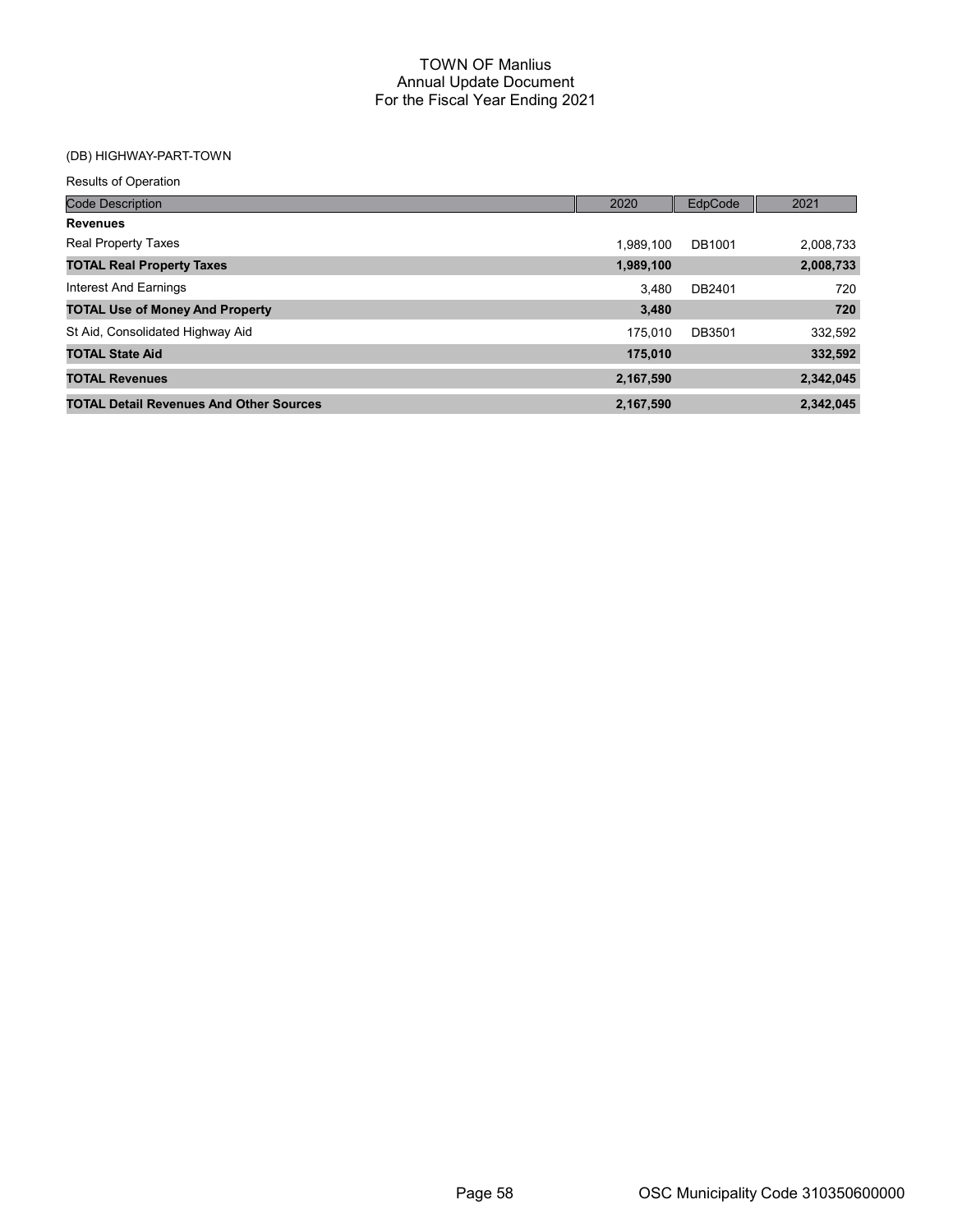## (DB) HIGHWAY-PART-TOWN

|  | <b>Results of Operation</b> |
|--|-----------------------------|
|  |                             |

| <b>Code Description</b>                         | 2020      | EdpCode | 2021      |
|-------------------------------------------------|-----------|---------|-----------|
| <b>Expenditures</b>                             |           |         |           |
| Maint of Streets, Pers Serv                     | 623,629   | DB51101 | 632,304   |
| Maint of Streets, Contr Expend                  | 1,028,639 | DB51104 | 940,924   |
| <b>TOTAL Maint of Streets</b>                   | 1,652,268 |         | 1,573,228 |
| Perm Improve Highway, Equip & Cap Outlay        | 175,010   | DB51122 | 332,592   |
| <b>TOTAL Perm Improve Highway</b>               | 175,010   |         | 332,592   |
| <b>TOTAL Transportation</b>                     | 1,827,278 |         | 1,905,820 |
| State Retirement, Empl Bnfts                    | 102,442   | DB90108 | 100,741   |
| Social Security, Empl Bnfts                     | 44,645    | DB90308 | 45,296    |
| Worker's Compensation, Empl Bnfts               | 43,951    | DB90408 | 44,196    |
| Disability Insurance, Empl Bnfts                | 1,228     | DB90558 | 1,064     |
| Hospital & Medical (dental) Ins, Empl Bnft      | 140,733   | DB90608 | 155,867   |
| <b>TOTAL Employee Benefits</b>                  | 332,999   |         | 347,164   |
| <b>TOTAL Expenditures</b>                       | 2,160,277 |         | 2,252,984 |
| <b>TOTAL Detail Expenditures And Other Uses</b> | 2,160,277 |         | 2,252,984 |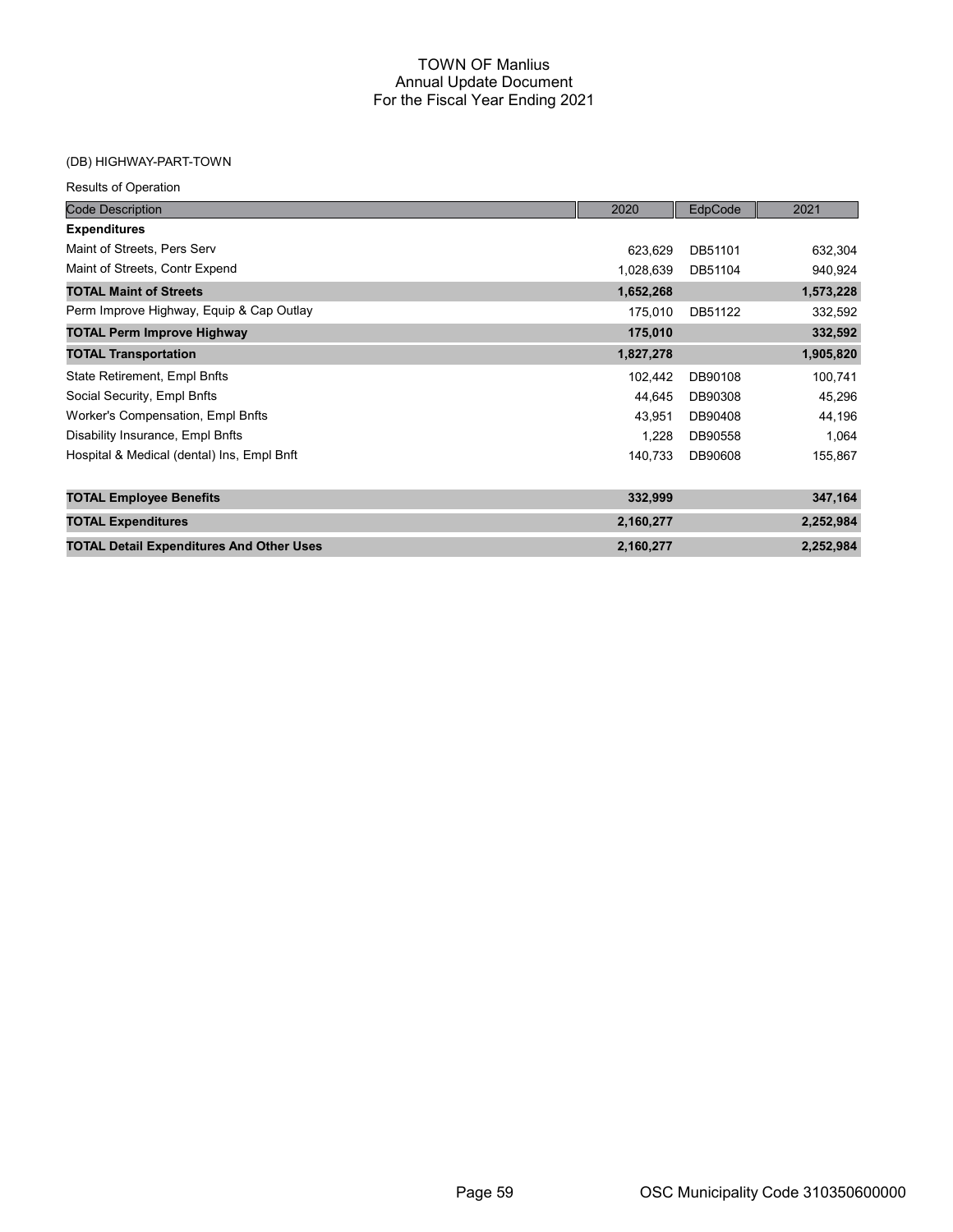#### (DB) HIGHWAY-PART-TOWN

# Analysis of Changes in Fund Balance

| <b>Code Description</b>                    | 2020      | EdpCode       | 2021      |
|--------------------------------------------|-----------|---------------|-----------|
| Analysis of Changes in Fund Balance        |           |               |           |
| <b>Fund Balance - Beginning of Year</b>    | 1.286.101 | <b>DB8021</b> | 1,293,414 |
| <b>Restated Fund Balance - Beg of Year</b> | 1.286.101 | <b>DB8022</b> | 1,293,414 |
| ADD - REVENUES AND OTHER SOURCES           | 2,167,590 |               | 2,342,045 |
| DEDUCT - EXPENDITURES AND OTHER USES       | 2.160.277 |               | 2,252,984 |
| <b>Fund Balance - End of Year</b>          | 1.293.414 | <b>DB8029</b> | 1,382,475 |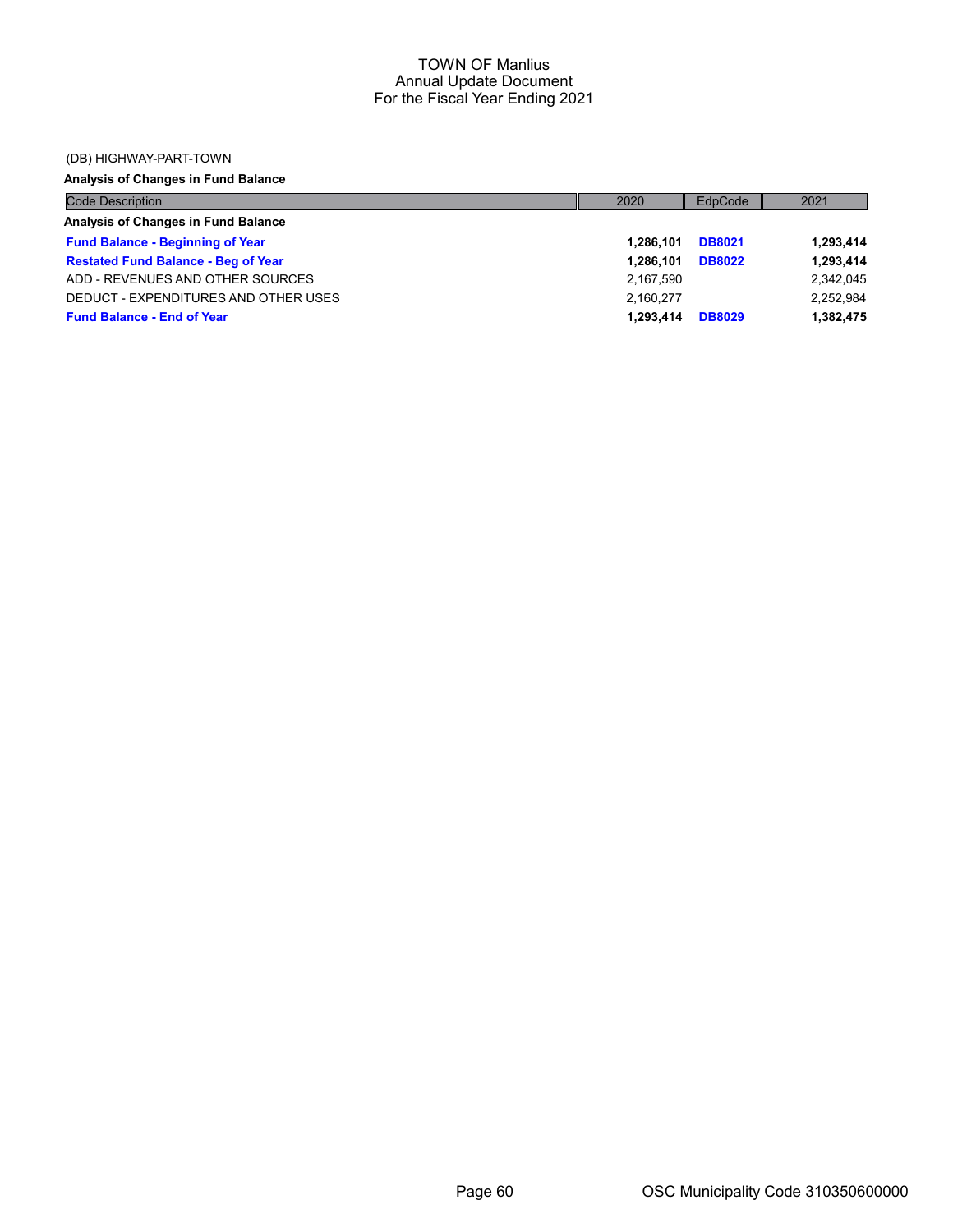(DB) HIGHWAY-PART-TOWN

| <b>Budget Summary</b>                             |           |                |           |
|---------------------------------------------------|-----------|----------------|-----------|
| <b>Code Description</b>                           | 2021      | EdpCode        | 2022      |
| <b>Estimated Revenues</b>                         |           |                |           |
| Est Rev - Real Property Taxes                     | 2,008,627 | <b>DB1049N</b> | 2,030,605 |
| Est Rev - Use of Money And Property               | 4.000     | <b>DB2499N</b> | 1.000     |
| <b>Fst Rev - State Aid</b>                        | 178.037   | <b>DB3099N</b> | 178,134   |
| <b>TOTAL Estimated Revenues</b>                   | 2,190,664 |                | 2,209,739 |
| Appropriated Fund Balance                         | 120.000   | <b>DB599N</b>  | 180,000   |
| <b>TOTAL Estimated Other Sources</b>              | 120,000   |                | 180,000   |
| <b>TOTAL Estimated Revenues And Other Sources</b> | 2,310,664 |                | 2,389,739 |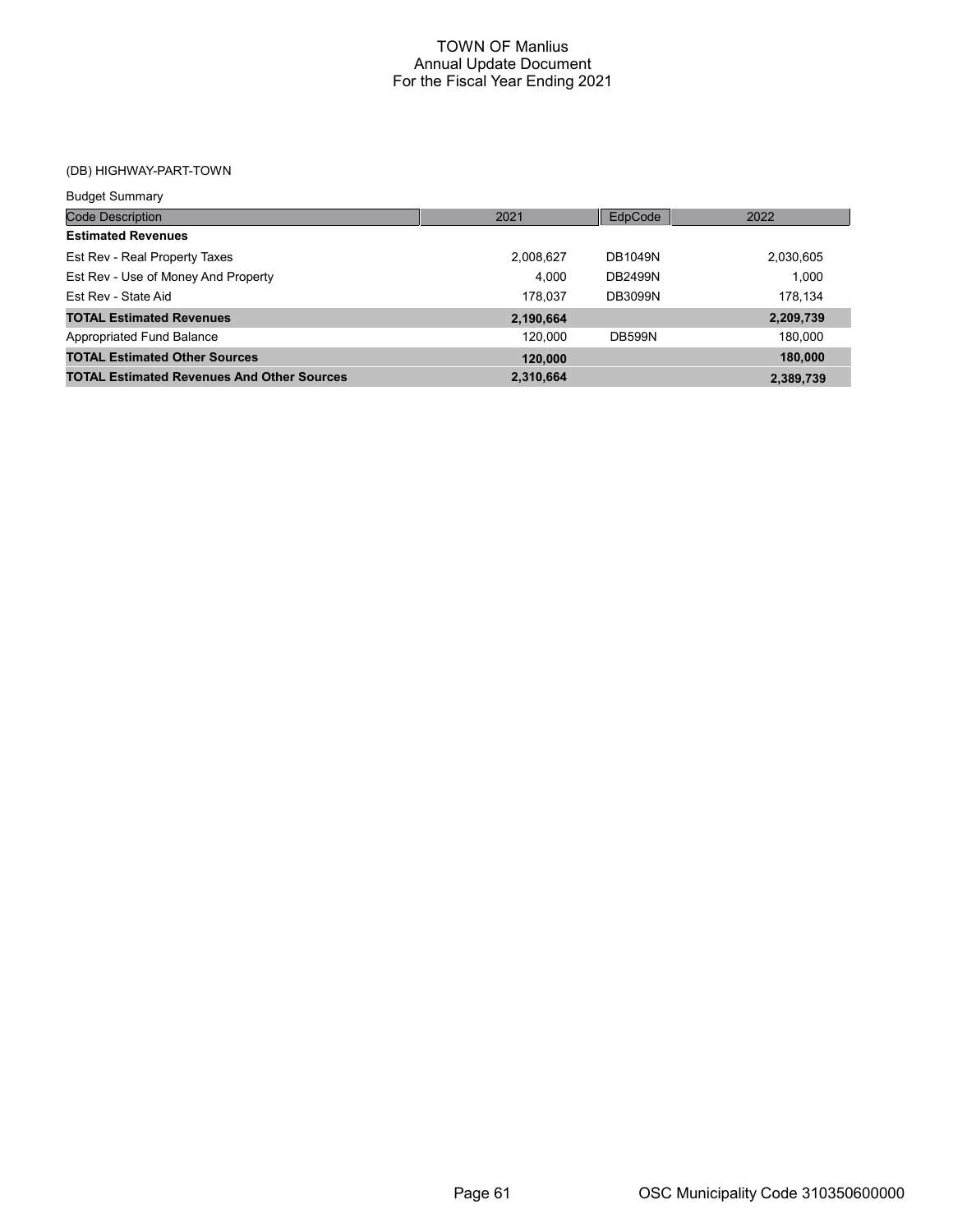(DB) HIGHWAY-PART-TOWN

| <b>Budget Summary</b>                      |           |                |           |
|--------------------------------------------|-----------|----------------|-----------|
| <b>Code Description</b>                    | 2021      | EdpCode        | 2022      |
| <b>Appropriations</b>                      |           |                |           |
| App - Transportation                       | 1.946.184 | <b>DB5999N</b> | 2,007,281 |
| App - Employee Benefits                    | 364.480   | <b>DB9199N</b> | 382.458   |
| <b>TOTAL Appropriations</b>                | 2,310,664 |                | 2,389,739 |
| <b>TOTAL Appropriations And Other Uses</b> | 2,310,664 |                | 2,389,739 |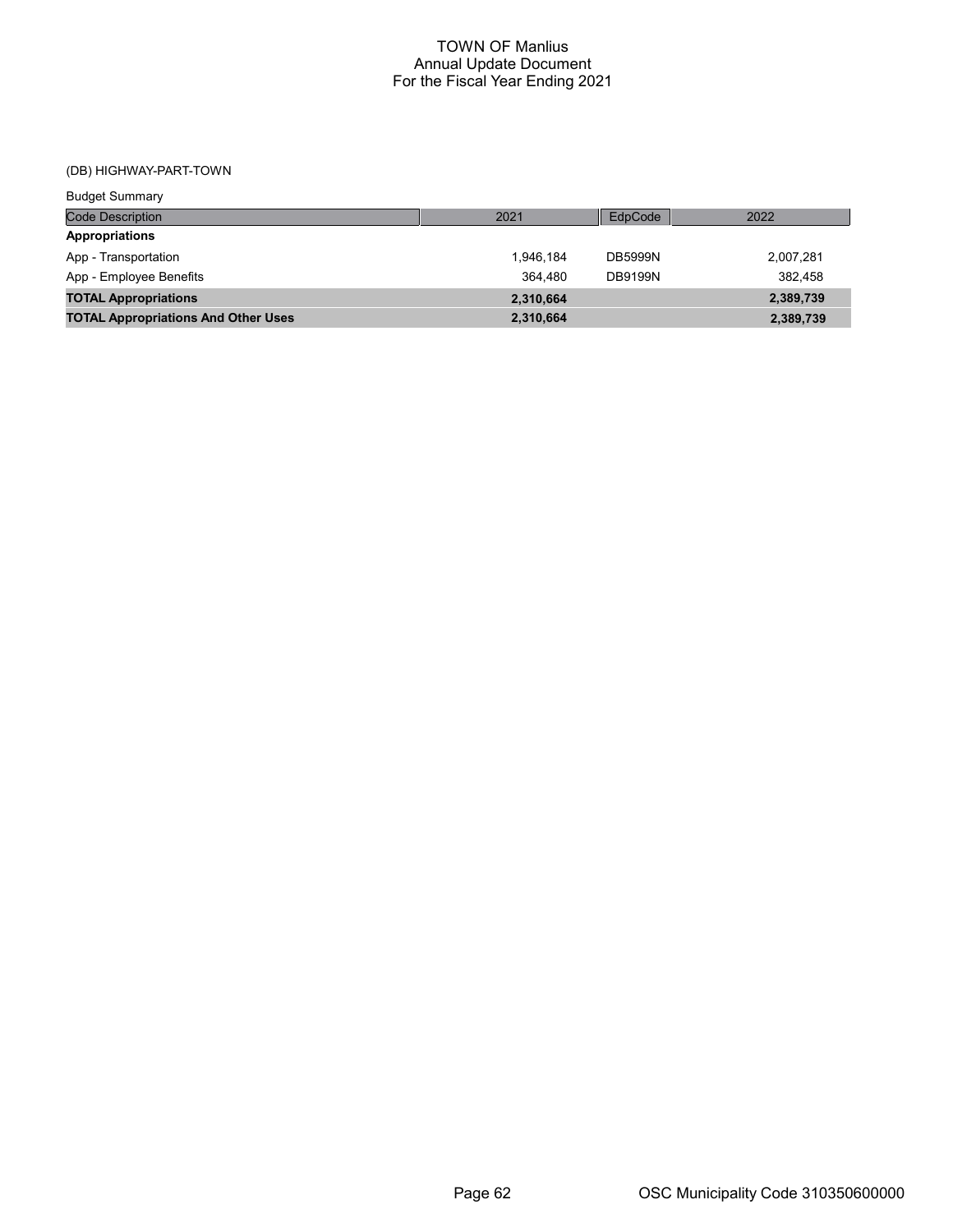(H) CAPITAL PROJECTS

| <b>Balance Sheet</b>                                   |         |                  |         |
|--------------------------------------------------------|---------|------------------|---------|
| <b>Code Description</b>                                | 2020    | EdpCode          | 2021    |
| <b>Assets</b>                                          |         |                  |         |
| Cash                                                   | 172.486 | H <sub>200</sub> | 177,877 |
| <b>TOTAL Cash</b>                                      | 172.486 |                  | 177,877 |
| <b>TOTAL Assets and Deferred Outflows of Resources</b> | 172,486 |                  | 177,877 |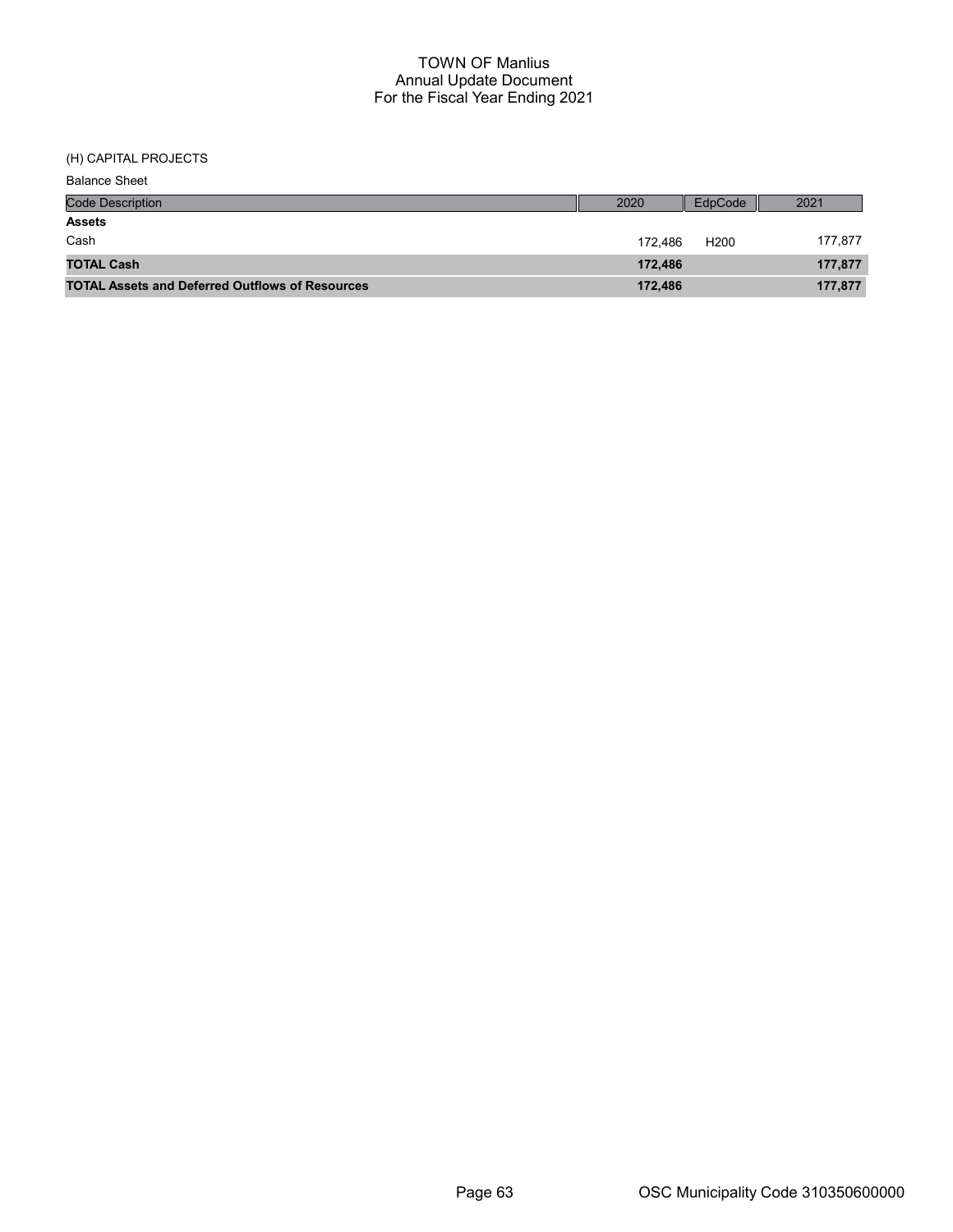# (H) CAPITAL PROJECTS

| <b>Balance Sheet</b>                                        |         |                |          |
|-------------------------------------------------------------|---------|----------------|----------|
| <b>Code Description</b>                                     | 2020    | <b>EdpCode</b> | 2021     |
| <b>Bond Anticipation Notes Payable</b>                      | 42.943  | H626           |          |
| <b>TOTAL Notes Payable</b>                                  | 42,943  |                |          |
| <b>TOTAL Liabilities</b>                                    | 42,943  |                | $\bf{0}$ |
| <b>Fund Balance</b>                                         |         |                |          |
| Assigned Unappropriated Fund Balance                        | 129.543 | H915           | 177,877  |
| <b>TOTAL Assigned Fund Balance</b>                          | 129,543 |                | 177,877  |
| <b>TOTAL Fund Balance</b>                                   | 129,543 |                | 177,877  |
| <b>TOTAL Liabilities, Deferred Inflows And Fund Balance</b> | 172.486 |                | 177,877  |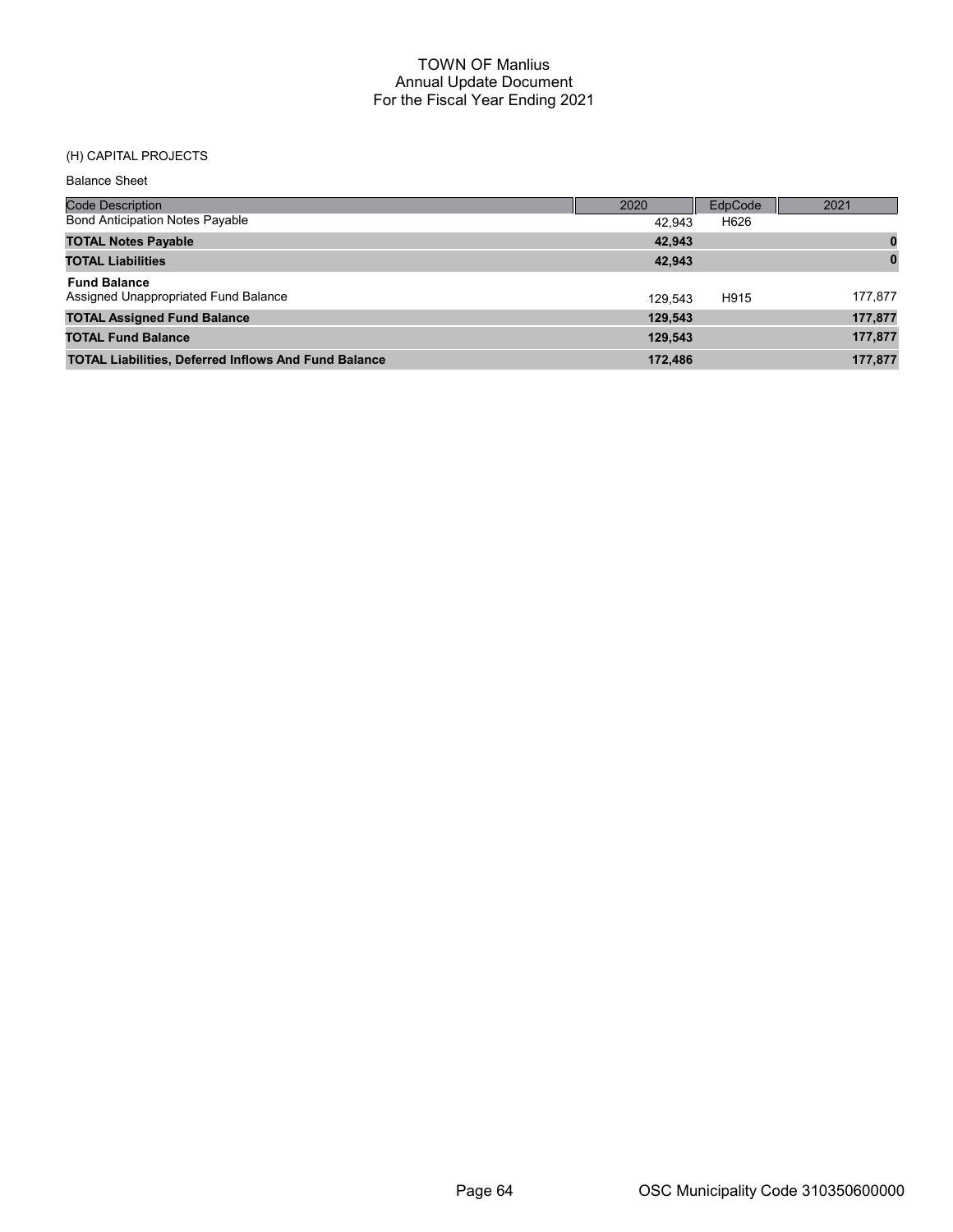# (H) CAPITAL PROJECTS

Results of Operation

| <b>Code Description</b>                        | 2020   | EdpCode           | 2021   |
|------------------------------------------------|--------|-------------------|--------|
| <b>Revenues</b>                                |        |                   |        |
| Interest And Earnings                          | 506    | H <sub>2401</sub> | 106    |
| <b>TOTAL Use of Money And Property</b>         | 506    |                   | 106    |
| <b>TOTAL Revenues</b>                          | 506    |                   | 106    |
| <b>Bans Redeemed From Appropriations</b>       | 42.942 | H <sub>5731</sub> | 42,943 |
| <b>TOTAL Proceeds of Obligations</b>           | 42,942 |                   | 42,943 |
| <b>TOTAL Other Sources</b>                     | 42.942 |                   | 42,943 |
| <b>TOTAL Detail Revenues And Other Sources</b> | 43,448 |                   | 43,049 |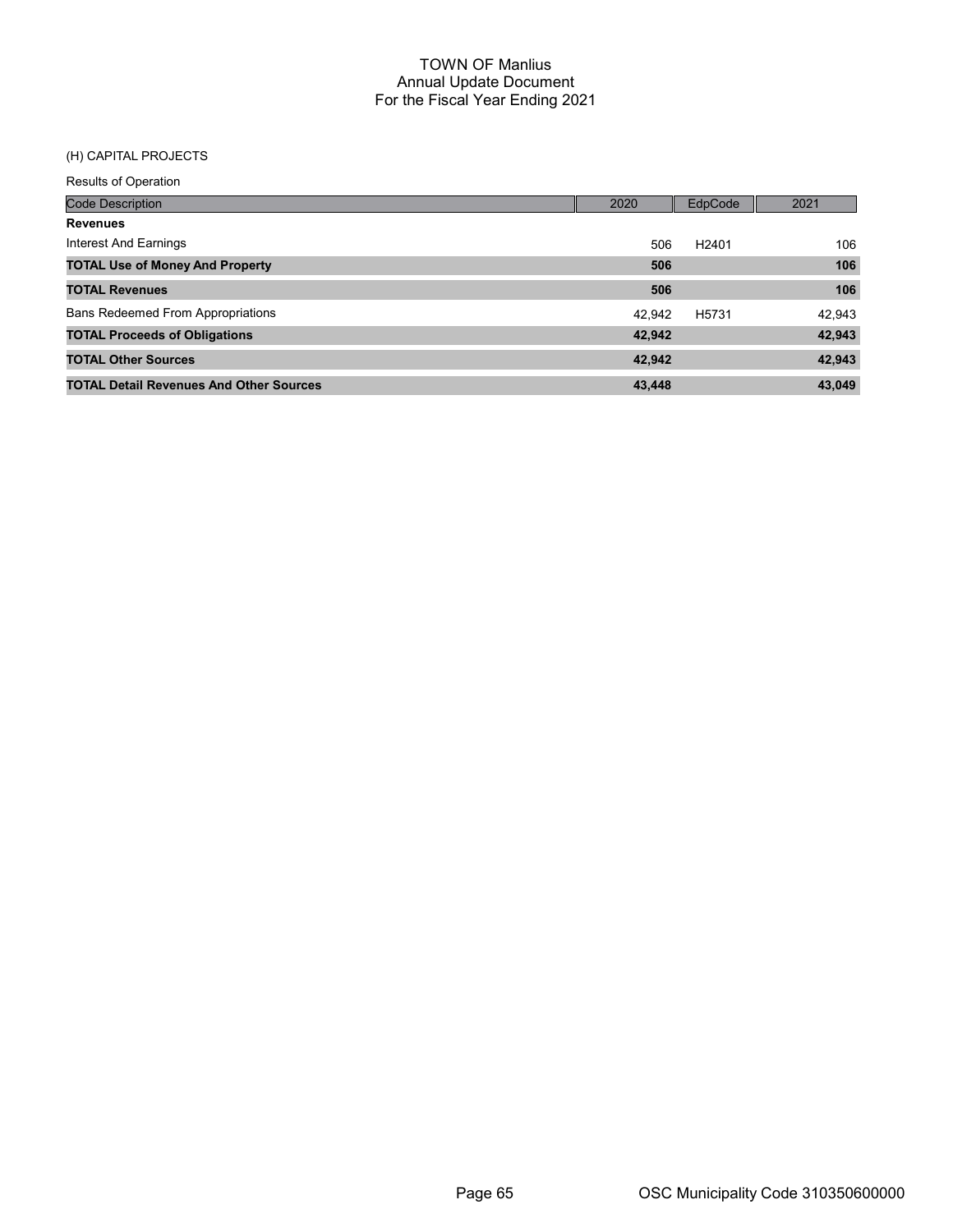#### (H) CAPITAL PROJECTS

| <b>Results of Operation</b>                     |      |         |      |
|-------------------------------------------------|------|---------|------|
| Code Description                                | 2020 | EdpCode | 2021 |
| <b>Expenditures</b>                             |      |         |      |
| Refuse & Garbage, Equip & Cap Outlay            |      | H81602  |      |
| <b>TOTAL Refuse &amp; Garbage</b>               | 0    |         |      |
| <b>TOTAL Home And Community Services</b>        | 0    |         |      |
| <b>TOTAL Expenditures</b>                       | 0    |         |      |
| <b>TOTAL Detail Expenditures And Other Uses</b> | 0    |         |      |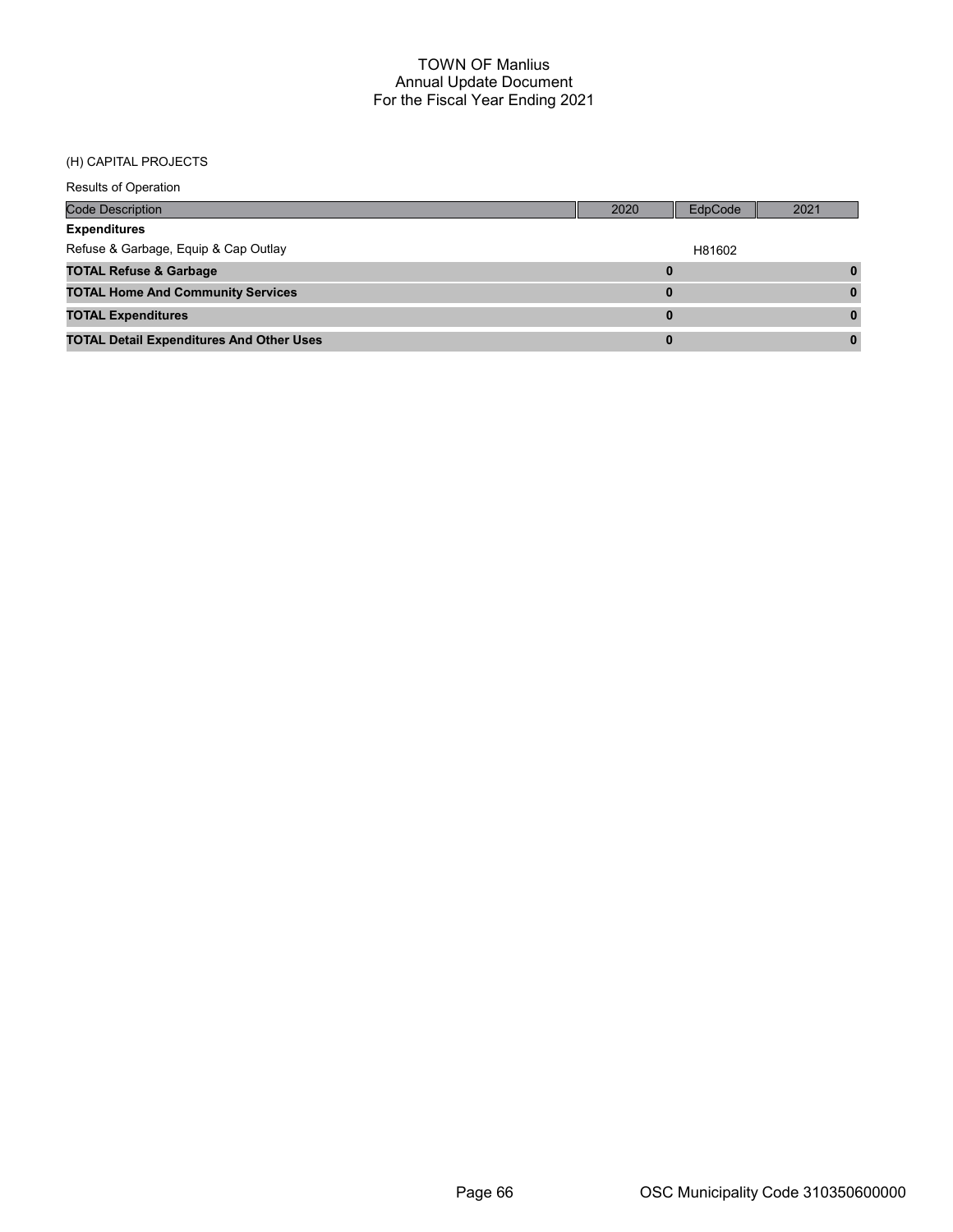#### (H) CAPITAL PROJECTS

Analysis of Changes in Fund Balance

| <b>Code Description</b>                    | 2020    | EdpCode | 2021    |
|--------------------------------------------|---------|---------|---------|
| Analysis of Changes in Fund Balance        |         |         |         |
| <b>Fund Balance - Beginning of Year</b>    | 86.096  | H8021   | 129.544 |
| Prior Period Adj -Increase In Fund Balance |         | H8012   | 5.284   |
| <b>Restated Fund Balance - Beg of Year</b> | 86.096  | H8022   | 134,828 |
| ADD - REVENUES AND OTHER SOURCES           | 43.448  |         | 43.049  |
| DEDUCT - EXPENDITURES AND OTHER USES       |         |         |         |
| <b>Fund Balance - End of Year</b>          | 129.544 | H8029   | 177,877 |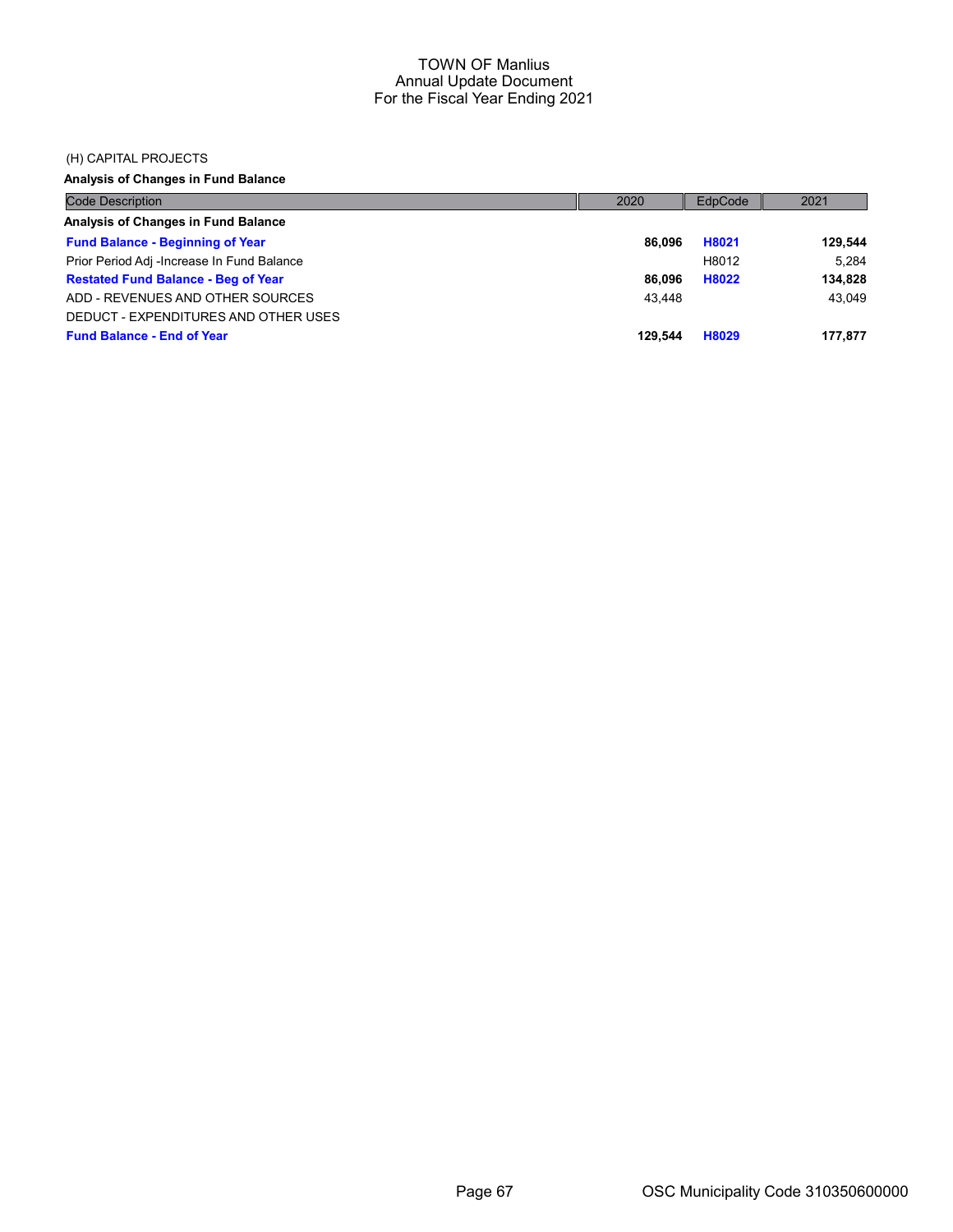Balance Sheet

Code Description 2020 EdpCode 2021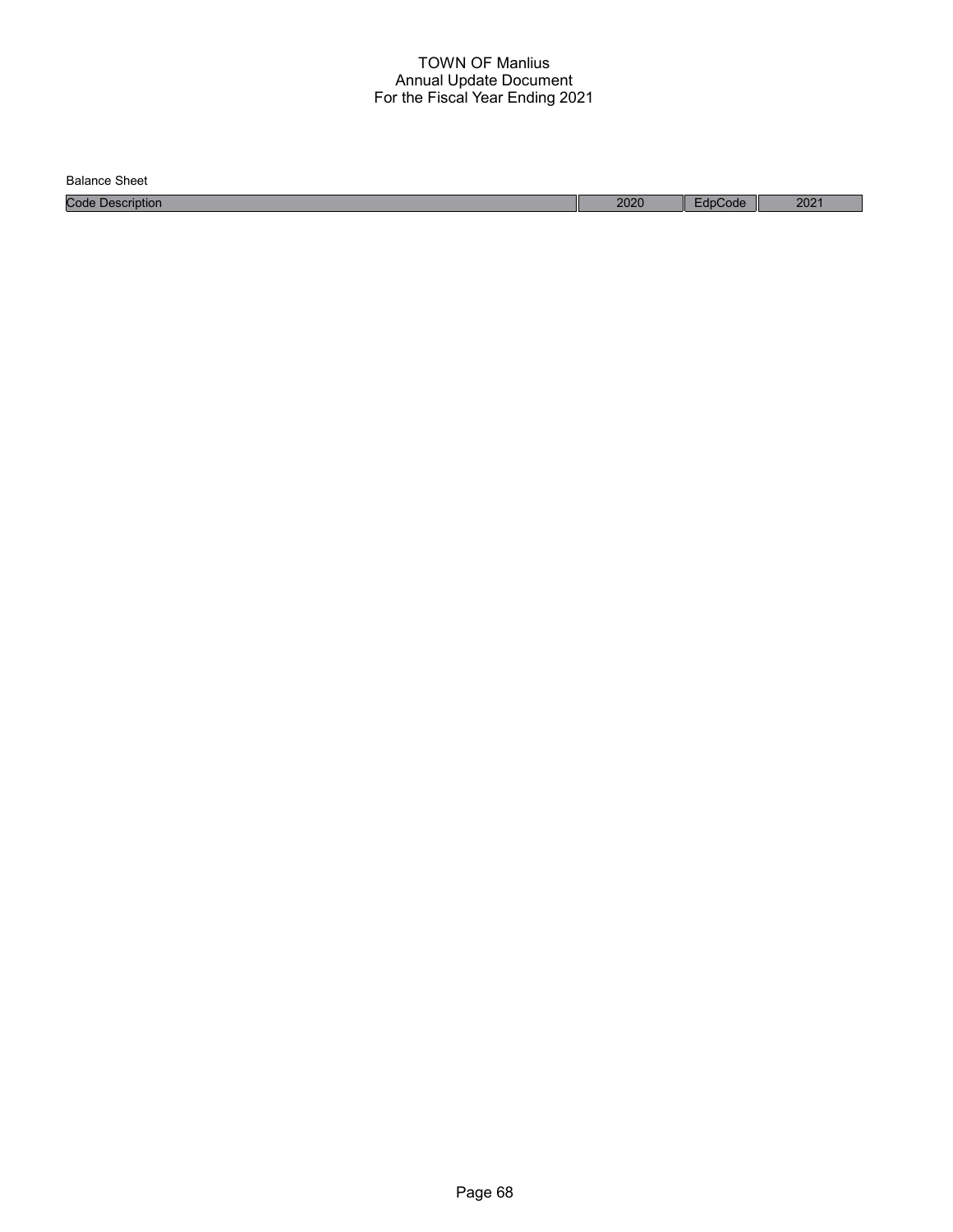Code Description 2020 EdpCode 2021 Balance Sheet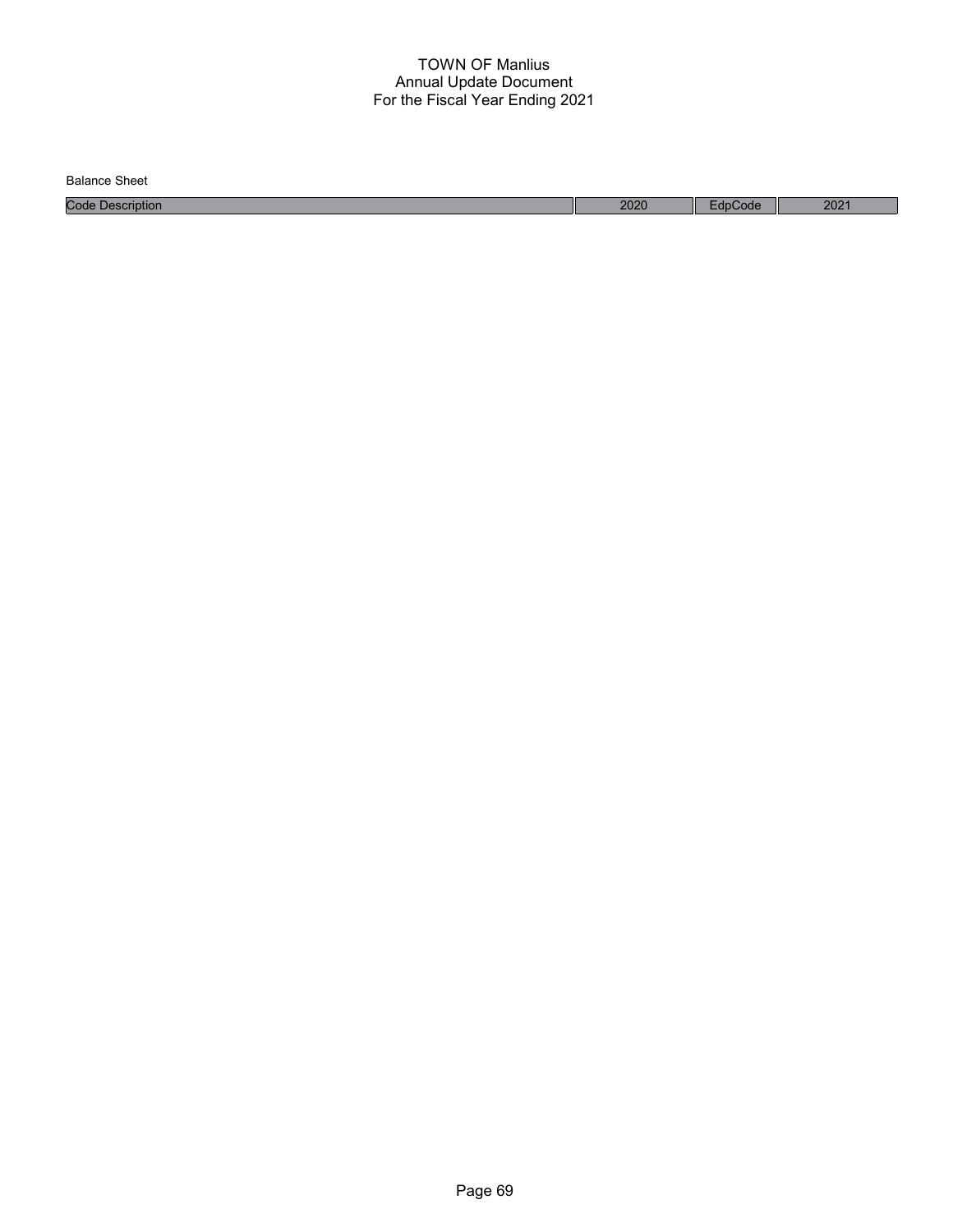(SD) DRAINAGE

| Balance Sheet |  |
|---------------|--|
|---------------|--|

| <b>Code Description</b>                                | 2020      | EdpCode           | 2021    |
|--------------------------------------------------------|-----------|-------------------|---------|
| <b>Assets</b>                                          |           |                   |         |
| Cash                                                   | 1.055.849 | SD <sub>200</sub> | 976,716 |
| <b>TOTAL Cash</b>                                      | 1,055,849 |                   | 976,716 |
| <b>TOTAL Assets and Deferred Outflows of Resources</b> | 1,055,849 |                   | 976,716 |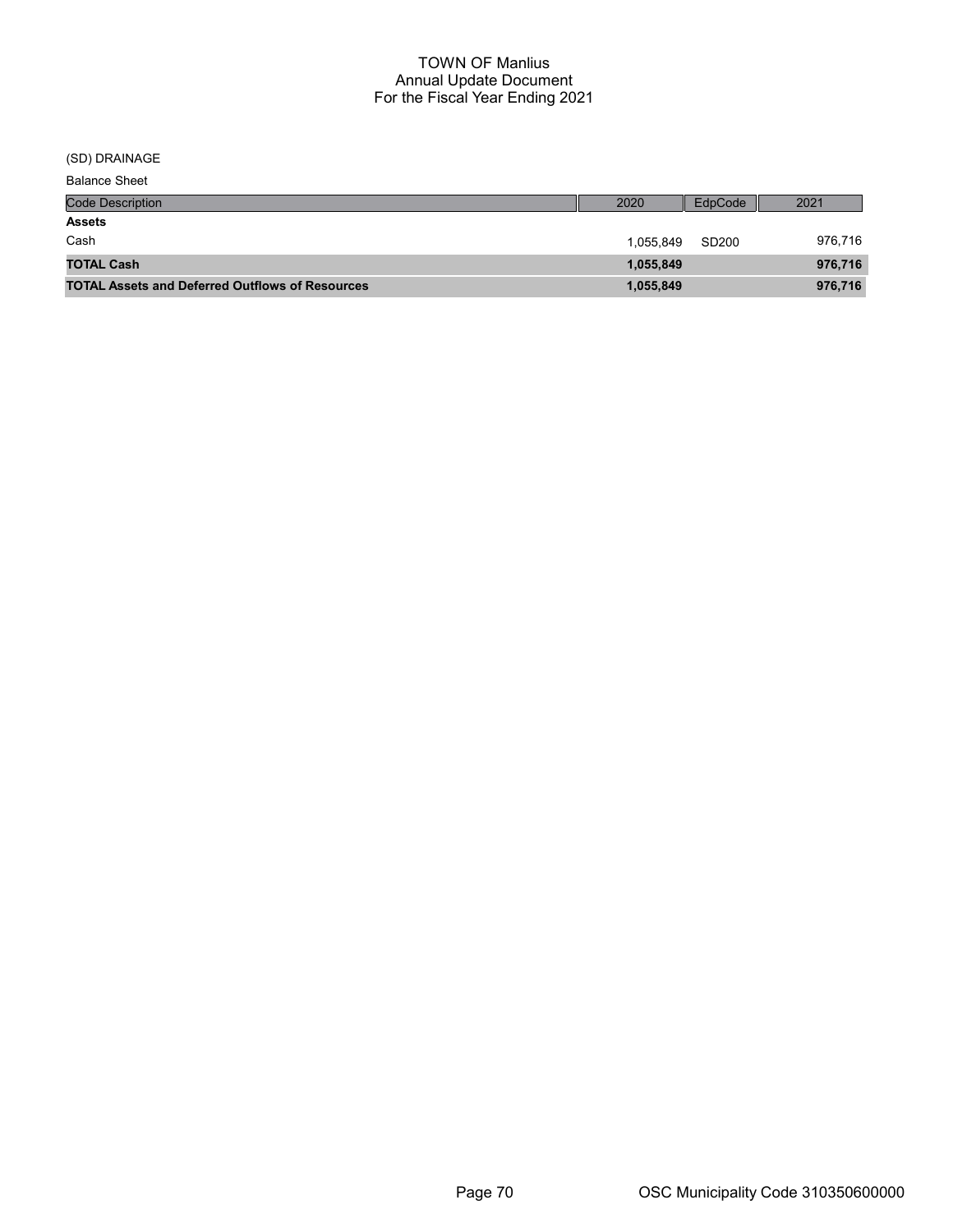# (SD) DRAINAGE

Balance Sheet

| Code Description                                            | 2020      | EdpCode | 2021         |
|-------------------------------------------------------------|-----------|---------|--------------|
| Accounts Payable                                            | 750       | SD600   |              |
| <b>TOTAL Accounts Payable</b>                               | 750       |         | 0            |
| <b>TOTAL Liabilities</b>                                    | 750       |         | $\mathbf{0}$ |
| <b>Fund Balance</b><br>Assigned Unappropriated Fund Balance | 1.055.099 | SD915   | 976,716      |
| <b>TOTAL Assigned Fund Balance</b>                          | 1,055,099 |         | 976,716      |
| <b>TOTAL Fund Balance</b>                                   | 1,055,099 |         | 976,716      |
| <b>TOTAL Liabilities, Deferred Inflows And Fund Balance</b> | 1,055,849 |         | 976,716      |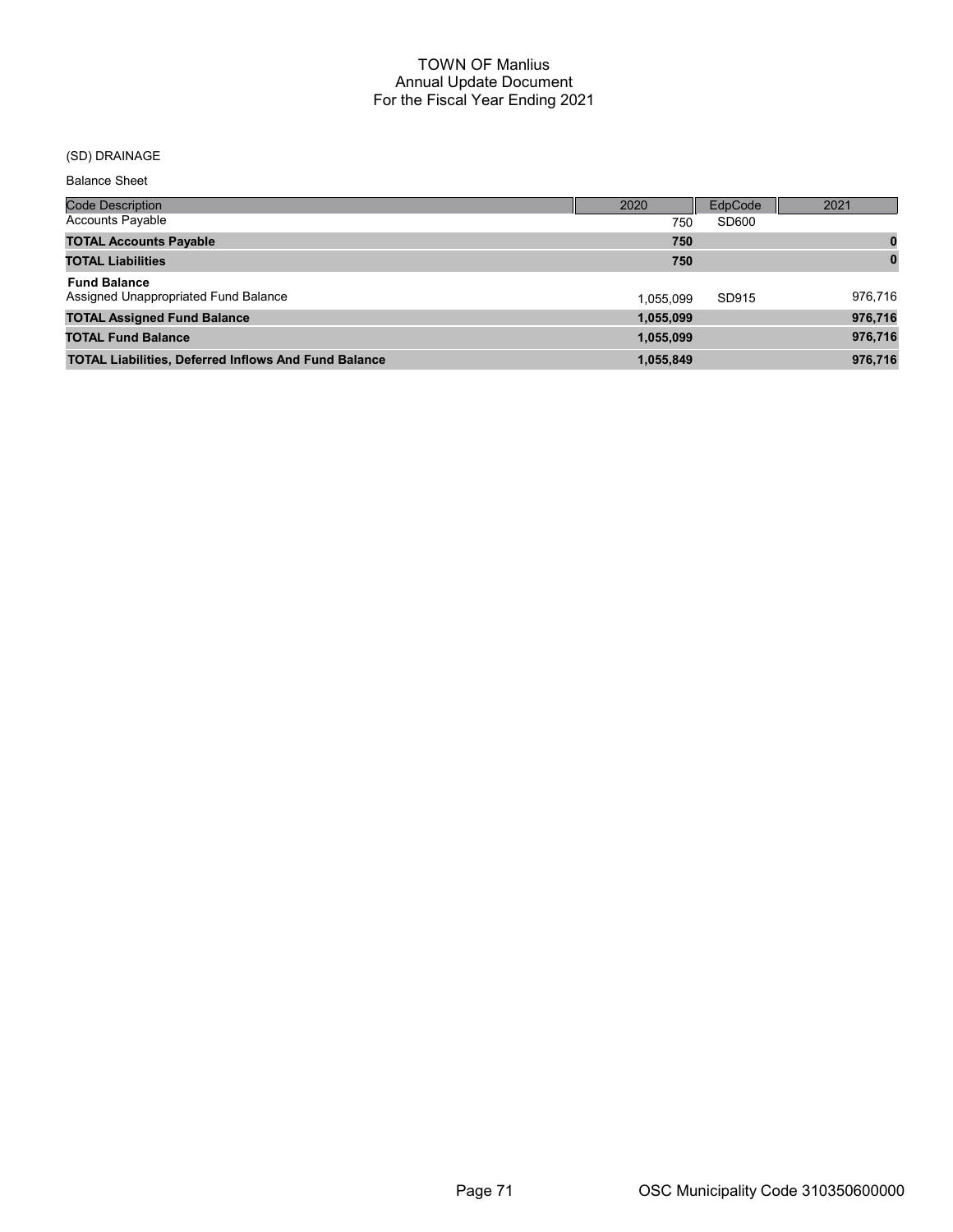# (SD) DRAINAGE

Results of Operation

| <b>Code Description</b>                        | 2020    | <b>EdpCode</b> | 2021    |
|------------------------------------------------|---------|----------------|---------|
| <b>Revenues</b>                                |         |                |         |
| <b>Real Property Taxes</b>                     | 174.590 | SD1001         | 188,400 |
| <b>TOTAL Real Property Taxes</b>               | 174,590 |                | 188,400 |
| Interest And Earnings                          | 2.259   | SD2401         | 467     |
| <b>TOTAL Use of Money And Property</b>         | 2,259   |                | 467     |
| <b>TOTAL Revenues</b>                          | 176,849 |                | 188,867 |
| <b>TOTAL Detail Revenues And Other Sources</b> | 176.849 |                | 188,867 |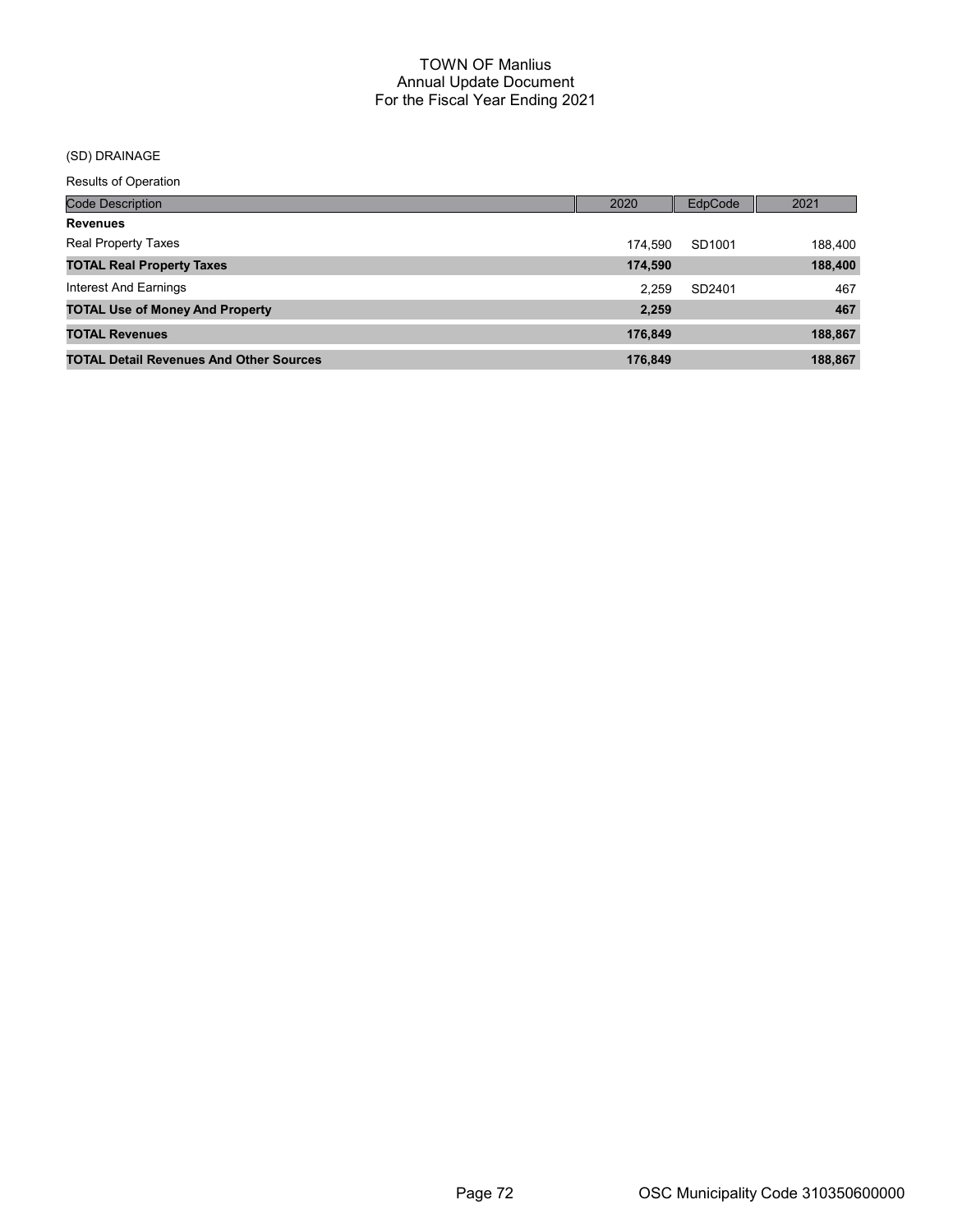# (SD) DRAINAGE

Results of Operation

| <b>Code Description</b>                         | 2020   | EdpCode | 2021    |
|-------------------------------------------------|--------|---------|---------|
| <b>Expenditures</b>                             |        |         |         |
| Drainage, Contr Expend                          | 12.598 | SD85404 | 267,250 |
| <b>TOTAL Drainage</b>                           | 12,598 |         | 267,250 |
| <b>TOTAL Home And Community Services</b>        | 12,598 |         | 267,250 |
| <b>TOTAL Expenditures</b>                       | 12.598 |         | 267,250 |
| <b>TOTAL Detail Expenditures And Other Uses</b> | 12,598 |         | 267,250 |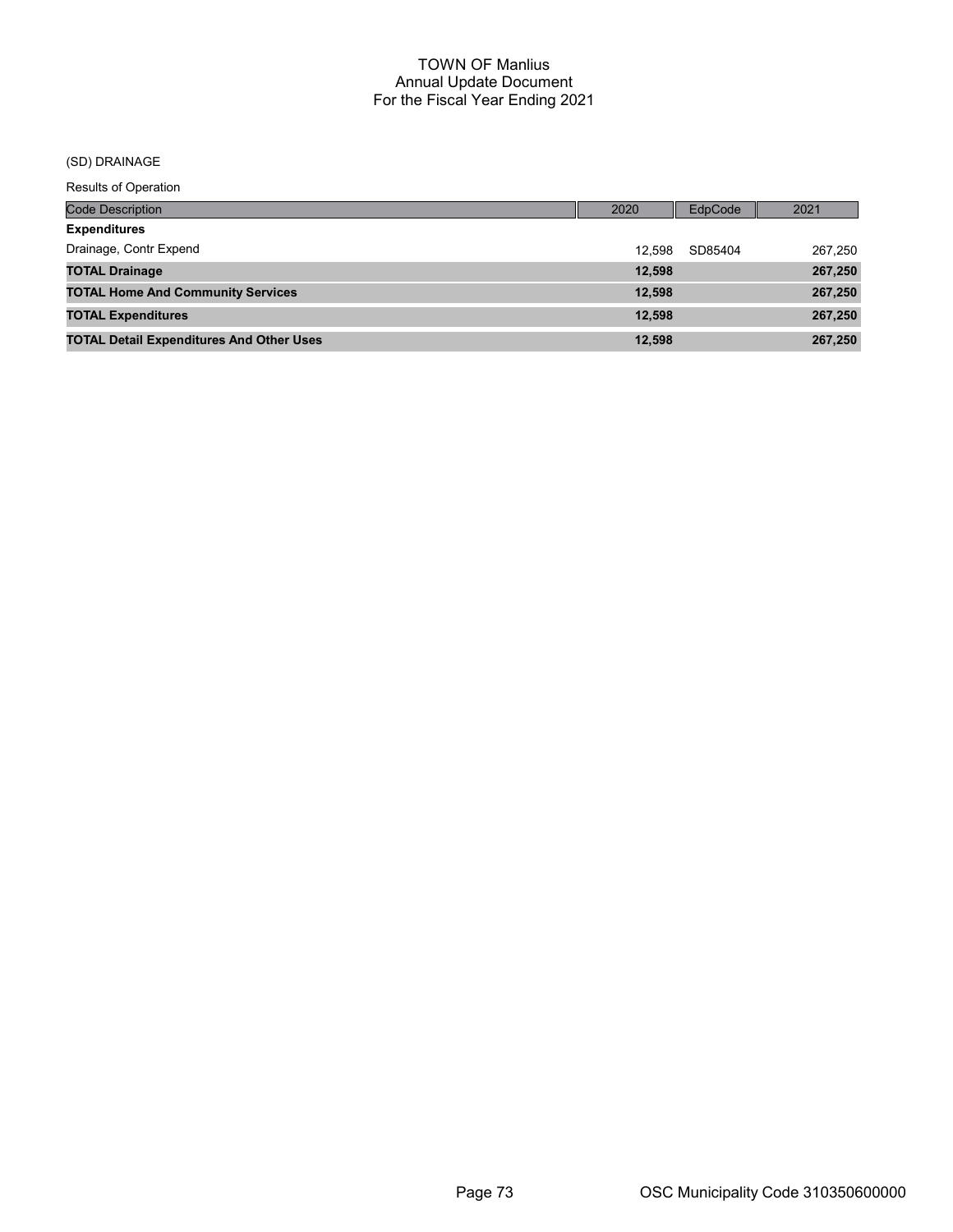(SD) DRAINAGE

Analysis of Changes in Fund Balance

| <b>Code Description</b>                    | 2020      | EdpCode       | 2021      |
|--------------------------------------------|-----------|---------------|-----------|
| Analysis of Changes in Fund Balance        |           |               |           |
| <b>Fund Balance - Beginning of Year</b>    | 890.848   | <b>SD8021</b> | 1,055,099 |
| <b>Restated Fund Balance - Beg of Year</b> | 890.848   | <b>SD8022</b> | 1,055,099 |
| ADD - REVENUES AND OTHER SOURCES           | 176.849   |               | 188.867   |
| DEDUCT - EXPENDITURES AND OTHER USES       | 12.598    |               | 267,250   |
| <b>Fund Balance - End of Year</b>          | 1.055.099 | <b>SD8029</b> | 976,716   |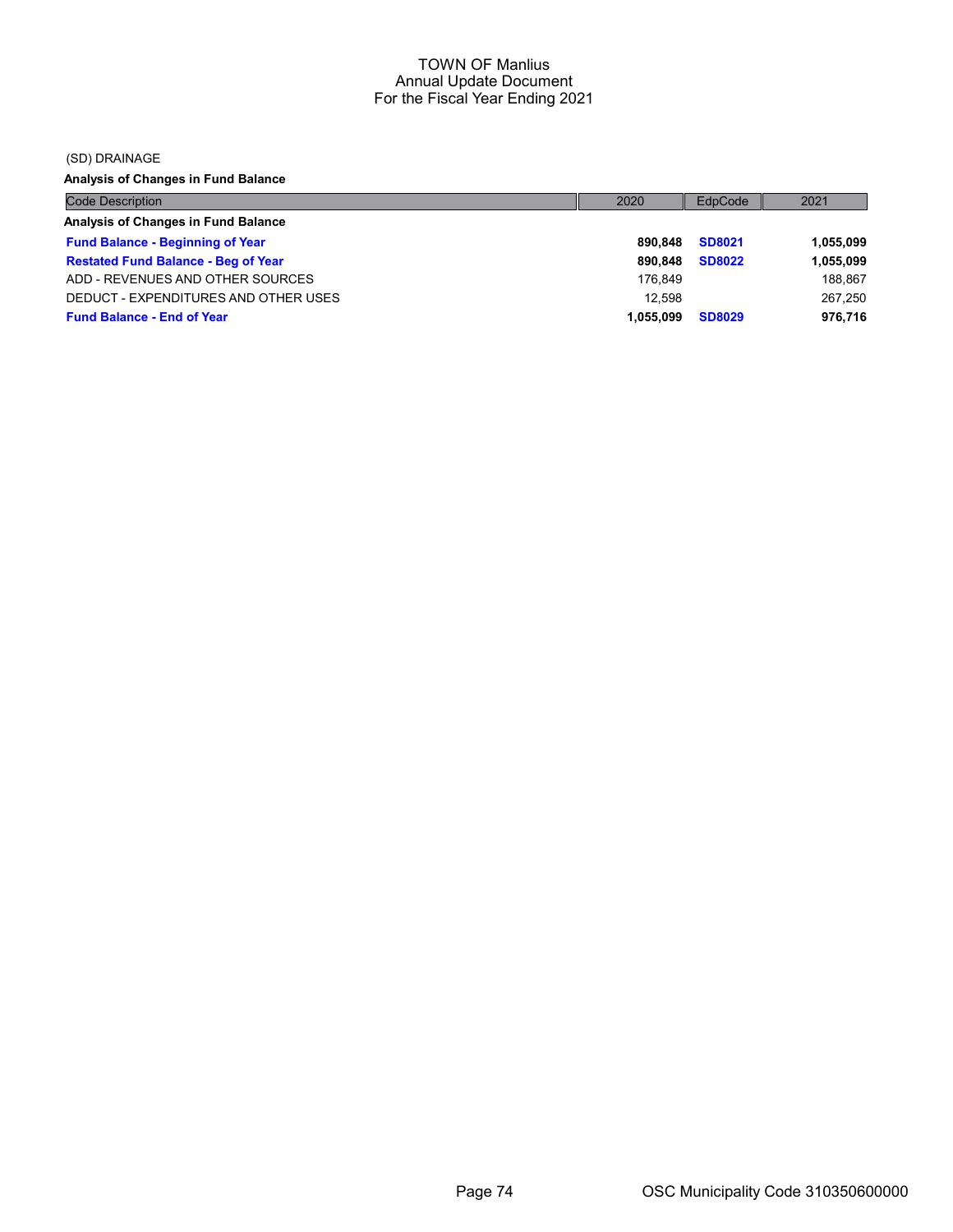| <b>Balance Sheet</b>                                   |        |              |        |
|--------------------------------------------------------|--------|--------------|--------|
| <b>Code Description</b>                                | 2020   | EdpCode      | 2021   |
| <b>Assets</b>                                          |        |              |        |
| Cash                                                   | 15.303 | <b>SF200</b> | 15,548 |
| <b>TOTAL Cash</b>                                      | 15,303 |              | 15,548 |
| <b>TOTAL Assets and Deferred Outflows of Resources</b> | 15,303 |              | 15,548 |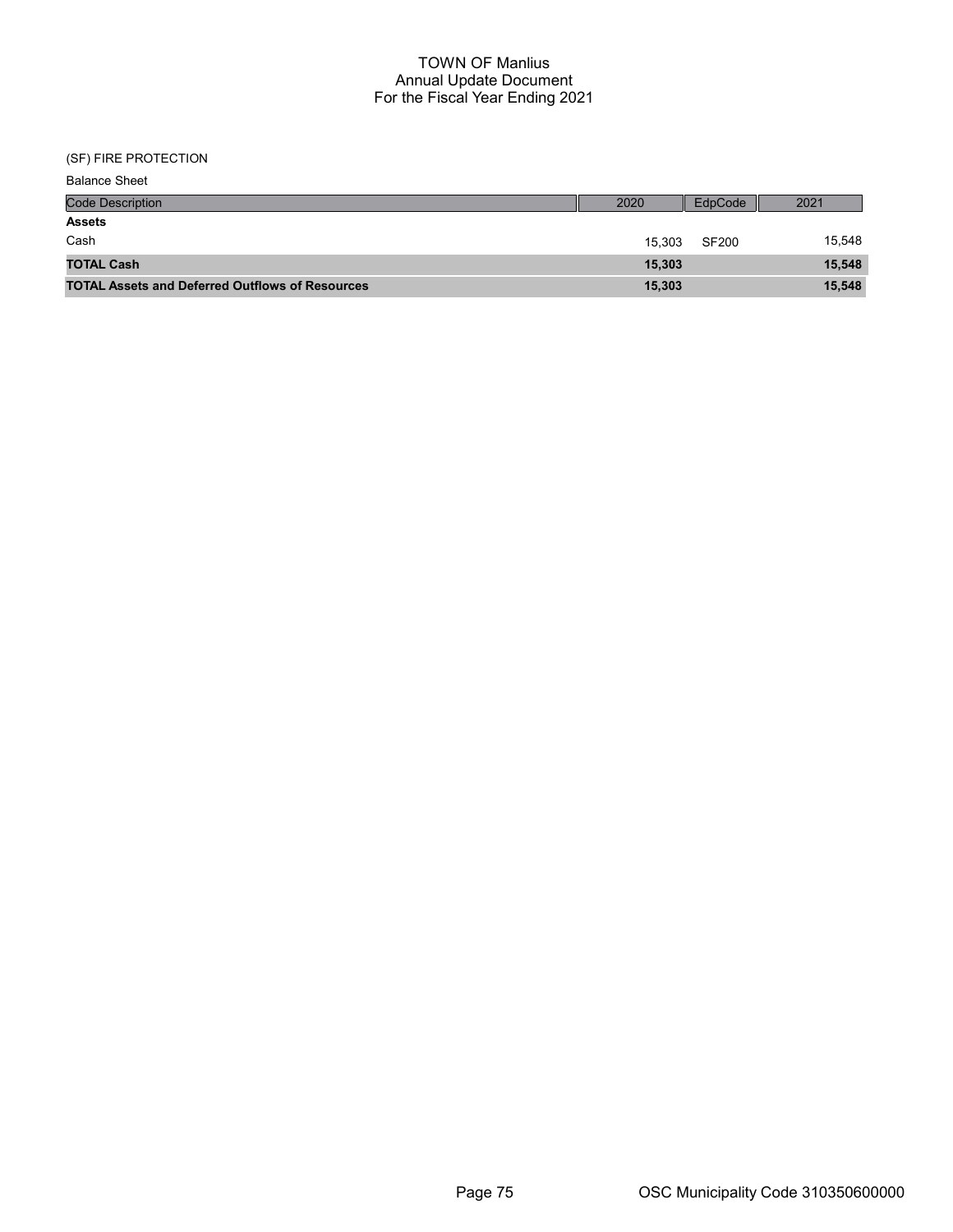| <b>Balance Sheet</b>                                        |        |         |        |
|-------------------------------------------------------------|--------|---------|--------|
| <b>Code Description</b>                                     | 2020   | EdpCode | 2021   |
| <b>Fund Balance</b><br>Assigned Unappropriated Fund Balance | 15.303 | SF915   | 15.548 |
| <b>TOTAL Assigned Fund Balance</b>                          | 15,303 |         | 15,548 |
| <b>TOTAL Fund Balance</b>                                   | 15.303 |         | 15,548 |
| <b>TOTAL Liabilities, Deferred Inflows And Fund Balance</b> | 15.303 |         | 15,548 |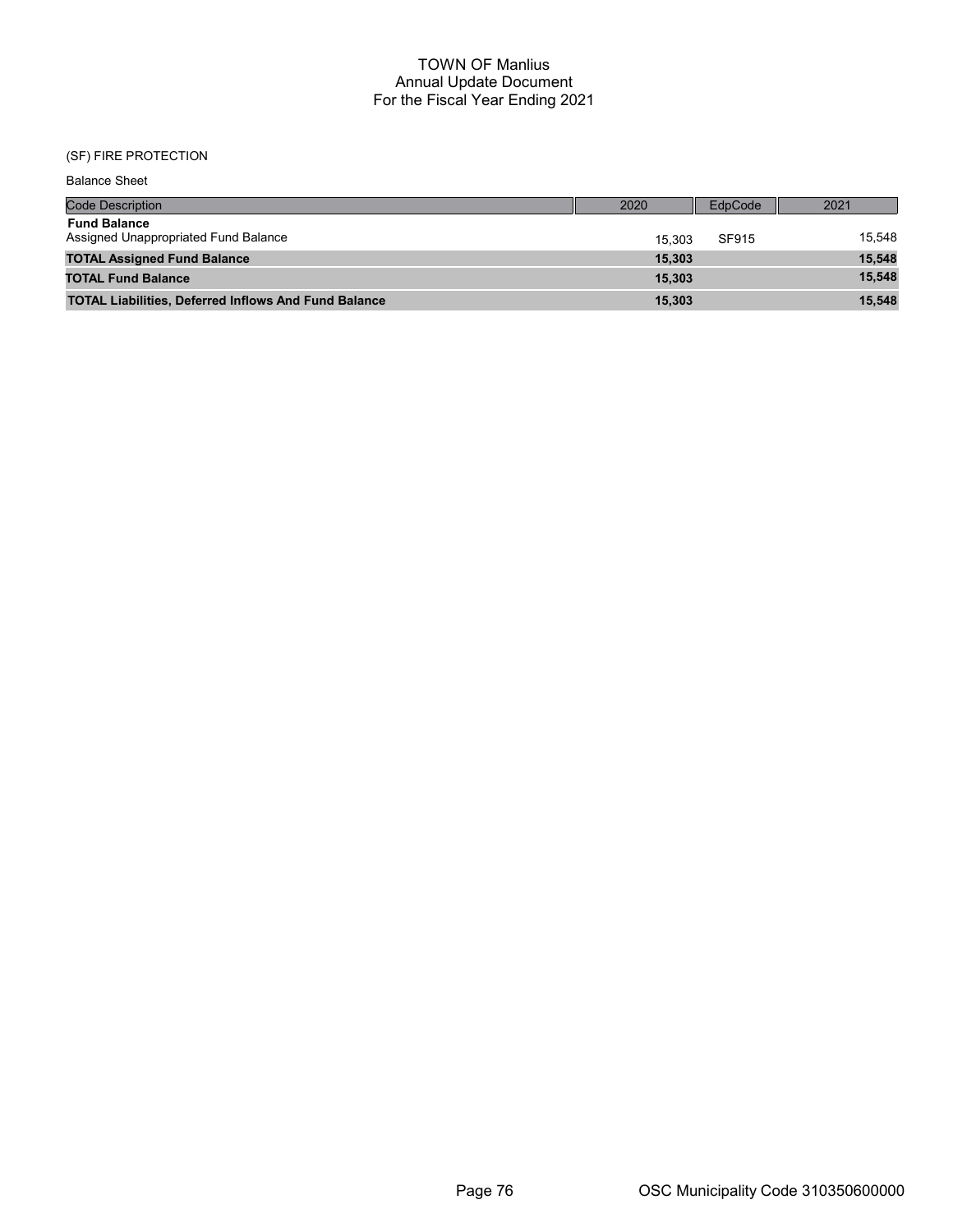| <b>Results of Operation</b> |  |
|-----------------------------|--|
| <b>Code Description</b>     |  |

| <b>Code Description</b>                        | 2020      | EdpCode | 2021      |
|------------------------------------------------|-----------|---------|-----------|
| Revenues                                       |           |         |           |
| Real Property Taxes                            | 3,991,608 | SF1001  | 4,431,765 |
| <b>TOTAL Real Property Taxes</b>               | 3,991,608 |         | 4,431,765 |
| Interest And Earnings                          | 48        | SF2401  | 10        |
| <b>TOTAL Use of Money And Property</b>         | 48        |         | 10        |
| <b>TOTAL Revenues</b>                          | 3,991,656 |         | 4,431,775 |
| <b>TOTAL Detail Revenues And Other Sources</b> | 3,991,656 |         | 4,431,775 |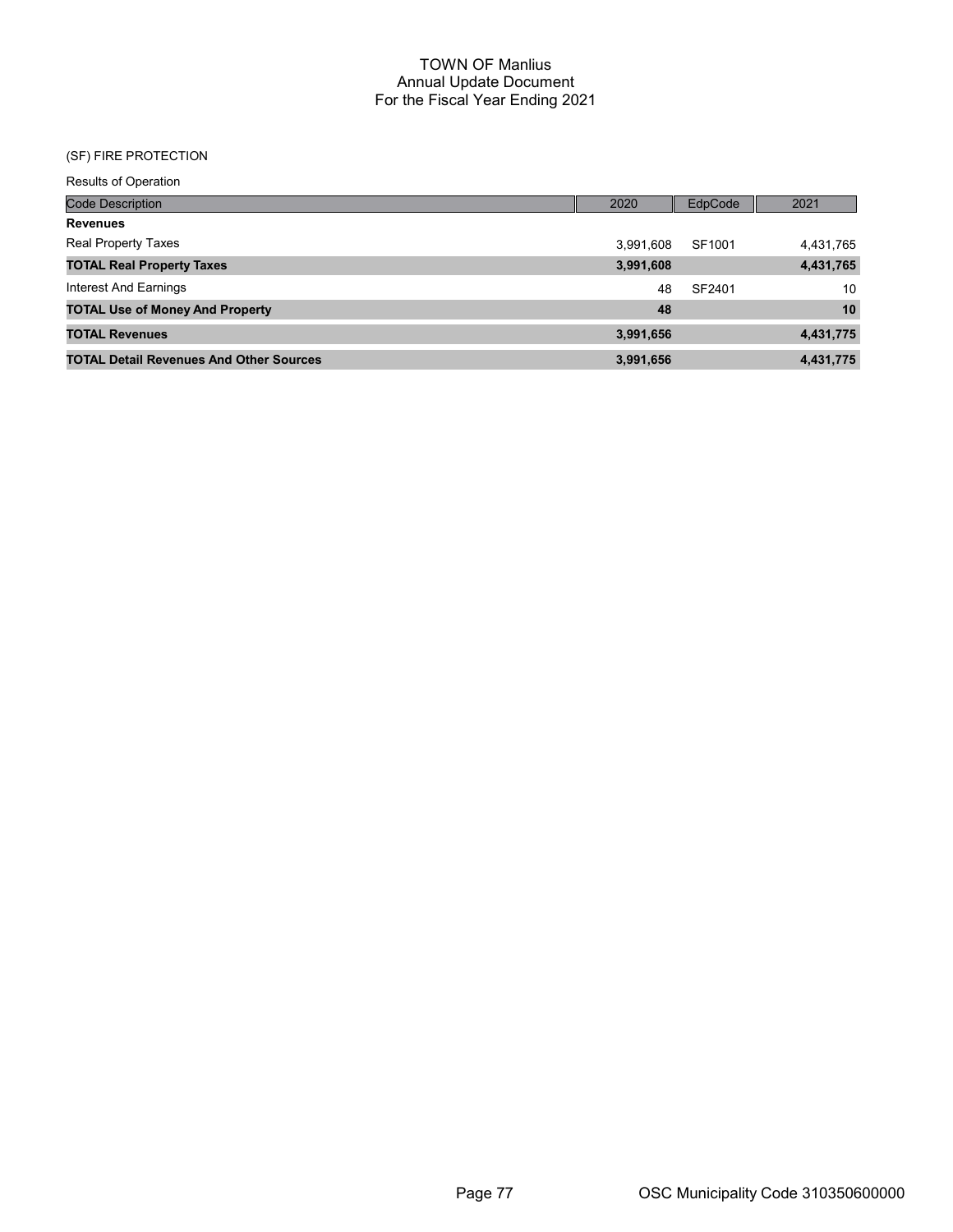| <b>Results of Operation</b>                     |           |         |           |
|-------------------------------------------------|-----------|---------|-----------|
| <b>Code Description</b>                         | 2020      | EdpCode | 2021      |
| <b>Expenditures</b>                             |           |         |           |
| Fire Protection, Contr Expend                   | 3.991.608 | SF34104 | 4,431,671 |
| <b>TOTAL Fire Protection</b>                    | 3,991,608 |         | 4,431,671 |
| <b>TOTAL Public Safety</b>                      | 3,991,608 |         | 4,431,671 |
| <b>TOTAL Expenditures</b>                       | 3,991,608 |         | 4,431,671 |
| <b>TOTAL Detail Expenditures And Other Uses</b> | 3,991,608 |         | 4,431,671 |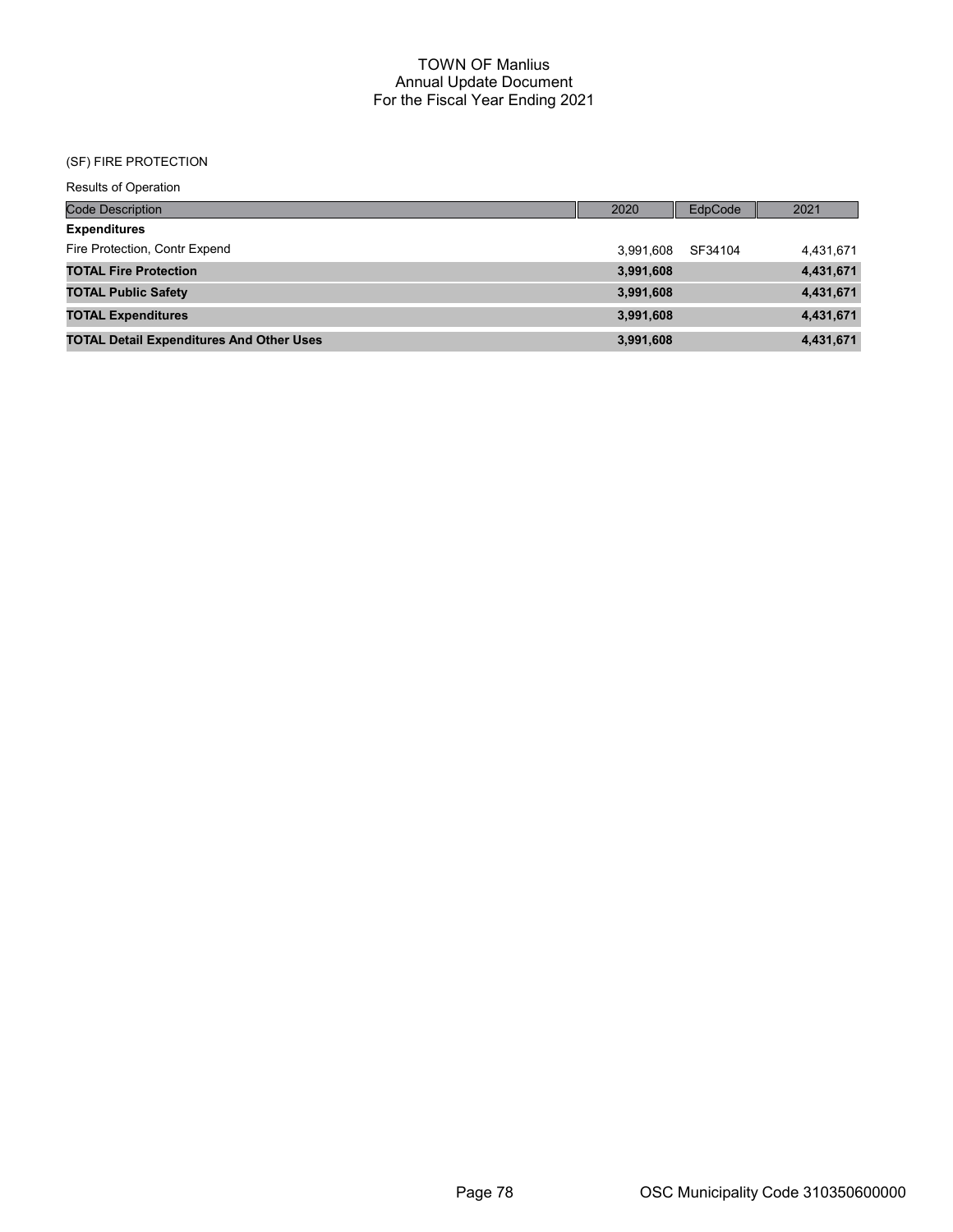#### (SF) FIRE PROTECTION

Analysis of Changes in Fund Balance

| <b>Code Description</b>                    | 2020      | EdpCode       | 2021      |
|--------------------------------------------|-----------|---------------|-----------|
| Analysis of Changes in Fund Balance        |           |               |           |
| <b>Fund Balance - Beginning of Year</b>    | 15.290    | <b>SF8021</b> | 15,303    |
| Prior Period Adj -Increase In Fund Balance |           | SF8012        | 141       |
| Prior Period Adj -Decrease In Fund Balance | 35        | SF8015        |           |
| <b>Restated Fund Balance - Beg of Year</b> | 15.255    | <b>SF8022</b> | 15.444    |
| ADD - REVENUES AND OTHER SOURCES           | 3,991,656 |               | 4,431,775 |
| DEDUCT - EXPENDITURES AND OTHER USES       | 3,991,608 |               | 4,431,671 |
| <b>Fund Balance - End of Year</b>          | 15,303    | <b>SF8029</b> | 15,548    |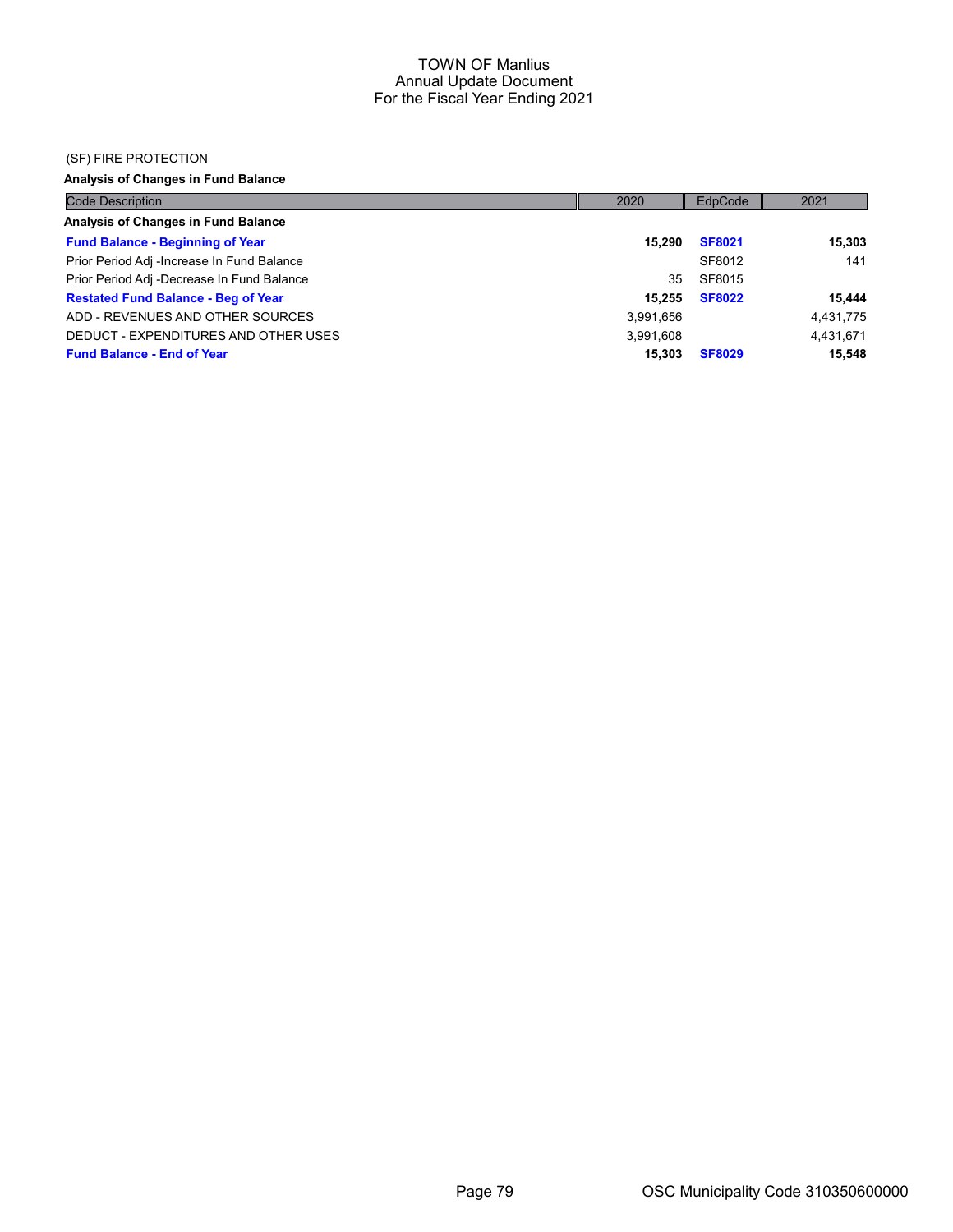#### (SL) LIGHTING

Balance Sheet

| <b>Code Description</b>                                | 2020   | EdpCode      | 2021   |
|--------------------------------------------------------|--------|--------------|--------|
| <b>Assets</b>                                          |        |              |        |
| Cash                                                   | 47.896 | <b>SL200</b> | 55,833 |
| <b>TOTAL Cash</b>                                      | 47,896 |              | 55,833 |
| <b>TOTAL Assets and Deferred Outflows of Resources</b> | 47,896 |              | 55,833 |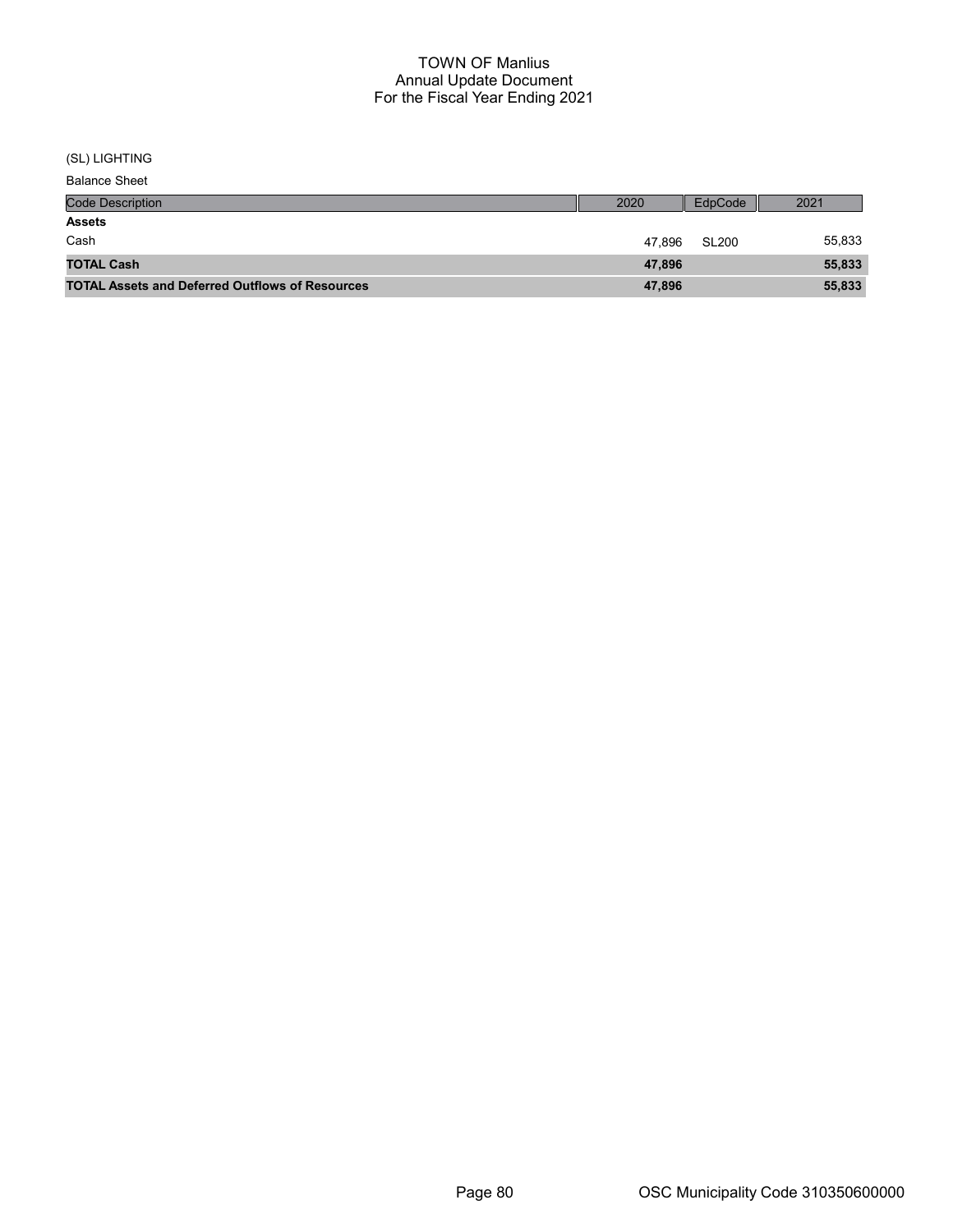# (SL) LIGHTING

Balance Sheet

| <b>Code Description</b>                                     | 2020   | EdpCode | 2021   |
|-------------------------------------------------------------|--------|---------|--------|
| <b>Fund Balance</b><br>Assigned Unappropriated Fund Balance | 47.896 | SL915   | 55,833 |
| <b>TOTAL Assigned Fund Balance</b>                          | 47.896 |         | 55,833 |
| <b>TOTAL Fund Balance</b>                                   | 47.896 |         | 55,833 |
| <b>TOTAL Liabilities, Deferred Inflows And Fund Balance</b> | 47,896 |         | 55,833 |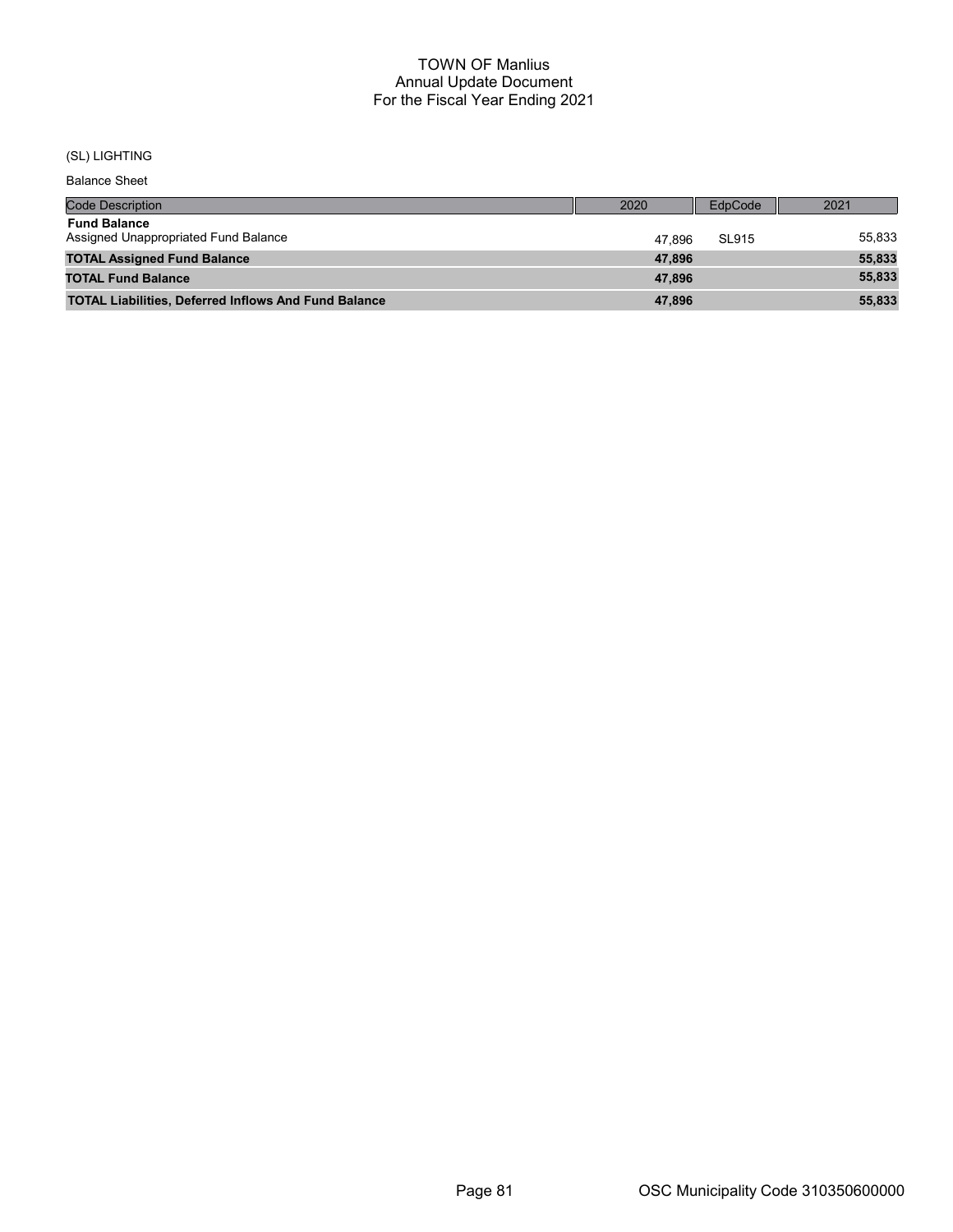# (SL) LIGHTING

Results of Operation

| <b>Code Description</b>                        | 2020    | <b>EdpCode</b> | 2021   |
|------------------------------------------------|---------|----------------|--------|
| <b>Revenues</b>                                |         |                |        |
| <b>Real Property Taxes</b>                     | 107.805 | SL1001         | 85.725 |
| <b>TOTAL Real Property Taxes</b>               | 107,805 |                | 85,725 |
| Interest And Earnings                          | 125     | SL2401         | 24     |
| <b>TOTAL Use of Money And Property</b>         | 125     |                | 24     |
| <b>TOTAL Revenues</b>                          | 107,930 |                | 85,749 |
| <b>TOTAL Detail Revenues And Other Sources</b> | 107,930 |                | 85.749 |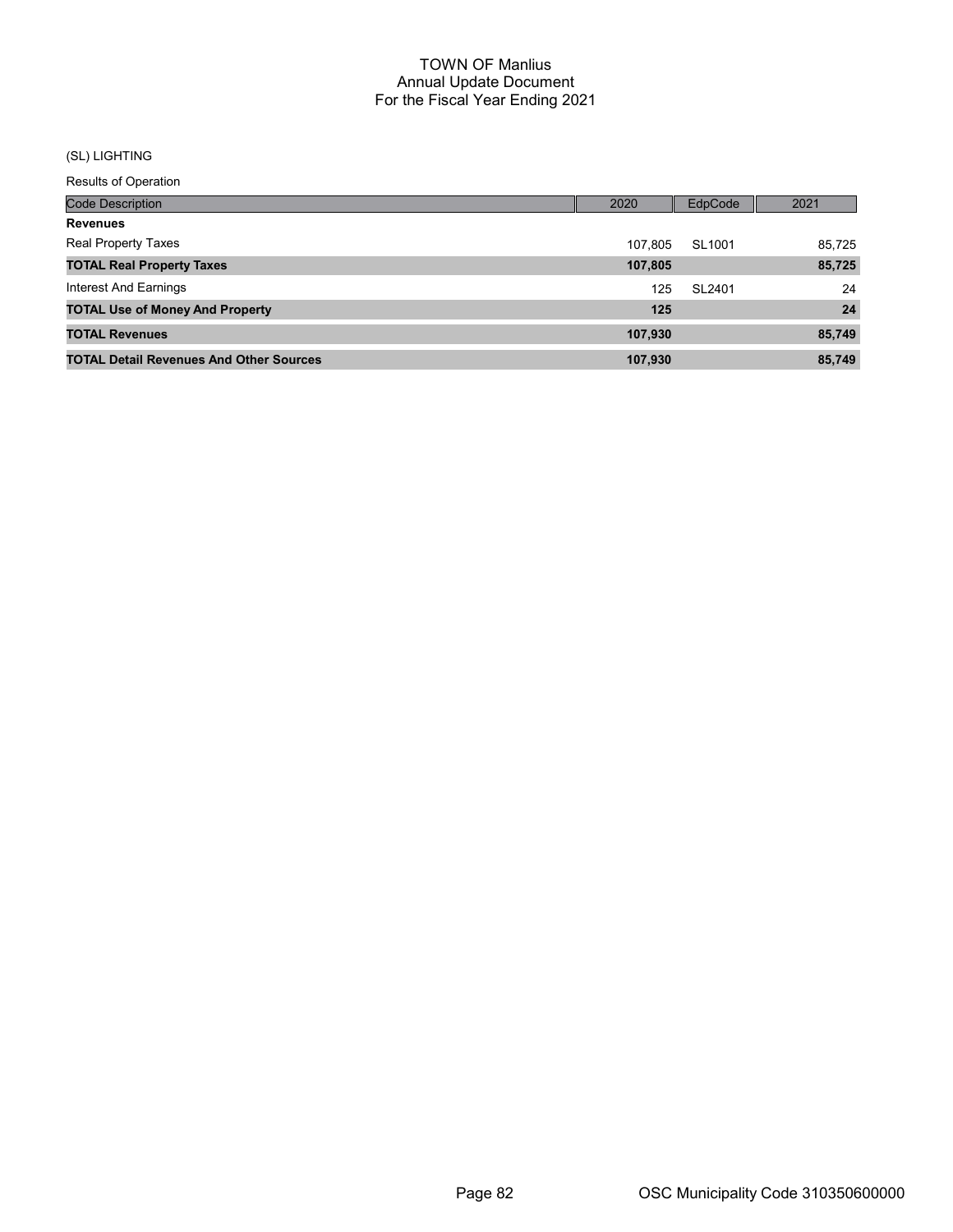#### (SL) LIGHTING

Results of Operation

| <b>Code Description</b>                         | 2020   | EdpCode | 2021   |
|-------------------------------------------------|--------|---------|--------|
| <b>Expenditures</b>                             |        |         |        |
| Street Lighting, Contr Expend                   | 83.605 | SL51824 | 77.812 |
| <b>TOTAL Street Lighting</b>                    | 83,605 |         | 77,812 |
| <b>TOTAL Transportation</b>                     | 83,605 |         | 77,812 |
| <b>TOTAL Expenditures</b>                       | 83.605 |         | 77,812 |
| <b>TOTAL Detail Expenditures And Other Uses</b> | 83,605 |         | 77,812 |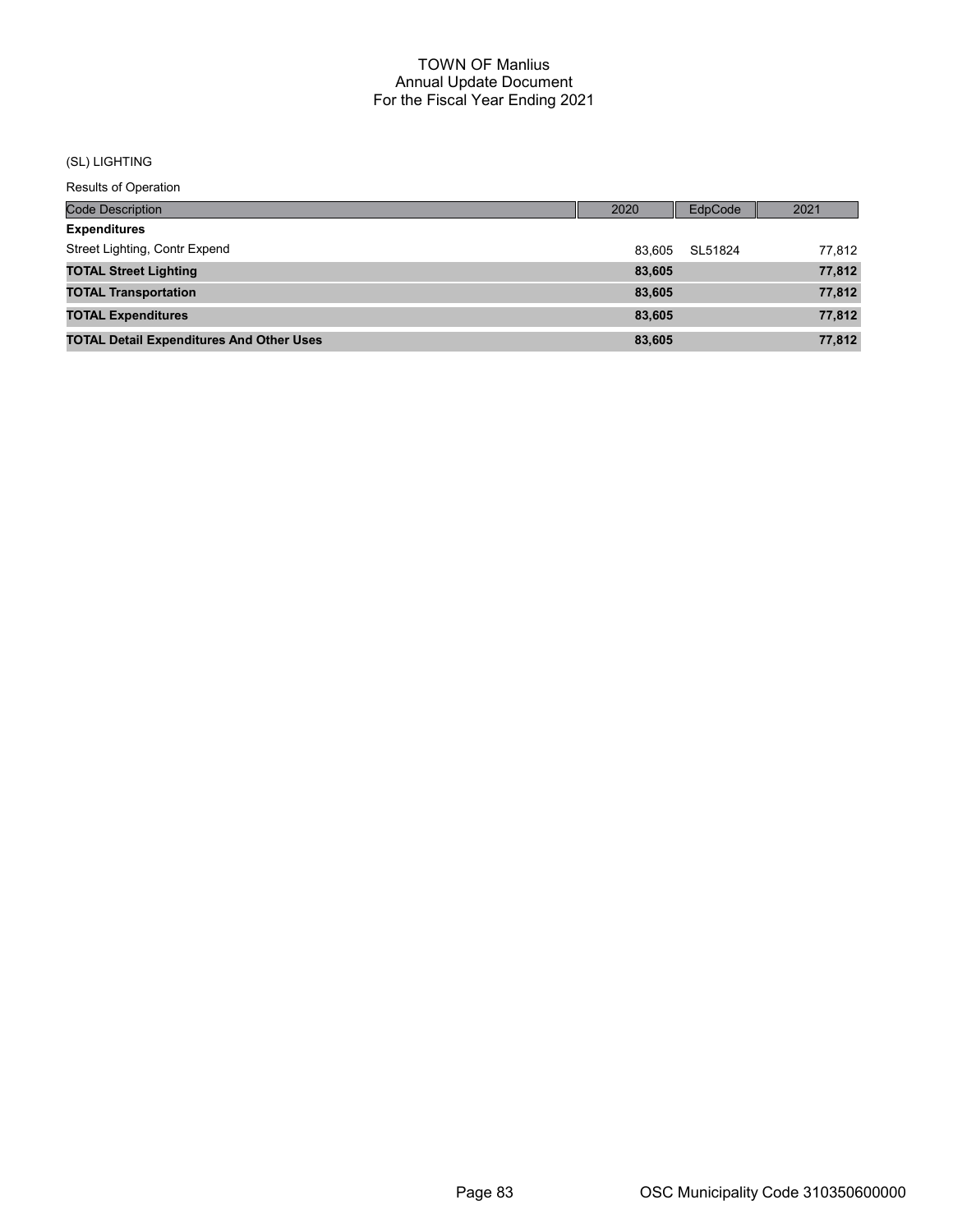#### (SL) LIGHTING

Analysis of Changes in Fund Balance

| <b>Code Description</b>                    | 2020    | EdpCode       | 2021   |
|--------------------------------------------|---------|---------------|--------|
| Analysis of Changes in Fund Balance        |         |               |        |
| <b>Fund Balance - Beginning of Year</b>    | 23.570  | <b>SL8021</b> | 47,895 |
| <b>Restated Fund Balance - Beg of Year</b> | 23.570  | <b>SL8022</b> | 47,895 |
| ADD - REVENUES AND OTHER SOURCES           | 107.930 |               | 85.749 |
| DEDUCT - EXPENDITURES AND OTHER USES       | 83.605  |               | 77.812 |
| <b>Fund Balance - End of Year</b>          | 47.895  | <b>SL8029</b> | 55.832 |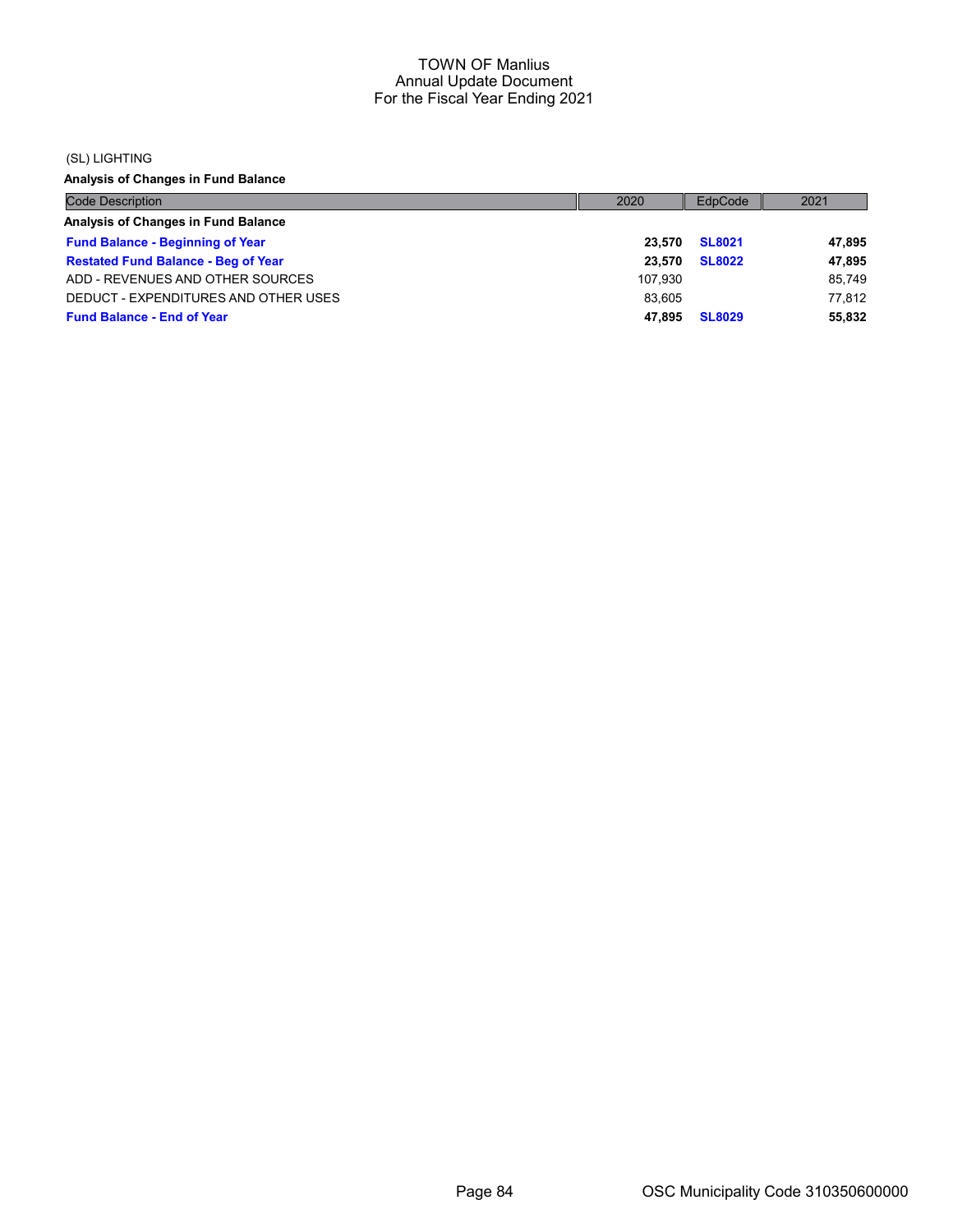| <b>Balance Sheet</b>                                   |        |         |        |
|--------------------------------------------------------|--------|---------|--------|
| <b>Code Description</b>                                | 2020   | EdpCode | 2021   |
| <b>Assets</b>                                          |        |         |        |
| Cash                                                   | 52.694 | SR200   | 53,388 |
| <b>TOTAL Cash</b>                                      | 52,694 |         | 53,388 |
| <b>TOTAL Assets and Deferred Outflows of Resources</b> | 52,694 |         | 53,388 |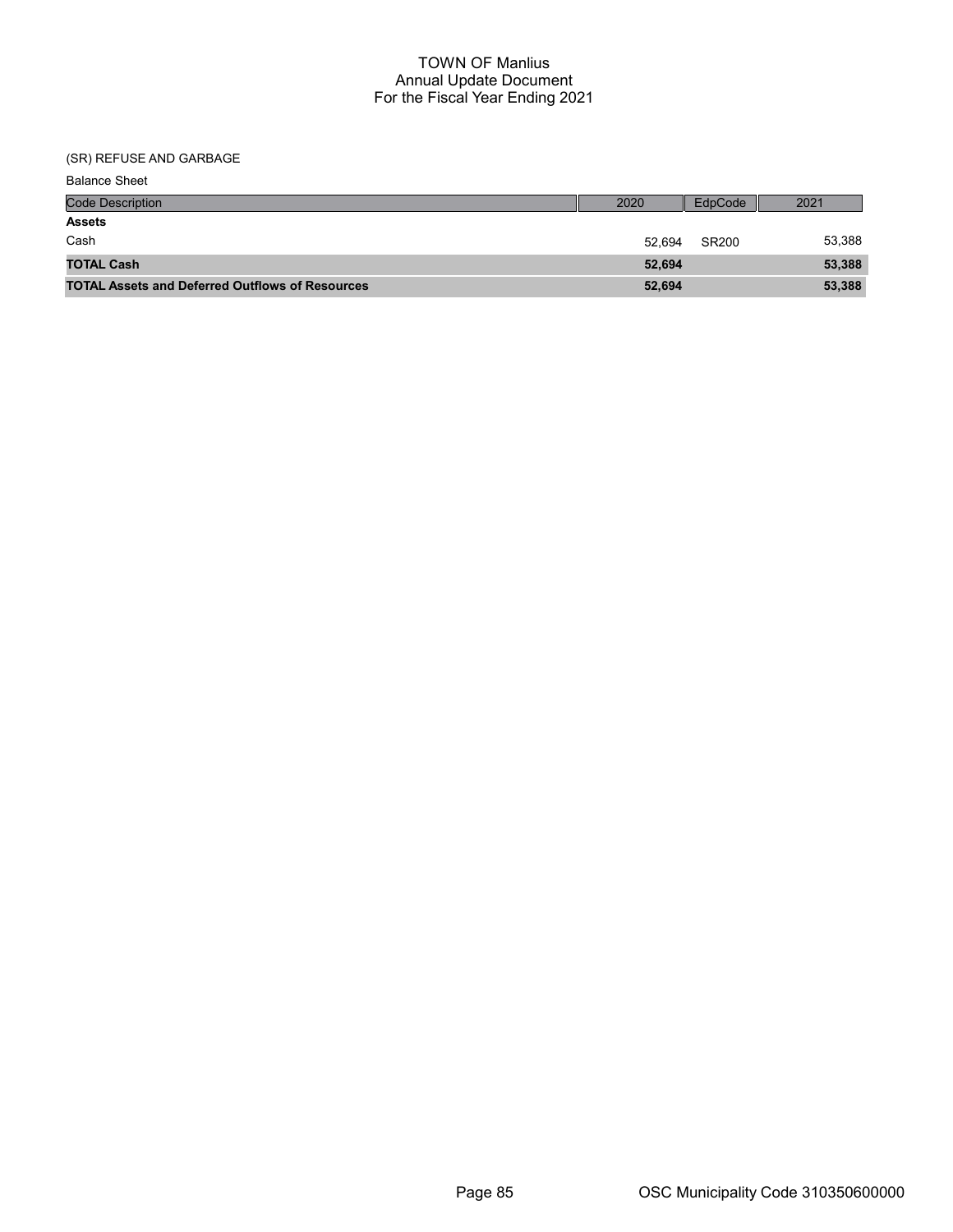| <b>Balance Sheet</b>                                        |        |         |        |
|-------------------------------------------------------------|--------|---------|--------|
| <b>Code Description</b>                                     | 2020   | EdpCode | 2021   |
| <b>Fund Balance</b><br>Assigned Unappropriated Fund Balance | 52.694 | SR915   | 53,388 |
| <b>TOTAL Assigned Fund Balance</b>                          | 52,694 |         | 53,388 |
| <b>TOTAL Fund Balance</b>                                   | 52,694 |         | 53,388 |
| <b>TOTAL Liabilities, Deferred Inflows And Fund Balance</b> | 52,694 |         | 53,388 |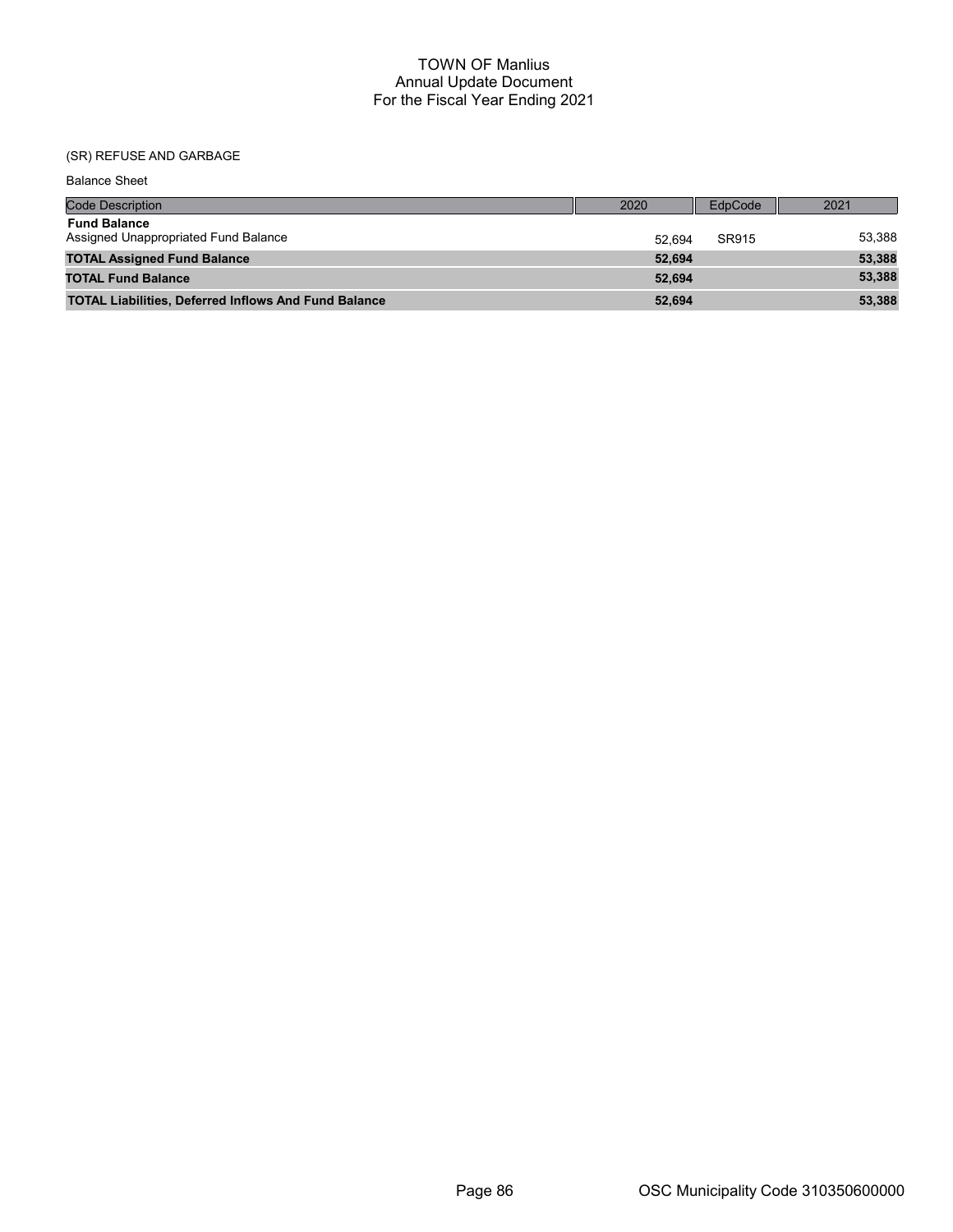| <b>Results of Operation</b>                    |           |         |           |
|------------------------------------------------|-----------|---------|-----------|
| Code Description                               | 2020      | EdpCode | 2021      |
| <b>Revenues</b>                                |           |         |           |
| <b>Special Assessments</b>                     | 1,400,532 | SR1030  | 1,532,740 |
| <b>TOTAL Real Property Taxes</b>               | 1,400,532 |         | 1,532,740 |
| Interest And Earnings                          | 961       | SR2401  | 198       |
| <b>TOTAL Use of Money And Property</b>         | 961       |         | 198       |
| <b>TOTAL Revenues</b>                          | 1,401,493 |         | 1,532,938 |
| <b>TOTAL Detail Revenues And Other Sources</b> | 1,401,493 |         | 1,532,938 |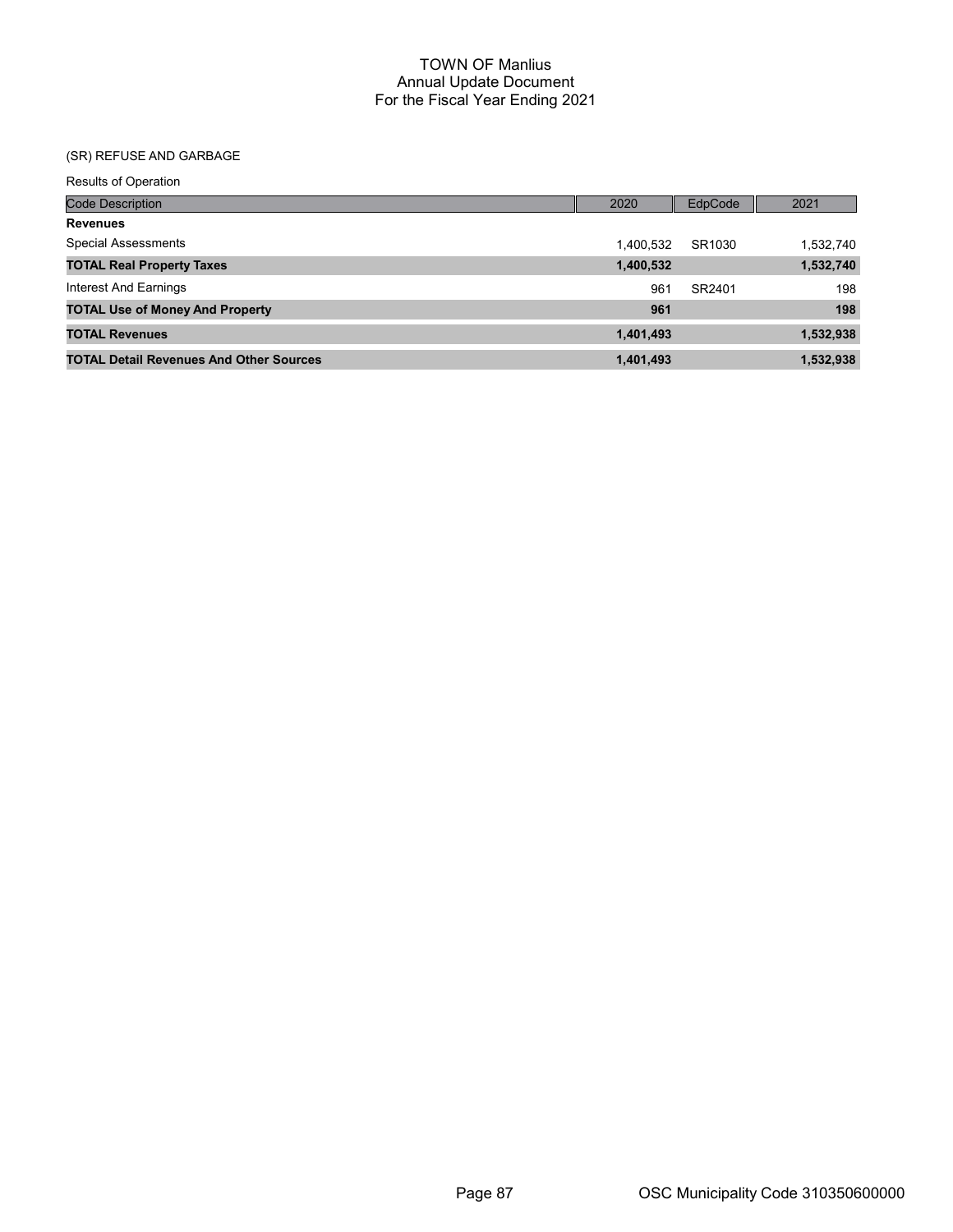| <b>Results of Operation</b>                     |           |                |           |
|-------------------------------------------------|-----------|----------------|-----------|
| <b>Code Description</b>                         | 2020      | <b>EdpCode</b> | 2021      |
| <b>Expenditures</b>                             |           |                |           |
| Refuse & Garbage, Pers Serv                     | 32.058    | SR81601        | 25,948    |
| Refuse & Garbage, Contr Expend                  | 1.370.144 | SR81604        | 1,500,723 |
| <b>TOTAL Refuse &amp; Garbage</b>               | 1,402,202 |                | 1,526,671 |
| <b>TOTAL Home And Community Services</b>        | 1,402,202 |                | 1,526,671 |
| Social Security, Empl Bnfts                     | 1.334     | SR90308        | 4,460     |
| Hospital & Medical (dental) Ins, Empl Bnft      | 4.042     | SR90608        | 1,113     |
| <b>TOTAL Employee Benefits</b>                  | 5,376     |                | 5,573     |
| <b>TOTAL Expenditures</b>                       | 1,407,578 |                | 1,532,244 |
| <b>TOTAL Detail Expenditures And Other Uses</b> | 1,407,578 |                | 1,532,244 |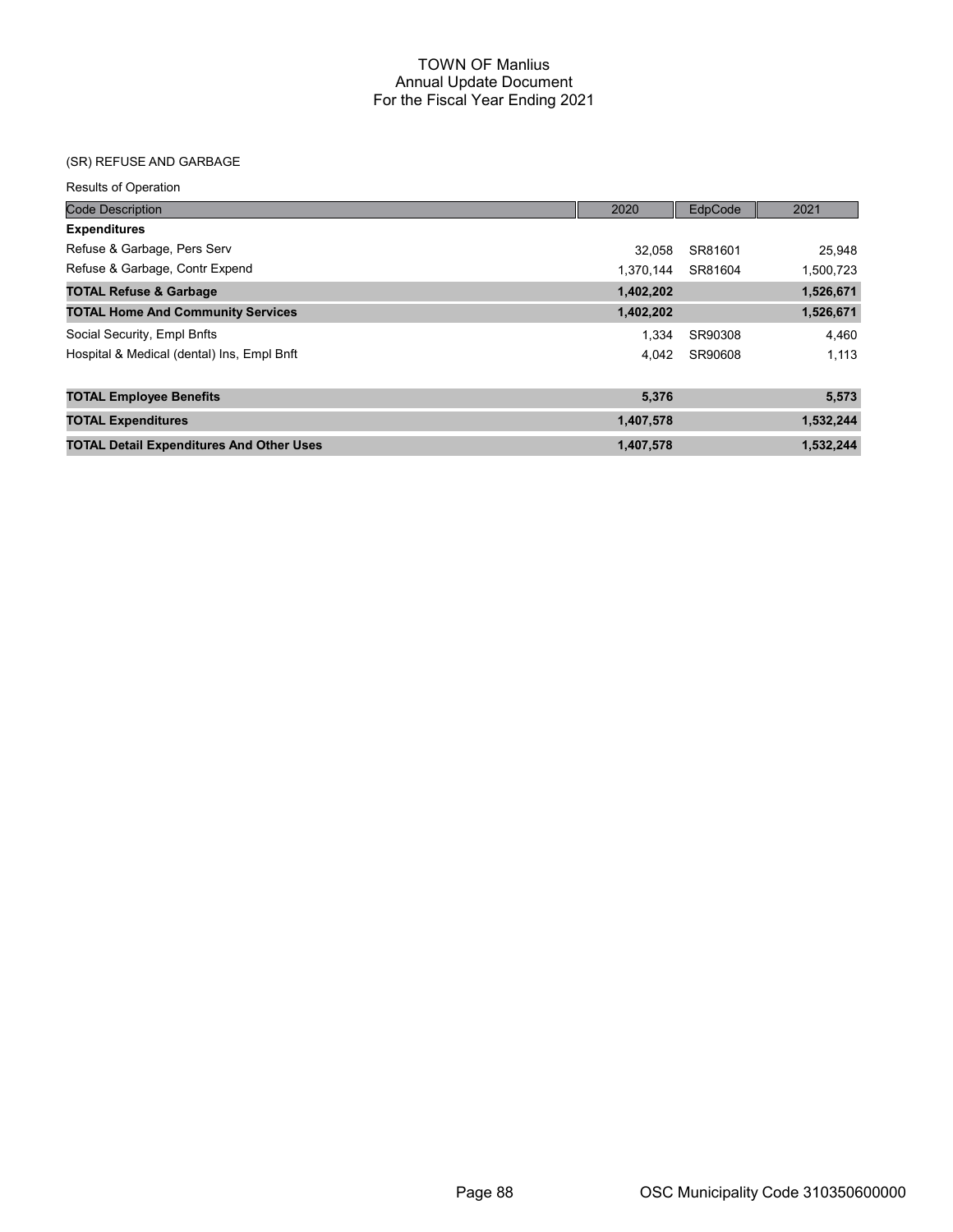#### (SR) REFUSE AND GARBAGE

### Analysis of Changes in Fund Balance

| <b>Code Description</b>                    | 2020      | EdpCode       | 2021      |
|--------------------------------------------|-----------|---------------|-----------|
| Analysis of Changes in Fund Balance        |           |               |           |
| <b>Fund Balance - Beginning of Year</b>    | 58.779    | <b>SR8021</b> | 52.694    |
| Prior Period Adj -Increase In Fund Balance |           | SR8012        |           |
| <b>Restated Fund Balance - Beg of Year</b> | 58.779    | <b>SR8022</b> | 52,694    |
| ADD - REVENUES AND OTHER SOURCES           | 1.401.493 |               | 1,532,938 |
| DEDUCT - EXPENDITURES AND OTHER USES       | 1.407.578 |               | 1.532.244 |
| <b>Fund Balance - End of Year</b>          | 52.694    | <b>SR8029</b> | 53,388    |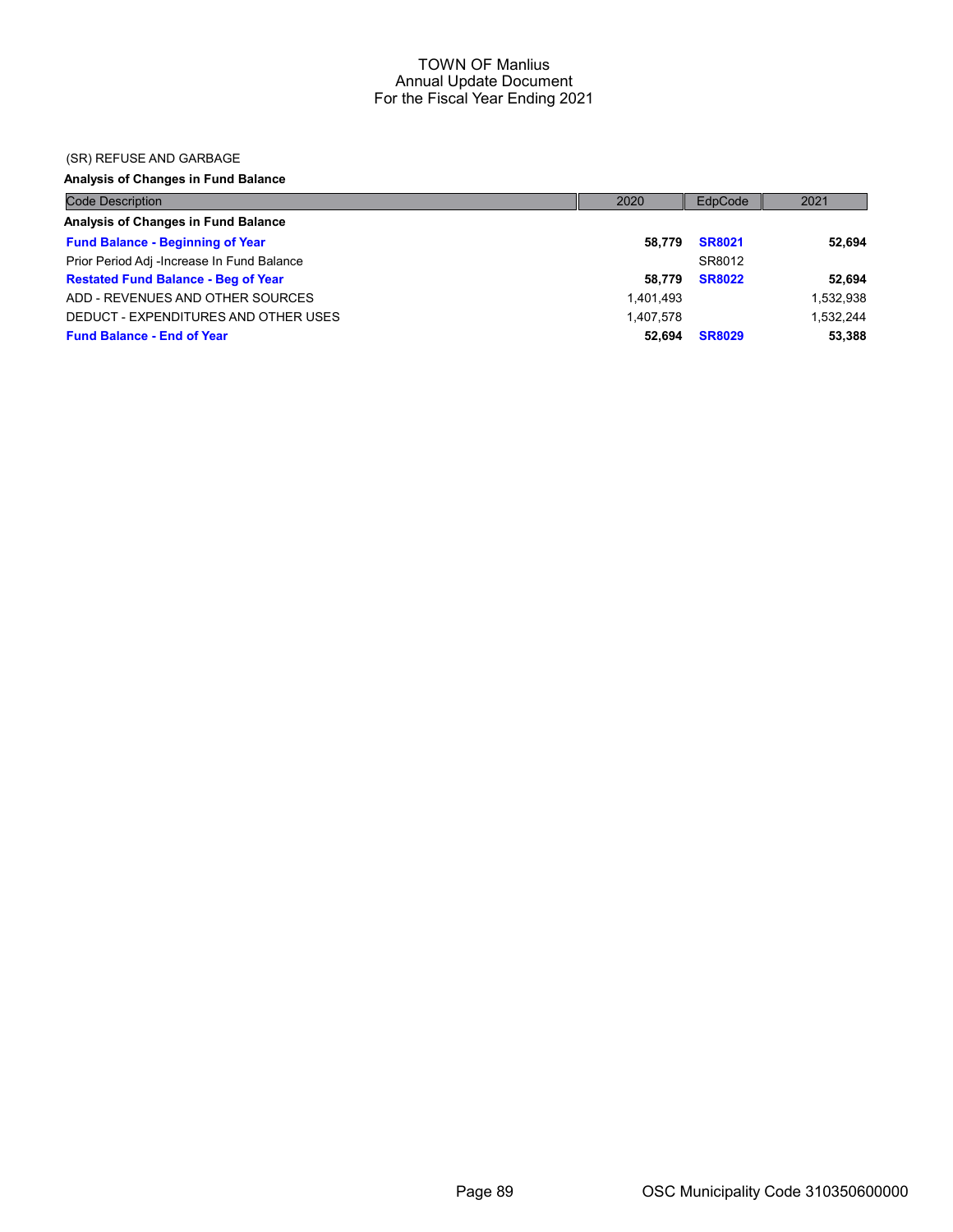(SS) SEWER

| <b>Balance Sheet</b> |
|----------------------|
|----------------------|

| <b>Code Description</b>                                | 2020    | EdpCode | 2021    |
|--------------------------------------------------------|---------|---------|---------|
| <b>Assets</b>                                          |         |         |         |
| Cash                                                   | 228.776 | SS200   | 105,655 |
| <b>TOTAL Cash</b>                                      | 228,776 |         | 105,655 |
| <b>TOTAL Assets and Deferred Outflows of Resources</b> | 228,776 |         | 105,655 |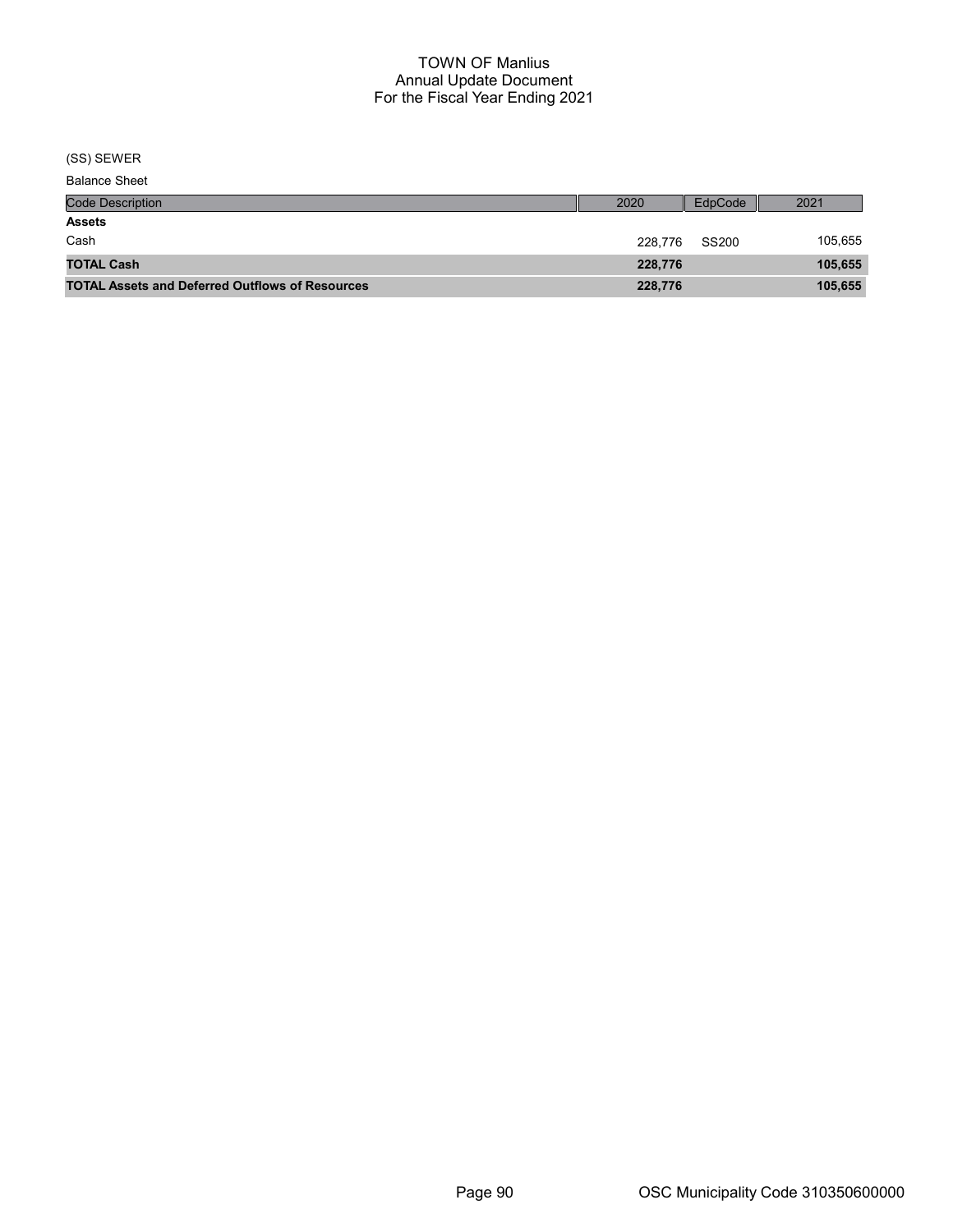#### (SS) SEWER

Balance Sheet

| <b>Code Description</b>                                     | 2020    | EdpCode | 2021    |
|-------------------------------------------------------------|---------|---------|---------|
| <b>Fund Balance</b>                                         |         |         |         |
| Assigned Appropriated Fund Balance                          |         | SS914   |         |
| Assigned Unappropriated Fund Balance                        | 228,776 | SS915   | 105.655 |
| <b>TOTAL Assigned Fund Balance</b>                          | 228,776 |         | 105,655 |
| <b>TOTAL Fund Balance</b>                                   | 228,776 |         | 105,655 |
| <b>TOTAL Liabilities, Deferred Inflows And Fund Balance</b> | 228,776 |         | 105.655 |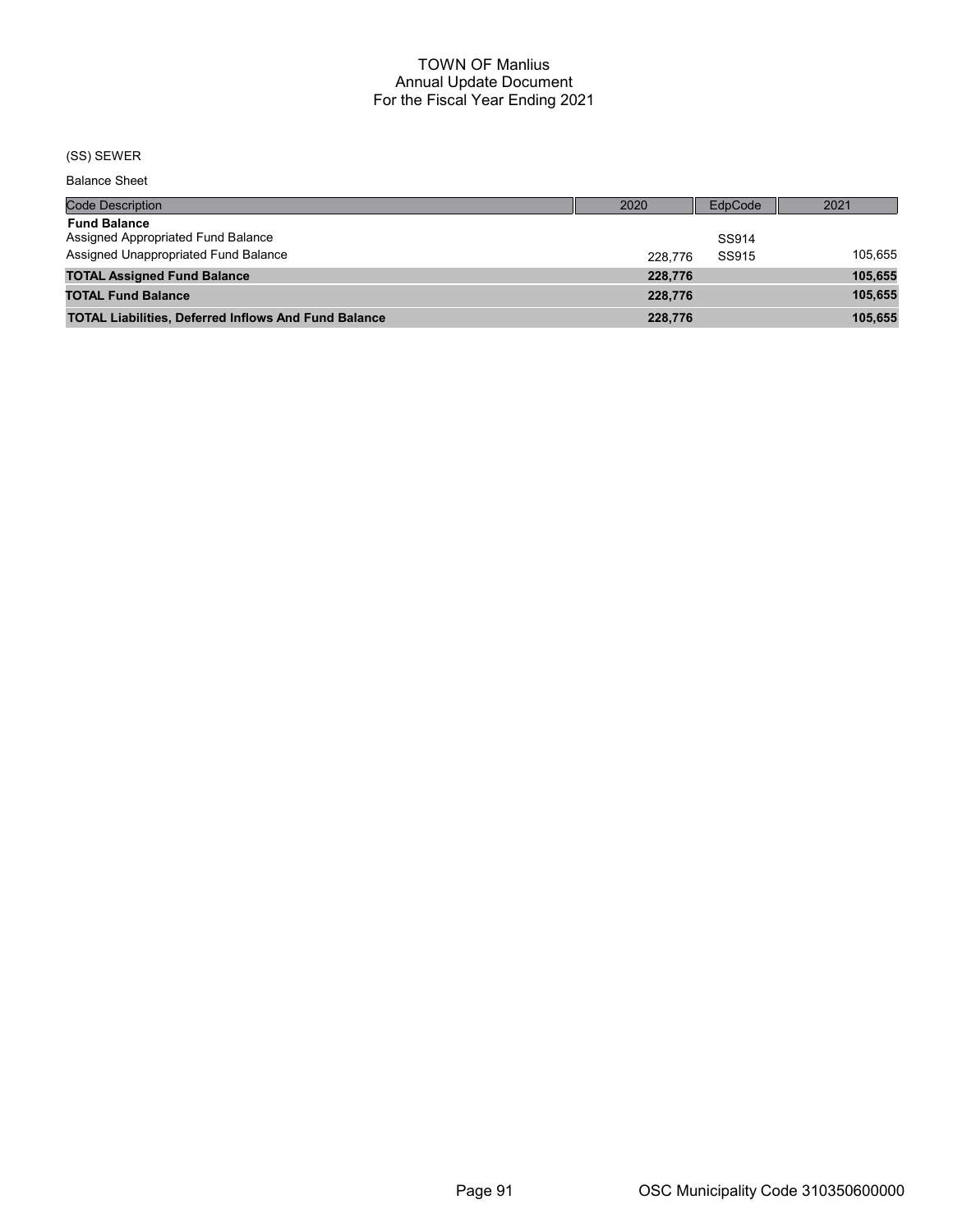# (SS) SEWER

Results of Operation

| <b>Code Description</b>                        | 2020    | <b>EdpCode</b> | 2021   |
|------------------------------------------------|---------|----------------|--------|
| <b>Revenues</b>                                |         |                |        |
| <b>Real Property Taxes</b>                     | 248.379 | SS1001         | 88,856 |
| <b>TOTAL Real Property Taxes</b>               | 248,379 |                | 88,856 |
| Interest And Earnings                          | 652     | SS2401         | 135    |
| <b>TOTAL Use of Money And Property</b>         | 652     |                | 135    |
| <b>TOTAL Revenues</b>                          | 249,031 |                | 88,991 |
| <b>TOTAL Detail Revenues And Other Sources</b> | 249.031 |                | 88,991 |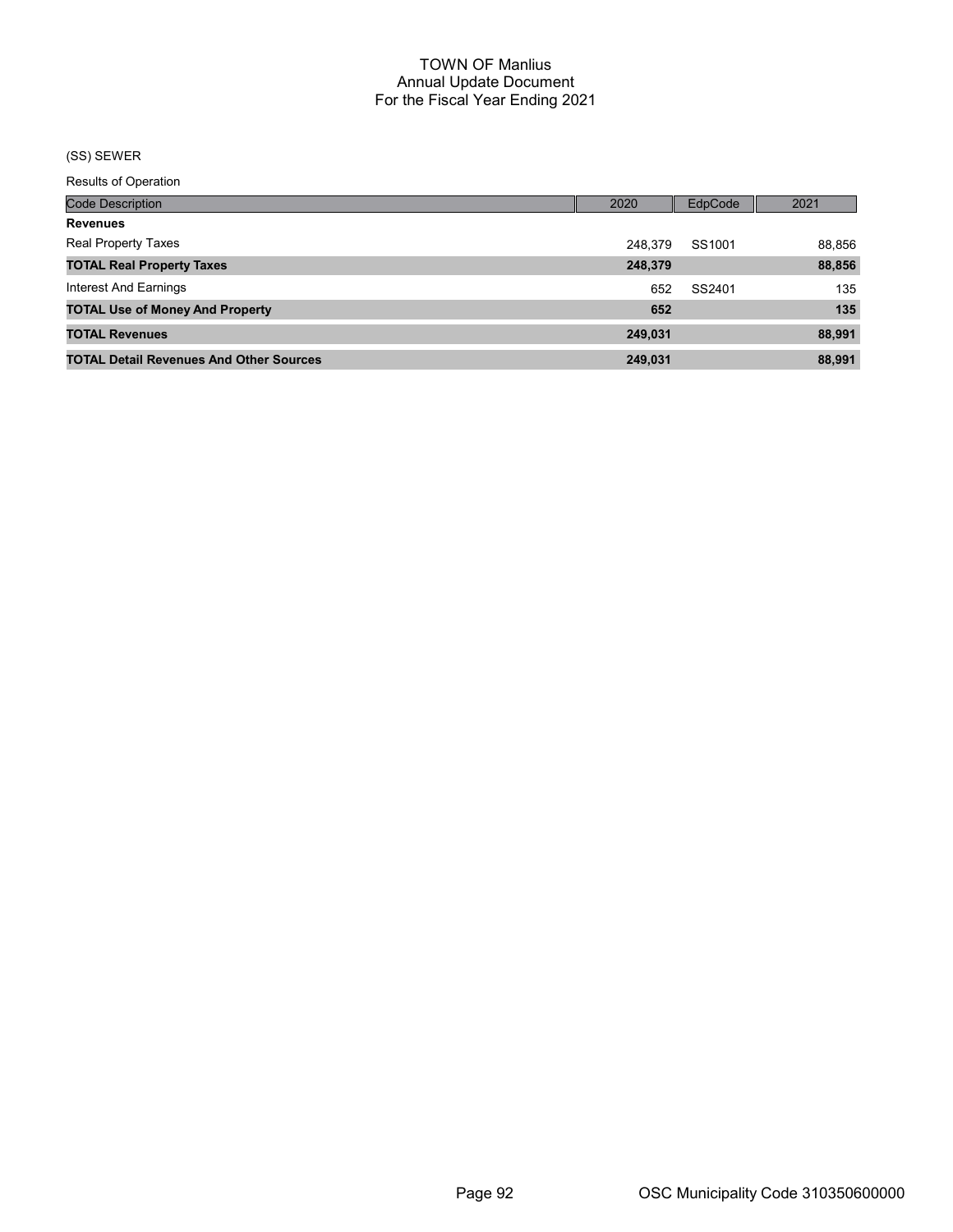#### (SS) SEWER

Results of Operation

| <b>Code Description</b>                         | 2020    | EdpCode | 2021        |
|-------------------------------------------------|---------|---------|-------------|
| <b>Expenditures</b>                             |         |         |             |
| Sewer Administration, Contr Expend              | 63,534  | SS81104 | 68,858      |
| <b>TOTAL Sewer Administration</b>               | 63,534  |         | 68,858      |
| Sanitary Sewers, Contr Expend                   | 24,078  | SS81204 |             |
| <b>TOTAL Sanitary Sewers</b>                    | 24,078  |         | $\mathbf 0$ |
| Sewage Treat Disp, Contr Expend                 | 118,274 | SS81304 | 123,257     |
| <b>TOTAL Sewage Treat Disp</b>                  | 118,274 |         | 123,257     |
| <b>TOTAL Home And Community Services</b>        | 205,886 |         | 192,115     |
| Debt Principal, Serial Bonds                    | 15,000  | SS97106 | 15,000      |
| <b>TOTAL Debt Principal</b>                     | 15,000  |         | 15,000      |
| Debt Interest, Serial Bonds                     | 5,766   | SS97107 | 4,997       |
| <b>TOTAL Debt Interest</b>                      | 5,766   |         | 4,997       |
| <b>TOTAL Expenditures</b>                       | 226,652 |         | 212,112     |
| <b>TOTAL Detail Expenditures And Other Uses</b> | 226,652 |         | 212,112     |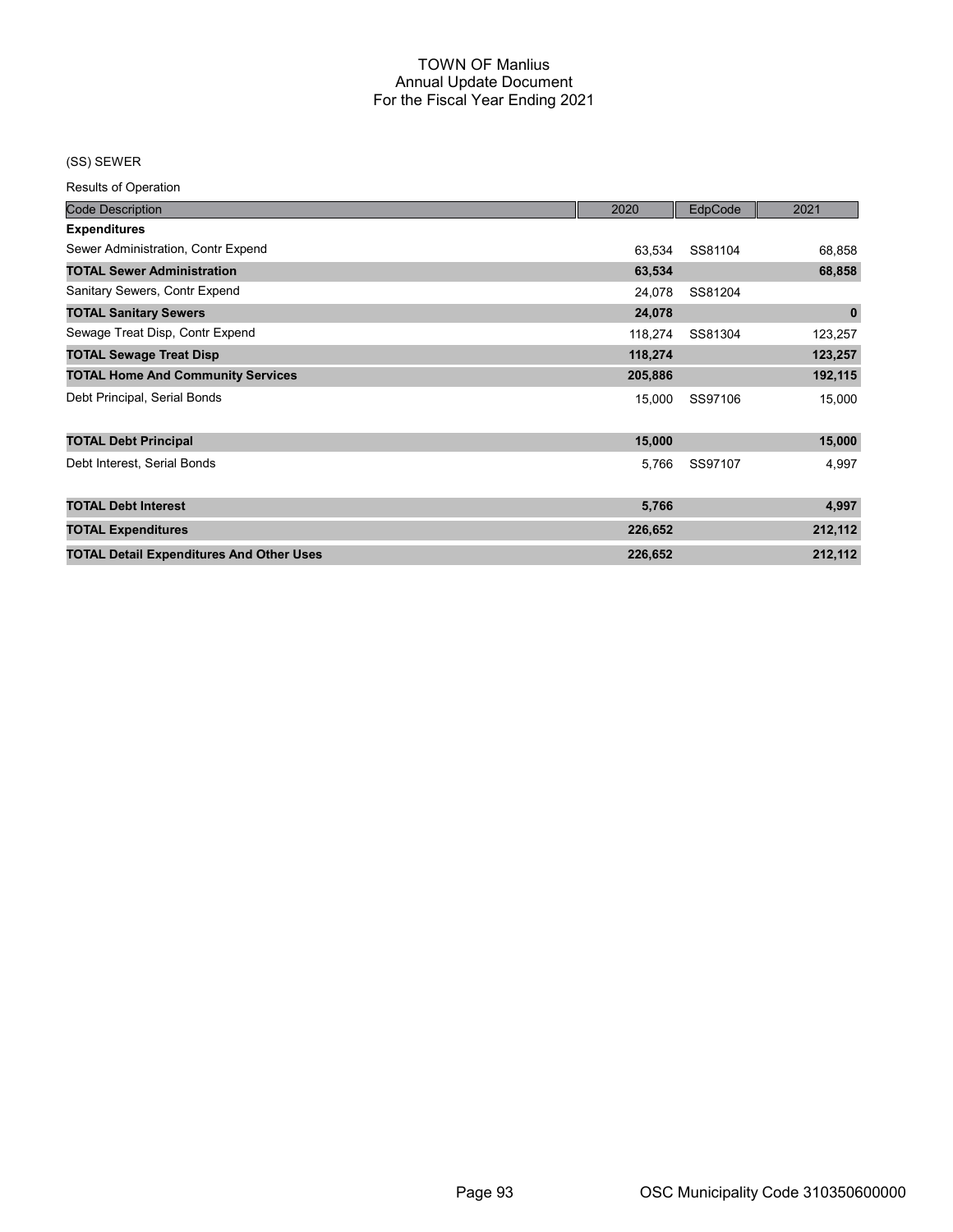(SS) SEWER

Analysis of Changes in Fund Balance

| <b>Code Description</b>                    | 2020    | EdpCode       | 2021    |
|--------------------------------------------|---------|---------------|---------|
| Analysis of Changes in Fund Balance        |         |               |         |
| <b>Fund Balance - Beginning of Year</b>    | 206.398 | <b>SS8021</b> | 228,777 |
| <b>Restated Fund Balance - Beg of Year</b> | 206.398 | <b>SS8022</b> | 228,777 |
| ADD - REVENUES AND OTHER SOURCES           | 249.031 |               | 88.991  |
| DEDUCT - EXPENDITURES AND OTHER USES       | 226.652 |               | 212.112 |
| <b>Fund Balance - End of Year</b>          | 228,777 | <b>SS8029</b> | 105,656 |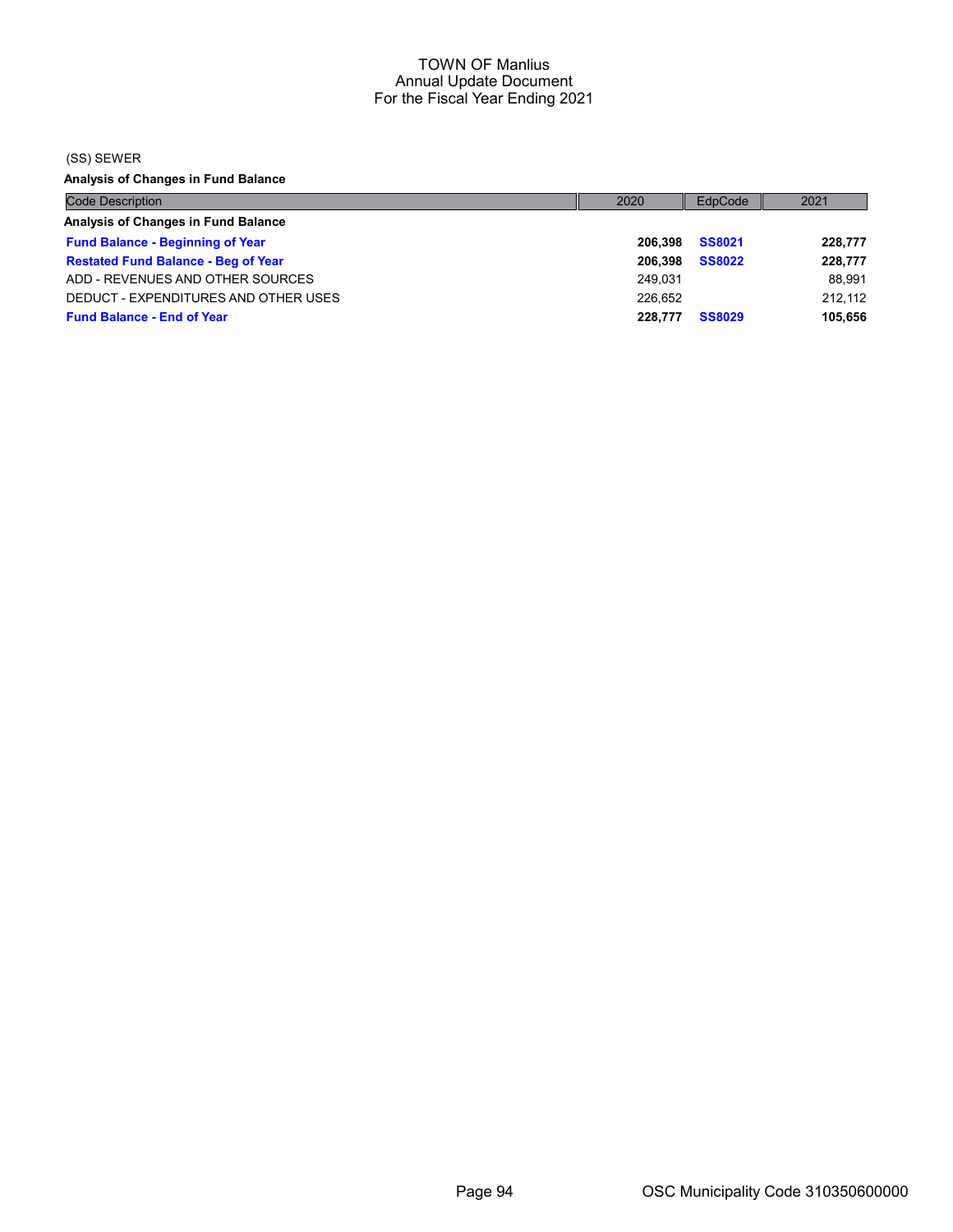# (SS) SEWER

Budget Summary

| 3849                                              |         |               |         |
|---------------------------------------------------|---------|---------------|---------|
| Code Description                                  | 2021    | EdpCode       | 2022    |
| <b>Estimated Revenues</b>                         |         |               |         |
| Est Rev - Real Property Taxes                     | 210.572 | SS1049N       | 89.791  |
| <b>TOTAL Estimated Revenues</b>                   | 210,572 |               | 89.791  |
| Appropriated Fund Balance                         |         | <b>SS599N</b> | 75.105  |
| <b>TOTAL Estimated Other Sources</b>              |         |               | 75.105  |
| <b>TOTAL Estimated Revenues And Other Sources</b> | 210,572 |               | 164.896 |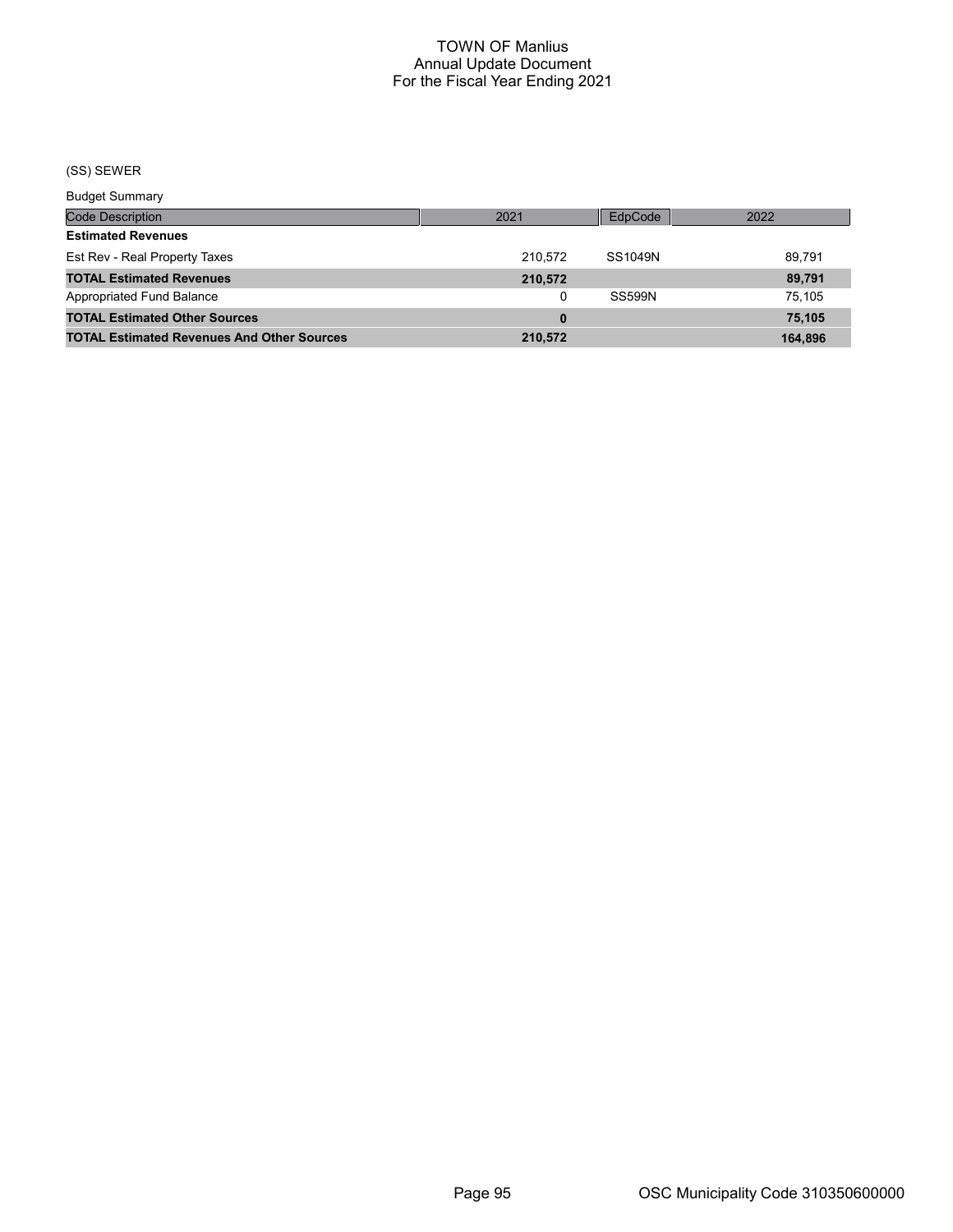# (SS) SEWER

Budget Summary

| <b>DUUYUL OUIIIIIIIII</b>                  |         |         |         |
|--------------------------------------------|---------|---------|---------|
| <b>Code Description</b>                    | 2021    | EdpCode | 2022    |
| <b>Appropriations</b>                      |         |         |         |
| App - Home And Community Services          | 190.575 | SS8999N | 145.666 |
| App - Debt Service                         | 19.997  | SS9899N | 19.230  |
| <b>TOTAL Appropriations</b>                | 210.572 |         | 164.896 |
| <b>TOTAL Appropriations And Other Uses</b> | 210.572 |         | 164.896 |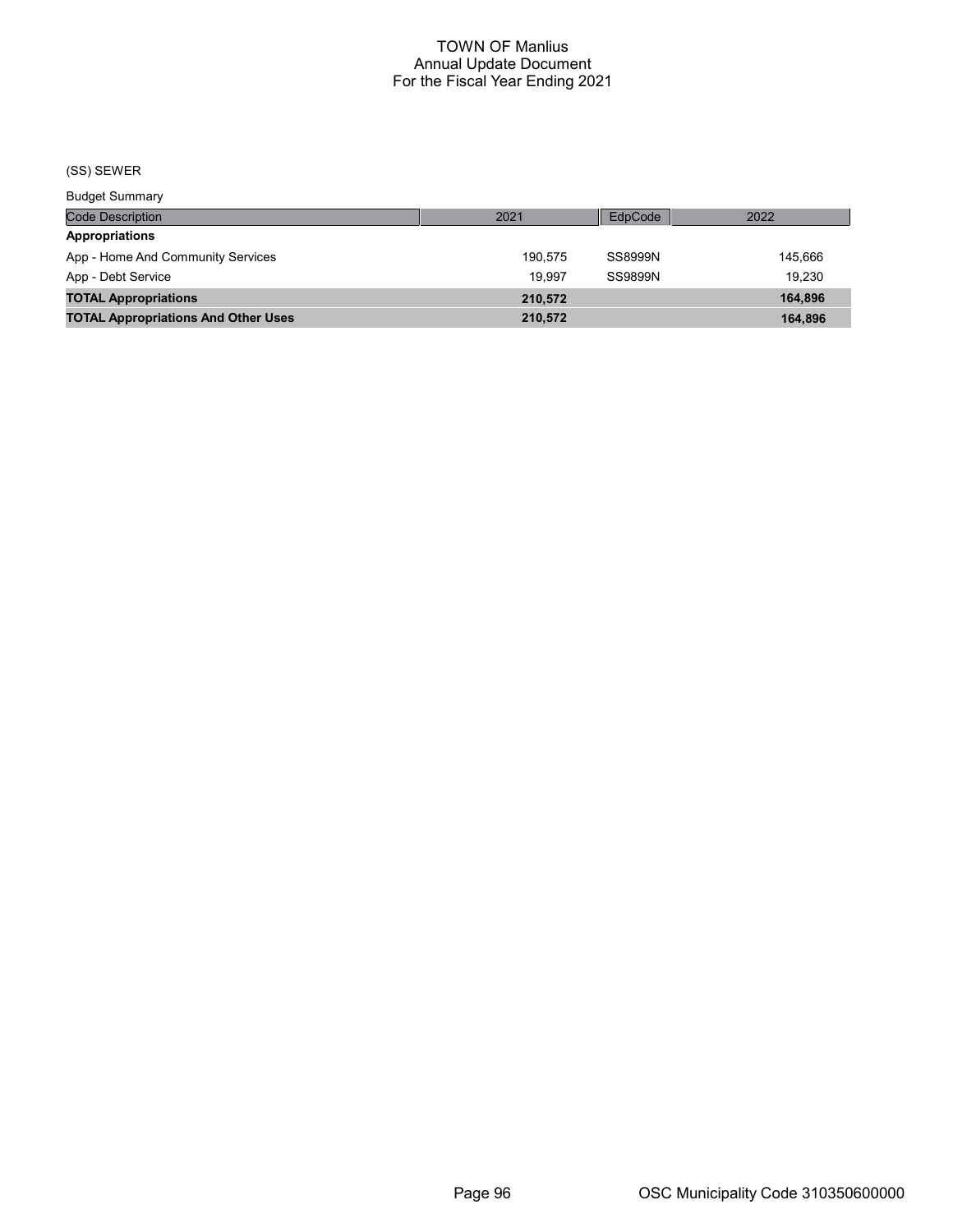(SW) WATER

| <b>Balance Sheet</b> |
|----------------------|
|                      |

| <b>Code Description</b>                                | 2020   | EdpCode | 2021   |
|--------------------------------------------------------|--------|---------|--------|
| <b>Assets</b>                                          |        |         |        |
| Cash                                                   | 82.387 | SW200   | 91,284 |
| <b>TOTAL Cash</b>                                      | 82.387 |         | 91,284 |
| <b>TOTAL Assets and Deferred Outflows of Resources</b> | 82,387 |         | 91,284 |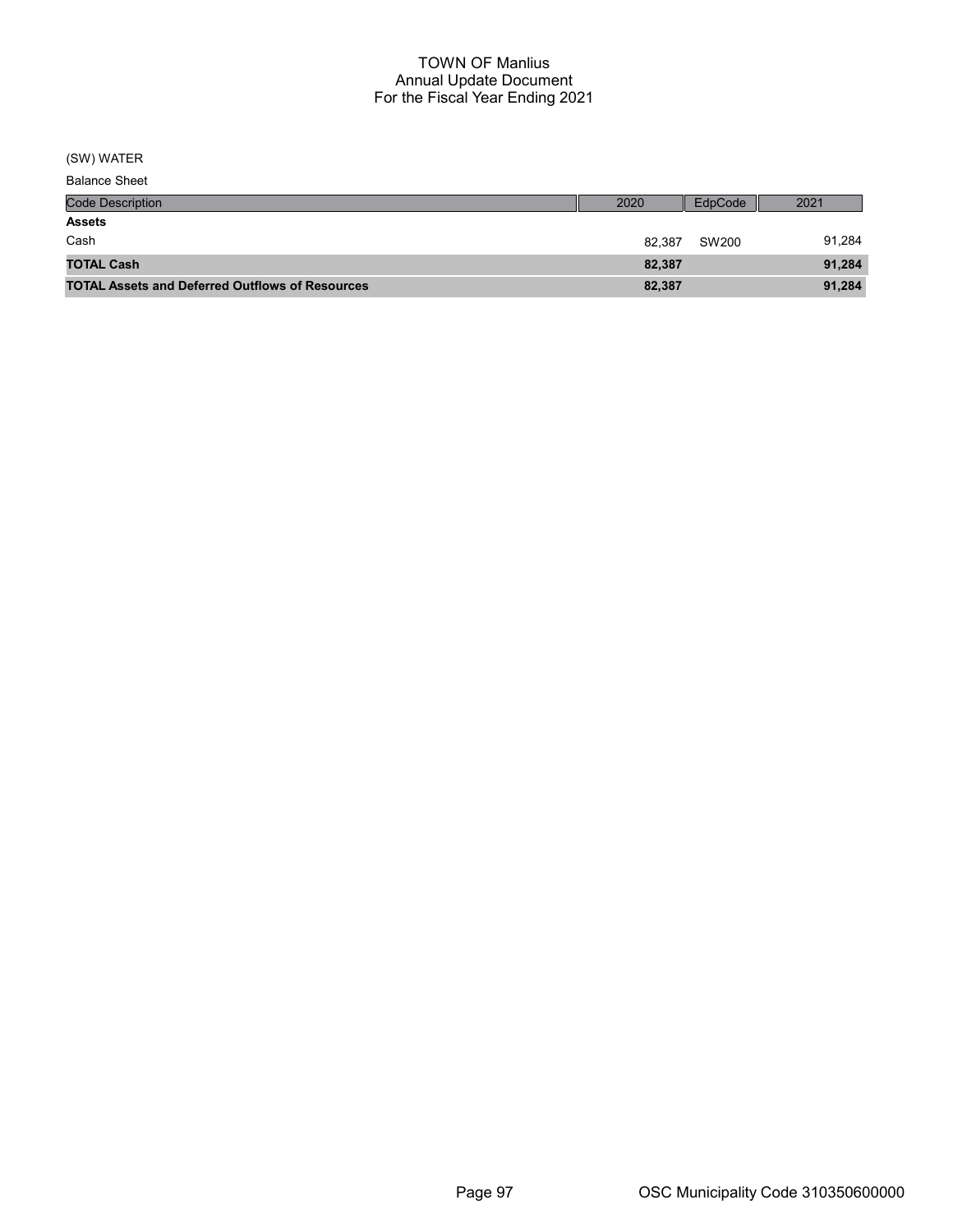# (SW) WATER

Balance Sheet

| <b>Code Description</b>                                     | 2020   | EdpCode | 2021   |
|-------------------------------------------------------------|--------|---------|--------|
| <b>Fund Balance</b><br>Assigned Unappropriated Fund Balance | 82.387 | SW915   | 91,284 |
| <b>TOTAL Assigned Fund Balance</b>                          | 82,387 |         | 91,284 |
| <b>TOTAL Fund Balance</b>                                   | 82,387 |         | 91,284 |
| <b>TOTAL Liabilities, Deferred Inflows And Fund Balance</b> | 82,387 |         | 91,284 |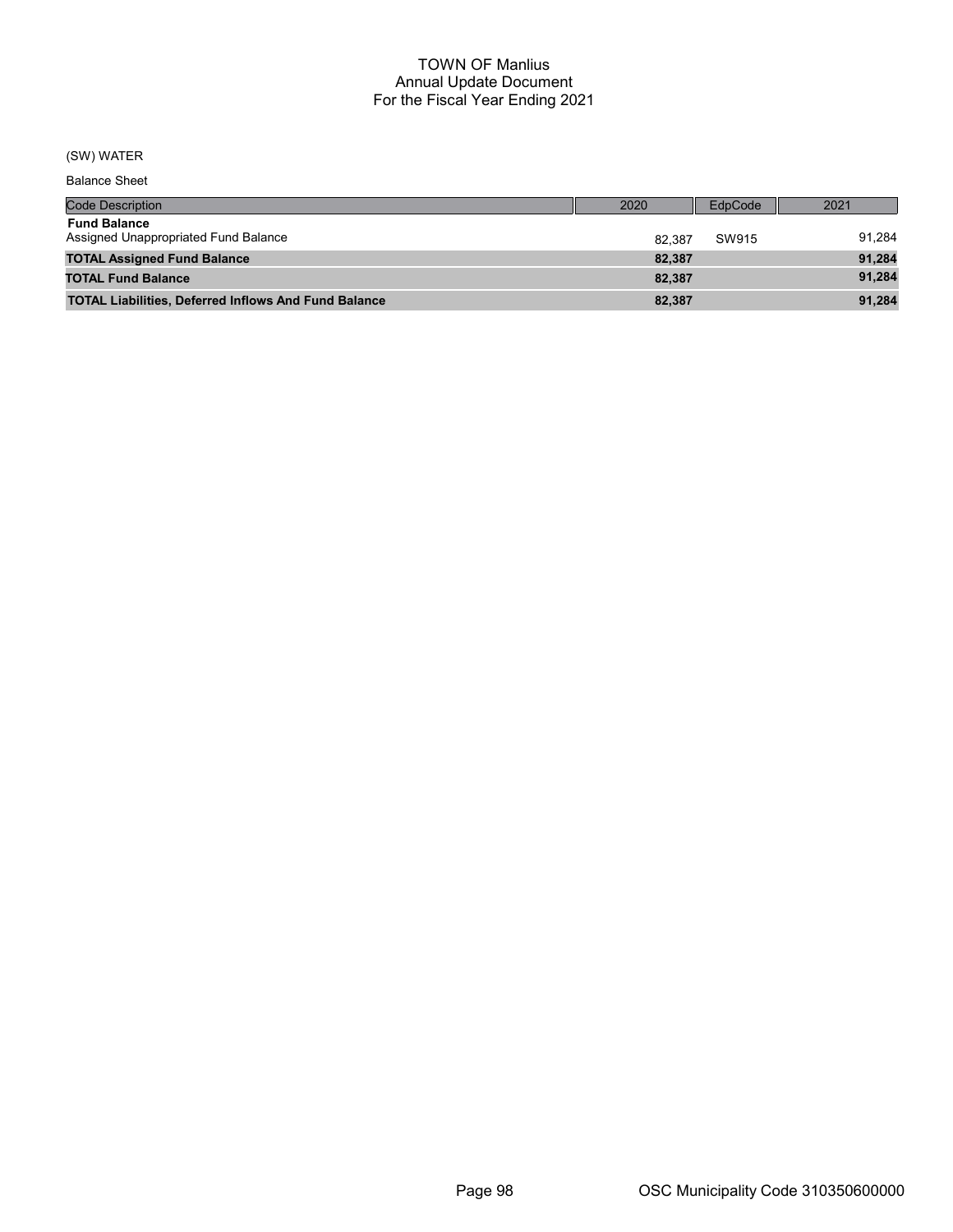# (SW) WATER

Results of Operation

| <b>Code Description</b>                        | 2020   | <b>EdpCode</b> | 2021   |
|------------------------------------------------|--------|----------------|--------|
| <b>Revenues</b>                                |        |                |        |
| <b>Real Property Taxes</b>                     | 84.480 | SW1001         | 85,598 |
| <b>TOTAL Real Property Taxes</b>               | 84,480 |                | 85,598 |
| Interest And Earnings                          | 255    | SW2401         | 52     |
| <b>TOTAL Use of Money And Property</b>         | 255    |                | 52     |
| <b>TOTAL Revenues</b>                          | 84,735 |                | 85,650 |
| <b>TOTAL Detail Revenues And Other Sources</b> | 84,735 |                | 85.650 |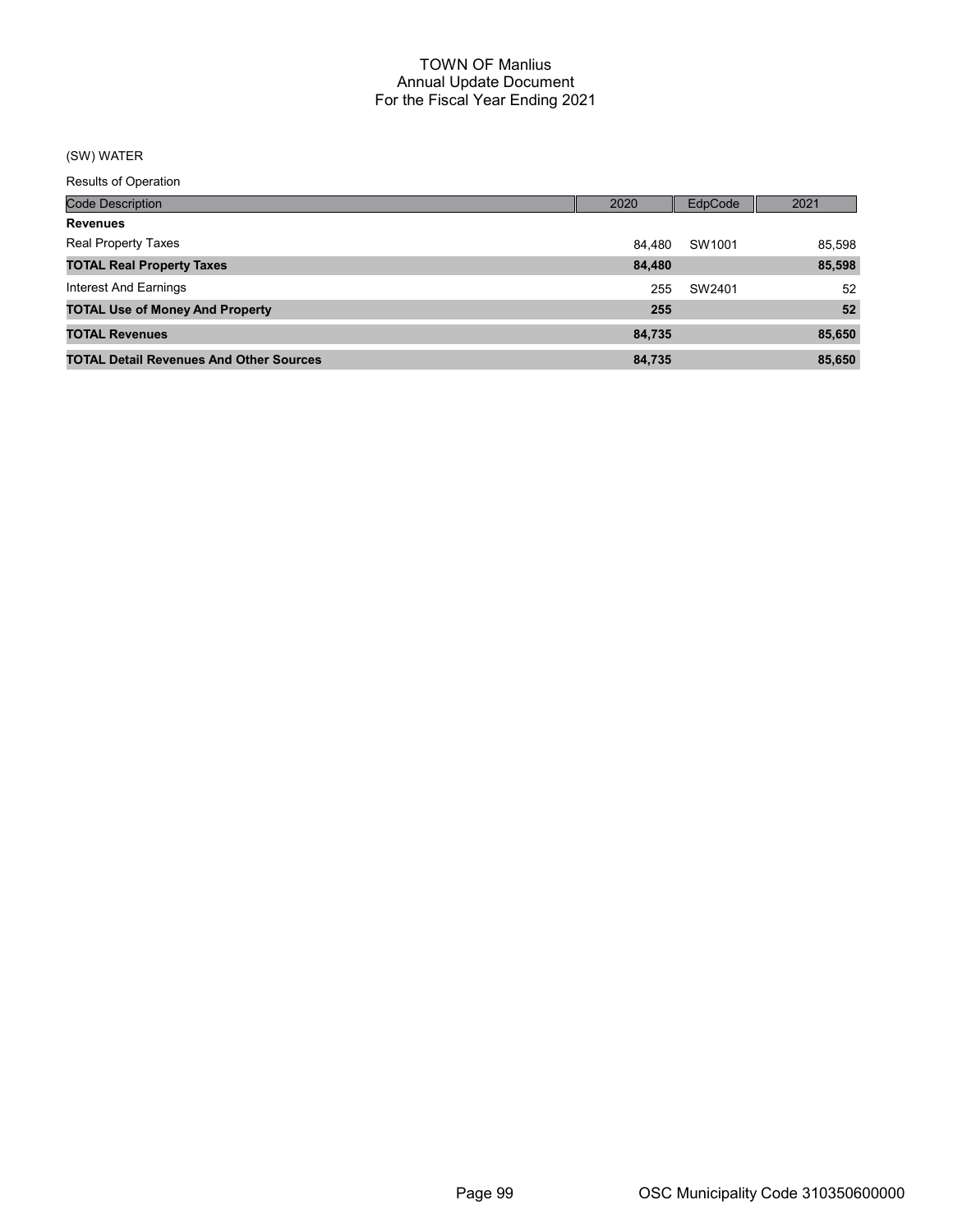# (SW) WATER

Results of Operation

| <b>Code Description</b>                         | 2020   | EdpCode | 2021   |
|-------------------------------------------------|--------|---------|--------|
| <b>Expenditures</b>                             |        |         |        |
| Water Administration, Contr Expend              | 16.887 | SW83104 | 16.735 |
| <b>TOTAL Water Administration</b>               | 16,887 |         | 16,735 |
| Water Trans & Distrib, Contr Expend             | 53.848 | SW83404 | 60,018 |
| <b>TOTAL Water Trans &amp; Distrib</b>          | 53,848 |         | 60,018 |
| <b>TOTAL Home And Community Services</b>        | 70,735 |         | 76,753 |
| <b>TOTAL Expenditures</b>                       | 70,735 |         | 76,753 |
| <b>TOTAL Detail Expenditures And Other Uses</b> | 70,735 |         | 76,753 |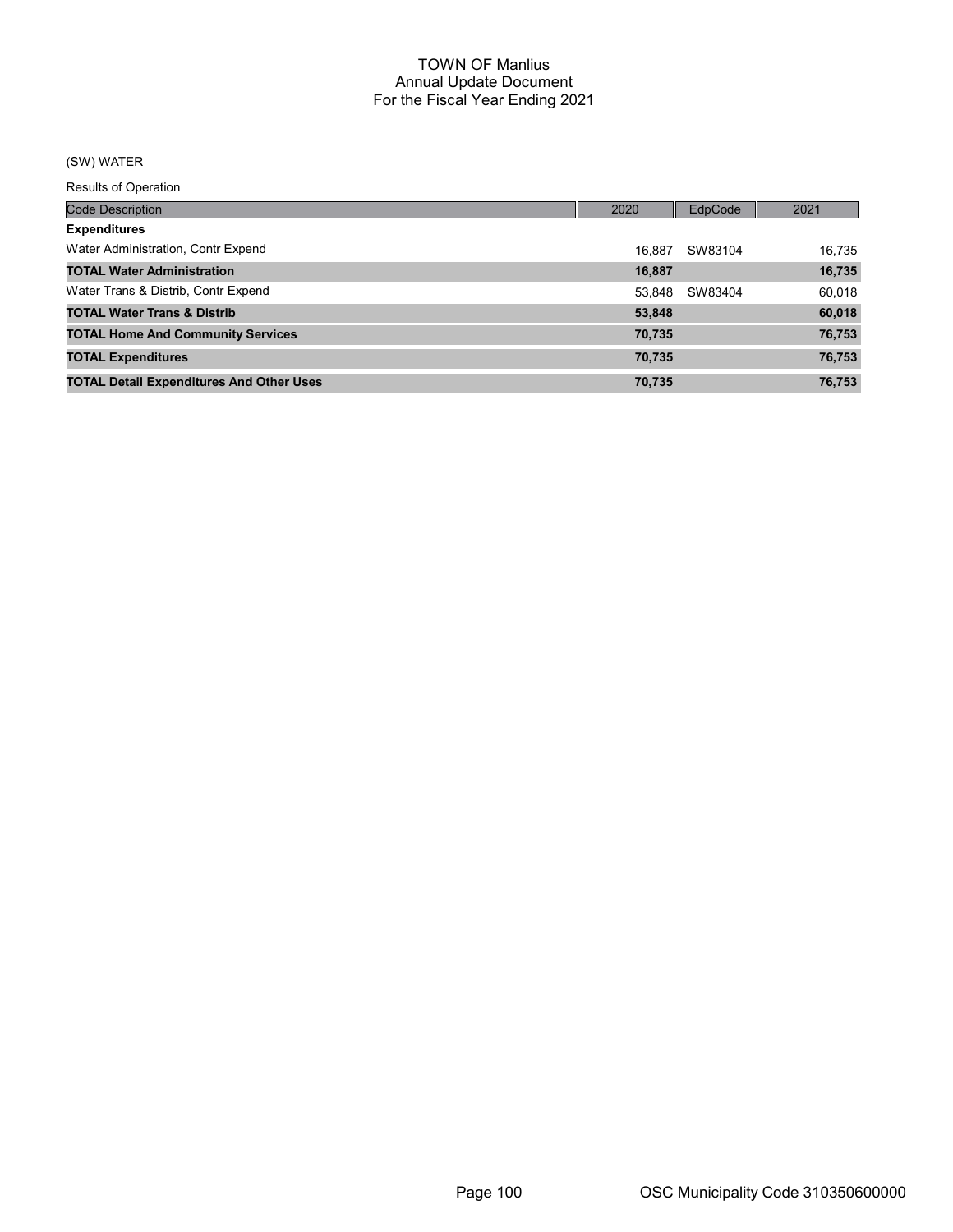(SW) WATER

Analysis of Changes in Fund Balance

| <b>Code Description</b>                    | 2020   | EdpCode       | 2021   |
|--------------------------------------------|--------|---------------|--------|
| Analysis of Changes in Fund Balance        |        |               |        |
| <b>Fund Balance - Beginning of Year</b>    | 68.387 | <b>SW8021</b> | 82,387 |
| <b>Restated Fund Balance - Beg of Year</b> | 68.387 | <b>SW8022</b> | 82,387 |
| ADD - REVENUES AND OTHER SOURCES           | 84.735 |               | 85,650 |
| DEDUCT - EXPENDITURES AND OTHER USES       | 70.735 |               | 76.753 |
| <b>Fund Balance - End of Year</b>          | 82.387 | <b>SW8029</b> | 91,284 |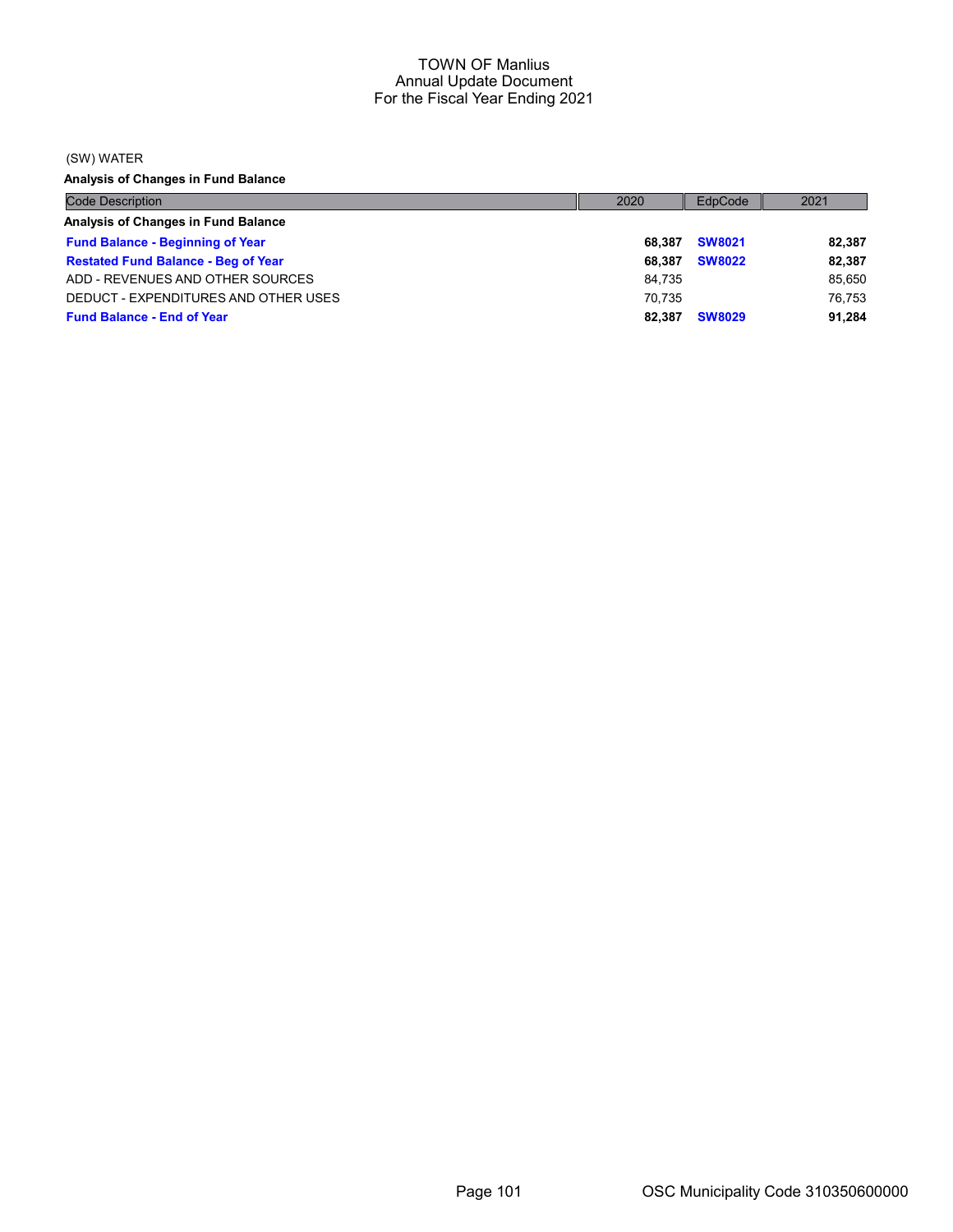# (SW) WATER

| <b>Budget Summary</b>                             |        |         |        |
|---------------------------------------------------|--------|---------|--------|
| <b>Code Description</b>                           | 2021   | EdpCode | 2022   |
| <b>Estimated Revenues</b>                         |        |         |        |
| Est Rev - Real Property Taxes                     | 82.384 | SW1049N | 82.449 |
| <b>TOTAL Estimated Revenues</b>                   | 82.384 |         | 82.449 |
| <b>TOTAL Estimated Revenues And Other Sources</b> | 82,384 |         | 82.449 |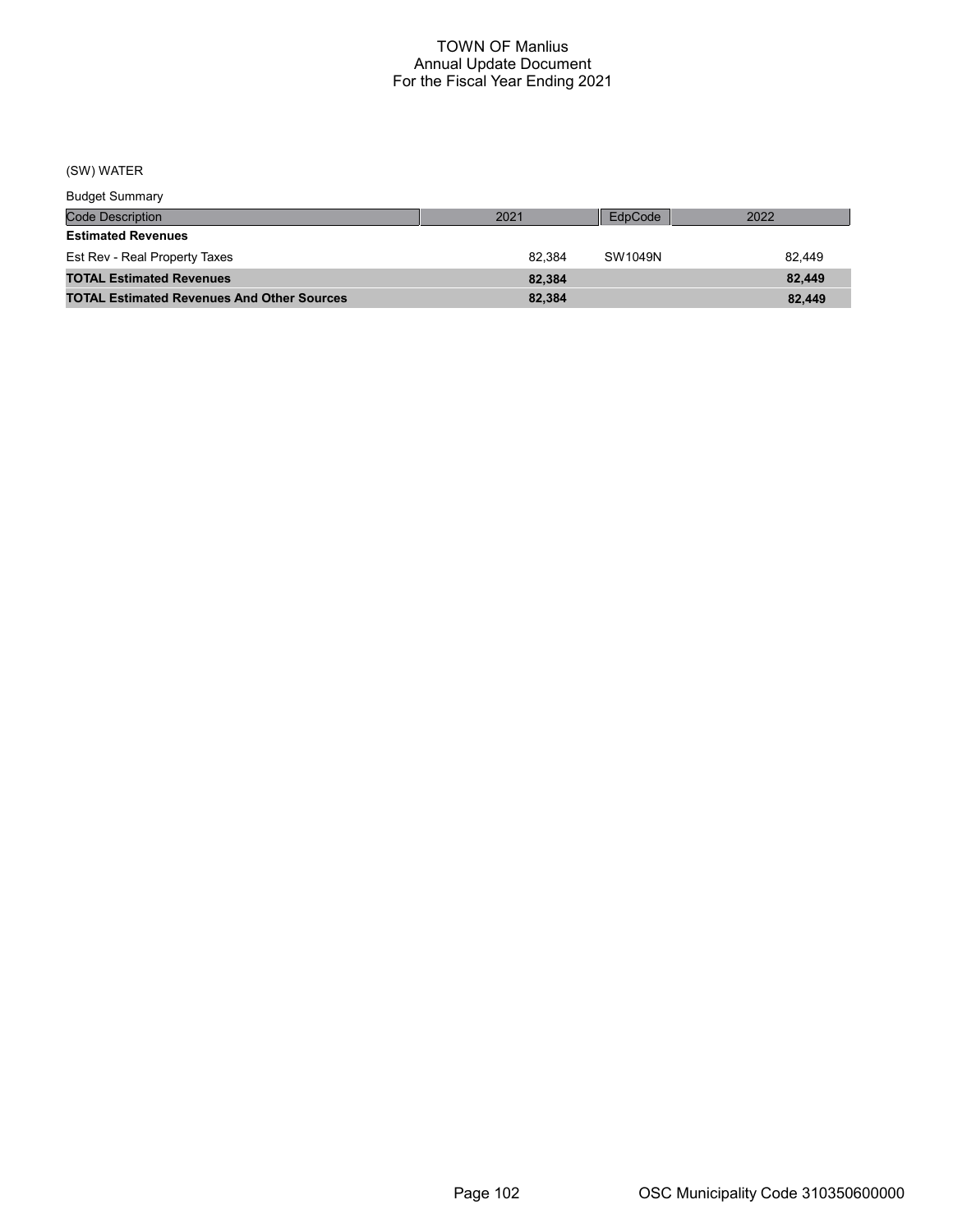(SW) WATER

| <b>Budget Summary</b>                      |        |         |        |
|--------------------------------------------|--------|---------|--------|
| <b>Code Description</b>                    | 2021   | EdpCode | 2022   |
| <b>Appropriations</b>                      |        |         |        |
| App - Home And Community Services          | 82.384 | SW8999N | 82.449 |
| <b>TOTAL Appropriations</b>                | 82.384 |         | 82.449 |
| <b>TOTAL Appropriations And Other Uses</b> | 82,384 |         | 82,449 |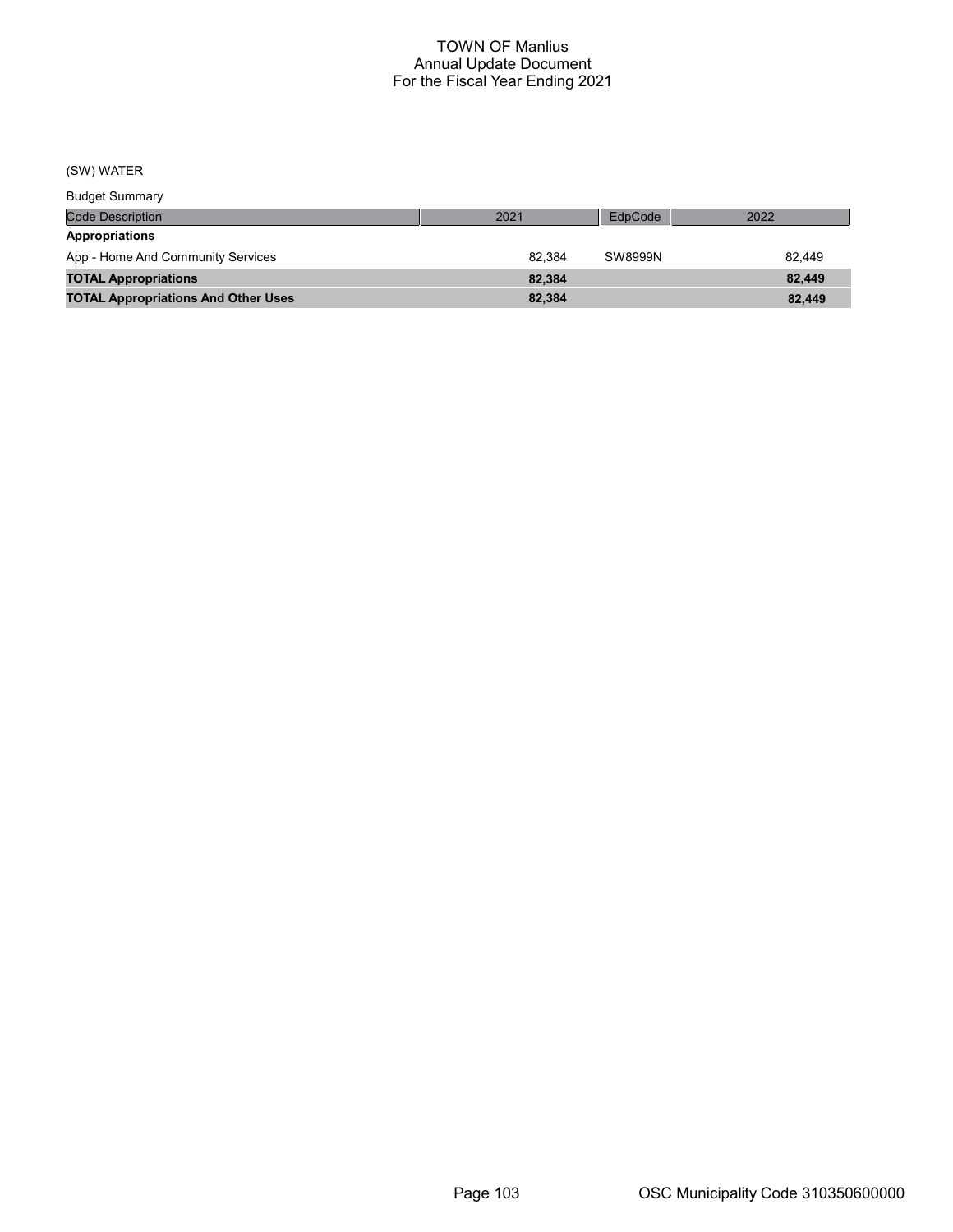(TA) AGENCY

| <b>Balance Sheet</b>                                   |              |         |      |
|--------------------------------------------------------|--------------|---------|------|
| <b>Code Description</b>                                | 2020         | EdpCode | 2021 |
| <b>Assets</b>                                          |              |         |      |
| Cash                                                   | <b>TA200</b> |         |      |
| <b>TOTAL Cash</b>                                      |              |         |      |
| <b>TOTAL Assets and Deferred Outflows of Resources</b> |              |         |      |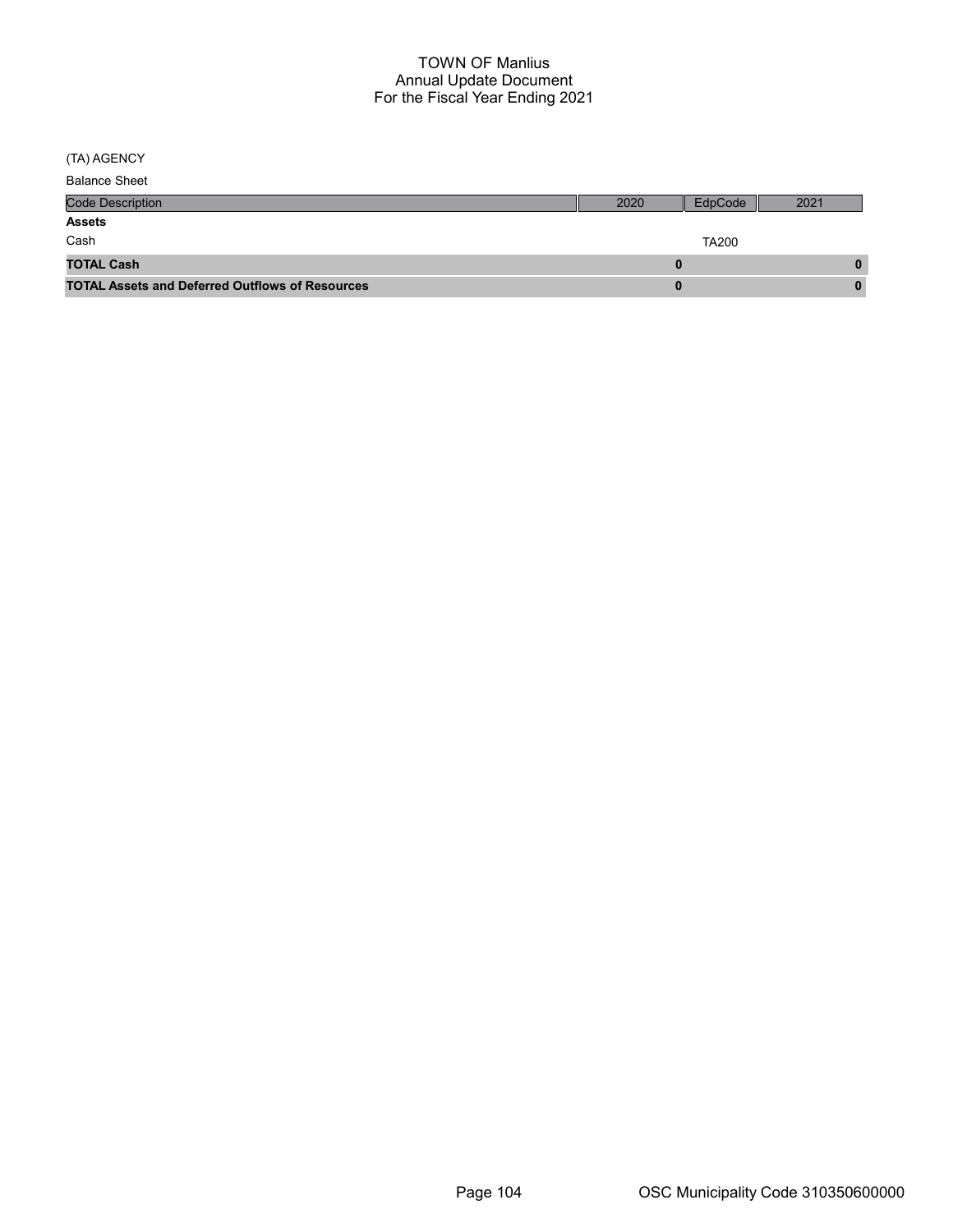# (TA) AGENCY

Balance Sheet

| <b>Code Description</b>                                     | 2020 | EdpCode | 2021 |
|-------------------------------------------------------------|------|---------|------|
| Group Insurance                                             |      |         |      |
| <b>TOTAL Agency Liabilities</b>                             |      |         |      |
| <b>TOTAL Liabilities</b>                                    |      |         |      |
| <b>TOTAL Liabilities, Deferred Inflows And Fund Balance</b> |      |         |      |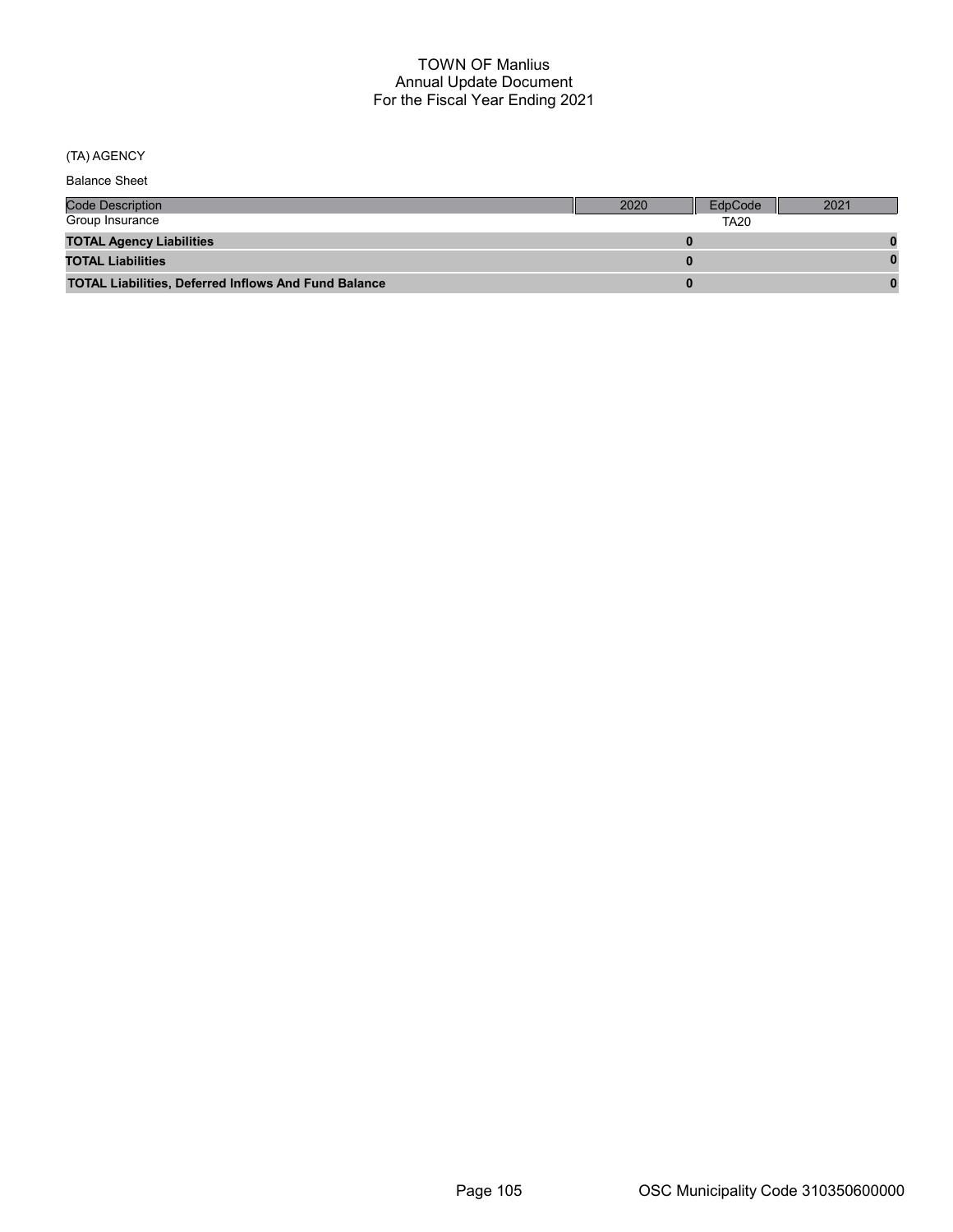(TC) CUSTODIAL

| <b>Balance Sheet</b>                                   |              |         |      |
|--------------------------------------------------------|--------------|---------|------|
| <b>Code Description</b>                                | 2020         | EdpCode | 2021 |
| <b>Assets</b>                                          |              |         |      |
| Cash                                                   | <b>TC200</b> |         |      |
| <b>TOTAL Cash</b>                                      |              |         |      |
| <b>TOTAL Assets and Deferred Outflows of Resources</b> |              |         |      |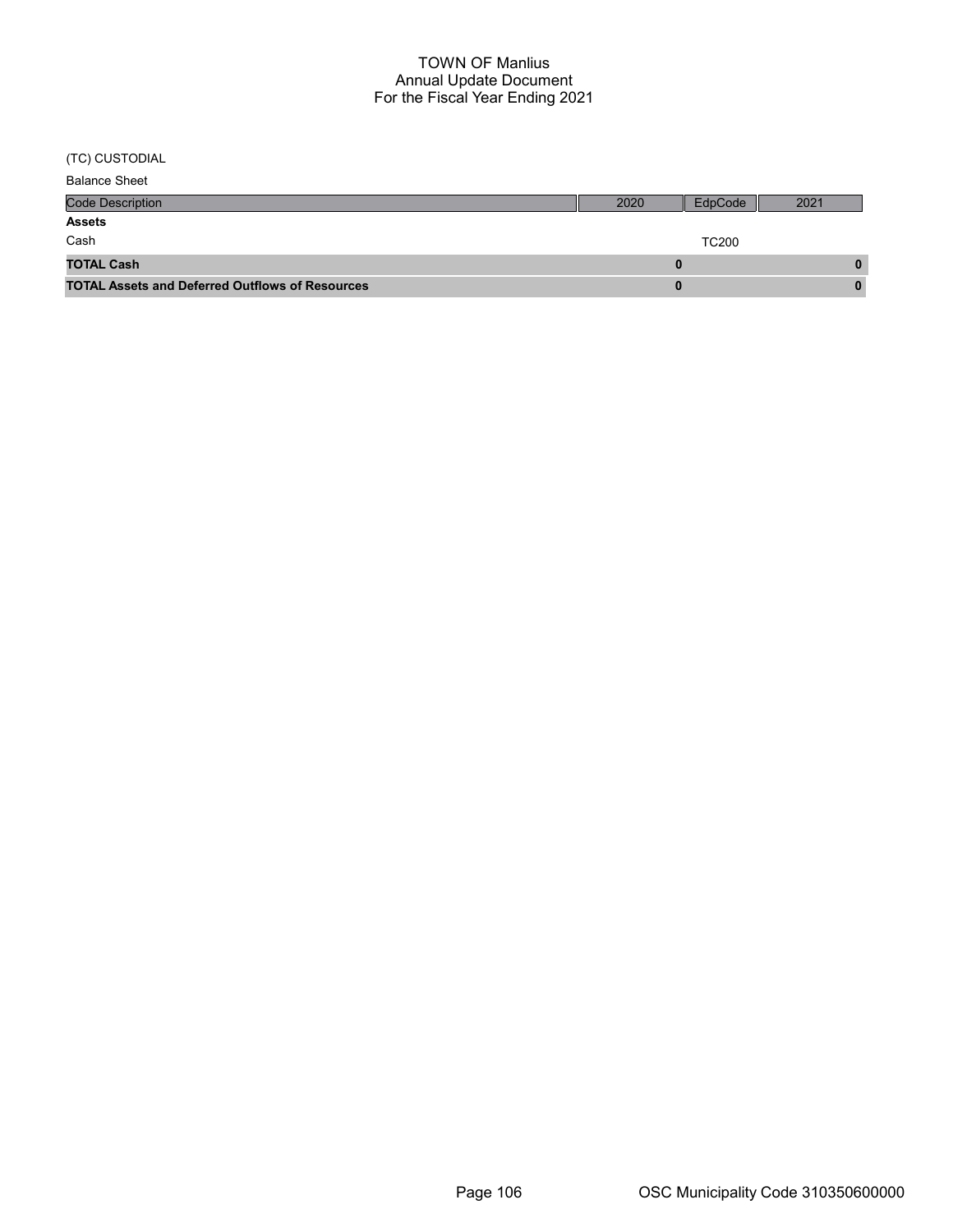Code Description 2020 EdpCode 2021 Balance Sheet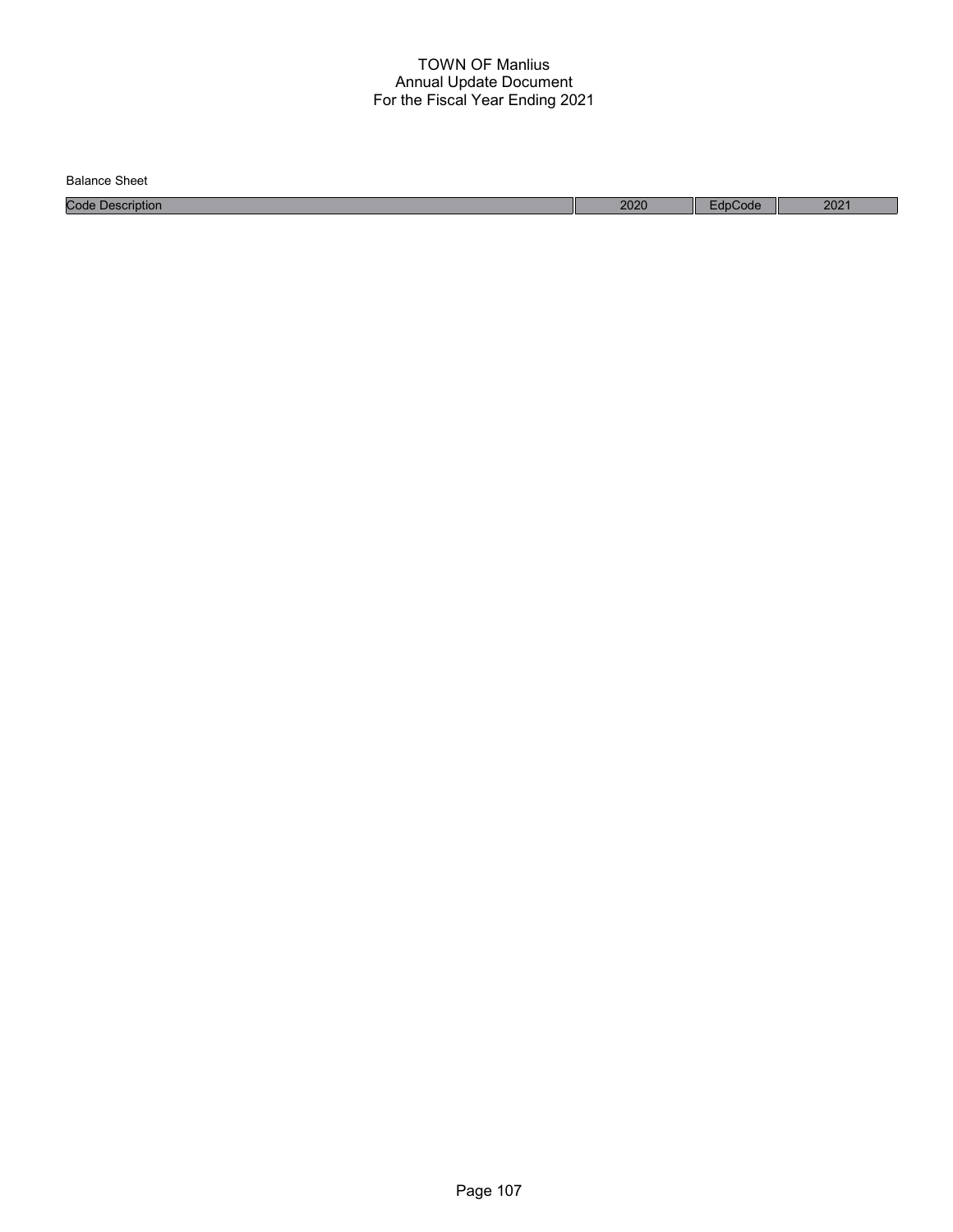Results of Operation Code Description 2020 EdpCode 2021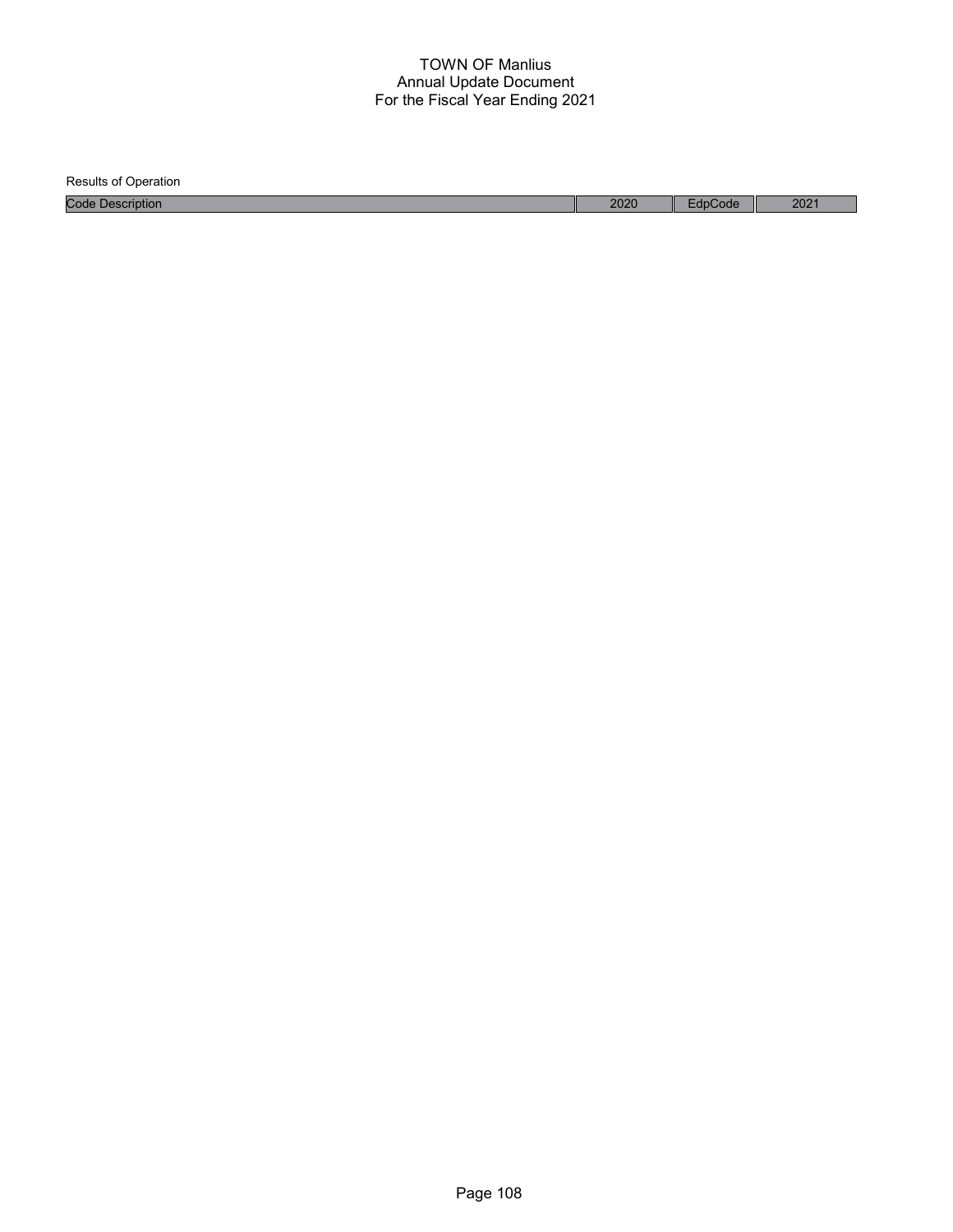| <b>Results of Operation</b> |      |         |                  |
|-----------------------------|------|---------|------------------|
| <b>Code Description</b>     | 2020 | EdpCode | 202 <sup>1</sup> |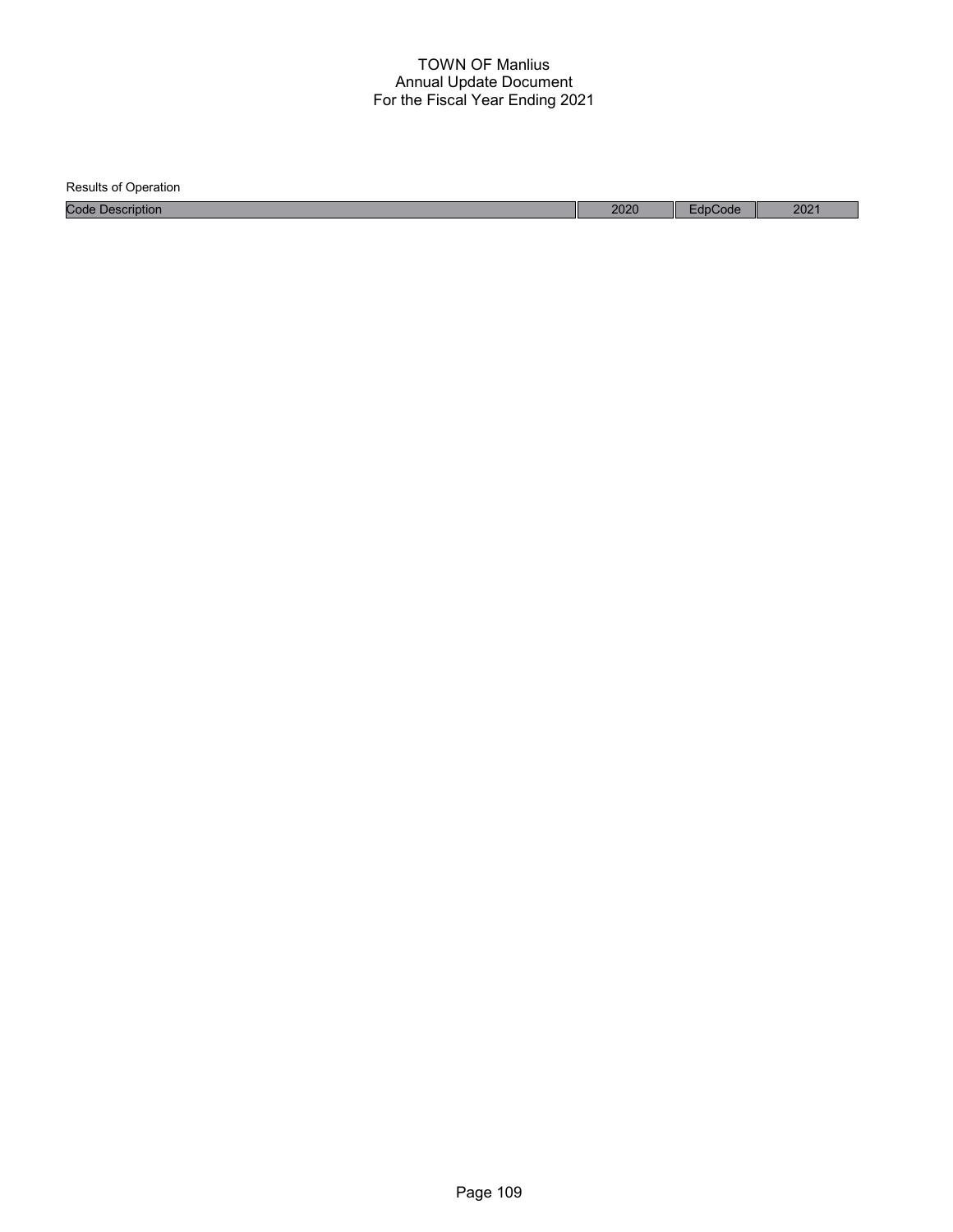#### (TC) CUSTODIAL

Analysis of Changes in Net Position

| <b>Code Description</b>                    | 2020 | EdpCode       | 2021 |
|--------------------------------------------|------|---------------|------|
| <b>Analysis of Changes in Net Position</b> |      |               |      |
| <b>Fund Balance - Beginning of Year</b>    |      | <b>TC8021</b> |      |
| <b>Restated Fund Balance - Beg of Year</b> |      | <b>TC8022</b> |      |
| <b>Fund Balance - End of Year</b>          |      | <b>TC8029</b> |      |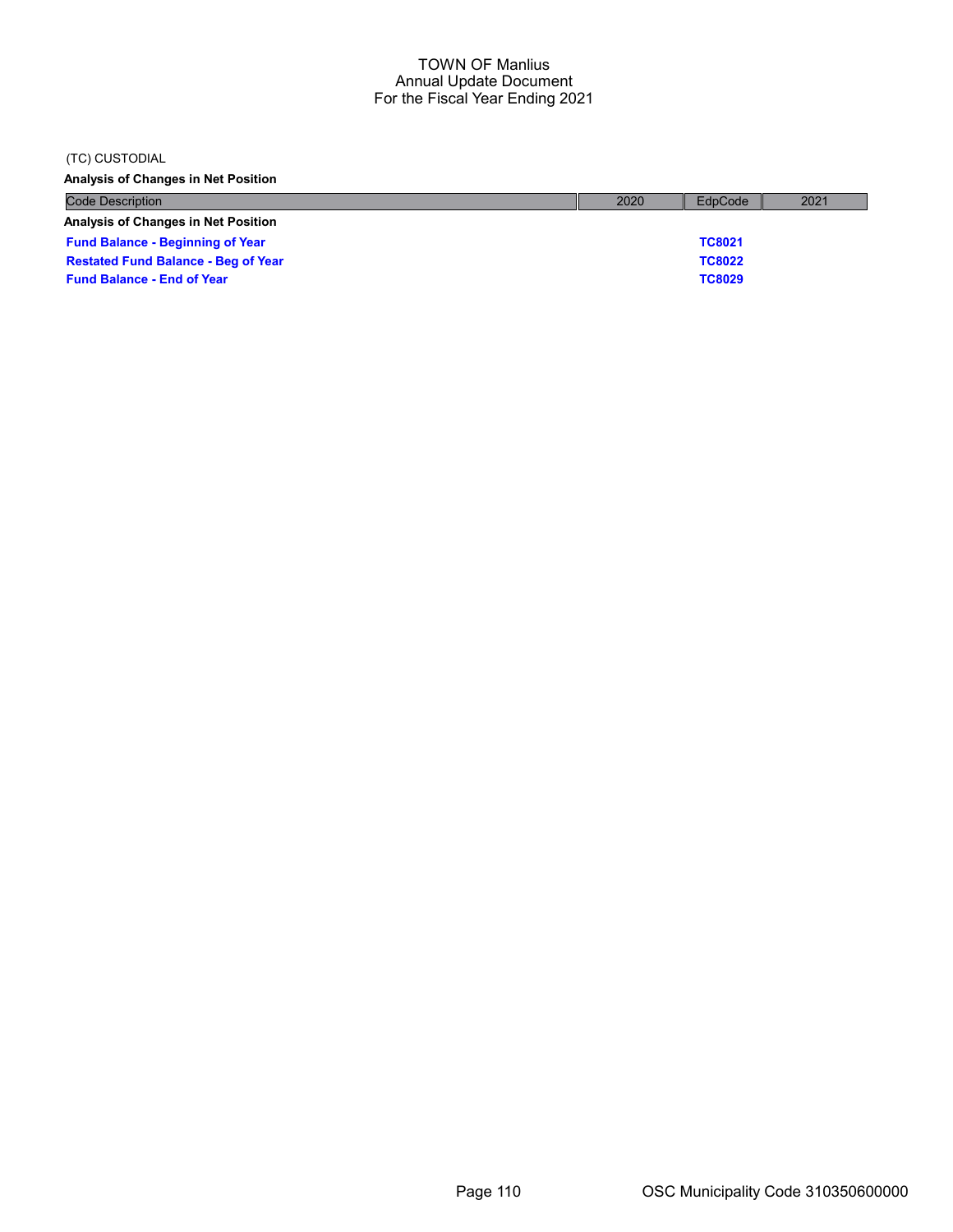## (W) GENERAL LONG-TERM DEBT

| <b>Balance Sheet</b>                                   |           |         |           |
|--------------------------------------------------------|-----------|---------|-----------|
| <b>Code Description</b>                                | 2020      | EdpCode | 2021      |
| <b>Assets</b>                                          |           |         |           |
| <b>Total Non-Current Govt Liabilities</b>              | 7.228.183 | W129    | 1,757,054 |
| <b>TOTAL Provision To Be Made In Future Budgets</b>    | 7,228,183 |         | 1,757,054 |
| <b>TOTAL Assets and Deferred Outflows of Resources</b> | 7,228,183 |         | 1,757,054 |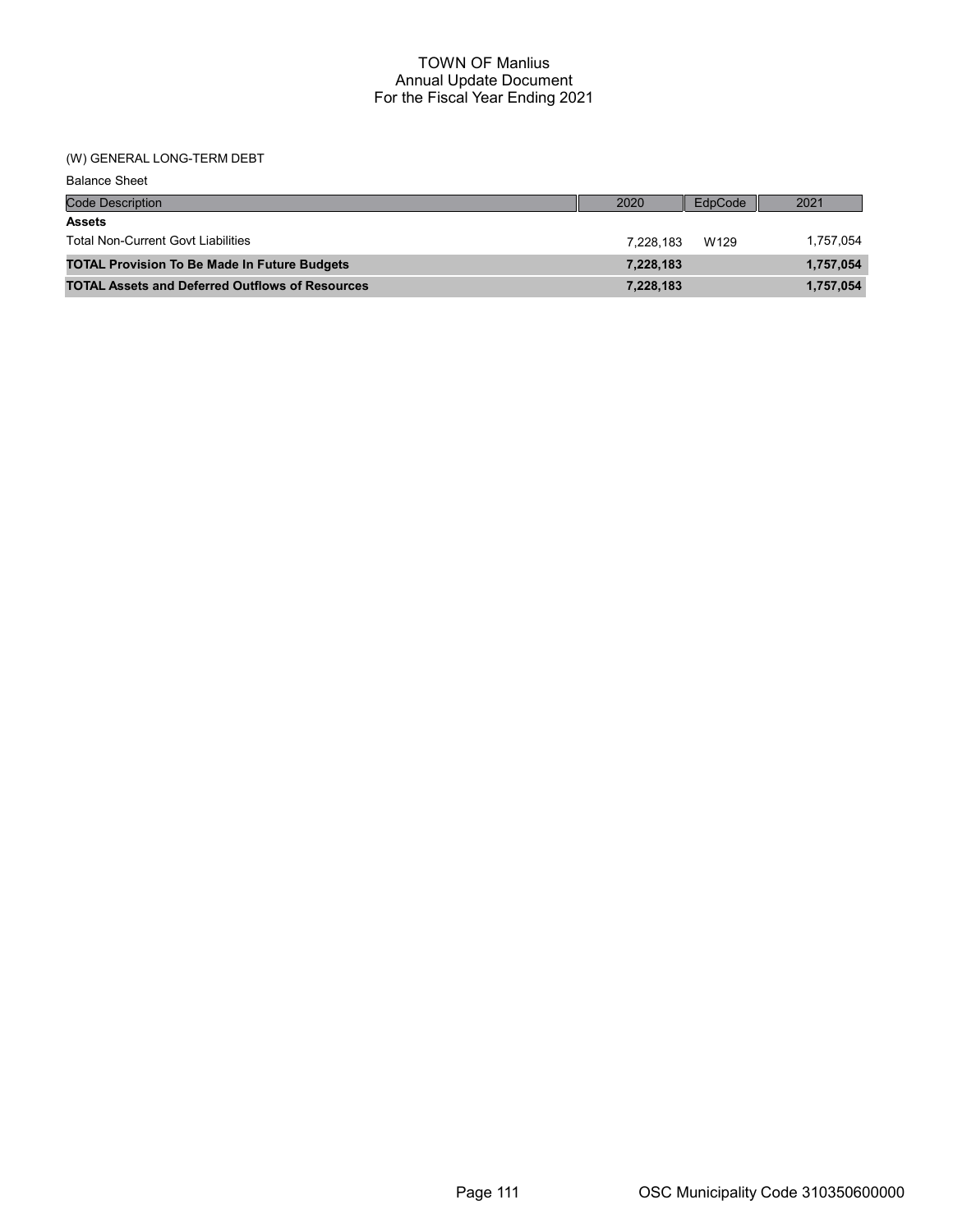# (W) GENERAL LONG-TERM DEBT

| <b>Balance Sheet</b>                        |           |         |           |
|---------------------------------------------|-----------|---------|-----------|
| <b>Code Description</b>                     | 2020      | EdpCode | 2021      |
| Net Pension Liability -Proportionate Share  | 7,123,183 | W638    | 1,667,054 |
| <b>TOTAL Other Liabilities</b>              | 7,123,183 |         | 1,667,054 |
| Bonds Payable                               | 105.000   | W628    | 90,000    |
| <b>TOTAL Bond And Long Term Liabilities</b> | 105,000   |         | 90,000    |
| <b>TOTAL Liabilities</b>                    | 7,228,183 |         | 1,757,054 |
| <b>TOTAL Liabilities</b>                    | 7,228,183 |         | 1.757.054 |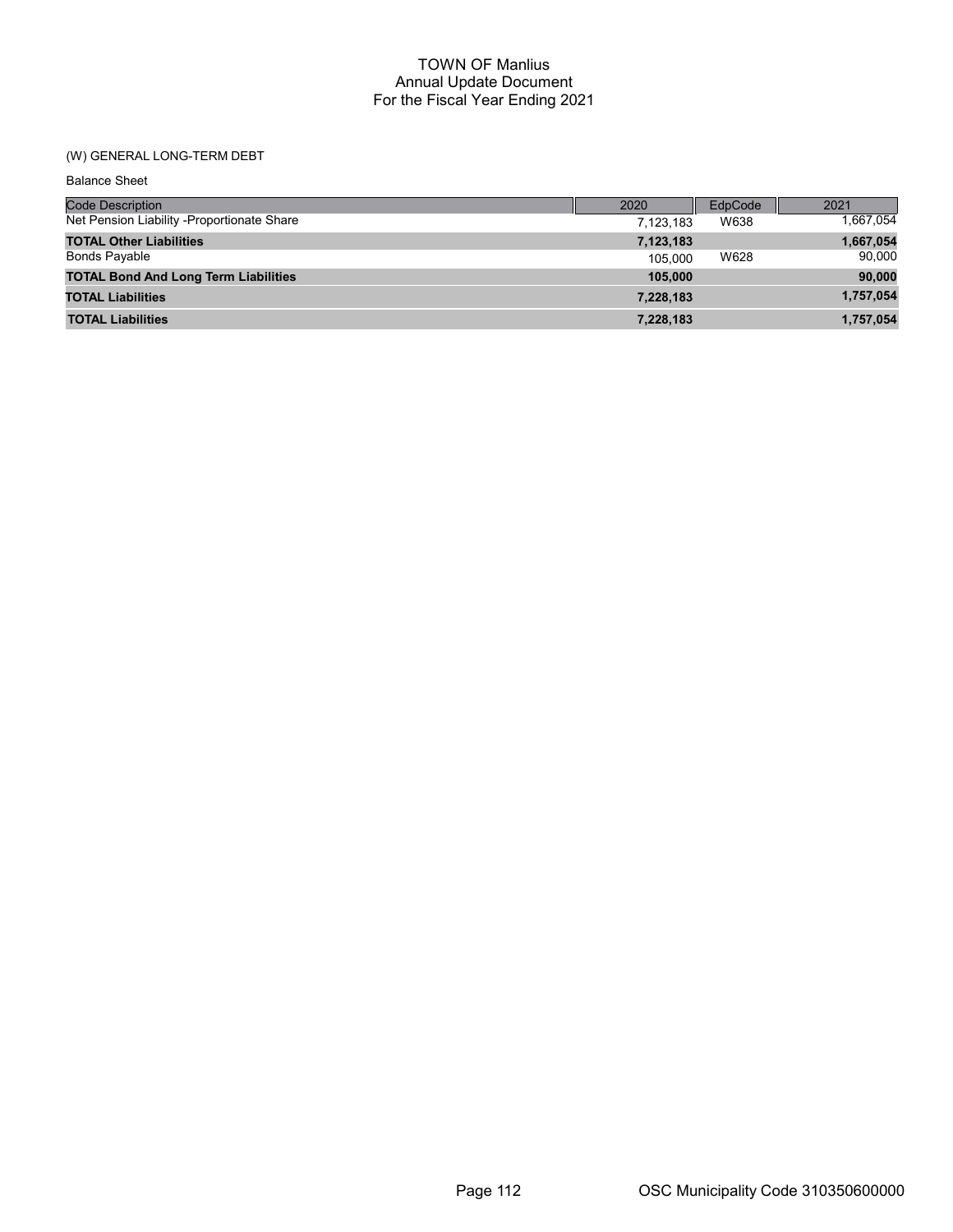## Office of the State Comptroller **Example 2022** TOWN OF Manlius 4/28/2022 Statement of Indebtedness For the Fiscal Year Ending 2021

## County of: Onondaga

#### Municipal Code: 310350600000

| First<br>Debt<br>Code<br>Year | Cops<br>Flag<br><b>Description</b>                                         | Comp<br>Date of<br>Flag<br>Issue | Date of<br>Maturity   | Int.<br>Rate | Var? | Amt. Orig.<br>Issued | $O/S$ Beg.<br>of Year | Paid<br>Dur. Year | Redeemed<br><b>Bond Proc.</b> | Prior Yr.<br>Adjust. | Accreted<br>Interest | O/S End<br>of Year |
|-------------------------------|----------------------------------------------------------------------------|----------------------------------|-----------------------|--------------|------|----------------------|-----------------------|-------------------|-------------------------------|----------------------|----------------------|--------------------|
| 2016<br>BAN                   | <b>Town Hall Window</b><br>replacement                                     | 02/02/2016 01/30/2020            |                       | 5.42%        |      | \$225,000            | \$42,942              | \$42,942          | \$0                           | \$0                  |                      | \$0                |
|                               | Total for Type/Exempt Status - Sums Issued Amts only made in AFR Year      |                                  |                       |              |      | \$0                  | \$42,942              | \$42,942          | \$0                           | \$0                  | \$0                  | \$0                |
| 2006<br><b>BOND N</b>         | <b>Acquisition of Sewer</b><br><b>District</b>                             |                                  | 06/12/2006 03/15/2026 | 5.00%        |      | \$257,000            | \$105,000             | \$15,000          | \$0                           | \$0                  |                      | \$90,000           |
|                               | Total for Type/Exempt Status - Sums Issued Amts only made in AFR Year      |                                  |                       |              |      | \$0                  | \$105,000             | \$15,000          | \$0                           | \$0                  | \$0                  | \$90,000           |
|                               | AFR Year Total for All Debt Types - Sums Issued Amts only made in AFR Year |                                  |                       |              |      | \$0                  | \$147,942             | \$57,942          | \$0                           | \$0                  | \$0                  | \$90,000           |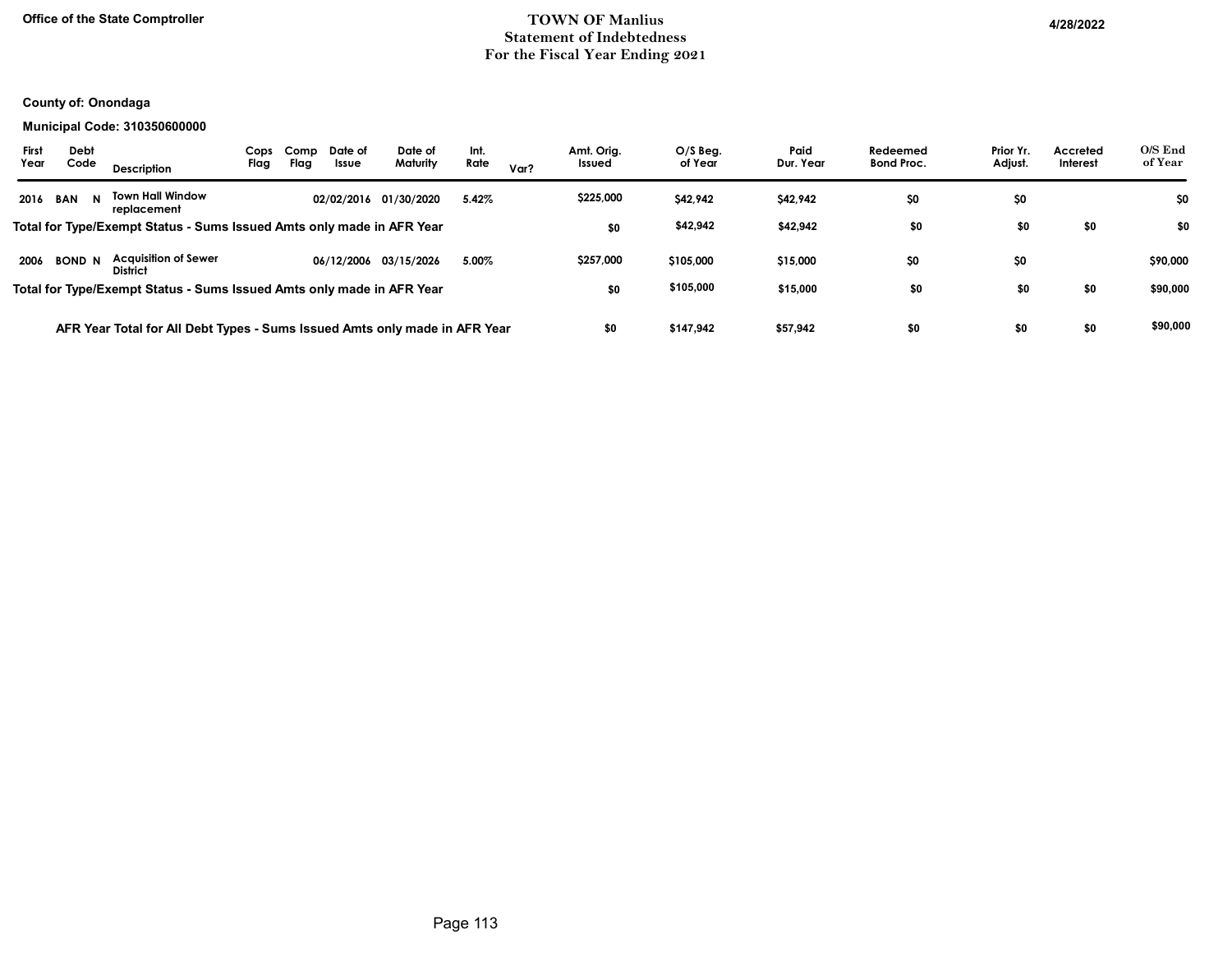## TOWN OF Manlius Schedule of Time Deposits and Investments For the Fiscal Year Ending 2021

|                                                                                   | <b>EDP Code</b> | Amount         |
|-----------------------------------------------------------------------------------|-----------------|----------------|
| CASH:                                                                             |                 |                |
| On Hand                                                                           | 9Z2001          | \$550.00       |
| <b>Demand Deposits</b>                                                            | 9Z2011          | \$7,288,013.00 |
| <b>Time Deposits</b>                                                              | 9Z2021          |                |
| Total                                                                             |                 | \$7,288,563.00 |
| COLLATERAL:                                                                       |                 |                |
| - FDIC Insurance                                                                  | 9Z2014          | \$250,000.00   |
| Collateralized with securities held in<br>possession of municipality or its agent | 9Z2014A         | \$7,300,000.00 |
| Total                                                                             |                 | \$7,550,000.00 |
| <b>INVESTMENTS:</b>                                                               |                 |                |
| - Securities (450)                                                                |                 |                |
| Book Value (cost)                                                                 | 9Z4501          |                |
| Market Value at Balance Sheet Date                                                | 9Z4502          |                |
| Collateralized with securities held in<br>possession of municipality or its agent | 9Z4504A         |                |
| - Repurchase Agreements (451)                                                     |                 |                |
| Book Value (cost)                                                                 | 9Z4511          |                |
| Market Value at Balance Sheet Date                                                | 9Z4512          |                |
| Collateralized with securities held in<br>possession of municipality or its agent | 9Z4514A         |                |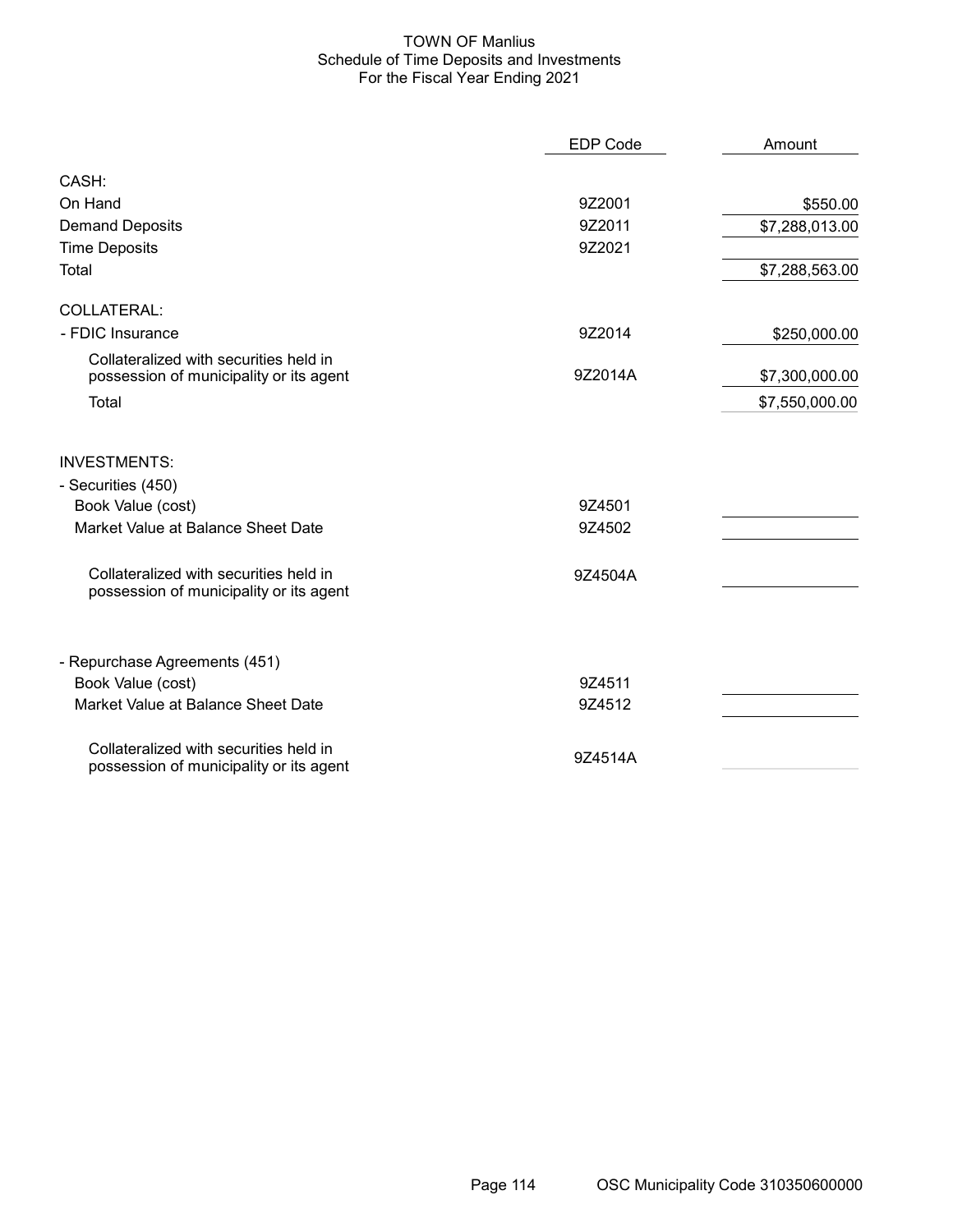#### TOWN OF Manlius Bank Reconciliation For the Fiscal Year Ending 2021

# Include All Checking, Savings and C.D. Accounts

| <b>Bank</b><br>Account<br>Number | <b>Bank</b><br>Balance              | Add:<br>Deposit<br>In Transit | Less:<br>Outstanding<br>Checks |          | Adjusted<br><b>Bank</b><br>Balance |
|----------------------------------|-------------------------------------|-------------------------------|--------------------------------|----------|------------------------------------|
| *****-0065                       | \$72,117                            | \$0                           |                                | \$27,290 | \$44,827                           |
| *****-0232                       | \$116,421                           | \$0                           |                                | \$33,595 | \$82,826                           |
| *****-3696                       | \$7,101,402                         | \$0                           |                                | \$0      | \$7,101,402                        |
| *****-4280                       | \$6,297                             | \$0                           |                                | \$0      | \$6,297                            |
| *****-3350                       | \$4,758                             | \$0                           |                                | \$0      | \$4,758                            |
| *****-7682                       | \$5,000                             | \$0                           |                                | \$0      | \$5,000                            |
| *****-3508                       | \$3,799                             | \$0                           |                                | \$0      | \$3,799                            |
| *****-5311                       | \$46,441                            | \$0                           |                                | \$0      | \$46,441                           |
| *****-4352                       | \$25,116                            | \$0                           |                                | \$0      | \$25,116                           |
| *****-0488                       | \$82,605                            | \$0                           |                                | \$0      | \$82,605                           |
| *****-2980                       | \$4,766                             | \$0                           |                                | \$0      | \$4,766                            |
| *****-2998                       | \$60,487                            | \$0                           |                                | \$0      | \$60,487                           |
| *****-0001                       | \$163                               | \$0                           |                                | \$0      | \$163                              |
| *****-6679                       | \$39,995                            | \$0                           |                                | \$0      | \$39,995                           |
| *****-7757                       | \$300,845                           | \$0                           |                                | \$0      | \$300,845                          |
| *****-0231                       | \$75,000                            | \$0                           |                                | \$0      | \$75,000                           |
| *****-5365                       | \$34,444                            | \$0                           |                                | \$0      | \$34,444                           |
|                                  | <b>Total Adjusted Bank Balance</b>  |                               |                                |          | \$7,918,771                        |
|                                  | <b>Petty Cash</b>                   |                               |                                |          | \$550.00                           |
|                                  | Adjustments                         |                               |                                |          | \$.00                              |
|                                  | <b>Total Cash</b>                   |                               | 9ZCASH                         | *        | \$7,919,321                        |
|                                  | <b>Total Cash Balance All Funds</b> |                               | 9ZCASHB                        | $\star$  | \$7,919,320                        |
|                                  | * Must be equal                     |                               |                                |          |                                    |

Page 115 **OSC Municipality Code 310350600000**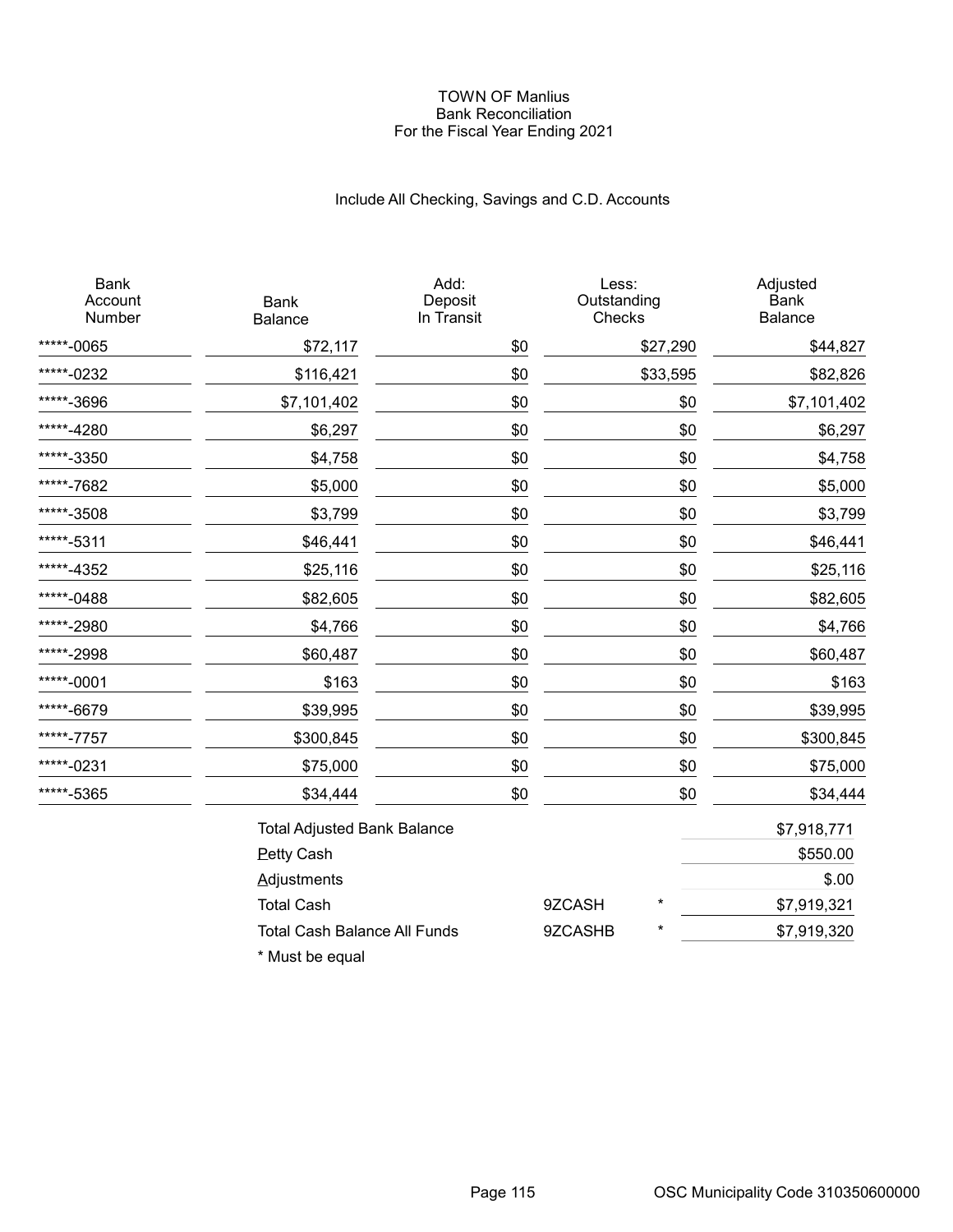# TOWN OF Manlius Local Government Questionnaire For the Fiscal Year Ending 2021

|     |                                                                                                             | Response |
|-----|-------------------------------------------------------------------------------------------------------------|----------|
|     | 1) Does your municipality have a written procurement policy?                                                | Yes      |
|     | 2) Have the financial statements for your municipality been independently audited?                          | No       |
|     | If not, are you planning on having an audit conducted?                                                      | No       |
|     | 3) Does your local government participate in an insurance pool with other local<br>governments?             | Yes      |
| 4). | Does your local government participate in an investment pool with other local<br>governments?               | No.      |
|     | 5) Does your municipality have a Length of Service Award Program (LOSAP)<br>for volunteer firefighters?     | No       |
|     | 6) Does your municipality have a Capital Plan?                                                              | Yes      |
|     | 7) Has your municipality prepared and documented a risk assessment plan?                                    | Yes      |
|     | If yes, has your municipality used the results to design the system of internal<br>controls?                | Yes      |
|     | 8) Have you had a change in chief executive or chief fiscal officer during the last<br>year?                | Yes      |
| 9)  | Has your Local Government adopted an investment policy as required by<br>General Municipal Law, Section 39? | Yes      |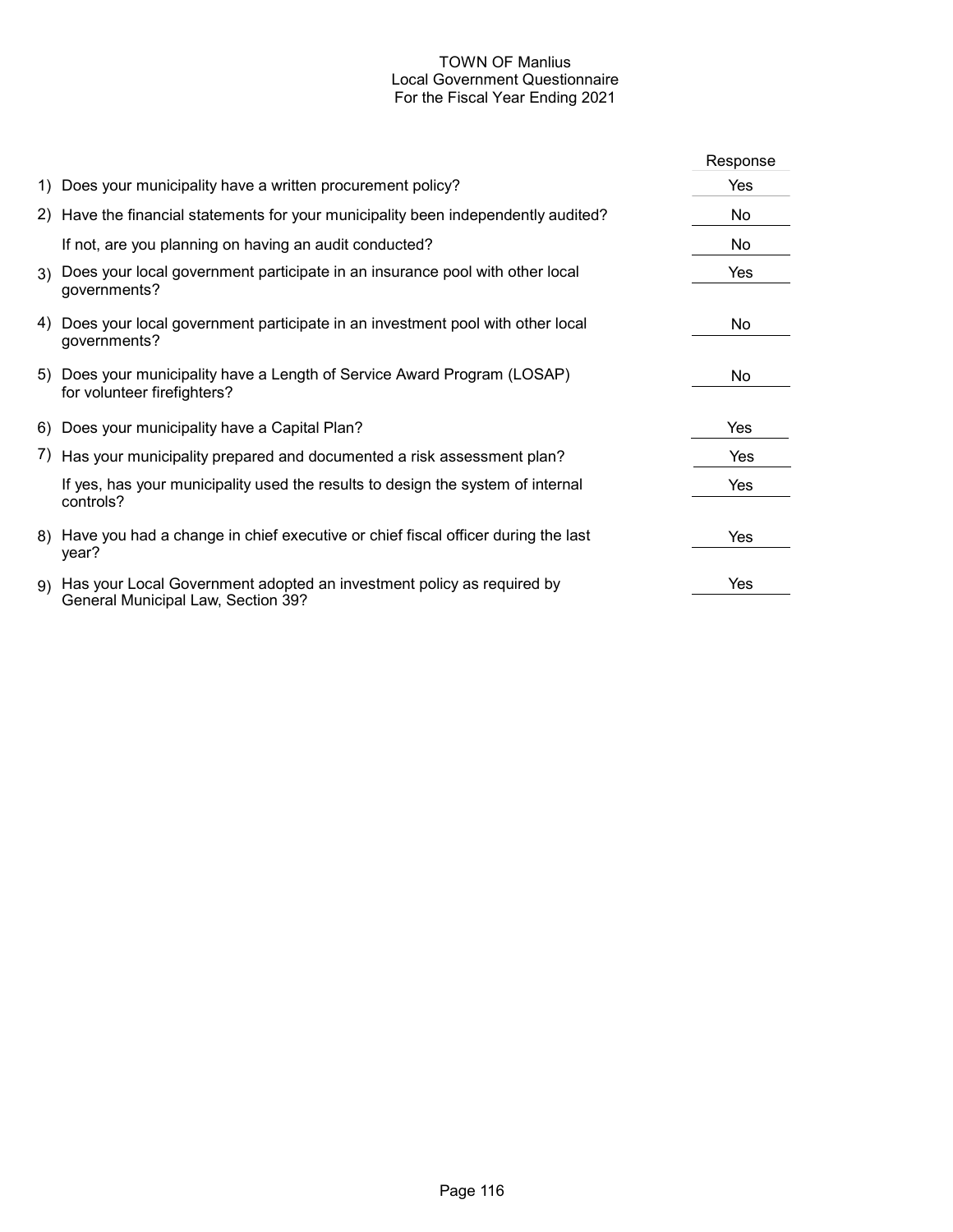### TOWN OF Manlius Employee and Retiree Benefits For the Fiscal Year Ending 2021

|                        | <b>Total Full Time Employees:</b>                                           |                                                    |                                              |                                              |               |
|------------------------|-----------------------------------------------------------------------------|----------------------------------------------------|----------------------------------------------|----------------------------------------------|---------------|
|                        | <b>Total Part Time Employees:</b>                                           |                                                    |                                              |                                              |               |
| <b>Account</b><br>Code | <b>Description</b>                                                          | <b>Total</b><br><b>Expenditures</b><br>(All Funds) | # of Full<br><b>Time</b><br><b>Employees</b> | # of Part<br><b>Time</b><br><b>Employees</b> | # of Retirees |
| 90108                  | <b>State Retirement System</b>                                              | \$401,659.00                                       | 49                                           | 23                                           |               |
| 90158                  | Police and Fire Retirement                                                  | \$697,234.00                                       | 36                                           |                                              |               |
| 90258                  | <b>Local Pension Fund</b>                                                   | \$0.00                                             |                                              |                                              |               |
| 90308                  | <b>Social Security</b>                                                      | \$481,094.00                                       | $\overline{82}$                              | 80                                           |               |
| 90408                  | <b>Worker's Compensation</b><br>Insurance                                   | \$187,387.00                                       | 82                                           | 80                                           |               |
| 90458                  | Life Insurance                                                              | \$5,575.00                                         | 36                                           |                                              |               |
| 90508                  | Unemployment Insurance                                                      | \$6,709.00                                         | 82                                           | 80                                           |               |
| 90558                  | <b>Disability Insurance</b>                                                 | $$-1,871.00$                                       | 82                                           | 80                                           |               |
| 90608                  | <b>Hospital and Medical</b><br>(Dental) Insurance                           | \$2,258,119.00                                     | 72                                           |                                              | 62            |
| 90708                  | <b>Union Welfare Benefits</b>                                               | \$0.00                                             |                                              |                                              |               |
|                        | 90858 Supplemental Benefit Payment to<br><b>Disabled Fire Fighters</b>      | \$0.00                                             |                                              |                                              |               |
| 91890                  | <b>Other Employee Benefits</b>                                              | \$3,296.00                                         |                                              |                                              |               |
|                        | <b>Total</b>                                                                | \$4,039,202.00                                     |                                              |                                              |               |
|                        | <b>Computed Total From Financial</b><br>Section (comparative purposes only) | \$4,039,202.00                                     |                                              |                                              |               |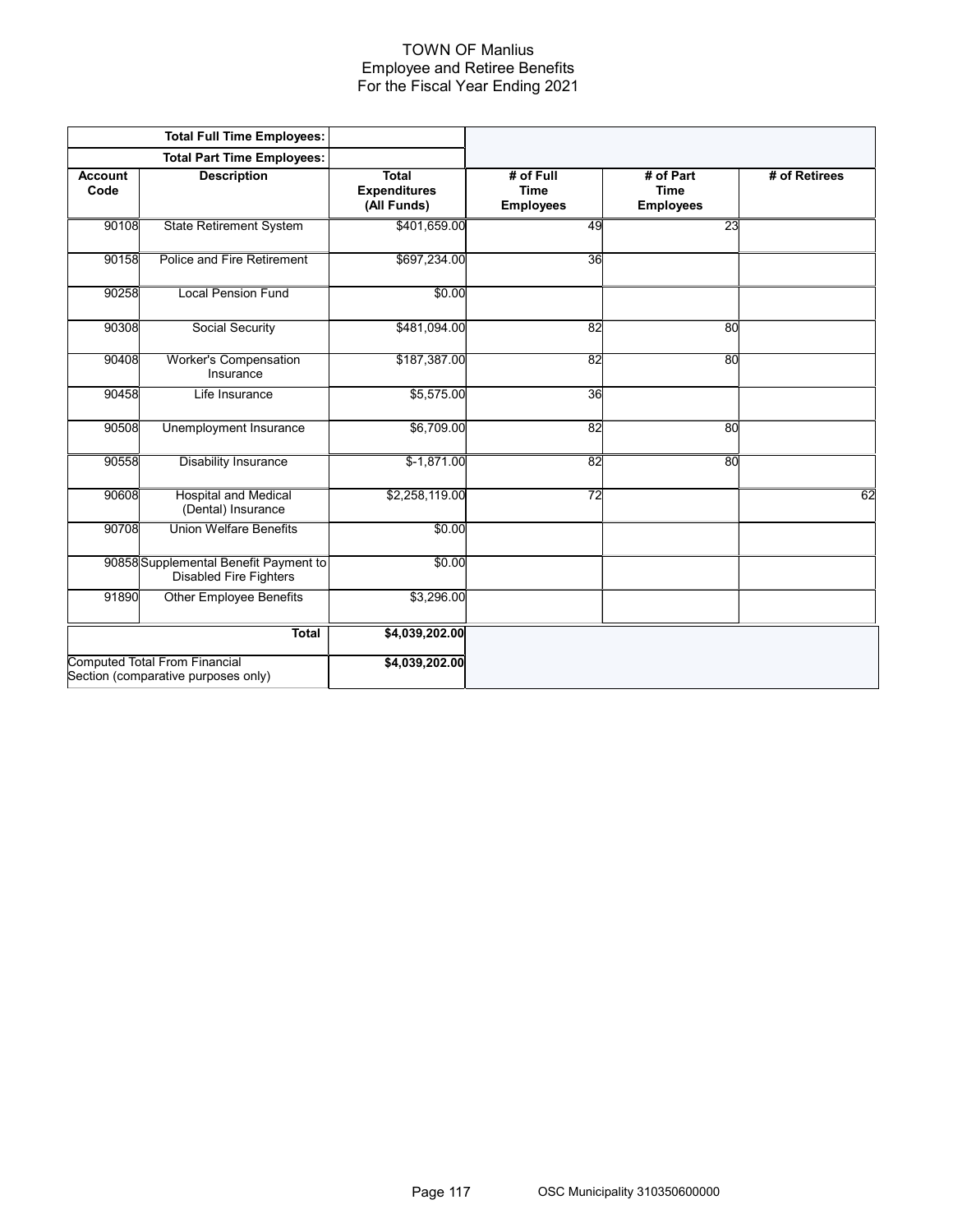# TOWN OF Manlius Energy Costs and Consumption For the Fiscal Year Ending 2021

| <b>Energy Type</b> | <b>Total</b><br><b>Expenditures</b> | <b>Total Volume</b> | <b>Units Of</b><br><b>Measure</b> | <b>Alternative</b><br><b>Units Of</b><br><b>Measure</b> |
|--------------------|-------------------------------------|---------------------|-----------------------------------|---------------------------------------------------------|
| Gasoline           | \$92,405                            | 46,814              | gallons                           |                                                         |
| Diesel Fuel        | \$81,234                            | 38,101              | qallons                           |                                                         |
| <b>Fuel Oil</b>    |                                     |                     | qallons                           |                                                         |
| Natural Gas        | \$6,350                             | 16,984              | cubic feet                        |                                                         |
| Electricity        | \$172,456                           | 630,274             | kilowatt-hours                    |                                                         |
| Coal               |                                     |                     | tons                              |                                                         |
| Propane            |                                     |                     | gallons                           |                                                         |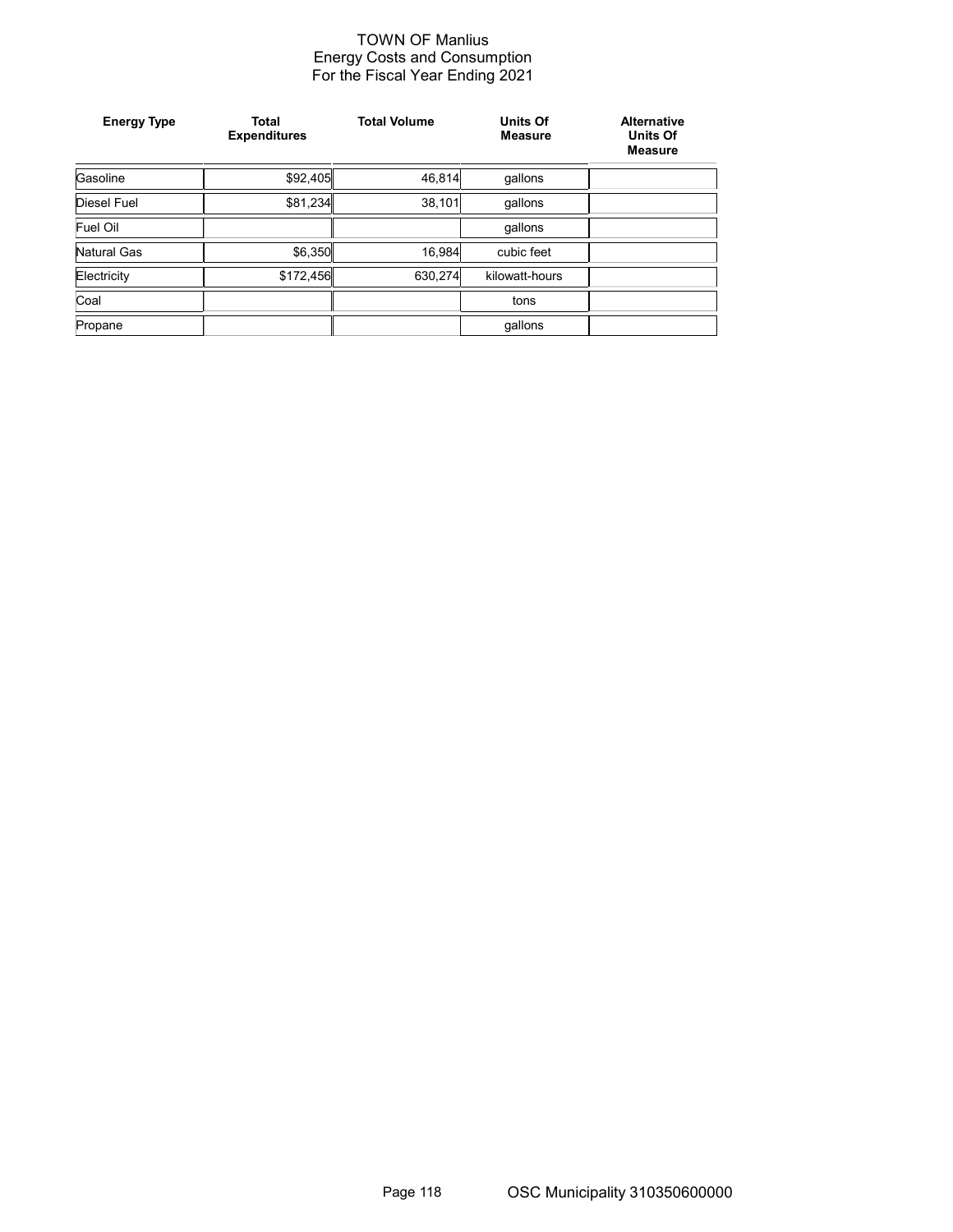## CERTIFICATION OF CHIEF FISCAL OFFICER

and filed by means of electronic data transmission. , hereby certify that I am the Chief Fiscal Officer of By entering the personal identification number assigned by the Office of the State Comptroller to me as , and that the information provided in the annual I, John Deer the Town of Manlius the Chief Fiscal Officer of the Town of Manlius , and adopted by me as annual financial report, I am evidencing my express intent to authenticate my certification of the my signature for use in conjunction with the filing of the Town of Manlius 's , is TRUE and correct to the best of my knowledge and belief. financial report of the Town of Manlius and the state of the fiscal year ended 12/31/2021 Town of Manlius's annual financial report for the fiscal year ended 12/31/2021

Matthew Dunn John Deer and The Control of the United States of the United States of the United States of the U Name of Report Preparer if different than Chief Fiscal Officer

(315) 637-3414 Supervisor Telephone Number **Title** 

Name

301 Brooklea Drive, Fayetteville, NY Official Address

04/28/2022 (315) 637-3414 Date of Certification **Date of Certification** Official Telephone Number